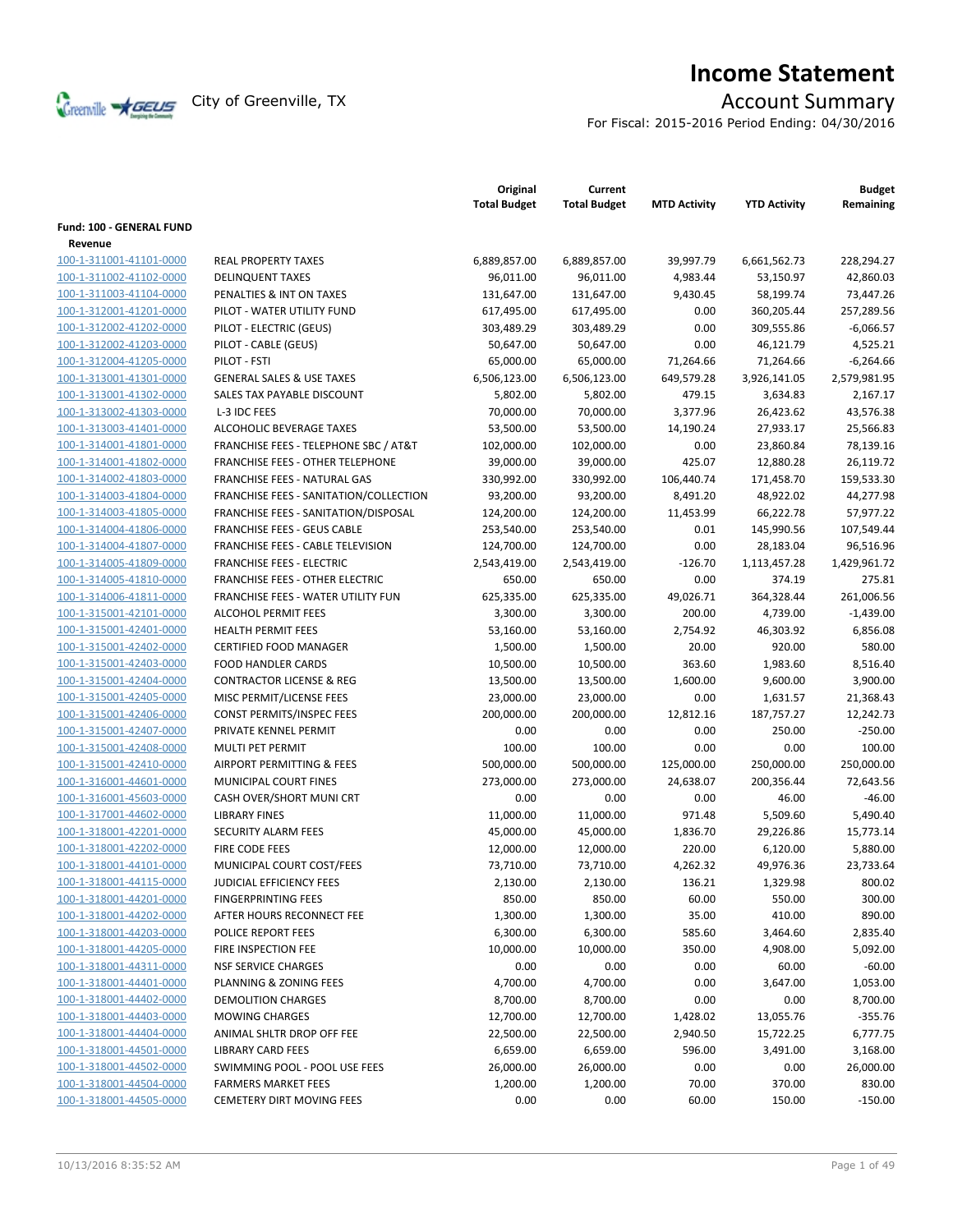|                                                    |                                                        | Original<br><b>Total Budget</b> | Current<br><b>Total Budget</b> | <b>MTD Activity</b> | <b>YTD Activity</b>   | <b>Budget</b><br>Remaining |
|----------------------------------------------------|--------------------------------------------------------|---------------------------------|--------------------------------|---------------------|-----------------------|----------------------------|
| 100-1-319001-44102-0000                            | SALE OF CITY PUBLICATIONS                              | 1,850.00                        | 1,850.00                       | 0.00                | 800.00                | 1,050.00                   |
| 100-1-319001-44503-0000                            | SWIMMING POOL - SWIMMING LESSONS                       | 6,500.00                        | 6,500.00                       | 0.00                | 0.00                  | 6,500.00                   |
| 100-1-319001-44506-0000                            | <b>LIBRARY COPY MACHINE</b>                            | 8,200.00                        | 8,200.00                       | 286.85              | 2,554.34              | 5,645.66                   |
| 100-1-319001-45302-0000                            | <b>CEMETERY LOTS SALES</b>                             | 0.00                            | 0.00                           | 0.00                | 50.00                 | $-50.00$                   |
| 100-1-319001-45304-0000                            | <b>PROPERTY SALES</b>                                  | 0.00                            | 0.00                           | 0.00                | 2,280.00              | $-2,280.00$                |
| 100-1-319001-45305-0000                            | <b>AUCTION PROCEEDS</b>                                | 1,500.00                        | 1,500.00                       | 0.00                | 0.00                  | 1,500.00                   |
| 100-1-319001-45401-0000                            | <b>INTEREST REVENUES</b>                               | 28,500.00                       | 28,500.00                      | 1,206.05            | 16,876.05             | 11,623.95                  |
| 100-1-319001-45501-0000                            | LIBRARY MTG ROOM RENTAL                                | 600.00                          | 600.00                         | 70.00               | 160.00                | 440.00                     |
| 100-1-319001-45503-0000                            | <b>PAVILION RENTALS</b>                                | 5,500.00                        | 5,500.00                       | 873.17              | 3,003.17              | 2,496.83                   |
| 100-1-319001-45601-0000                            | MISCELLANEOUS REVENUES                                 | 35,000.00                       | 35,000.00                      | 731.78              | 25,252.29             | 9,747.71                   |
| 100-1-319001-45602-0000                            | PRIOR YEAR REIMBURSEMENTS                              | 10,000.00                       | 10,000.00                      | 0.00                | 0.00                  | 10,000.00                  |
| 100-1-319001-45604-0000                            | OTHER REVENUE / OVER/SHORT                             | 0.00                            | 0.00                           | $-495.00$           | $-514.71$             | 514.71                     |
| 100-1-322001-43001-0000                            | <b>GISD OFFICER REIMB</b>                              | 190,485.00                      | 190,485.00                     | 15,144.00           | 106,008.00            | 84,477.00                  |
| 100-1-322001-43002-0000                            | ANIMAL SHELTER CONTRIB                                 | 100,000.00                      | 100,000.00                     | 0.00                | 75,000.00             | 25,000.00                  |
| 100-1-322001-43003-0000                            | HUNT CO CONTRIB - FIRE                                 | 28,800.00                       | 28,800.00                      | 2,400.00            | 16,800.00             | 12,000.00                  |
| 100-1-322001-43004-0000                            | HUNT CO MEM HOSP REIM<br><b>XFR - TOURISM FUND</b>     | 21,000.00                       | 21,000.00                      | 1,866.67<br>0.00    | 13,066.69             | 7,933.31                   |
| 100-1-323001-46008-0000<br>100-1-324001-46506-0000 | <b>CA - RECREATION FUND</b>                            | 45,000.00<br>7,073.00           | 45,000.00<br>7,073.00          | 0.00                | 26,250.00<br>4,125.94 | 18,750.00<br>2,947.06      |
| 100-1-324001-46509-0000                            | CA - VENUE MGMT FUND                                   | 14,811.00                       | 14,811.00                      | 0.00                | 8,639.75              | 6,171.25                   |
| 100-1-324001-46537-0000                            | CA - MAIL MACHINE LEASE                                | 3,132.00                        | 3,132.00                       | 261.00              | 1,827.00              | 1,305.00                   |
| 100-1-324001-46614-0000                            | CA - SANITATION FUND COLLECTION                        | 23,643.00                       | 23,643.00                      | 0.00                | 15,324.75             | 8,318.25                   |
| 100-1-324001-46650-0000                            | CA - UTILITY FUND TO GENERAL GOVERNME                  | 366,088.00                      | 366,088.00                     | 0.00                | 213,551.31            | 152,536.69                 |
| 100-1-324001-46651-0000                            | CA - UTILITY FUND TO PUBLIC WORKS                      | 141,596.00                      | 141,596.00                     | 0.00                | 82,597.69             | 58,998.31                  |
| 100-1-324001-46801-0000                            | <b>CA - SPENCE FUND</b>                                | 600.00                          | 600.00                         | 0.00                | 350.00                | 250.00                     |
| 100-1-324009-46901-0000                            | <b>CA - ELECTRIC UTILITY</b>                           | 310,741.00                      | 310,741.00                     | 0.00                | 181,265.63            | 129,475.37                 |
| 100-1-324009-46906-0000                            | CA - CABLE UTILITY                                     | 59,458.00                       | 59,458.00                      | 0.00                | 34,683.81             | 24,774.19                  |
|                                                    | <b>Revenue Total:</b>                                  | 21,759,493.29                   | 21,759,493.29                  | 1,172,299.09        | 15,191,402.91         | 6,568,090.38               |
| <b>Expense</b>                                     |                                                        |                                 |                                |                     |                       |                            |
| 100-1-411000-52001-0000                            | <b>OFFICE SUPPLIES</b>                                 | 80.00                           | 80.00                          | 0.00                | 14.99                 | 65.01                      |
| 100-1-411000-52005-0000                            | PRINTED MATERIALS                                      | 108.00                          | 108.00                         | 0.00                | 0.00                  | 108.00                     |
| 100-1-411000-52103-0000                            | <b>MEETING SUPPLIES</b>                                | 1,800.00                        | 1,800.00                       | 0.00                | 382.87                | 1,417.13                   |
| 100-1-411000-54001-0000                            | <b>TELEPHONE CHARGES</b>                               | 4,352.00                        | 4,352.00                       | 293.86              | 1,979.63              | 2,372.37                   |
| 100-1-411000-54201-0000                            | MEMBERSHIPS & SUBSCRIPTIONS<br><b>PUBLIC RELATIONS</b> | 6,899.00                        | 6,899.00                       | 2,094.40            | 3,567.40              | 3,331.60                   |
| 100-1-411000-54204-0000                            | PLAQUES AND AWARDS                                     | 600.00<br>650.00                | 600.00<br>650.00               | 0.00                | 0.00<br>8.00          | 600.00<br>642.00           |
| 100-1-411000-54213-0000<br>100-1-411000-54214-0000 | <b>TRAVEL &amp; TRAINING</b>                           | 14,700.00                       | 14,700.00                      | 8.00<br>10.00       | 238.95                | 14,461.05                  |
| 100-1-411400-51001-0000                            | <b>REGULAR SALARIES</b>                                | 72,877.00                       | 72,877.00                      | 5,551.84            | 44,442.49             | 28,434.51                  |
| 100-1-411400-51021-0000                            | LONGEVITY                                              | 1,134.00                        | 1,134.00                       | 0.00                | 1,128.00              | 6.00                       |
| 100-1-411400-51116-0000                            | CAR ALLOWANCE                                          | 4,200.00                        | 4,200.00                       | 323.08              | 2,584.64              | 1,615.36                   |
| 100-1-411400-51117-0000                            | <b>CELL PHONE ALLOWANCE</b>                            | 696.00                          | 696.00                         | 53.54               | 428.32                | 267.68                     |
| 100-1-411400-51201-0000                            | <b>FICA</b>                                            | 4,892.00                        | 4,892.00                       | 355.96              | 4,375.50              | 516.50                     |
| 100-1-411400-51202-0000                            | MEDICARE                                               | 1,144.00                        | 1,144.00                       | 83.26               | 1,023.36              | 120.64                     |
| 100-1-411400-51203-0000                            | <b>HEALTH INSURANCE</b>                                | 9,600.00                        | 9,600.00                       | 0.00                | 5,600.00              | 4,000.00                   |
| 100-1-411400-51204-0000                            | <b>WORKERS COMPENSATION</b>                            | 205.00                          | 205.00                         | 0.00                | 119.56                | 85.44                      |
| 100-1-411400-51205-0000                            | STATE UNEMPLOYMENT                                     | 173.00                          | 173.00                         | 0.00                | 8.99                  | 164.01                     |
| 100-1-411400-51301-0000                            | <b>TMRS</b>                                            | 8,358.00                        | 8,358.00                       | 623.68              | 7,705.23              | 652.77                     |
| 100-1-411400-51401-0000                            | <b>CONTRA - SALARIES</b>                               | 0.00                            | 0.00                           | 0.00                | $-244.29$             | 244.29                     |
| 100-1-411400-52001-0000                            | OFFICE SUPPLIES                                        | 200.00                          | 200.00                         | 0.00                | 74.62                 | 125.38                     |
| 100-1-411400-52002-0000                            | POSTAGE / FREIGHT                                      | 180.00                          | 180.00                         | 6.95                | 189.30                | $-9.30$                    |
| 100-1-411400-52005-0000                            | PRINTED MATERIALS                                      | 150.00                          | 150.00                         | 0.00                | 150.00                | 0.00                       |
| 100-1-411400-54001-0000                            | <b>TELEPHONE CHARGES</b>                               | 2,220.00                        | 2,220.00                       | 158.98              | 874.96                | 1,345.04                   |
| 100-1-411400-54101-0000                            | PROFESSIONAL SERVICES                                  | 875.00                          | 1,323.65                       | 448.65              | 823.65                | 500.00                     |
| 100-1-411400-54201-0000                            |                                                        | 125.00                          | 125.00                         | 0.00                | 125.00                | 0.00                       |
|                                                    | MEMBERSHIPS & SUBSCRIPTIONS                            |                                 |                                |                     |                       |                            |
| 100-1-411400-54206-0000                            | <b>ELECTION EXPENSE</b>                                | 10,440.00                       | 9,991.35                       | 0.00                | 5,076.62              | 4,914.73                   |
| 100-1-411400-54212-0000                            | <b>PRINTING</b>                                        | 4,000.00                        | 4,000.00                       | 46.50               | 2,976.00              | 1,024.00                   |
| 100-1-411400-54214-0000                            | <b>TRAVEL &amp; TRAINING</b>                           | 1,000.00                        | 1,000.00                       | 0.00                | 437.70                | 562.30                     |
| 100-1-412100-51001-0000                            | <b>REGULAR SALARIES</b>                                | 168,347.00                      | 168,347.00                     | 11,981.56           | 91,473.37             | 76,873.63                  |
| 100-1-412100-51020-0000<br>100-1-412100-51021-0000 | <b>OVERTIME</b><br>LONGEVITY                           | 6,268.00<br>4,218.00            | 6,268.00<br>4,218.00           | 149.36<br>0.00      | 2,749.22<br>4,182.00  | 3,518.78<br>36.00          |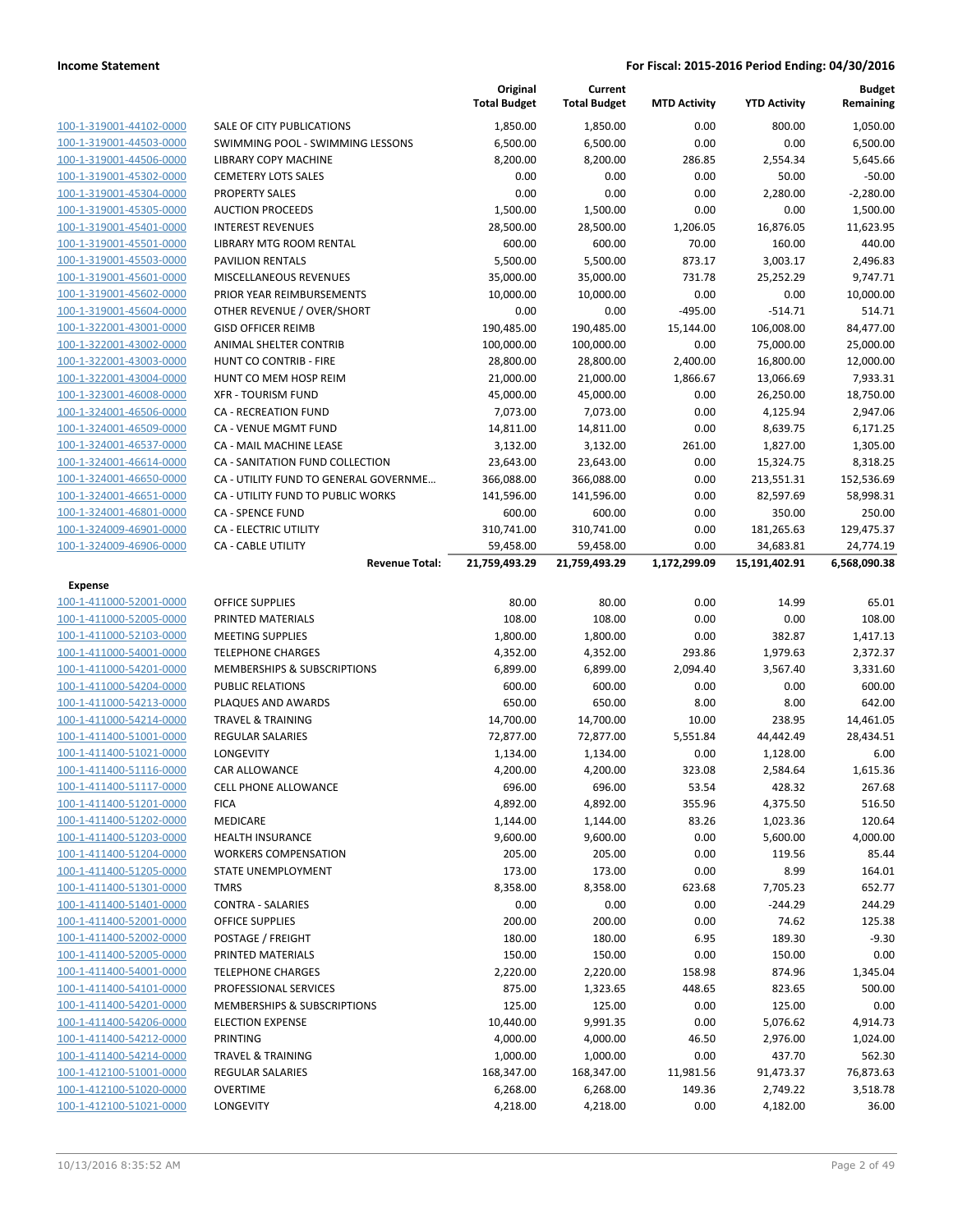| 100-1-412100-51101-0000        |
|--------------------------------|
| 100-1-412100-51201-0000        |
| 100-1-412100-51202-0000        |
| 100-1-412100-51203-0000        |
| 100-1-412100-51204-0000        |
| 100-1-412100-51205-0000        |
| 100-1-412100-51301-0000        |
| 100-1-412100-52001-0000        |
| 100-1-412100-52002-0000        |
| 100-1-412100-52005-0000        |
| 100-1-412100-52102-0000        |
| 100-1-412100-52110-0000        |
| 100-1-412100-53201-0000        |
| 100-1-412100-54001-0000        |
| <u>100-1-412100-54101-0000</u> |
| 100-1-412100-54201-0000        |
| 100-1-412100-54207-0000        |
| 100-1-412100-54214-0000        |
| 100-1-413200-51001-0000        |
| <u>100-1-413200-51020-0000</u> |
| 100-1-413200-51021-0000        |
| 100-1-413200-51101-0000        |
| 100-1-413200-51116-0000        |
| 100-1-413200-51117-0000        |
| 100-1-413200-51201-0000        |
| 100-1-413200-51202-0000        |
| 100-1-413200-51203-0000        |
| 100-1-413200-51204-0000        |
| 100-1-413200-51205-0000        |
| <u>100-1-413200-51301-0000</u> |
| 100-1-413200-52001-0000        |
| 100-1-413200-52002-0000        |
| 100-1-413200-52102-0000        |
| 100-1-413200-52103-0000        |
| 100-1-413200-52201-0000        |
| 100-1-413200-54001-0000        |
| 100-1-413200-54201-0000        |
| 100-1-413200-54205-0000        |
| 100-1-413200-54212-0000        |
| 100-1-413200-54214-0000        |
| 100-1-415100-51001-0000        |
| <u>100-1-415100-51020-0000</u> |
| 100-1-415100-51021-0000        |
| <u>100-1-415100-51116-0000</u> |
| <u>100-1-415100-51117-0000</u> |
| 100-1-415100-51201-0000        |
| <u>100-1-415100-51202-0000</u> |
| 100-1-415100-51203-0000        |
| <u>100-1-415100-51204-0000</u> |
| 100-1-415100-51205-0000        |
| 100-1-415100-51301-0000        |
| 100-1-415100-51401-0000        |
| 100-1-415100-52001-0000        |
|                                |
| <u>100-1-415100-52002-0000</u> |
| <u>100-1-415100-52005-0000</u> |
| <u>100-1-415100-52201-0000</u> |
| <u>100-1-415100-54001-0000</u> |
| 100-1-415100-54101-0000        |
| 100-1-415100-54110-0000        |

|                                                    |                                            | Original<br><b>Total Budget</b> | Current<br><b>Total Budget</b> | <b>MTD Activity</b> | <b>YTD Activity</b> | Budget<br>Remaining |
|----------------------------------------------------|--------------------------------------------|---------------------------------|--------------------------------|---------------------|---------------------|---------------------|
| 100-1-412100-51101-0000                            | <b>CERTIFICATION PAY</b>                   | 2,400.00                        | 2,400.00                       | 230.78              | 1,730.85            | 669.15              |
| 100-1-412100-51201-0000                            | <b>FICA</b>                                | 11,236.00                       | 11,236.00                      | 728.77              | 5,995.33            | 5,240.67            |
| 100-1-412100-51202-0000                            | MEDICARE                                   | 2,628.00                        | 2,628.00                       | 170.44              | 1,402.13            | 1,225.87            |
| 100-1-412100-51203-0000                            | <b>HEALTH INSURANCE</b>                    | 38,400.00                       | 38,400.00                      | 0.00                | 22,400.00           | 16,000.00           |
| 100-1-412100-51204-0000                            | <b>WORKERS COMPENSATION</b>                | 470.00                          | 470.00                         | 0.00                | 274.19              | 195.81              |
| 100-1-412100-51205-0000                            | STATE UNEMPLOYMENT                         | 992.00                          | 992.00                         | 5.28                | 44.15               | 947.85              |
| 100-1-412100-51301-0000                            | <b>TMRS</b>                                | 18,485.00                       | 18,485.00                      | 1,163.48            | 9,304.16            | 9,180.84            |
| 100-1-412100-52001-0000                            | OFFICE SUPPLIES                            | 800.00                          | 800.00                         | 0.00                | 514.48              | 285.52              |
| 100-1-412100-52002-0000                            | POSTAGE / FREIGHT                          | 3,000.00                        | 3,000.00                       | 173.24              | 1,549.04            | 1,450.96            |
| 100-1-412100-52005-0000                            | PRINTED MATERIALS                          | 1,400.00                        | 1,400.00                       | 0.00                | 0.00                | 1,400.00            |
| 100-1-412100-52102-0000                            | <b>BOOKS / REF SUPPLIES</b>                | 150.00                          | 150.00                         | 0.00                | 119.93              | 30.07               |
| 100-1-412100-52110-0000                            | <b>TICKET WRITER SUPPLIES</b>              | 8,485.00                        | 8,485.00                       | 0.00                | 0.00                | 8,485.00            |
| 100-1-412100-53201-0000                            | FURNITURE & OFFICE EQUIPMENT               | 3,100.00                        | 3,100.00                       | 0.00                | 961.54              | 2,138.46            |
| 100-1-412100-54001-0000                            | <b>TELEPHONE CHARGES</b>                   | 12,000.00                       | 12,000.00                      | 608.02              | 3,913.18            | 8,086.82            |
| 100-1-412100-54101-0000                            | PROFESSIONAL SERVICES                      | 22,500.00                       | 22,500.00                      | 70.00               | 19,992.56           | 2,507.44            |
| 100-1-412100-54201-0000                            | MEMBERSHIPS & SUBSCRIPTIONS                | 400.00                          | 400.00                         | 0.00                | 302.29              | 97.71               |
| 100-1-412100-54207-0000                            | COURT COSTS, JURY, WIT FEES                | 360.00                          | 360.00                         | 0.00                | 0.00                | 360.00              |
| 100-1-412100-54214-0000                            | <b>TRAVEL &amp; TRAINING</b>               | 5,350.00                        | 5,350.00                       | 0.00                | 3,000.05            | 2,349.95            |
| 100-1-413200-51001-0000                            | <b>REGULAR SALARIES</b><br><b>OVERTIME</b> | 200,122.00                      | 200,122.00                     | 15,816.18           | 107,051.27          | 93,070.73           |
| 100-1-413200-51020-0000<br>100-1-413200-51021-0000 | LONGEVITY                                  | 0.00                            | 0.00<br>2,010.00               | 48.02<br>0.00       | 48.02               | $-48.02$            |
| 100-1-413200-51101-0000                            | <b>CERTIFICATION PAY</b>                   | 2,010.00<br>1,200.00            | 1,200.00                       | 92.30               | 1,998.00<br>692.25  | 12.00<br>507.75     |
| 100-1-413200-51116-0000                            | CAR ALLOWANCE                              | 7,380.00                        | 7,380.00                       | 567.70              | 4,257.75            | 3,122.25            |
| 100-1-413200-51117-0000                            | CELL PHONE ALLOWANCE                       | 420.00                          | 420.00                         | 0.00                | 32.30               | 387.70              |
| 100-1-413200-51201-0000                            | <b>FICA</b>                                | 8,746.00                        | 8,746.00                       | 1,019.85            | 3,960.27            | 4,785.73            |
| 100-1-413200-51202-0000                            | MEDICARE                                   | 3,061.00                        | 3,061.00                       | 238.51              | 1,646.36            | 1,414.64            |
| 100-1-413200-51203-0000                            | <b>HEALTH INSURANCE</b>                    | 19,200.00                       | 19,200.00                      | 0.00                | 11,200.00           | 8,000.00            |
| 100-1-413200-51204-0000                            | <b>WORKERS COMPENSATION</b>                | 547.00                          | 547.00                         | 0.00                | 319.06              | 227.94              |
| 100-1-413200-51205-0000                            | STATE UNEMPLOYMENT                         | 345.00                          | 345.00                         | 2.60                | 15.23               | 329.77              |
| 100-1-413200-51301-0000                            | <b>TMRS</b>                                | 22,364.00                       | 22,364.00                      | 1,717.86            | 11,805.54           | 10,558.46           |
| 100-1-413200-52001-0000                            | <b>OFFICE SUPPLIES</b>                     | 550.00                          | 550.00                         | 0.00                | 304.60              | 245.40              |
| 100-1-413200-52002-0000                            | POSTAGE / FREIGHT                          | 300.00                          | 300.00                         | 2.04                | 89.65               | 210.35              |
| 100-1-413200-52102-0000                            | <b>BOOKS / REF SUPPLIES</b>                | 100.00                          | 100.00                         | 0.00                | 0.00                | 100.00              |
| 100-1-413200-52103-0000                            | <b>MEETING SUPPLIES</b>                    | 775.00                          | 775.00                         | 46.56               | 215.00              | 560.00              |
| 100-1-413200-52201-0000                            | MINOR TOOLS & EQUIPMENT                    | 125.00                          | 125.00                         | 0.00                | 124.62              | 0.38                |
| 100-1-413200-54001-0000                            | <b>TELEPHONE CHARGES</b>                   | 4,750.00                        | 4,750.00                       | 427.25              | 3,938.91            | 811.09              |
| 100-1-413200-54201-0000                            | <b>MEMBERSHIPS &amp; SUBSCRIPTIONS</b>     | 3,057.00                        | 3,057.00                       | 182.29              | 734.24              | 2,322.76            |
| 100-1-413200-54205-0000                            | <b>BUSINESS MEALS</b>                      | 1,000.00                        | 1,000.00                       | 0.00                | 146.32              | 853.68              |
| 100-1-413200-54212-0000                            | <b>PRINTING</b>                            | 1,500.00                        | 1,500.00                       | 24.00               | 48.00               | 1,452.00            |
| 100-1-413200-54214-0000                            | TRAVEL & TRAINING                          | 6,740.00                        | 6,740.00                       | 0.00                | 1,190.26            | 5,549.74            |
| 100-1-415100-51001-0000                            | <b>REGULAR SALARIES</b>                    | 306,570.00                      | 306,570.00                     | 19,490.63           | 122,833.71          | 183,736.29          |
| 100-1-415100-51020-0000                            | <b>OVERTIME</b>                            | 708.00                          | 708.00                         | 41.38               | 829.73              | $-121.73$           |
| 100-1-415100-51021-0000                            | LONGEVITY                                  | 3,870.00                        | 3,870.00                       | 0.00                | 3,294.00            | 576.00              |
| 100-1-415100-51116-0000                            | CAR ALLOWANCE                              | 4,200.00                        | 4,200.00                       | 184.62              | 1,015.41            | 3,184.59            |
| 100-1-415100-51117-0000                            | CELL PHONE ALLOWANCE                       | 1,920.00                        | 1,920.00                       | 32.30               | 362.25              | 1,557.75            |
| 100-1-415100-51201-0000                            | <b>FICA</b>                                | 19,671.00                       | 19,671.00                      | 1,143.92            | 7,469.23            | 12,201.77           |
| 100-1-415100-51202-0000                            | MEDICARE                                   | 4,600.00                        | 4,600.00                       | 267.53              | 1,746.82            | 2,853.18            |
| 100-1-415100-51203-0000                            | <b>HEALTH INSURANCE</b>                    | 67,200.00                       | 67,200.00                      | 0.00                | 39,200.00           | 28,000.00           |
| 100-1-415100-51204-0000                            | <b>WORKERS COMPENSATION</b>                | 822.00                          | 822.00                         | 0.00                | 479.50              | 342.50              |
| 100-1-415100-51205-0000                            | STATE UNEMPLOYMENT                         | 1,209.00                        | 1,209.00                       | 3.70                | 54.11               | 1,154.89            |
| 100-1-415100-51301-0000                            | <b>TMRS</b>                                | 33,607.00                       | 33,607.00                      | 2,077.59            | 13,736.79           | 19,870.21           |
| 100-1-415100-51401-0000                            | <b>CONTRA - SALARIES</b>                   | $-24,861.00$                    | $-24,861.00$                   | $-538.68$           | $-538.68$           | $-24,322.32$        |
| 100-1-415100-52001-0000                            | OFFICE SUPPLIES                            | 1,950.00                        | 1,950.00                       | 393.63              | 1,030.31            | 919.69              |
| 100-1-415100-52002-0000                            | POSTAGE / FREIGHT                          | 5,000.00                        | 5,000.00                       | 410.91              | 2,526.18            | 2,473.82            |
| 100-1-415100-52005-0000                            | PRINTED MATERIALS                          | 158.00                          | 158.00                         | 0.00                | 48.00               | 110.00              |
| 100-1-415100-52201-0000                            | MINOR TOOLS & EQUIPMENT                    | 0.00                            | 0.00                           | $-10.29$            | 0.00                | 0.00                |
| 100-1-415100-54001-0000                            | <b>TELEPHONE CHARGES</b>                   | 4,428.00                        | 4,428.00                       | 295.42              | 1,587.91            | 2,840.09            |
| 100-1-415100-54101-0000                            | PROFESSIONAL SERVICES                      | 0.00                            | 0.00                           | $-500.00$           | 0.00                | 0.00                |
| 100-1-415100-54110-0000                            | <b>AUDIT</b>                               | 53,150.00                       | 53,150.00                      | 17,000.00           | 63,400.00           | $-10,250.00$        |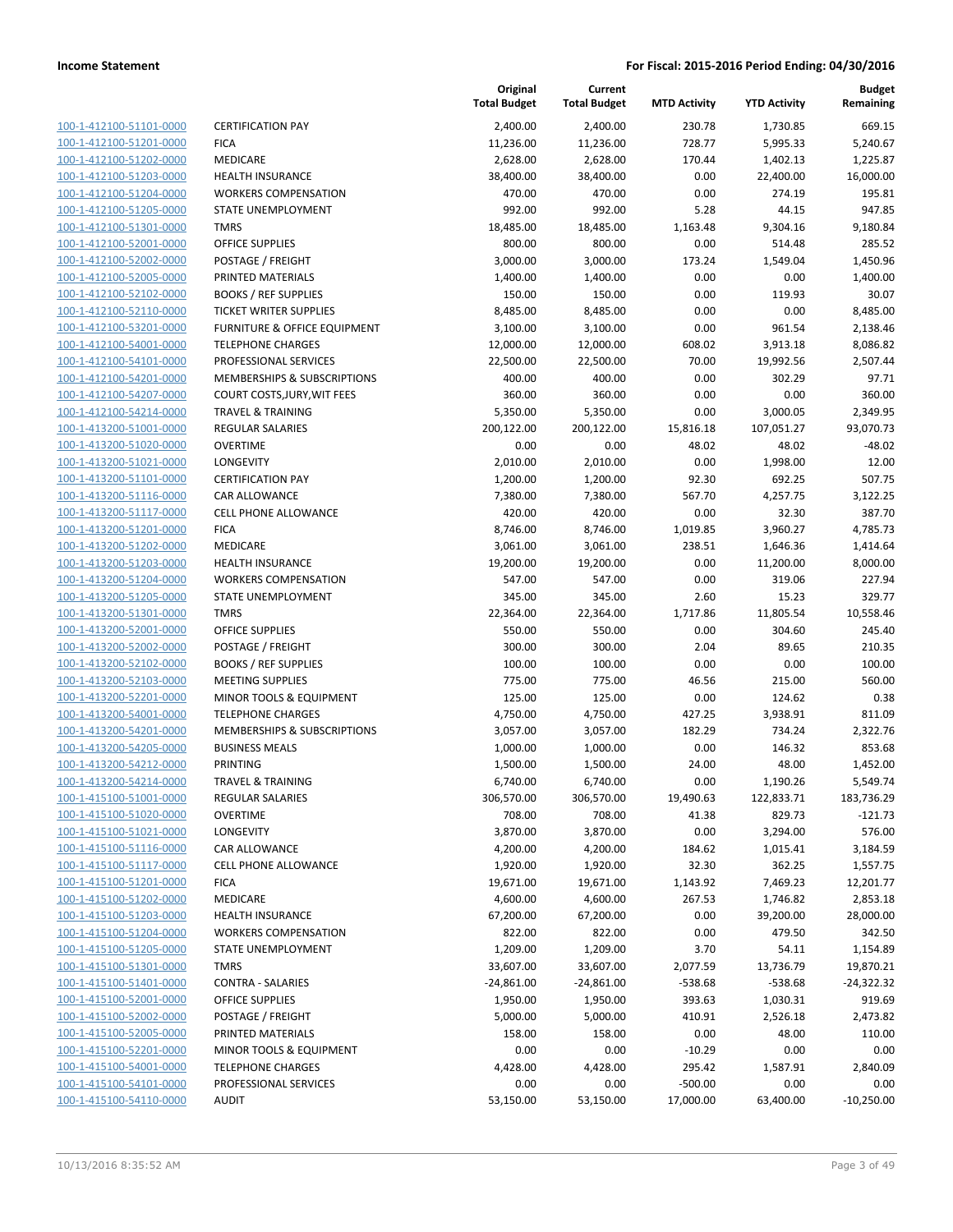|                                                    |                                                    | Original<br><b>Total Budget</b> | Current<br><b>Total Budget</b> | <b>MTD Activity</b> | <b>YTD Activity</b>    | <b>Budget</b><br>Remaining |
|----------------------------------------------------|----------------------------------------------------|---------------------------------|--------------------------------|---------------------|------------------------|----------------------------|
| 100-1-415100-54201-0000                            | MEMBERSHIPS & SUBSCRIPTIONS                        | 2,390.00                        | 2,390.00                       | 182.29              | 1,161.29               | 1,228.71                   |
| 100-1-415100-54211-0000                            | ADVERTISING                                        | 25,000.00                       | 25,000.00                      | 0.00                | 16,647.80              | 8,352.20                   |
| 100-1-415100-54212-0000                            | <b>PRINTING</b>                                    | 2,966.00                        | 2,966.00                       | 0.00                | 0.00                   | 2,966.00                   |
| 100-1-415100-54214-0000                            | <b>TRAVEL &amp; TRAINING</b>                       | 6,000.00                        | 6,000.00                       | 645.00              | 3,038.82               | 2,961.18                   |
| 100-1-415150-54401-0000                            | APPRAISER                                          | 203,000.00                      | 203,000.00                     | 0.00                | 107,236.18             | 95,763.82                  |
| 100-1-415150-54402-0000                            | <b>COLLECTOR</b>                                   | 15,350.00                       | 15,350.00                      | 0.00                | 15,266.25              | 83.75                      |
| 100-1-415300-54106-0000                            | <b>ATTORNEY FEES</b>                               | 217,500.00                      | 217,500.00                     | 11,447.17           | 87,079.43              | 130,420.57                 |
| 100-1-415500-51001-0000                            | <b>REGULAR SALARIES</b>                            | 155,207.00                      | 155,207.00                     | 11,988.48           | 89,611.21              | 65,595.79                  |
| 100-1-415500-51020-0000                            | <b>OVERTIME</b>                                    | 2,372.00                        | 2,372.00                       | 6.10                | 304.48                 | 2,067.52                   |
| 100-1-415500-51021-0000                            | LONGEVITY                                          | 2,886.00                        | 2,886.00                       | 0.00                | 2,676.00               | 210.00                     |
| 100-1-415500-51102-0000                            | <b>BILINGUAL PAY</b>                               | 600.00                          | 600.00                         | 46.16               | 346.20                 | 253.80                     |
| 100-1-415500-51116-0000                            | CAR ALLOWANCE                                      | 4,200.00                        | 4,200.00                       | 323.08              | 2,423.10               | 1,776.90                   |
| 100-1-415500-51117-0000                            | <b>CELL PHONE ALLOWANCE</b>                        | 960.00                          | 960.00                         | 73.84               | 553.80                 | 406.20                     |
| 100-1-415500-51201-0000                            | <b>FICA</b>                                        | 10,306.00                       | 10,306.00                      | 739.02              | 5,717.51               | 4,588.49                   |
| 100-1-415500-51202-0000                            | MEDICARE                                           | 2,410.00                        | 2,410.00                       | 172.83              | 1,337.15               | 1,072.85                   |
| 100-1-415500-51203-0000                            | <b>HEALTH INSURANCE</b>                            | 28,800.00                       | 28,800.00                      | 0.00                | 16,800.00              | 12,000.00                  |
| 100-1-415500-51204-0000                            | <b>WORKERS COMPENSATION</b>                        | 431.00                          | 431.00                         | 0.00                | 251.44                 | 179.56                     |
| 100-1-415500-51205-0000                            | STATE UNEMPLOYMENT                                 | 518.00                          | 518.00                         | 1.10                | 27.01                  | 490.99                     |
| 100-1-415500-51301-0000                            | <b>TMRS</b>                                        | 17,607.00                       | 17,607.00                      | 1,308.45            | 10,232.62              | 7,374.38                   |
| 100-1-415500-52001-0000                            | <b>OFFICE SUPPLIES</b>                             | 2,000.00                        | 2,000.00                       | 0.00                | 687.12                 | 1,312.88                   |
| 100-1-415500-52002-0000                            | POSTAGE / FREIGHT                                  | 750.00                          | 750.00                         | 15.05               | 125.13                 | 624.87                     |
| 100-1-415500-52303-0000                            | <b>TRAINING SUPPLIES</b>                           | 500.00                          | 500.00                         | 0.00                | 0.00                   | 500.00                     |
| 100-1-415500-52401-0000                            | <b>RECREATIONAL SUPPLIES</b>                       | 2,800.00                        | 2,800.00                       | 0.00                | 95.00                  | 2,705.00                   |
| 100-1-415500-54001-0000                            | <b>TELEPHONE CHARGES</b>                           | 2,500.00                        | 2,500.00                       | 179.27              | 967.79                 | 1,532.21                   |
| 100-1-415500-54102-0000                            | <b>MVR CHECKS</b>                                  | 200.00                          | 200.00                         | 12.21               | 84.17                  | 115.83                     |
| 100-1-415500-54103-0000                            | CONSULTING                                         | 300.00                          | 300.00                         | 0.00                | 0.00                   | 300.00                     |
| 100-1-415500-54107-0000                            | <b>MEDICAL</b>                                     | 8,500.00                        | 8,500.00                       | 511.00              | 5,285.00               | 3,215.00                   |
| 100-1-415500-54201-0000                            | <b>MEMBERSHIPS &amp; SUBSCRIPTIONS</b>             | 3,547.00                        | 3,547.00                       | 504.14              | 1,445.80               | 2,101.20                   |
| 100-1-415500-54213-0000                            | PLAQUES AND AWARDS                                 | 8,270.00                        | 8,270.00                       | 0.00                | 4,217.45               | 4,052.55                   |
| 100-1-415500-54214-0000                            | <b>TRAVEL &amp; TRAINING</b>                       | 3,550.00                        | 3,550.00                       | 0.00                | 2,617.46               | 932.54                     |
| 100-1-421100-51001-0000                            | REGULAR SALARIES                                   | 252,138.00                      | 252,138.00                     | 19,396.17           | 145,511.88             | 106,626.12                 |
| 100-1-421100-51020-0000                            | <b>OVERTIME</b>                                    | 2,444.00                        | 2,444.00                       | 0.00                | 448.13                 | 1,995.87                   |
| 100-1-421100-51021-0000                            | LONGEVITY                                          | 3,192.00                        | 3,192.00                       | 0.00                | 3,180.00               | 12.00                      |
| 100-1-421100-51101-0000                            | <b>CERTIFICATION PAY</b>                           | 3,000.00                        | 3,000.00                       | 230.76              | 1,730.70               | 1,269.30                   |
| 100-1-421100-51115-0000                            | <b>CLOTHING ALLOWANCE</b>                          | 600.00                          | 600.00                         | 300.00              | 600.00                 | 0.00                       |
| 100-1-421100-51117-0000                            | <b>CELL PHONE ALLOWANCE</b>                        | 960.00                          | 960.00                         | 120.00              | 900.00                 | 60.00                      |
| 100-1-421100-51201-0000                            | <b>FICA</b>                                        | 16,265.00                       | 16,265.00                      | 1,170.75            | 8,938.09               | 7,326.91                   |
| 100-1-421100-51202-0000                            | MEDICARE                                           | 3,804.00                        | 3,804.00                       | 273.81              | 2,090.35               | 1,713.65                   |
| 100-1-421100-51203-0000                            | <b>HEALTH INSURANCE</b>                            | 38,400.00                       | 38,400.00                      | 0.00                | 22,400.00              | 16,000.00                  |
| 100-1-421100-51204-0000                            | <b>WORKERS COMPENSATION</b>                        | 4,257.00                        | 4,257.00                       | 0.00                | 2,483.25               | 1,773.75                   |
| 100-1-421100-51205-0000                            | <b>STATE UNEMPLOYMENT</b>                          | 691.00                          | 691.00                         | 1.14                | 36.00                  | 655.00                     |
| 100-1-421100-51301-0000                            | <b>TMRS</b>                                        | 27,788.00                       | 27,788.00                      | 2,108.94            | 16,240.07              | 11,547.93                  |
| 100-1-421100-52001-0000                            | <b>OFFICE SUPPLIES</b>                             | 1,402.92                        | 1,402.92                       | 171.40              | 746.14                 | 656.78                     |
| 100-1-421100-52002-0000                            | POSTAGE / FREIGHT                                  | 240.00                          | 240.00                         | 110.83              | 156.29                 | 83.71                      |
| 100-1-421100-52004-0000                            | <b>COMPUTER SUPPLIES</b>                           | 335.04                          | 335.04                         | 0.00                | 0.00                   | 335.04                     |
| 100-1-421100-52005-0000                            | PRINTED MATERIALS                                  | 210.00                          | 210.00                         | 0.00                | 24.00                  | 186.00                     |
| 100-1-421100-52102-0000                            | <b>BOOKS / REF SUPPLIES</b>                        | 396.00                          | 396.00                         | 0.00                | 103.95                 | 292.05                     |
| 100-1-421100-52103-0000                            | <b>MEETING SUPPLIES</b>                            | 2,445.00                        | 2,157.39                       | 168.45              | 593.78                 | 1,563.61                   |
| 100-1-421100-52104-0000                            | <b>WEARING APPAREL</b>                             | 300.00                          | 550.00                         | 237.78              | 436.32                 | 113.68                     |
| 100-1-421100-52201-0000                            | MINOR TOOLS & EQUIPMENT                            | 632.00                          | 632.00                         | 0.00                | 134.90                 | 497.10                     |
| 100-1-421100-52203-0000                            | <b>MOTOR VEHICLE FUEL</b>                          | 3,945.00                        | 3,945.00                       | 257.26              | 1,756.06               | 2,188.94                   |
| 100-1-421100-52302-0000                            | <b>MEDICAL SUPPLIES</b>                            | 228.00                          | 228.00                         | 74.64               | 388.15                 | $-160.15$                  |
| 100-1-421100-52305-0000<br>100-1-421100-53202-0000 | PUBLIC EDUCATION                                   | 7,800.00                        | 7,800.00                       | 67.67               | 2,721.89               | 5,078.11                   |
| 100-1-421100-53205-0000                            | MACHINE, TOOLS & IMPLMNTS<br><b>MOTOR VEHICLES</b> | 150.00<br>2,500.00              | 150.00<br>2,500.00             | 0.00<br>172.20      | 0.00<br>1,703.62       | 150.00<br>796.38           |
| 100-1-421100-54001-0000                            | <b>TELEPHONE CHARGES</b>                           | 8,000.00                        | 8,000.00                       | 2,390.44            |                        | $-7,766.93$                |
| 100-1-421100-54002-0000                            | UTILITY CHARGES                                    | 78,032.11                       | 78,032.11                      | 5,761.13            | 15,766.93<br>47,666.26 | 30,365.85                  |
| 100-1-421100-54201-0000                            | MEMBERSHIPS & SUBSCRIPTIONS                        | 2,479.00                        | 2,766.61                       | 172.12              | 2,465.12               | 301.49                     |
| 100-1-421100-54205-0000                            | <b>BUSINESS MEALS</b>                              | 200.00                          | 150.00                         | 0.00                | 46.30                  | 103.70                     |
|                                                    |                                                    |                                 |                                |                     |                        |                            |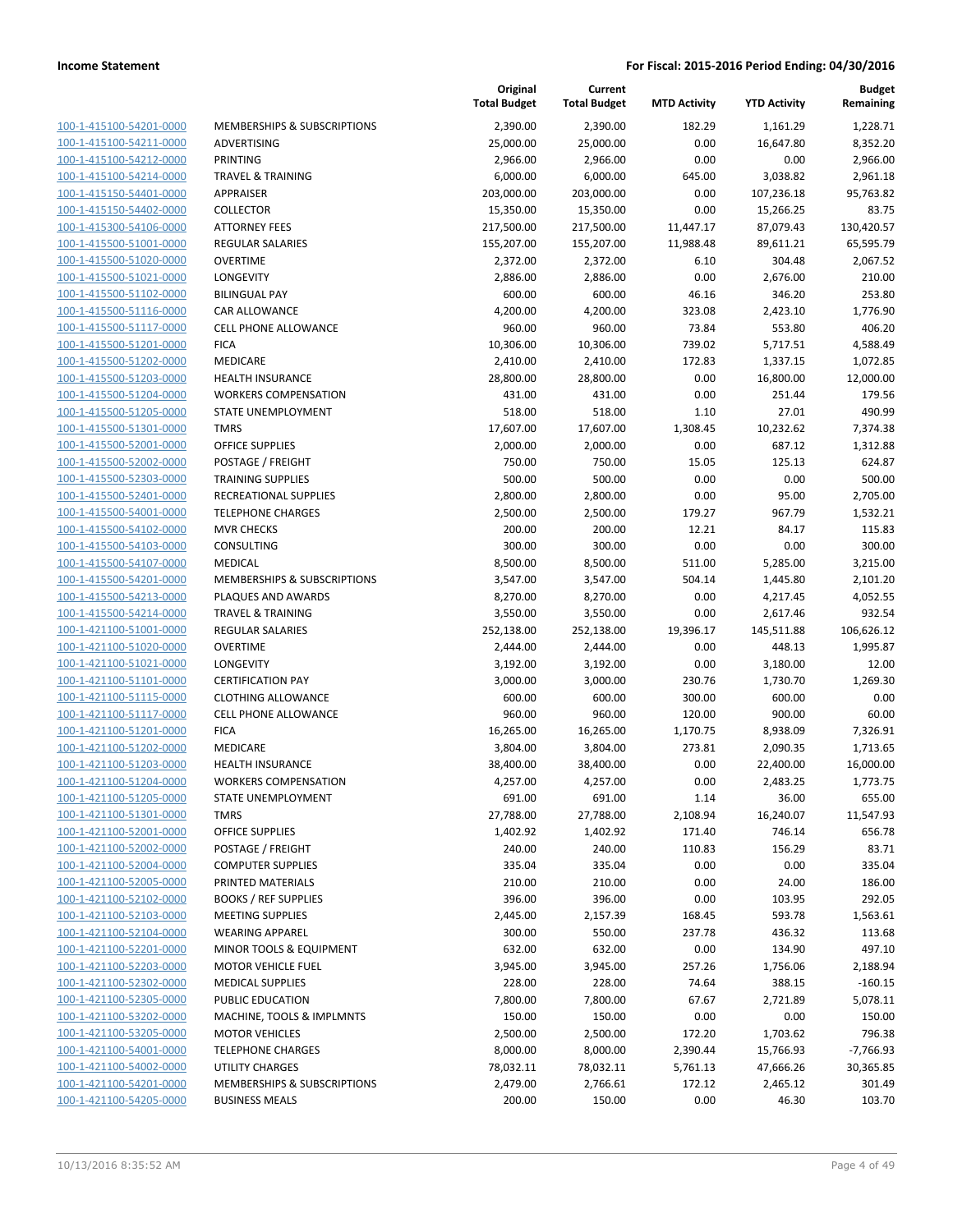| 100-1-421100-54212-0000        |
|--------------------------------|
| 100-1-421100-54213-0000        |
| 100-1-421100-54214-0000        |
| <u>100-1-421210-51001-0000</u> |
| 100-1-421210-51020-0000        |
| 100-1-421210-51021-0000        |
| 100-1-421210-51101-0000        |
| 100-1-421210-51115-0000        |
| <u>100-1-421210-51117-0000</u> |
| 100-1-421210-51201-0000        |
| 100-1-421210-51202-0000        |
| 100-1-421210-51203-0000        |
| 100-1-421210-51204-0000        |
| <u>100-1-421210-51205-0000</u> |
| 100-1-421210-51301-0000        |
| 100-1-421210-51401-0000        |
| 100-1-421210-52001-0000        |
| 100-1-421210-52002-0000        |
| <u>100-1-421210-52004-0000</u> |
| 100-1-421210-52005-0000        |
| 100-1-421210-52102-0000        |
|                                |
| 100-1-421210-52104-0000        |
| 100-1-421210-52201-0000        |
| <u>100-1-421210-52203-0000</u> |
| 100-1-421210-53203-0000        |
| 100-1-421210-53205-0000        |
| 100-1-421210-54001-0000        |
| 100-1-421210-54101-0000        |
| <u>100-1-421210-54201-0000</u> |
| 100-1-421210-54208-0000        |
| 100-1-421210-54214-0000        |
| 100-1-421210-54215-0000        |
| 100-1-421210-54216-0000        |
| <u>100-1-421230-51001-0000</u> |
| 100-1-421230-51020-0000        |
| 100-1-421230-51021-0000        |
| 100-1-421230-51101-0000        |
| 100-1-421230-51102-0000        |
| 100-1-421230-51115-0000        |
| 100-1-421230-51117-0000        |
| 100-1-421230-51201-0000        |
| <u>100-1-421230-51202-0000</u> |
| 100-1-421230-51203-0000        |
| 100-1-421230-51204-0000        |
| <u>100-1-421230-51205-0000</u> |
| 100-1-421230-51301-0000        |
| <u>100-1-421230-51401-0000</u> |
| 100-1-421230-52001-0000        |
| 100-1-421230-52002-0000        |
| <u>100-1-421230-52004-0000</u> |
| 100-1-421230-52005-0000        |
| 100-1-421230-52102-0000        |
| 100-1-421230-52104-0000        |
| 100-1-421230-52108-0000        |
| <u>100-1-421230-52109-0000</u> |
|                                |
| <u>100-1-421230-52111-0000</u> |
| <u>100-1-421230-52201-0000</u> |
| 100-1-421230-52203-0000        |
| <u>100-1-421230-52303-0000</u> |

| PRINTING                               |
|----------------------------------------|
| PLAQUES AND AWARDS                     |
| <b>TRAVEL &amp; TRAINING</b>           |
| <b>REGULAR SALARIES</b>                |
| <b>OVERTIME</b>                        |
| LONGEVITY                              |
| <b>CERTIFICATION PAY</b>               |
| <b>CLOTHING ALLOWANCE</b>              |
| <b>CELL PHONE ALLOWANCE</b>            |
| <b>FICA</b>                            |
| <b>MEDICARE</b>                        |
| <b>HEALTH INSURANCE</b>                |
| <b>WORKERS COMPENSATION</b>            |
| STATE UNEMPLOYMENT                     |
| TMRS                                   |
| <b>CONTRA - SALARIES</b>               |
| OFFICE SUPPLIES                        |
| POSTAGE / FREIGHT                      |
| <b>COMPUTER SUPPLIES</b>               |
| PRINTED MATERIALS                      |
| <b>BOOKS / REF SUPPLIES</b>            |
| <b>WEARING APPAREL</b>                 |
| MINOR TOOLS & EQUIPMENT                |
| <b>MOTOR VEHICLE FUEL</b>              |
| <b>INSTRUMENTS &amp; APPARATUS</b>     |
| <b>MOTOR VEHICLES</b>                  |
| <b>TELEPHONE CHARGES</b>               |
| <b>PROFESSIONAL SERVICES</b>           |
| <b>MEMBERSHIPS &amp; SUBSCRIPTIONS</b> |
| <b>LABORATORY WORK</b>                 |
| <b>TRAVEL &amp; TRAINING</b>           |
| <b>EVIDENCE PURCHASES</b>              |
| <b>INFORMANT EXPENSES</b>              |
| <b>REGULAR SALARIES</b>                |
| OVERTIME                               |
| LONGEVITY<br><b>CERTIFICATION PAY</b>  |
| <b>BILINGUAL PAY</b>                   |
| <b>CLOTHING ALLOWANCE</b>              |
| <b>CELL PHONE ALLOWANCE</b>            |
| <b>FICA</b>                            |
| <b>MEDICARE</b>                        |
| <b>HEALTH INSURANCE</b>                |
| <b>WORKERS COMPENSATION</b>            |
| STATE UNEMPLOYMENT                     |
| <b>TMRS</b>                            |
| <b>CONTRA - SALARIES</b>               |
| <b>OFFICE SUPPLIES</b>                 |
| <b>POSTAGE / FREIGHT</b>               |
| <b>COMPUTER SUPPLIES</b>               |
| PRINTED MATERIALS                      |
| <b>BOOKS / REF SUPPLIES</b>            |
| <b>WEARING APPAREL</b>                 |
| <b>MENAGERIE SUPPLIES</b>              |
| <b>SUPPORT OF PRISONERS</b>            |
| <b>AMMUNITION</b>                      |
| <b>MINOR TOOLS &amp; EQUIPMENT</b>     |
| <b>MOTOR VEHICLE FUEL</b>              |
|                                        |

|                                                    |                                                        | Original<br><b>Total Budget</b> | Current<br><b>Total Budget</b> | <b>MTD Activity</b> | <b>YTD Activity</b> | <b>Budget</b><br>Remaining |
|----------------------------------------------------|--------------------------------------------------------|---------------------------------|--------------------------------|---------------------|---------------------|----------------------------|
| 100-1-421100-54212-0000                            | <b>PRINTING</b>                                        | 200.00                          | 200.00                         | 0.00                | 0.00                | 200.00                     |
| 100-1-421100-54213-0000                            | PLAQUES AND AWARDS                                     | 200.00                          | 0.00                           | 0.00                | 0.00                | 0.00                       |
| 100-1-421100-54214-0000                            | <b>TRAVEL &amp; TRAINING</b>                           | 8,275.00                        | 8,275.00                       | 1,193.42            | 4,831.92            | 3,443.08                   |
| 100-1-421210-51001-0000                            | REGULAR SALARIES                                       | 713,726.00                      | 713,726.00                     | 46,482.11           | 352,262.37          | 361,463.63                 |
| 100-1-421210-51020-0000                            | <b>OVERTIME</b>                                        | 40,281.00                       | 40,281.00                      | 2,322.84            | 25,288.66           | 14,992.34                  |
| 100-1-421210-51021-0000                            | LONGEVITY                                              | 14,286.00                       | 14,286.00                      | 583.96              | 12,755.18           | 1,530.82                   |
| 100-1-421210-51101-0000                            | <b>CERTIFICATION PAY</b>                               | 15,600.00                       | 15,600.00                      | 1,269.21            | 9,045.94            | 6,554.06                   |
| 100-1-421210-51115-0000                            | <b>CLOTHING ALLOWANCE</b>                              | 6,000.00                        | 6,000.00                       | 2,400.00            | 4,800.00            | 1,200.00                   |
| 100-1-421210-51117-0000                            | <b>CELL PHONE ALLOWANCE</b>                            | 4,800.00                        | 4,800.00                       | 369.24              | 2,607.68            | 2,192.32                   |
| 100-1-421210-51201-0000                            | <b>FICA</b>                                            | 49,271.00                       | 49,271.00                      | 4,749.96            | 28,828.49           | 20,442.51                  |
| 100-1-421210-51202-0000                            | MEDICARE                                               | 11,523.00                       | 11,523.00                      | 1,110.88            | 6,742.13            | 4,780.87                   |
| 100-1-421210-51203-0000                            | HEALTH INSURANCE                                       | 105,600.00                      | 105,600.00                     | 0.00                | 61,600.00           | 44,000.00                  |
| 100-1-421210-51204-0000                            | <b>WORKERS COMPENSATION</b>                            | 17,577.00                       | 17,577.00                      | 0.00                | 10,253.25           | 7,323.75                   |
| 100-1-421210-51205-0000                            | STATE UNEMPLOYMENT                                     | 1,900.00                        | 1,900.00                       | 0.00                | 84.34               | 1,815.66                   |
| 100-1-421210-51301-0000                            | <b>TMRS</b>                                            | 84,178.00                       | 84,178.00                      | 8,360.40            | 51,942.30           | 32,235.70                  |
| 100-1-421210-51401-0000                            | <b>CONTRA - SALARIES</b>                               | 0.00                            | 0.00                           | 0.00                | $-3,042.87$         | 3,042.87                   |
| 100-1-421210-52001-0000                            | <b>OFFICE SUPPLIES</b>                                 | 1,955.00                        | 855.00                         | 0.00                | 105.08              | 749.92                     |
| 100-1-421210-52002-0000                            | POSTAGE / FREIGHT                                      | 150.00                          | 150.00                         | 0.00                | 212.35              | $-62.35$                   |
| 100-1-421210-52004-0000                            | <b>COMPUTER SUPPLIES</b>                               | 1,087.00                        | 2,187.00                       | 0.00                | 2,116.67            | 70.33                      |
| 100-1-421210-52005-0000                            | PRINTED MATERIALS                                      | 100.00                          | 100.00                         | 0.00                | 72.00               | 28.00                      |
| 100-1-421210-52102-0000                            | <b>BOOKS / REF SUPPLIES</b>                            | 120.00                          | 120.00                         | 0.00                | 0.00                | 120.00                     |
| 100-1-421210-52104-0000                            | <b>WEARING APPAREL</b>                                 | 180.00                          | 180.00                         | 0.00                | 115.10              | 64.90                      |
| 100-1-421210-52201-0000                            | MINOR TOOLS & EQUIPMENT                                | 900.00                          | 1,900.00                       | 9.85                | 17.05               | 1,882.95                   |
| 100-1-421210-52203-0000                            | <b>MOTOR VEHICLE FUEL</b>                              | 10,427.00                       | 10,427.00                      | 469.12              | 5,033.08            | 5.393.92                   |
| 100-1-421210-53203-0000                            | <b>INSTRUMENTS &amp; APPARATUS</b>                     | 150.00                          | 150.00                         | 0.00                | 0.00                | 150.00                     |
| 100-1-421210-53205-0000                            | <b>MOTOR VEHICLES</b>                                  | 3,000.00                        | 3,000.00                       | 399.25              | 898.51              | 2,101.49                   |
| 100-1-421210-54001-0000                            | <b>TELEPHONE CHARGES</b>                               | 16,200.00                       | 16,200.00                      | 3,093.89            | 22,319.19           | $-6,119.19$                |
| 100-1-421210-54101-0000                            | PROFESSIONAL SERVICES                                  | 400.00                          | 400.00                         | 0.00                | 0.00                | 400.00                     |
| 100-1-421210-54201-0000                            | MEMBERSHIPS & SUBSCRIPTIONS                            | 4,302.00                        | 4,302.00                       | 0.00                | 3,303.66            | 998.34                     |
| 100-1-421210-54208-0000                            | <b>LABORATORY WORK</b>                                 | 8,475.00                        | 8,475.00                       | $-1,342.00$         | 414.00              | 8,061.00                   |
| 100-1-421210-54214-0000                            | <b>TRAVEL &amp; TRAINING</b>                           | 7,350.00                        | 6,180.00                       | 659.08              | 3,539.08            | 2,640.92                   |
| 100-1-421210-54215-0000<br>100-1-421210-54216-0000 | <b>EVIDENCE PURCHASES</b><br><b>INFORMANT EXPENSES</b> | 2,000.00                        | 1,000.00                       | 0.00<br>0.00        | 0.00<br>0.00        | 1,000.00                   |
| 100-1-421230-51001-0000                            | <b>REGULAR SALARIES</b>                                | 1,000.00<br>2,702,480.00        | 1,000.00<br>2,702,480.00       | 204,726.28          | 1,485,661.97        | 1,000.00<br>1,216,818.03   |
| 100-1-421230-51020-0000                            | <b>OVERTIME</b>                                        | 193,007.00                      | 193,007.00                     | 18,288.74           | 148,554.20          | 44,452.80                  |
| 100-1-421230-51021-0000                            | LONGEVITY                                              | 35,139.00                       | 35,139.00                      | 498.46              | 29,860.28           | 5,278.72                   |
| 100-1-421230-51101-0000                            | <b>CERTIFICATION PAY</b>                               | 48,600.00                       | 48,600.00                      | 3,784.54            | 28,314.82           | 20,285.18                  |
| 100-1-421230-51102-0000                            | <b>BILINGUAL PAY</b>                                   | 0.00                            | 0.00                           | 69.24               | 519.30              | $-519.30$                  |
| 100-1-421230-51115-0000                            | <b>CLOTHING ALLOWANCE</b>                              | 600.00                          | 600.00                         | 300.00              | 600.00              | 0.00                       |
| 100-1-421230-51117-0000                            | <b>CELL PHONE ALLOWANCE</b>                            | 2,880.00                        | 2,880.00                       | 147.68              | 1,269.16            | 1,610.84                   |
| 100-1-421230-51201-0000                            | <b>FICA</b>                                            | 183,880.00                      | 183,880.00                     | 13,463.76           | 101,551.42          | 82,328.58                  |
| 100-1-421230-51202-0000                            | MEDICARE                                               | 43,249.00                       | 43,249.00                      | 3,148.79            | 23,749.93           | 19,499.07                  |
| 100-1-421230-51203-0000                            | <b>HEALTH INSURANCE</b>                                | 403,200.00                      | 403,200.00                     | 0.00                | 235,200.00          | 168,000.00                 |
| 100-1-421230-51204-0000                            | <b>WORKERS COMPENSATION</b>                            | 65,643.00                       | 65,643.00                      | 0.00                | 38,291.75           | 27,351.25                  |
| 100-1-421230-51205-0000                            | STATE UNEMPLOYMENT                                     | 7,253.00                        | 7,253.00                       | 9.83                | 397.54              | 6,855.46                   |
| 100-1-421230-51301-0000                            | <b>TMRS</b>                                            | 316,101.00                      | 316,101.00                     | 23,966.16           | 182,574.19          | 133,526.81                 |
| 100-1-421230-51401-0000                            | <b>CONTRA - SALARIES</b>                               | $-108,670.00$                   | $-108,670.00$                  | 0.00                | $-12,797.61$        | $-95,872.39$               |
| 100-1-421230-52001-0000                            | OFFICE SUPPLIES                                        | 1,200.00                        | 1,200.00                       | 164.96              | 506.64              | 693.36                     |
| 100-1-421230-52002-0000                            | POSTAGE / FREIGHT                                      | 390.00                          | 390.00                         | 2.52                | 221.49              | 168.51                     |
| 100-1-421230-52004-0000                            | <b>COMPUTER SUPPLIES</b>                               | 400.00                          | 400.00                         | 0.00                | 0.00                | 400.00                     |
| 100-1-421230-52005-0000                            | PRINTED MATERIALS                                      | 1,000.00                        | 1,000.00                       | 224.00              | 224.00              | 776.00                     |
| 100-1-421230-52102-0000                            | <b>BOOKS / REF SUPPLIES</b>                            | 500.00                          | 500.00                         | 0.00                | 0.00                | 500.00                     |
| 100-1-421230-52104-0000                            | <b>WEARING APPAREL</b>                                 | 19,000.00                       | 19,000.00                      | 1,304.59            | 2,507.60            | 16,492.40                  |
| 100-1-421230-52108-0000                            | <b>MENAGERIE SUPPLIES</b>                              | 475.00                          | 475.00                         | 0.00                | 0.00                | 475.00                     |
| 100-1-421230-52109-0000                            | <b>SUPPORT OF PRISONERS</b>                            | 2,400.00                        | 2,400.00                       | 240.11              | 1,131.55            | 1,268.45                   |
| 100-1-421230-52111-0000                            | AMMUNITION                                             | 15,166.89                       | 15,166.89                      | 0.00                | 354.76              | 14,812.13                  |
| 100-1-421230-52201-0000                            | MINOR TOOLS & EQUIPMENT                                | 22,948.00                       | 22,638.56                      | 5,095.48            | 15,616.78           | 7,021.78                   |
| 100-1-421230-52203-0000                            | <b>MOTOR VEHICLE FUEL</b>                              | 155,256.00                      | 109,896.00                     | 5,593.26            | 37,505.13           | 72,390.87                  |
| 100-1-421230-52303-0000                            | <b>TRAINING SUPPLIES</b>                               | 97.00                           | 97.00                          | 24.44               | 24.44               | 72.56                      |
|                                                    |                                                        |                                 |                                |                     |                     |                            |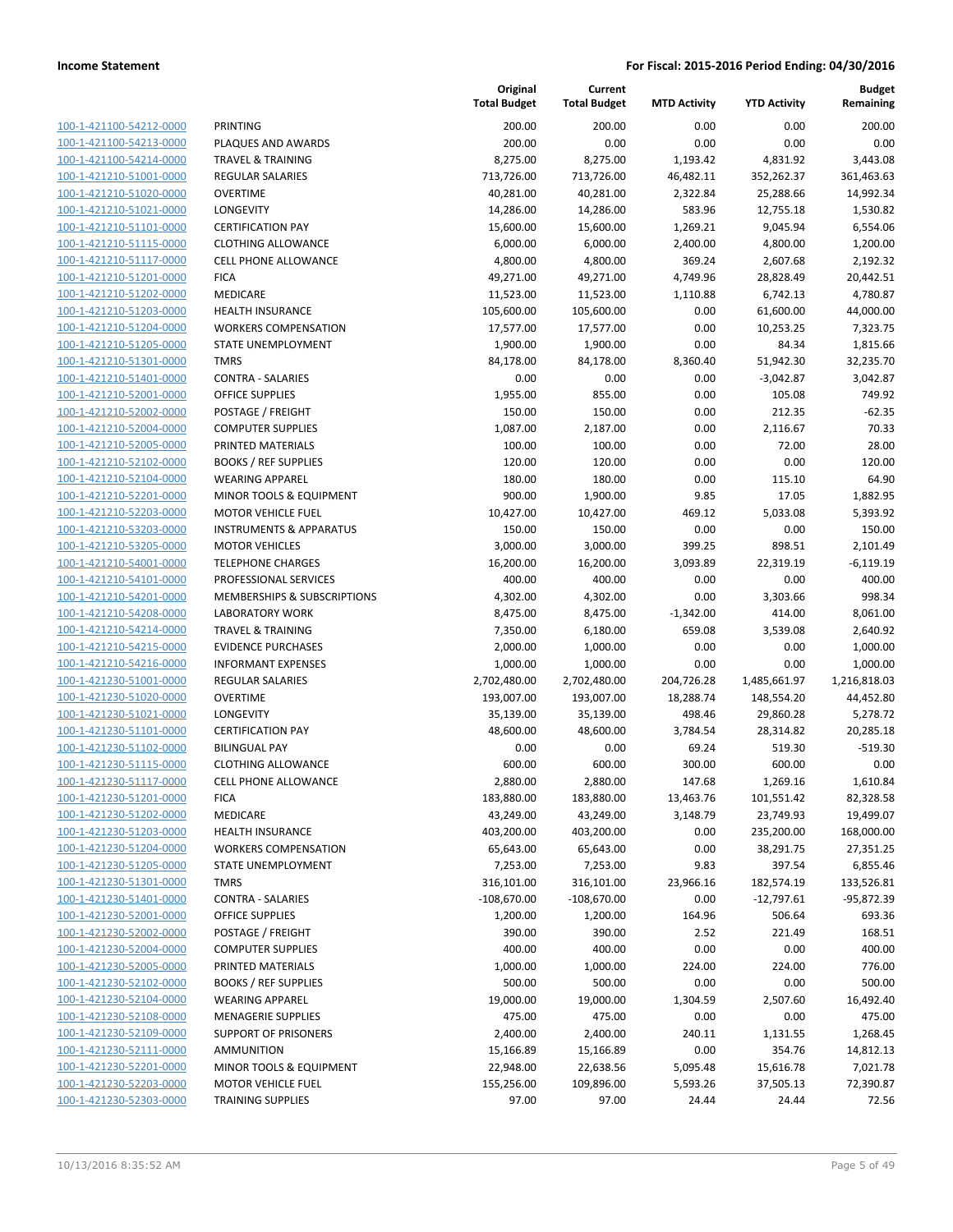| 100-1-421230-53202-0000             |
|-------------------------------------|
| 100-1-421230-53205-0000             |
| 100-1-421230-54001-0000             |
| <u>100-1-421230-54108-0000</u>      |
|                                     |
| 100-1-421230-54201-0000             |
| 100-1-421230-54214-0000             |
| 100-1-421240-51001-0000             |
| 100-1-421240-51020-0000             |
| <u>100-1-421240-51021-0000</u>      |
| 100-1-421240-51101-0000             |
| 100-1-421240-51102-0000             |
| 100-1-421240-51117-0000             |
|                                     |
| 100-1-421240-51201-0000             |
| <u>100-1-421240-51202-0000</u>      |
| 100-1-421240-51203-0000             |
| 100-1-421240-51204-0000             |
| 100-1-421240-51205-0000             |
| 100-1-421240-51301-0000             |
| <u>100-1-421240-51302-0000</u>      |
| 100-1-421240-51401-0000             |
| 100-1-421240-52001-                 |
| -0000                               |
| 100-1-421240-52002-0000             |
| 100-1-421240-52004-0000             |
| <u>100-1-421240-52005-0000</u>      |
| 100-1-421240-52102-0000             |
| 100-1-421240-52104-0000             |
| 100-1-421240-52201-0000             |
| 100-1-421240-52203-0000             |
| <u>100-1-421240-52303-0000</u>      |
| 100-1-421240-53202-0000             |
|                                     |
| 100-1-421240-53205-0000             |
| 100-1-421240-53207-0000             |
| 100-1-421240-54001-0000             |
| <u>100-1-421240-54101-0000</u>      |
| 100-1-421240-54201-0000             |
| 100-1-421240-54212-0000             |
| 100-1-421240-54214-0000             |
| 100-1-421240-55231-0000             |
|                                     |
| 100-1-421600-52104-0000             |
| 100-1-421600-52111-0000             |
| 100-1-421600-52201-0000             |
| <u>100-1-421600-52206-0000</u>      |
| <u>100-1-421600-53202-0000</u>      |
| 100-1-421600-54201-0000             |
| 100-1-421600-54214-0000             |
| 100-1-421600-55201-0000             |
|                                     |
| 100-1-422100-51001-0000             |
| 100-1-422100-51020-0000             |
| 100-1-422100-51021-0000             |
| <u>100-1-422100-51101-0000</u>      |
| 100-1-422100-51116-0000             |
| 100-1-422100-51117-0000             |
| 100-1-422100-51201-0000             |
| 100-1-422100-51202-0000             |
| <u>100-1-422100-51203-0000</u>      |
|                                     |
| 1-422100-51204-0000<br><u> 100-</u> |
| 100-1-422100-51205-0000             |
| <u>100-1-422100-51301-0000</u>      |
| <u>100-1-422100-51302-0000</u>      |
|                                     |

|                                                    |                                                             | Original<br><b>Total Budget</b> | Current<br><b>Total Budget</b> | <b>MTD Activity</b> | <b>YTD Activity</b> | <b>Budget</b><br>Remaining |
|----------------------------------------------------|-------------------------------------------------------------|---------------------------------|--------------------------------|---------------------|---------------------|----------------------------|
| 100-1-421230-53202-0000                            | MACHINE, TOOLS & IMPLMNTS                                   | 1,500.00                        | 1,500.00                       | 27.00               | 100.01              | 1,399.99                   |
| 100-1-421230-53205-0000                            | <b>MOTOR VEHICLES</b>                                       | 67,790.00                       | 67,790.00                      | 1,655.40            | 13,557.60           | 54,232.40                  |
| 100-1-421230-54001-0000                            | <b>TELEPHONE CHARGES</b>                                    | 38,000.00                       | 38,000.00                      | 5,393.64            | 32,396.79           | 5,603.21                   |
| 100-1-421230-54108-0000                            | <b>VETERINARY SERVICES</b>                                  | 970.00                          | 970.00                         | 0.00                | 362.00              | 608.00                     |
| 100-1-421230-54201-0000                            | MEMBERSHIPS & SUBSCRIPTIONS                                 | 180.00                          | 180.00                         | 0.00                | 50.00               | 130.00                     |
| 100-1-421230-54214-0000                            | <b>TRAVEL &amp; TRAINING</b>                                | 4,050.00                        | 4,420.00                       | 0.00                | 780.00              | 3,640.00                   |
| 100-1-421240-51001-0000                            | <b>REGULAR SALARIES</b>                                     | 711,488.00                      | 711,488.00                     | 52,804.64           | 403,759.39          | 307,728.61                 |
| 100-1-421240-51020-0000                            | <b>OVERTIME</b>                                             | 40,156.00                       | 40,156.00                      | 5,269.55            | 34,302.62           | 5,853.38                   |
| 100-1-421240-51021-0000                            | LONGEVITY                                                   | 9,090.00                        | 9,090.00                       | 132.92              | 8,163.89            | 926.11                     |
| 100-1-421240-51101-0000                            | <b>CERTIFICATION PAY</b>                                    | 10,200.00                       | 10,200.00                      | 1,015.36            | 7,615.20            | 2,584.80                   |
| 100-1-421240-51102-0000                            | <b>BILINGUAL PAY</b>                                        | 1,200.00                        | 1,200.00                       | 115.40              | 865.50              | 334.50                     |
| 100-1-421240-51117-0000                            | <b>CELL PHONE ALLOWANCE</b>                                 | 1,920.00                        | 1,920.00                       | 147.68              | 1,107.60            | 812.40                     |
| 100-1-421240-51201-0000                            | <b>FICA</b>                                                 | 29,646.00                       | 29,646.00                      | 1,414.34            | 11,752.03           | 17,893.97                  |
| 100-1-421240-51202-0000                            | MEDICARE                                                    | 11,224.00                       | 11,224.00                      | 831.00              | 6,382.70            | 4,841.30                   |
| 100-1-421240-51203-0000                            | <b>HEALTH INSURANCE</b>                                     | 172,800.00                      | 172,800.00                     | 0.00                | 100,800.00          | 72,000.00                  |
| 100-1-421240-51204-0000                            | <b>WORKERS COMPENSATION</b>                                 | 3,851.00                        | 3,851.00                       | 0.00                | 2,246.44            | 1,604.56                   |
| 100-1-421240-51205-0000                            | STATE UNEMPLOYMENT                                          | 3,108.00                        | 3,108.00                       | 7.10                | 169.83              | 2,938.17                   |
| 100-1-421240-51301-0000                            | <b>TMRS</b>                                                 | 32,765.00                       | 32,765.00                      | 2,628.65            | 21,869.02           | 10,895.98                  |
| 100-1-421240-51302-0000                            | <b>FR&amp;R RETIREMENT</b>                                  | 74,044.00                       | 74,044.00                      | 5,623.27            | 40,853.82           | 33,190.18                  |
| 100-1-421240-51401-0000                            | <b>CONTRA - SALARIES</b>                                    | 0.00                            | 0.00                           | 0.00                | $-996.11$           | 996.11                     |
| 100-1-421240-52001-0000                            | <b>OFFICE SUPPLIES</b>                                      | 2,247.00                        | 2,247.00                       | 774.66              | 1,245.63            | 1,001.37                   |
| 100-1-421240-52002-0000                            | POSTAGE / FREIGHT                                           | 2,500.00                        | 2,500.00                       | 131.18              | 2,266.10            | 233.90                     |
| 100-1-421240-52004-0000                            | <b>COMPUTER SUPPLIES</b>                                    | 500.00                          | 500.00                         | 0.00                | 0.00                | 500.00                     |
| 100-1-421240-52005-0000                            | PRINTED MATERIALS                                           | 533.50                          | 533.50                         | 0.00                | 24.00               | 509.50                     |
| 100-1-421240-52102-0000                            | REFERENCE SUPPLIES                                          | 538.35                          | 538.35                         | 0.00                | 0.00                | 538.35                     |
| 100-1-421240-52104-0000                            | <b>WEARING APPAREL</b>                                      | 1,800.00                        | 1,800.00                       | 0.00                | 0.00                | 1,800.00                   |
| 100-1-421240-52201-0000                            | MINOR TOOLS & EQUIPMENT                                     | 2,220.00                        | 1,910.56                       | 457.88              | 457.88              | 1,452.68                   |
| 100-1-421240-52203-0000                            | <b>MOTOR VEHICLE FUEL</b>                                   | 664.00                          | 664.00                         | 54.89               | 309.32              | 354.68                     |
| 100-1-421240-52303-0000                            | <b>TRAINING SUPPLIES</b>                                    | 970.00                          | 970.00                         | 0.00                | 134.33              | 835.67                     |
| 100-1-421240-53202-0000                            | MACHINE, TOOLS & IMPLMNTS                                   | 194.00                          | 194.00                         | 0.00                | 0.00                | 194.00                     |
| 100-1-421240-53205-0000                            | <b>MOTOR VEHICLES</b>                                       | 840.00                          | 840.00                         | 0.00                | 8.62                | 831.38                     |
| 100-1-421240-53207-0000                            | RADIO/COMMUNICATIONS                                        | 40,078.00                       | 40,078.00                      | 0.00                | 32,596.00           | 7,482.00                   |
| 100-1-421240-54001-0000                            | <b>TELEPHONE CHARGES</b>                                    | 20,672.00                       | 20,672.00                      | 3,336.12            | 20,842.72           | $-170.72$                  |
| 100-1-421240-54101-0000                            | PROFESSIONAL SERVICES                                       | 8,520.00                        | 8,520.00                       | 1,305.88            | 5,605.88            | 2,914.12                   |
| 100-1-421240-54201-0000                            | MEMBERSHIPS & SUBSCRIPTIONS                                 | 1,140.00                        | 1,140.00                       | 0.00                | 925.00              | 215.00                     |
| 100-1-421240-54212-0000                            | PRINTING                                                    | 485.00                          | 485.00                         | 0.00                | 0.00                | 485.00                     |
| 100-1-421240-54214-0000                            | <b>TRAVEL &amp; TRAINING</b>                                | 19,769.00                       | 20,569.00                      | 6,055.79            | 16,974.81           | 3,594.19                   |
| 100-1-421240-55231-0000                            | LESS LETHAL PROGRAM                                         | 0.00                            | 45,360.00                      | 0.00                | 0.00                | 45,360.00                  |
| 100-1-421600-52104-0000                            | <b>WEARING APPAREL</b>                                      | 3,060.00                        | 3,060.00                       | 0.00                | 565.46              | 2,494.54                   |
| 100-1-421600-52111-0000                            | AMMUNITION                                                  | 6,500.00                        | 6,500.00                       | 0.00                | 2,378.67            | 4,121.33                   |
| 100-1-421600-52201-0000                            | MINOR TOOLS & EQUIPMENT                                     | 5,100.00                        | 5,718.88                       | $-32.34$            | 5,446.69            | 272.19                     |
| 100-1-421600-52206-0000<br>100-1-421600-53202-0000 | SPECIAL OPS EQUIPMENT                                       | 5,810.00                        | 5,810.00                       | 0.00                | 2,187.65            | 3,622.35                   |
|                                                    | MACHINE, TOOLS & IMPLMNTS                                   | 1,324.95                        | 1,324.95                       | 0.00                | 917.41              | 407.54                     |
| 100-1-421600-54201-0000<br>100-1-421600-54214-0000 | MEMBERSHIPS & SUBSCRIPTIONS<br><b>TRAVEL &amp; TRAINING</b> | 440.00<br>6,400.00              | 440.00<br>6,400.00             | 0.00<br>0.00        | 200.00<br>2,339.95  | 240.00<br>4,060.05         |
| 100-1-421600-55201-0000                            | <b>EQUIPMENT PURCHASES</b>                                  | 2,350.00                        | 2,350.00                       | 0.00                | 0.00                | 2,350.00                   |
| 100-1-422100-51001-0000                            | <b>REGULAR SALARIES</b>                                     | 238,147.00                      | 238,147.00                     | 10,883.52           | 118,911.82          | 119,235.18                 |
| 100-1-422100-51020-0000                            | <b>OVERTIME</b>                                             | 1,297.00                        | 1,297.00                       | 0.00                | 0.00                | 1,297.00                   |
| 100-1-422100-51021-0000                            | LONGEVITY                                                   | 3,690.00                        | 3,690.00                       | 88.62               | 2,092.62            | 1,597.38                   |
| 100-1-422100-51101-0000                            | <b>CERTIFICATION PAY</b>                                    | 4,800.00                        | 4,800.00                       | 147.70              | 2,215.45            | 2,584.55                   |
| 100-1-422100-51116-0000                            | CAR ALLOWANCE                                               | 7,800.00                        | 7,800.00                       | 276.92              | 3,692.30            | 4,107.70                   |
| 100-1-422100-51117-0000                            | <b>CELL PHONE ALLOWANCE</b>                                 | 1,920.00                        | 1,920.00                       | 73.84               | 923.00              | 997.00                     |
| 100-1-422100-51201-0000                            | <b>FICA</b>                                                 | 2,947.00                        | 2,947.00                       | 184.20              | 1,481.94            | 1,465.06                   |
| 100-1-422100-51202-0000                            | MEDICARE                                                    | 3,736.00                        | 3,736.00                       | 158.80              | 2,819.00            | 917.00                     |
| 100-1-422100-51203-0000                            | <b>HEALTH INSURANCE</b>                                     | 28,800.00                       | 28,800.00                      | 0.00                | 16,800.00           | 12,000.00                  |
| 100-1-422100-51204-0000                            | <b>WORKERS COMPENSATION</b>                                 | 4,035.00                        | 4,035.00                       | 0.00                | 2,353.75            | 1,681.25                   |
| 100-1-422100-51205-0000                            | STATE UNEMPLOYMENT                                          | 518.00                          | 518.00                         | 0.00                | 27.01               | 490.99                     |
| 100-1-422100-51301-0000                            | <b>TMRS</b>                                                 | 5,036.00                        | 5,036.00                       | 367.50              | 2,879.95            | 2,156.05                   |
| 100-1-422100-51302-0000                            | <b>FR&amp;R RETIREMENT</b>                                  | 34,249.00                       | 34,249.00                      | 1,300.28            | 16,433.37           | 17,815.63                  |
|                                                    |                                                             |                                 |                                |                     |                     |                            |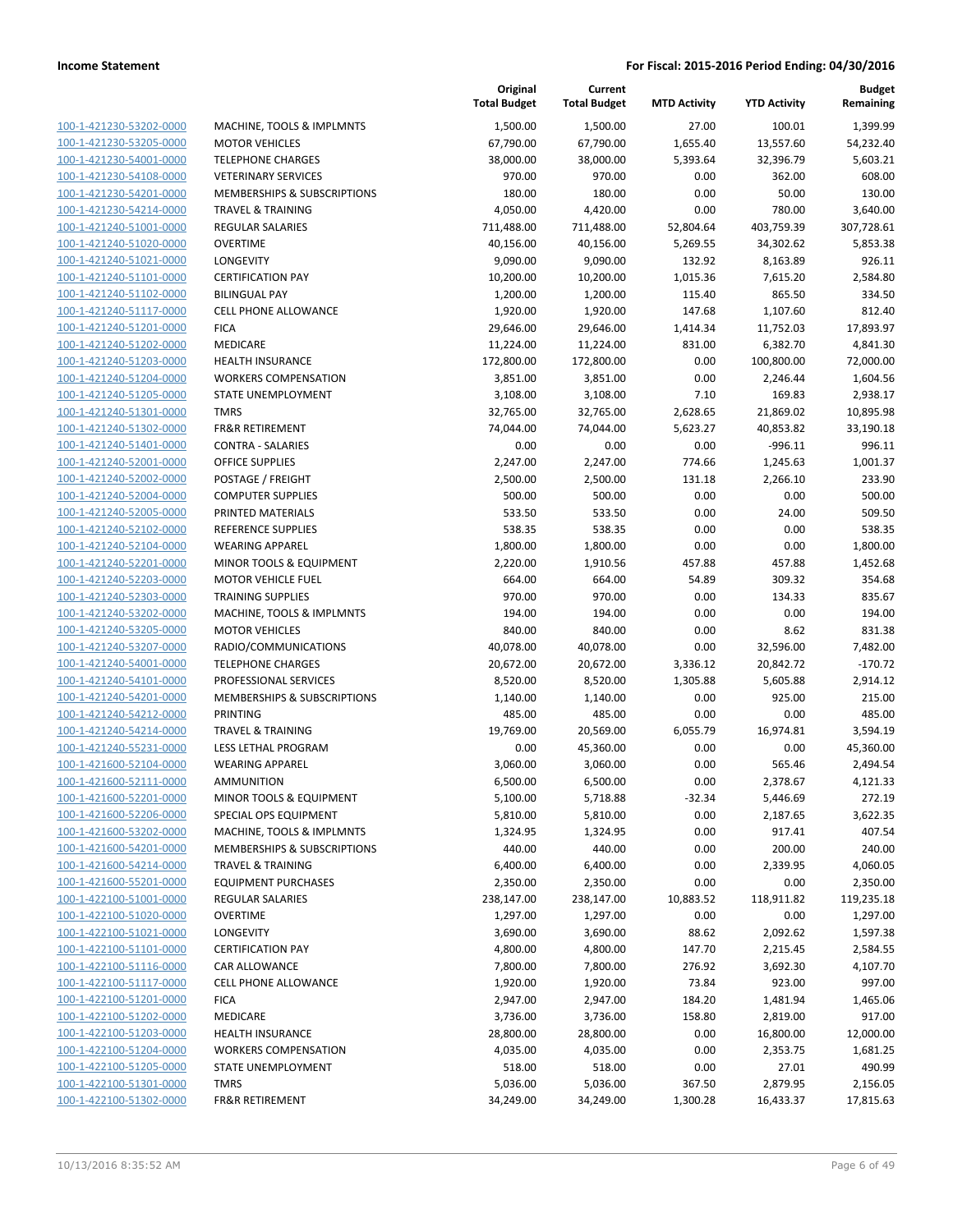100-1-422100-51401-0000 100-1-422100-52001-0000 100-1-422100-52002-0000 100-1-422100-52102-0000 100-1-422100-52103-0000 100-1-422100-52104-0000 100-1-422100-52201-0000 100-1-422100-53207-0000 100-1-422100-54001-0000 100-1-422100-54002-0000 100-1-422100-54101-0000 100-1-422100-54201-0000 100-1-422100-54214-0000 100-1-422200-51001-0000 100-1-422200-51020-0000 100-1-422200-51021-0000 100-1-422200-51101-0000 100-1-422200-51102-0000 100-1-422200-51117-0000 100-1-422200-51202-0000 100-1-422200-51203-0000 100-1-422200-51204-0000 100-1-422200-51205-0000 100-1-422200-51302-0000 100-1-422200-51401-0000 100-1-422200-52001-0000 100-1-422200-52101-0000 100-1-422200-52104-0000 100-1-422200-52201-0000 100-1-422200-52203-0000 100-1-422200-52205-0000 100-1-422200-52207-0000 100-1-422200-52306-0000 100-1-422200-53202-0000 100-1-422200-53205-0000 100-1-422200-53208-0000 100-1-422200-53213-0000 100-1-422200-53402-0000 100-1-422200-54001-0000 100-1-422200-54002-0000 100-1-422200-54109-0000 100-1-422200-54201-0000 100-1-422200-54214-0000 100-1-422200-54908-0000 100-1-422200-55203-0000 100-1-422200-55207-0000 100-1-422300-51001-0000 100-1-422300-51020-0000 100-1-422300-51021-0000 100-1-422300-51101-0000 100-1-422300-51117-0000 100-1-422300-51201-0000 100-1-422300-51202-0000 100-1-422300-51203-0000 100-1-422300-51204-0000 100-1-422300-51205-0000 100-1-422300-51302-0000 100-1-422300-51401-0000 100-1-422300-52001-0000

|                                        | Original            | Current             |                     |                     | <b>Budget</b> |
|----------------------------------------|---------------------|---------------------|---------------------|---------------------|---------------|
|                                        | <b>Total Budget</b> | <b>Total Budget</b> | <b>MTD Activity</b> | <b>YTD Activity</b> | Remaining     |
| <b>CONTRA - SALARIES</b>               | 0.00                | 0.00                | 0.00                | $-106.25$           | 106.25        |
| <b>OFFICE SUPPLIES</b>                 | 1,610.00            | 1,610.00            | 53.02               | 796.31              | 813.69        |
| POSTAGE / FREIGHT                      | 250.00              | 250.00              | 0.00                | 49.00               | 201.00        |
| <b>REFERENCE SUPPLIES</b>              | 1,000.00            | 1,000.00            | 0.00                | 123.44              | 876.56        |
| <b>MEETING SUPPLIES</b>                | 916.00              | 916.00              | 151.55              | 561.86              | 354.14        |
| <b>WEARING APPAREL</b>                 | 1,028.00            | 1,028.00            | 0.00                | 0.00                | 1,028.00      |
| MINOR TOOLS & EQUIPMENT                | 0.00                | 0.00                | $-164.46$           | 0.00                | 0.00          |
| RADIO/COMMUNICATIONS                   | 5,250.00            | 5,250.00            | 0.00                | 4,208.80            | 1,041.20      |
| <b>TELEPHONE CHARGES</b>               | 5,300.00            | 5,300.00            | 429.90              | 2,429.33            | 2,870.67      |
| <b>UTILITY CHARGES</b>                 | 5,960.02            | 5,960.02            | 305.00              | 2,080.15            | 3,879.87      |
| PROFESSIONAL SERVICES                  | 5,200.00            | 5,200.00            | 0.00                | 0.00                | 5,200.00      |
| <b>MEMBERSHIPS &amp; SUBSCRIPTIONS</b> | 7,175.00            | 7,175.00            | 4,384.99            | 4,922.16            | 2,252.84      |
| <b>TRAVEL &amp; TRAINING</b>           | 6,980.00            | 6,980.00            | 349.83              | 4,533.37            | 2,446.63      |
| <b>REGULAR SALARIES</b>                | 2,698,398.00        | 2,698,398.00        | 221,060.47          | 1,617,902.08        | 1,080,495.92  |
| <b>OVERTIME</b>                        | 330,458.00          | 330,458.00          | 23,844.20           | 180,422.59          | 150,035.41    |
| <b>LONGEVITY</b>                       | 36,084.00           | 36,084.00           | 210.46              | 35,141.52           | 942.48        |
| <b>CERTIFICATION PAY</b>               | 57,600.00           | 57,600.00           | 4,726.28            | 35,040.87           | 22,559.13     |
| <b>BILINGUAL PAY</b>                   | 600.00              | 600.00              | 46.16               | 346.20              | 253.80        |
| <b>CELL PHONE ALLOWANCE</b>            | 2,688.00            | 2,688.00            | 119.98              | 899.85              | 1,788.15      |
| <b>MEDICARE</b>                        | 45,324.00           | 45,324.00           | 3,611.28            | 27,008.33           | 18,315.67     |
| <b>HEALTH INSURANCE</b>                | 460,800.00          | 460,800.00          | 0.00                | 268,800.00          | 192,000.00    |
| <b>WORKERS COMPENSATION</b>            | 58,155.00           | 58,155.00           | 0.00                | 33,923.75           | 24,231.25     |
| STATE UNEMPLOYMENT                     | 8,289.00            | 8,289.00            | 0.00                | 446.83              | 7,842.17      |
| <b>FR&amp;R RETIREMENT</b>             | 509,510.00          | 509,510.00          | 40,751.22           | 304,769.64          | 204,740.36    |
| <b>CONTRA - SALARIES</b>               | 0.00                | 0.00                | 0.00                | $-4.17$             | 4.17          |
| <b>OFFICE SUPPLIES</b>                 | 998.00              | 998.00              | 64.99               | 279.93              | 718.07        |
| <b>JANITORIAL SUPPLIES</b>             | 5,800.00            | 5,800.00            | 629.65              | 3,413.49            | 2,386.51      |
| <b>WEARING APPAREL</b>                 | 19,600.00           | 19,600.00           | 198.54              | 6,649.90            | 12,950.10     |
| MINOR TOOLS & EQUIPMENT                | 14,420.00           | 14,420.00           | 371.42              | 2,095.00            | 12,325.00     |
| <b>MOTOR VEHICLE FUEL</b>              | 35,000.00           | 35,000.00           | 1,410.94            | 10,163.72           | 24,836.28     |
| FIRST RESPONDER SUPPLIES               | 19,400.00           | 19,400.00           | 1,809.68            | 6,502.19            | 12,897.81     |
| <b>BUNKER GEAR</b>                     | 33,750.00           | 33,750.00           | 25.99               | 26,280.90           | 7,469.10      |
| <b>HAZMAT SUPPLIES</b>                 | 6,400.00            | 6,400.00            | 0.00                | 0.00                | 6,400.00      |
| MACHINE, TOOLS & IMPLMNTS              | 2,150.00            | 2,150.00            | 0.00                | 256.36              | 1,893.64      |
| <b>MOTOR VEHICLES</b>                  | 25,000.00           | 25,000.00           | 9,373.09            | 31,675.24           | $-6,675.24$   |
| FIRE HOSE/NOZZLES                      | 5,200.00            | 5,200.00            | 0.00                | 0.00                | 5,200.00      |
| <b>SCBA MAINTENANCE</b>                | 4,000.00            | 4,000.00            | 0.00                | 2,007.00            | 1,993.00      |
| <b>BUILDING MAINTENANCE</b>            | 1,500.00            | 1,500.00            | 0.00                | 0.00                | 1,500.00      |
| <b>TELEPHONE CHARGES</b>               | 8,250.00            | 8,250.00            | 578.60              | 2,957.30            | 5,292.70      |
| UTILITY CHARGES                        | 60,000.00           | 60,000.00           | 3,062.31            | 27,660.36           | 32,339.64     |
| INSPECTIONS/TESTING                    | 9,400.00            | 9,400.00            | 0.00                | 1,308.75            | 8,091.25      |
| MEMBERSHIPS & SUBSCRIPTIONS            | 0.00                | 0.00                | $-4,335.00$         | 0.00                | 0.00          |
| <b>TRAVEL &amp; TRAINING</b>           | 23,500.00           | 23,500.00           | 3,701.32            | 11,211.53           | 12,288.47     |
| LEASE PURCHASE PAYMENTS                | 65,037.00           | 65,037.00           | 5,419.72            | 37,938.04           | 27,098.96     |
| <b>FURNITURE/OFFICE EQUIP</b>          | 0.00                | 0.00                | 0.00                | 428.67              | -428.67       |
| RADIO COMMUNICATION EQUIP              | 5,200.00            | 5,200.00            | 0.00                | 0.00                | 5,200.00      |
| <b>REGULAR SALARIES</b>                | 79,032.00           | 79,032.00           | 6,991.83            | 54,823.66           | 24,208.34     |
| <b>OVERTIME</b>                        | 5,643.00            | 5,643.00            | 352.90              | 18,820.77           | $-13,177.77$  |
| LONGEVITY                              | 1,200.00            | 1,200.00            | 0.00                | 1,194.00            | 6.00          |
| <b>CERTIFICATION PAY</b>               | 1,920.00            | 1,920.00            | 147.70              | 1,107.75            | 812.25        |
| <b>CELL PHONE ALLOWANCE</b>            | 432.00              | 432.00              | 46.16               | 346.20              | 85.80         |
| <b>FICA</b>                            | 5,470.00            | 5,470.00            | 0.00                | 0.00                | 5,470.00      |
| <b>MEDICARE</b>                        | 1,279.00            | 1,279.00            | 107.72              | 1,094.76            | 184.24        |
| <b>HEALTH INSURANCE</b>                | 9,600.00            | 9,600.00            | 0.00                | 5,600.00            | 4,000.00      |
| <b>WORKERS COMPENSATION</b>            | 1,641.00            | 1,641.00            | 0.00                | 957.25              | 683.75        |
| STATE UNEMPLOYMENT                     | 173.00              | 173.00              | 0.00                | 9.00                | 164.00        |
| <b>FR&amp;R RETIREMENT</b>             | 14,381.00           | 14,381.00           | 1,228.79            | 12,435.65           | 1,945.35      |
| <b>CONTRA - SALARIES</b>               | 0.00                | 0.00                | $-424.62$           | $-1,061.55$         | 1,061.55      |
| <b>OFFICE SUPPLIES</b>                 | 0.00                | 0.00                | $-16.99$            | 0.00                | 0.00          |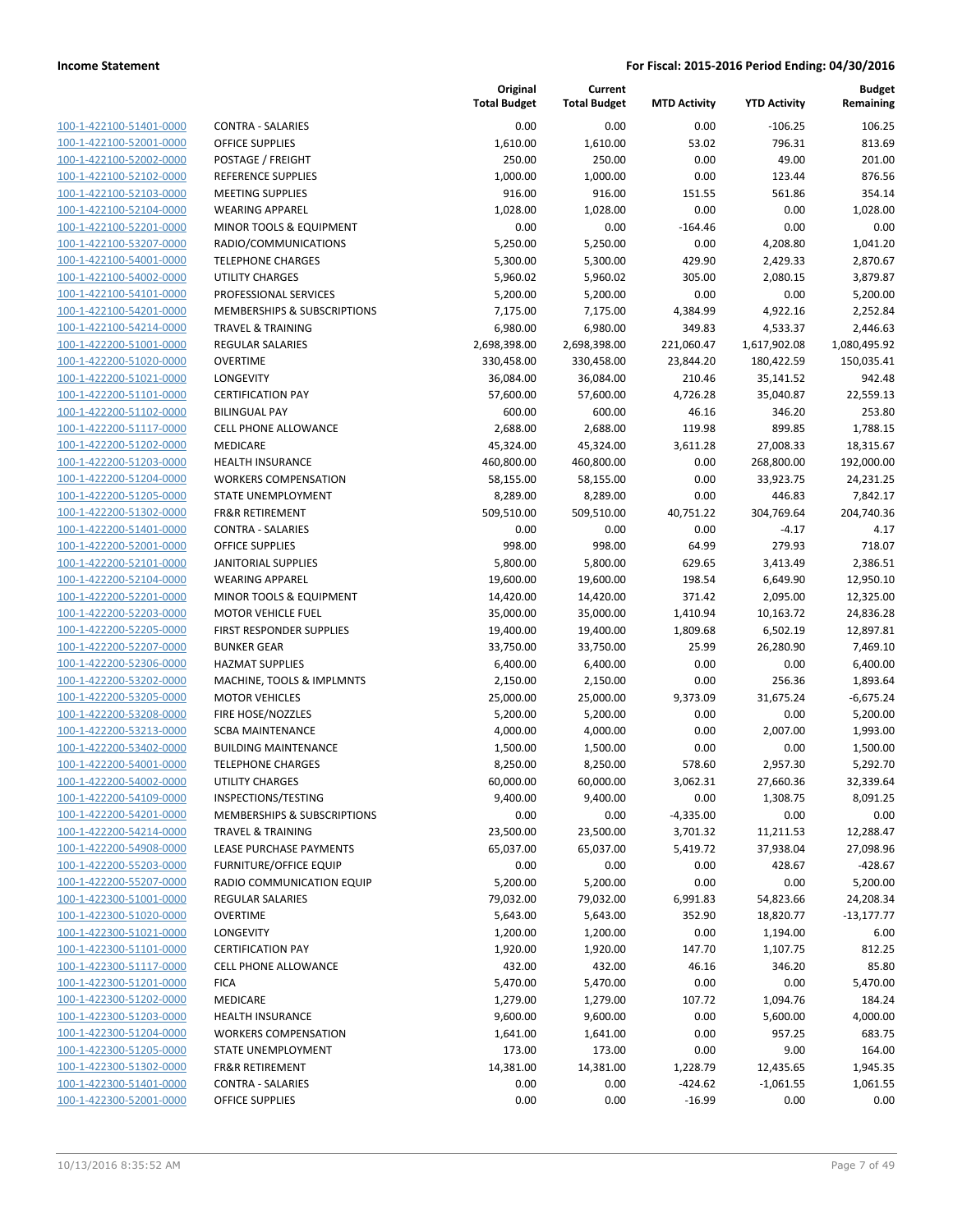| 100-1-422300-52002-0000        |
|--------------------------------|
| 100-1-422300-52005-0000        |
| 100-1-422300-52104-0000        |
| 100-1-422300-52201-0000        |
| <u>100-1-422300-52203-0000</u> |
| <u>100-1-422300-52303-0000</u> |
| 100-1-422300-52304-0000        |
| 100-1-422300-53205-0000        |
| 100-1-422300-54001-0000        |
| <u>100-1-422300-54201-0000</u> |
| <u>100-1-422300-54208-0000</u> |
| 100-1-422300-54210-0000        |
| 100-1-422300-54214-0000        |
| 100-1-422300-54217-0000        |
| <u>100-1-422400-53209-0000</u> |
| 100-1-422400-54001-0000        |
| 100-1-431100-51001-0000        |
| 100-1-431100-51020-0000        |
| 100-1-431100-51021-0000        |
|                                |
| <u>100-1-431100-51116-0000</u> |
| <u>100-1-431100-51201-0000</u> |
| 100-1-431100-51202-0000        |
| 100-1-431100-51203-0000        |
| 100-1-431100-51204-0000        |
| <u>100-1-431100-51205-0000</u> |
| 100-1-431100-51301-0000        |
| 100-1-431100-52001-0000        |
| 100-1-431100-52002-0000        |
| 100-1-431100-52203-0000        |
| <u>100-1-431100-53201-0000</u> |
| <u>100-1-431100-53205-0000</u> |
| 100-1-431100-53207-0000        |
| 100-1-431100-54001-0000        |
| 100-1-431100-54002-0000        |
| <u>100-1-431100-54101-0000</u> |
| 100-1-431100-54201-0000        |
| 100-1-431100-54214-0000        |
| 100-1-431200-51001-0000        |
| 100-1-431200-51020-0000        |
| 100-1-431200-51021-0000        |
| 100-1-431200-51117-0000        |
| 100-1-431200-51201-0000        |
| 100-1-431200-51202-0000        |
| <u>100-1-431200-51203-0000</u> |
| <u>100-1-431200-51204-0000</u> |
|                                |
| <u>100-1-431200-51205-0000</u> |
| <u>100-1-431200-51301-0000</u> |
| 100-1-431200-51401-0000        |
| <u>100-1-431200-52001-0000</u> |
| <u>100-1-431200-52002-0000</u> |
| <u>100-1-431200-52103-0000</u> |
| 100-1-431200-52104-0000        |
| 100-1-431200-52106-0000        |
| <u>100-1-431200-52107-0000</u> |
| <u>100-1-431200-52201-0000</u> |
| <u>100-1-431200-52203-0000</u> |
| <u>100-1-431200-52302-0000</u> |
| <u>100-1-431200-52303-0000</u> |
| 100-1-431200-53202-0000        |
|                                |

|                         |                              | Original<br><b>Total Budget</b> | Current<br><b>Total Budget</b> | <b>MTD Activity</b> | <b>YTD Activity</b> | <b>Budget</b><br>Remaining |
|-------------------------|------------------------------|---------------------------------|--------------------------------|---------------------|---------------------|----------------------------|
| 100-1-422300-52002-0000 | POSTAGE / FREIGHT            | 50.00                           | 50.00                          | 0.00                | 0.00                | 50.00                      |
| 100-1-422300-52005-0000 | PRINTED MATERIALS            | 400.00                          | 400.00                         | 0.00                | 173.75              | 226.25                     |
| 100-1-422300-52104-0000 | <b>WEARING APPAREL</b>       | 481.00                          | 481.00                         | 0.00                | 160.95              | 320.05                     |
| 100-1-422300-52201-0000 | MINOR TOOLS & EQUIPMENT      | 3,142.00                        | 3,142.00                       | 906.82              | 1,564.73            | 1,577.27                   |
| 100-1-422300-52203-0000 | <b>MOTOR VEHICLE FUEL</b>    | 1,450.00                        | 1,450.00                       | 42.45               | 1,105.01            | 344.99                     |
| 100-1-422300-52303-0000 | <b>TRAINING SUPPLIES</b>     | 0.00                            | 0.00                           | $-104.86$           | 0.00                | 0.00                       |
| 100-1-422300-52304-0000 | FIRE PREVENTION SUPPLIES     | 11,910.00                       | 11,910.00                      | 730.00              | 4,156.82            | 7,753.18                   |
| 100-1-422300-53205-0000 | <b>MOTOR VEHICLES</b>        | 600.00                          | 600.00                         | 74.81               | 237.31              | 362.69                     |
| 100-1-422300-54001-0000 | <b>TELEPHONE CHARGES</b>     | 1,000.00                        | 1,000.00                       | 29.74               | 148.14              | 851.86                     |
| 100-1-422300-54201-0000 | MEMBERSHIPS & SUBSCRIPTIONS  | 1,445.00                        | 1,445.00                       | 0.00                | 1,466.16            | $-21.16$                   |
| 100-1-422300-54208-0000 | <b>LABORATORY WORK</b>       | 600.00                          | 600.00                         | 0.00                | 0.00                | 600.00                     |
| 100-1-422300-54210-0000 | PHOTO PROCESSING             | 200.00                          | 200.00                         | 0.00                | 0.00                | 200.00                     |
| 100-1-422300-54214-0000 | <b>TRAVEL &amp; TRAINING</b> | 2,200.00                        | 2,200.00                       | 104.86              | 104.86              | 2,095.14                   |
| 100-1-422300-54217-0000 | <b>AWARDS PROGRAM</b>        | 320.00                          | 320.00                         | 0.00                | 0.00                | 320.00                     |
| 100-1-422400-53209-0000 | HARDWARE/SOFTWARE            | 10,000.00                       | 10,000.00                      | 0.00                | 10,000.00           | 0.00                       |
| 100-1-422400-54001-0000 | <b>TELEPHONE CHARGES</b>     | 4,630.00                        | 4,630.00                       | 296.86              | 1,815.26            | 2,814.74                   |
| 100-1-431100-51001-0000 | <b>REGULAR SALARIES</b>      | 131,720.00                      | 131,720.00                     | 9,578.08            | 72,088.92           | 59,631.08                  |
| 100-1-431100-51020-0000 | <b>OVERTIME</b>              | 578.00                          | 578.00                         | 0.00                | 233.69              | 344.31                     |
| 100-1-431100-51021-0000 | LONGEVITY                    | 1,524.00                        | 1,524.00                       | 0.00                | 1,518.00            | 6.00                       |
| 100-1-431100-51116-0000 | <b>CAR ALLOWANCE</b>         | 4,200.00                        | 4,200.00                       | 323.08              | 2,423.10            | 1,776.90                   |
| 100-1-431100-51201-0000 | <b>FICA</b>                  | 9,256.00                        | 9,256.00                       | 609.82              | 5,020.86            | 4,235.14                   |
| 100-1-431100-51202-0000 | MEDICARE                     | 2,001.00                        | 2,001.00                       | 142.62              | 1,174.23            | 826.77                     |
| 100-1-431100-51203-0000 | <b>HEALTH INSURANCE</b>      | 19,200.00                       | 19,200.00                      | 0.00                | 11,200.00           | 8,000.00                   |
| 100-1-431100-51204-0000 | <b>WORKERS COMPENSATION</b>  | 358.00                          | 358.00                         | 0.00                | 208.81              | 149.19                     |
| 100-1-431100-51205-0000 | STATE UNEMPLOYMENT           | 345.00                          | 345.00                         | 2.56                | 22.38               | 322.62                     |
| 100-1-431100-51301-0000 | <b>TMRS</b>                  | 14,620.00                       | 14,620.00                      | 1,041.60            | 8,703.36            | 5,916.64                   |
| 100-1-431100-52001-0000 | <b>OFFICE SUPPLIES</b>       | 600.00                          | 469.59                         | 287.30              | 379.25              | 90.34                      |
| 100-1-431100-52002-0000 | POSTAGE / FREIGHT            | 200.00                          | 200.00                         | 1.69                | 26.32               | 173.68                     |
| 100-1-431100-52203-0000 | <b>MOTOR VEHICLE FUEL</b>    | 500.00                          | 500.00                         | 42.37               | 95.63               | 404.37                     |
| 100-1-431100-53201-0000 | FURNITURE & OFFICE EQUIPMENT | 150.00                          | 0.00                           | 0.00                | 0.00                | 0.00                       |
| 100-1-431100-53205-0000 | <b>MOTOR VEHICLES</b>        | 400.00                          | 400.00                         | 0.00                | 0.00                | 400.00                     |
| 100-1-431100-53207-0000 | RADIO/COMMUNICATIONS         | 1,000.00                        | 1,000.00                       | 100.00              | 100.00              | 900.00                     |
| 100-1-431100-54001-0000 | <b>TELEPHONE CHARGES</b>     | 5,000.00                        | 5,000.00                       | 193.23              | 1,456.19            | 3,543.81                   |
| 100-1-431100-54002-0000 | <b>UTILITY CHARGES</b>       | 2,500.00                        | 2,500.00                       | 0.00                | 439.83              | 2,060.17                   |
| 100-1-431100-54101-0000 | PROFESSIONAL SERVICES        | 1,000.00                        | 943.92                         | 0.00                | 0.00                | 943.92                     |
| 100-1-431100-54201-0000 | MEMBERSHIPS & SUBSCRIPTIONS  | 600.00                          | 600.00                         | 0.00                | 120.00              | 480.00                     |
| 100-1-431100-54214-0000 | <b>TRAVEL &amp; TRAINING</b> | 1,500.00                        | 1,836.49                       | 724.73              | 679.80              | 1,156.69                   |
| 100-1-431200-51001-0000 | REGULAR SALARIES             | 337,515.00                      | 337,515.00                     | 22,638.22           | 162,191.72          | 175,323.28                 |
| 100-1-431200-51020-0000 | <b>OVERTIME</b>              | 27,852.00                       | 27,852.00                      | 492.95              | 6,950.07            | 20,901.93                  |
| 100-1-431200-51021-0000 | LONGEVITY                    | 5,964.00                        | 5,964.00                       | 0.00                | 6,390.00            | $-426.00$                  |
| 100-1-431200-51117-0000 | <b>CELL PHONE ALLOWANCE</b>  | 864.00                          | 864.00                         | 64.78               | 485.85              | 378.15                     |
| 100-1-431200-51201-0000 | <b>FICA</b>                  | 23,076.00                       | 23,076.00                      | 1,334.92            | 10,403.56           | 12,672.44                  |
| 100-1-431200-51202-0000 | MEDICARE                     | 5,397.00                        | 5,397.00                       | 312.20              | 2,433.11            | 2,963.89                   |
| 100-1-431200-51203-0000 | <b>HEALTH INSURANCE</b>      | 105,600.00                      | 105,600.00                     | 0.00                | 61,600.00           | 44,000.00                  |
| 100-1-431200-51204-0000 | <b>WORKERS COMPENSATION</b>  | 20,025.00                       | 20,025.00                      | 0.00                | 11,681.25           | 8,343.75                   |
| 100-1-431200-51205-0000 | STATE UNEMPLOYMENT           | 1,900.00                        | 1,900.00                       | 12.30               | 75.81               | 1,824.19                   |
| 100-1-431200-51301-0000 | <b>TMRS</b>                  | 39,425.00                       | 39,425.00                      | 2,440.20            | 19,079.87           | 20,345.13                  |
| 100-1-431200-51401-0000 | <b>CONTRA - SALARIES</b>     | 0.00                            | 0.00                           | $-157.50$           | $-2,773.37$         | 2,773.37                   |
| 100-1-431200-52001-0000 | <b>OFFICE SUPPLIES</b>       | 350.00                          | 350.00                         | 0.00                | 0.00                | 350.00                     |
| 100-1-431200-52002-0000 | POSTAGE / FREIGHT            | 20.00                           | 20.00                          | 0.00                | 0.00                | 20.00                      |
| 100-1-431200-52103-0000 | <b>MEETING SUPPLIES</b>      | 200.00                          | 200.00                         | 0.00                | 0.00                | 200.00                     |
| 100-1-431200-52104-0000 | <b>WEARING APPAREL</b>       | 10,000.00                       | 10,000.00                      | 967.47              | 6,006.35            | 3,993.65                   |
| 100-1-431200-52106-0000 | <b>CHEMICAL SUPPLIES</b>     | 2,000.00                        | 2,000.00                       | 0.00                | 125.00              | 1,875.00                   |
| 100-1-431200-52107-0000 | <b>BOTANICAL SUPPLIES</b>    | 252.00                          | 252.00                         | 0.00                | 0.00                | 252.00                     |
| 100-1-431200-52201-0000 | MINOR TOOLS & EQUIPMENT      | 6,000.00                        | 6,000.00                       | 292.09              | 1,687.05            | 4,312.95                   |
| 100-1-431200-52203-0000 | <b>MOTOR VEHICLE FUEL</b>    | 43,000.00                       | 43,000.00                      | 1,830.88            | 13,392.84           | 29,607.16                  |
| 100-1-431200-52302-0000 | <b>MEDICAL SUPPLIES</b>      | 150.00                          | 150.00                         | 0.00                | 0.00                | 150.00                     |
| 100-1-431200-52303-0000 | <b>TRAINING SUPPLIES</b>     | 200.00                          | 200.00                         | 0.00                | 0.00                | 200.00                     |
| 100-1-431200-53202-0000 | MACHINE, TOOLS & IMPLMNTS    | 3,000.00                        | 3,000.00                       | 213.09              | 1,329.10            | 1,670.90                   |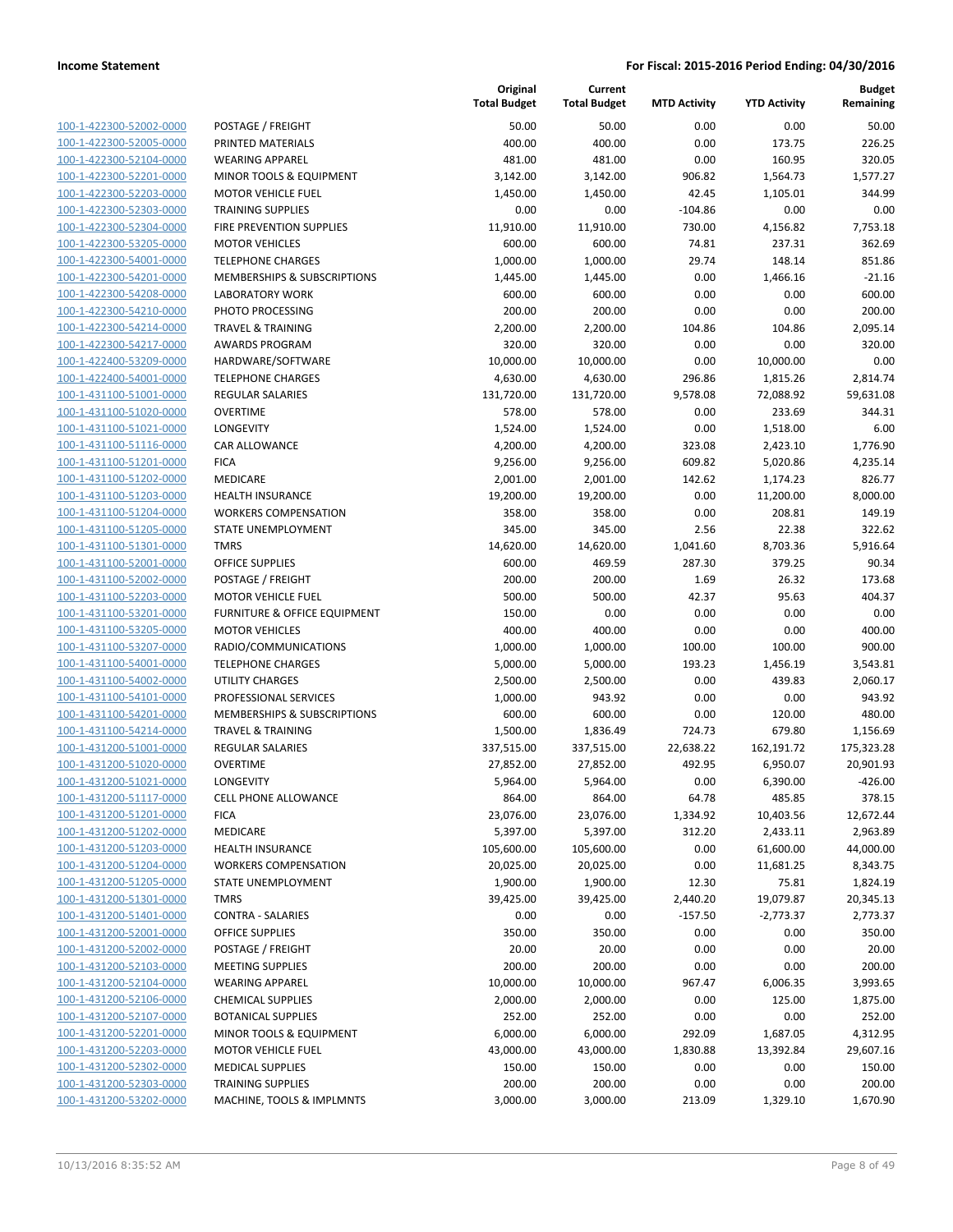**Current**

**Original**

**Budget Remaining**

|                                                    |                                     | <b>Total Budget</b> | <b>Total Budget</b> | <b>MTD Activity</b> | <b>YTD Activity</b> | Remaining       |
|----------------------------------------------------|-------------------------------------|---------------------|---------------------|---------------------|---------------------|-----------------|
| 100-1-431200-53205-0000                            | <b>MOTOR VEHICLES</b>               | 45,000.00           | 45,000.00           | 4,395.19            | 15,721.98           | 29,278.02       |
| 100-1-431200-53207-0000                            | RADIO/COMMUNICATIONS                | 1,700.00            | 1,700.00            | 0.00                | 180.00              | 1,520.00        |
| 100-1-431200-53301-0000                            | SIDEWALKS, CURBS, & GUTTERS         | 12,000.00           | 12,000.00           | 553.20              | 2,310.20            | 9,689.80        |
| 100-1-431200-53303-0000                            | MAINT - STREET /ALLEY/APRN/RNWY     | 111,000.00          | 96,215.00           | 227.07              | 21,184.02           | 75,030.98       |
| 100-1-431200-53305-0000                            | <b>BRIDGES &amp; CULVERTS</b>       | 5,500.00            | 5,500.00            | 0.00                | 0.00                | 5,500.00        |
| 100-1-431200-53308-0000                            | <b>STORM SEWERS</b>                 | 4,000.00            | 4,000.00            | 0.00                | 0.00                | 4,000.00        |
| 100-1-431200-54001-0000                            | <b>TELEPHONE CHARGES</b>            | 1,975.00            | 1,975.00            | 176.57              | 1,141.50            | 833.50          |
| 100-1-431200-54002-0000                            | <b>UTILITY CHARGES</b>              | 8,700.00            | 8,700.00            | 446.87              | 4,154.93            | 4,545.07        |
| 100-1-431200-54201-0000                            | MEMBERSHIPS & SUBSCRIPTIONS         | 300.00              | 300.00              | 0.00                | 0.00                | 300.00          |
| 100-1-431200-54214-0000                            | <b>TRAVEL &amp; TRAINING</b>        | 100.00              | 100.00              | 0.00                | 71.00               | 29.00           |
| 100-1-431200-55201-0000                            | <b>EQUIPMENT PURCHASES</b>          | 0.00                | 14,785.00           | 0.00                | 0.00                | 14,785.00       |
| 100-1-431200-55207-0000                            | RADIO COMMUNICATION EQUIP           | 1,500.00            | 1,500.00            | 0.00                | 0.00                | 1,500.00        |
| 100-1-431600-51001-0000                            | <b>REGULAR SALARIES</b>             | 66,154.00           | 66,154.00           | 5,088.47            | 38,163.61           | 27,990.39       |
| 100-1-431600-51020-0000                            | <b>OVERTIME</b>                     | 2,415.00            | 2,415.00            | 0.00                | 1,420.18            | 994.82          |
| 100-1-431600-51021-0000                            | LONGEVITY                           | 1,896.00            | 1,896.00            | 0.00                | 1,884.00            | 12.00           |
| 100-1-431600-51101-0000                            | <b>CERTIFICATION PAY</b>            | 600.00              | 600.00              | 46.16               | 346.20              | 253.80          |
| 100-1-431600-51201-0000                            | <b>FICA</b>                         | 4,406.00            | 4,406.00            | 313.66              | 2,550.53            | 1,855.47        |
| 100-1-431600-51202-0000                            | MEDICARE                            | 1,030.00            | 1,030.00            | 73.36               | 596.51              | 433.49          |
| 100-1-431600-51203-0000                            | HEALTH INSURANCE                    | 19,200.00           | 19,200.00           | 0.00                | 11,200.00           | 8,000.00        |
| 100-1-431600-51204-0000                            | <b>WORKERS COMPENSATION</b>         | 4,314.00            | 4,314.00            | 0.00                | 2,516.50            | 1,797.50        |
| 100-1-431600-51205-0000                            | STATE UNEMPLOYMENT                  | 345.00              | 345.00              | 2.40                | 18.01               | 326.99          |
| 100-1-431600-51301-0000                            | <b>TMRS</b>                         | 7,528.00            | 7,528.00            | 540.16              | 4,459.97            | 3,068.03        |
| 100-1-431600-52001-0000                            | <b>OFFICE SUPPLIES</b>              | 200.00              | 200.00              | 67.99               | 67.99               | 132.01          |
| 100-1-431600-52104-0000                            | <b>WEARING APPAREL</b>              | 1,800.00            | 1,800.00            | 270.03              | 2,379.88            | $-579.88$       |
| 100-1-431600-52106-0000                            | <b>CHEMICAL SUPPLIES</b>            | 300.00              | 300.00              | 0.00                | 0.00                | 300.00          |
| 100-1-431600-52201-0000                            | MINOR TOOLS & EQUIPMENT             | 2,000.00            | 2,000.00            | 49.97               | 681.29              | 1,318.71        |
| 100-1-431600-52203-0000                            | <b>MOTOR VEHICLE FUEL</b>           | 5,400.00            | 5,400.00            | 146.50              | 1,392.07            | 4,007.93        |
| 100-1-431600-53202-0000                            | MACHINE, TOOLS & IMPLMNTS           | 400.00              | 400.00              | 0.00                | 0.00                | 400.00          |
| 100-1-431600-53205-0000                            | <b>MOTOR VEHICLES</b>               | 2,628.00            | 2,628.00            | 39.54               | 3,660.95            | $-1,032.95$     |
| 100-1-431600-53207-0000                            | RADIO/COMMUNICATIONS                | 500.00              | 500.00              | 0.00                | 0.00                | 500.00          |
| 100-1-431600-53303-0000                            | MAINT - STREET /ALLEY/APRN/RNWY     | 22,000.00           | 22,000.00           | 143.99              | 14,488.14           | 7,511.86        |
| 100-1-431600-54001-0000                            | <b>TELEPHONE CHARGES</b>            | 1,350.00            | 1,350.00            | 74.44               | 636.70              | 713.30          |
| 100-1-431600-54002-0000                            | <b>UTILITY CHARGES</b>              | 323,436.00          | 323,436.00          | 25,336.44           | 180,715.70          | 142,720.30      |
| 100-1-431600-54214-0000                            | <b>TRAVEL &amp; TRAINING</b>        | 100.00              | 100.00              | 0.00                | 0.00                | 100.00          |
| 100-1-431600-55201-0000                            | <b>EQUIPMENT PURCHASES</b>          | 1,100.00            | 1,100.00            | 0.00                | 0.00                | 1,100.00        |
| 100-1-431700-51001-0000                            | <b>REGULAR SALARIES</b>             | 101,973.00          | 101,973.00          | 7,844.64            | 58,834.84           | 43,138.16       |
| 100-1-431700-51020-0000<br>100-1-431700-51021-0000 | <b>OVERTIME</b><br><b>LONGEVITY</b> | 319.00              | 319.00              | 0.00                | 0.00                | 319.00<br>12.00 |
| 100-1-431700-51117-0000                            | <b>CELL PHONE ALLOWANCE</b>         | 1,242.00<br>432.00  | 1,242.00<br>432.00  | 0.00<br>32.30       | 1,230.00<br>242.25  | 189.75          |
| 100-1-431700-51201-0000                            | <b>FICA</b>                         | 6,446.00            | 6,446.00            | 451.60              | 3,481.75            | 2,964.25        |
| 100-1-431700-51202-0000                            | MEDICARE                            | 1,508.00            | 1,508.00            | 105.62              | 814.29              | 693.71          |
| 100-1-431700-51203-0000                            | <b>HEALTH INSURANCE</b>             | 19,200.00           | 19,200.00           | 0.00                | 11,200.00           | 8,000.00        |
| 100-1-431700-51204-0000                            | <b>WORKERS COMPENSATION</b>         | 611.00              | 611.00              | 0.00                | 356.44              | 254.56          |
| 100-1-431700-51205-0000                            | <b>STATE UNEMPLOYMENT</b>           | 345.00              | 345.00              | 0.00                | 18.01               | 326.99          |
| 100-1-431700-51301-0000                            | <b>TMRS</b>                         | 11,013.00           | 11,013.00           | 828.66              | 6,427.85            | 4,585.15        |
| 100-1-431700-52001-0000                            | <b>OFFICE SUPPLIES</b>              | 800.00              | 2,421.88            | 0.00                | 2,421.88            | 0.00            |
| 100-1-431700-52002-0000                            | POSTAGE / FREIGHT                   | 100.00              | 100.00              | 0.00                | 0.00                | 100.00          |
| 100-1-431700-52104-0000                            | <b>WEARING APPAREL</b>              | 800.00              | 800.00              | 0.00                | 179.76              | 620.24          |
| 100-1-431700-52201-0000                            | MINOR TOOLS & EQUIPMENT             | 500.00              | 300.00              | 59.85               | 59.85               | 240.15          |
| 100-1-431700-52203-0000                            | MOTOR VEHICLE FUEL                  | 4,000.00            | 4,000.00            | 124.61              | 949.23              | 3,050.77        |
| 100-1-431700-52303-0000                            | <b>TRAINING SUPPLIES</b>            | 100.00              | 78.12               | 0.00                | 72.75               | 5.37            |
| 100-1-431700-53201-0000                            | FURNITURE & OFFICE EQUIPMENT        | 800.00              | 300.00              | 0.00                | 0.00                | 300.00          |
| 100-1-431700-53205-0000                            | <b>MOTOR VEHICLES</b>               | 1,100.00            | 1,100.00            | $-122.00$           | 954.94              | 145.06          |
| 100-1-431700-53207-0000                            | RADIO/COMMUNICATIONS                | 100.00              | 100.00              | 0.00                | 0.00                | 100.00          |
| 100-1-431700-54001-0000                            | <b>TELEPHONE CHARGES</b>            | 1,440.00            | 1,440.00            | 109.17              | 831.24              | 608.76          |
| 100-1-431700-54002-0000                            | UTILITY CHARGES                     | 1,100.00            | 1,100.00            | 0.00                | 439.84              | 660.16          |
| 100-1-431700-54201-0000                            | MEMBERSHIPS & SUBSCRIPTIONS         | 600.00              | 410.00              | 0.00                | 0.00                | 410.00          |
| 100-1-431700-54212-0000                            | PRINTING                            | 200.00              | 200.00              | 0.00                | 24.00               | 176.00          |
| 100-1-431700-54214-0000                            | <b>TRAVEL &amp; TRAINING</b>        | 1,300.00            | 790.00              | 0.00                | 36.00               | 754.00          |
|                                                    |                                     |                     |                     |                     |                     |                 |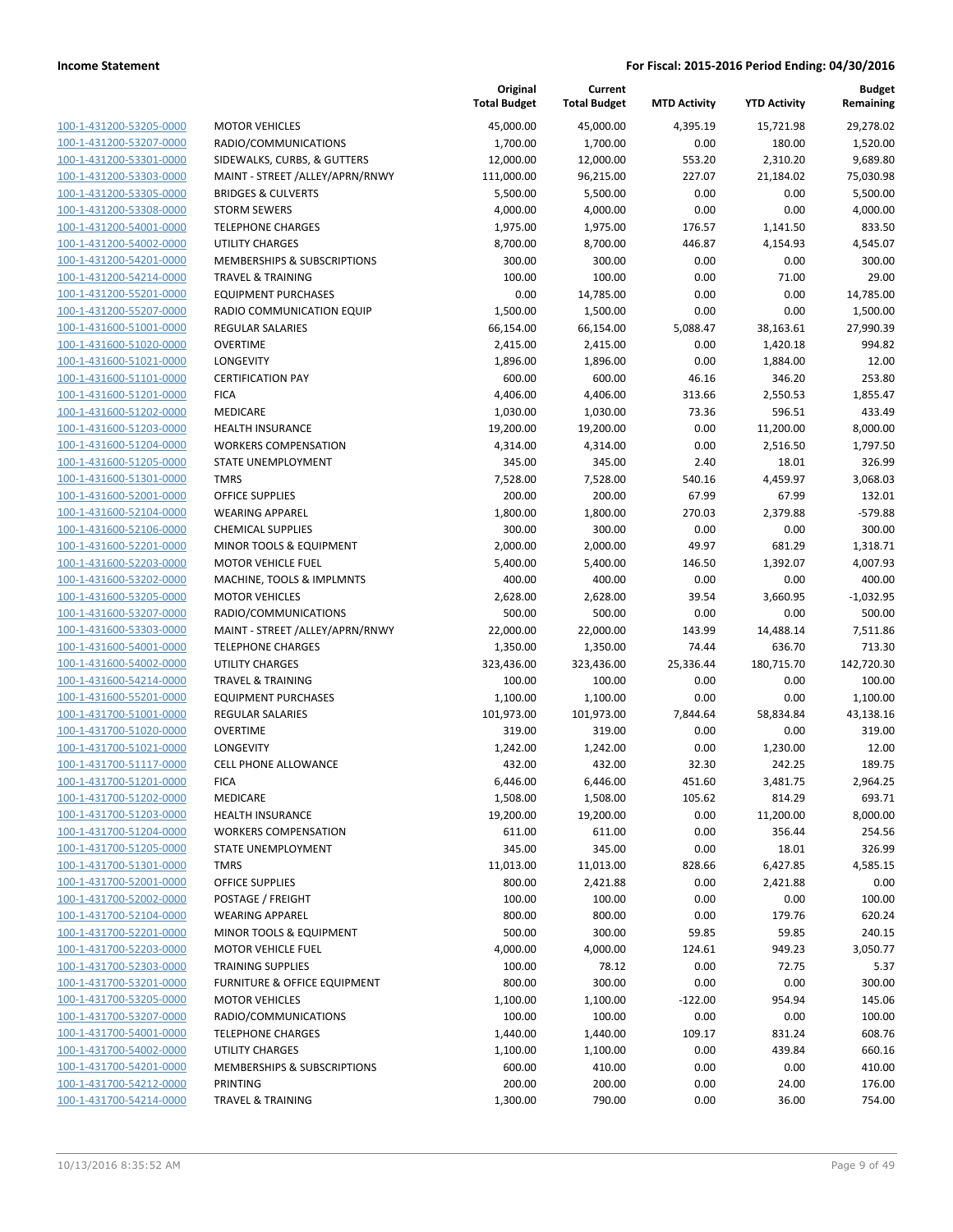| 100-1-431700-54410-0000        |
|--------------------------------|
| 100-1-441100-51001-0000        |
| 100-1-441100-51020-0000        |
| 100-1-441100-51021-0000        |
| 100-1-441100-51102-0000        |
| 100-1-441100-51201-0000        |
| 100-1-441100-51202-0000        |
| 100-1-441100-51203-0000        |
| 100-1-441100-51204-0000        |
| 100-1-441100-51205-0000        |
| 100-1-441100-51301-0000        |
| 100-1-441100-51401-<br>-0000   |
| 100-1-441100-52001-0000        |
| 100-1-441100-52002-0000        |
| <u>100-1-441100-52005-0000</u> |
| 100-1-441100-53207-0000        |
| 100-1-441100-54001-0000        |
| 100-1-441100-54002-0000        |
| 100-1-441200-51001-0000        |
| 100-1-441200-51021-0000        |
| 100-1-441200-51101-0000        |
| 100-1-441200-51117-0000        |
|                                |
| 100-1-441200-51201-0000        |
| 100-1-441200-51202-0000        |
| 100-1-441200-51203-0000        |
| 100-1-441200-51204-0000        |
| 100-1-441200-51205-0000        |
| 100-1-441200-51301-0000        |
| 100-1-441200-52102-0000        |
| 100-1-441200-52104-0000        |
| 100-1-441200-54214-0000        |
| 100-1-441300-51001-0000        |
| 100-1-441300-51021-0000        |
| 100-1-441300-51101-0000        |
| 100-1-441300-51117-0000        |
| 100-1-441300-51201-0000        |
| 100-1-441300-51202-0000        |
| 100-1-441300-51203-0000        |
| 100-1-441300-51204-0000        |
| 100-1-441300-51205-0000        |
| 100-1-441300-51301-0000        |
| <u>100-1-441300-52002-0000</u> |
| 100-1-441300-52005-0000        |
| <u>100-1-441300-52102-0000</u> |
| <u>100-1-441300-52104-0000</u> |
| 100-1-441300-52201-0000        |
| 100-1-441300-52203-0000        |
| 100-1-441300-53205-0000        |
| <u>100-1-441300-53207-0000</u> |
|                                |
| <u>100-1-441300-54001-0000</u> |
| <u>100-1-441300-54002-0000</u> |
| 100-1-441300-54201-0000        |
| 100-1-441300-54212-0000        |
| <u>100-1-441300-54214-0000</u> |
| <u>100-1-441300-54410-0000</u> |
| <u>100-1-443200-51001-0000</u> |
| 100-1-443200-51020-0000        |
| 100-1-443200-51021-0000        |
| 100-1-443200-51117-0000        |

|                         |                              | Original<br><b>Total Budget</b> | Current<br><b>Total Budget</b> | <b>MTD Activity</b> | <b>YTD Activity</b> | <b>Budget</b><br>Remaining |
|-------------------------|------------------------------|---------------------------------|--------------------------------|---------------------|---------------------|----------------------------|
| 100-1-431700-54410-0000 | PERMITS/FEES                 | 200.00                          | 0.00                           | 0.00                | 0.00                | 0.00                       |
| 100-1-441100-51001-0000 | <b>REGULAR SALARIES</b>      | 115,901.00                      | 115,901.00                     | 4,492.14            | 33,691.16           | 82,209.84                  |
| 100-1-441100-51020-0000 | <b>OVERTIME</b>              | 0.00                            | 0.00                           | 37.00               | 286.43              | $-286.43$                  |
| 100-1-441100-51021-0000 | <b>LONGEVITY</b>             | 330.00                          | 330.00                         | 0.00                | 252.00              | 78.00                      |
| 100-1-441100-51102-0000 | <b>BILINGUAL PAY</b>         | 600.00                          | 600.00                         | 92.32               | 692.40              | $-92.40$                   |
| 100-1-441100-51201-0000 | <b>FICA</b>                  | 7,244.00                        | 7,244.00                       | 266.49              | 2,028.12            | 5,215.88                   |
| 100-1-441100-51202-0000 | MEDICARE                     | 1,694.00                        | 1,694.00                       | 62.32               | 474.32              | 1,219.68                   |
| 100-1-441100-51203-0000 | <b>HEALTH INSURANCE</b>      | 28,800.00                       | 28,800.00                      | 0.00                | 16,800.00           | 12,000.00                  |
| 100-1-441100-51204-0000 | <b>WORKERS COMPENSATION</b>  | 303.00                          | 303.00                         | 0.00                | 176.75              | 126.25                     |
| 100-1-441100-51205-0000 | STATE UNEMPLOYMENT           | 518.00                          | 518.00                         | 2.96                | 16.81               | 501.19                     |
| 100-1-441100-51301-0000 | <b>TMRS</b>                  | 12,375.00                       | 12,375.00                      | 486.18              | 3,721.58            | 8,653.42                   |
| 100-1-441100-51401-0000 | <b>CONTRA - SALARIES</b>     | $-67,642.00$                    | $-67,642.00$                   | 0.00                | 0.00                | $-67,642.00$               |
| 100-1-441100-52001-0000 | <b>OFFICE SUPPLIES</b>       | 4,255.02                        | 4,255.02                       | 144.40              | 359.46              | 3,895.56                   |
| 100-1-441100-52002-0000 | POSTAGE / FREIGHT            | 500.00                          | 500.00                         | 0.00                | 326.19              | 173.81                     |
| 100-1-441100-52005-0000 | PRINTED MATERIALS            | 284.88                          | 284.88                         | 0.00                | 124.16              | 160.72                     |
| 100-1-441100-53207-0000 | RADIO/COMMUNICATIONS         | 228.00                          | 228.00                         | 0.00                | 0.00                | 228.00                     |
| 100-1-441100-54001-0000 | <b>TELEPHONE CHARGES</b>     | 1,265.00                        | 1,265.00                       | 98.83               | 492.72              | 772.28                     |
| 100-1-441100-54002-0000 | <b>UTILITY CHARGES</b>       | 1,160.00                        | 1,160.00                       | 0.00                | 439.84              | 720.16                     |
| 100-1-441200-51001-0000 | <b>REGULAR SALARIES</b>      | 41,008.00                       | 41,008.00                      | 3,155.04            | 23,662.80           | 17,345.20                  |
| 100-1-441200-51021-0000 | LONGEVITY                    | 78.00                           | 78.00                          | 0.00                | 78.00               | 0.00                       |
| 100-1-441200-51101-0000 | <b>CERTIFICATION PAY</b>     | 1,200.00                        | 1,200.00                       | 0.00                | 0.00                | 1,200.00                   |
| 100-1-441200-51117-0000 | <b>CELL PHONE ALLOWANCE</b>  | 432.00                          | 432.00                         | 0.00                | 0.00                | 432.00                     |
| 100-1-441200-51201-0000 | <b>FICA</b>                  | 2,648.00                        | 2,648.00                       | 195.62              | 1,471.99            | 1,176.01                   |
| 100-1-441200-51202-0000 | MEDICARE                     | 619.00                          | 619.00                         | 45.74               | 344.18              | 274.82                     |
| 100-1-441200-51203-0000 | <b>HEALTH INSURANCE</b>      | 9,600.00                        | 9,600.00                       | 0.00                | 5,600.00            | 4,000.00                   |
| 100-1-441200-51204-0000 | <b>WORKERS COMPENSATION</b>  | 251.00                          | 251.00                         | 0.00                | 146.44              | 104.56                     |
| 100-1-441200-51205-0000 | STATE UNEMPLOYMENT           | 173.00                          | 173.00                         | 0.00                | 9.01                | 163.99                     |
| 100-1-441200-51301-0000 | <b>TMRS</b>                  | 4,525.00                        | 4,525.00                       | 331.92              | 2,529.82            | 1,995.18                   |
| 100-1-441200-52102-0000 | <b>BOOKS / REF SUPPLIES</b>  | 500.00                          | 500.00                         | 0.00                | 0.00                | 500.00                     |
| 100-1-441200-52104-0000 | <b>WEARING APPAREL</b>       | 500.04                          | 500.04                         | 0.00                | 0.00                | 500.04                     |
| 100-1-441200-54214-0000 | <b>TRAVEL &amp; TRAINING</b> | 260.00                          | 260.00                         | 0.00                | 85.00               | 175.00                     |
| 100-1-441300-51001-0000 | REGULAR SALARIES             | 238,121.00                      | 238,121.00                     | 18,336.62           | 137,839.78          | 100,281.22                 |
| 100-1-441300-51021-0000 | LONGEVITY                    | 1,410.00                        | 1,410.00                       | 0.00                | 1,386.00            | 24.00                      |
| 100-1-441300-51101-0000 | <b>CERTIFICATION PAY</b>     | 2,400.00                        | 2,400.00                       | 138.46              | 1,038.45            | 1,361.55                   |
| 100-1-441300-51117-0000 | CELL PHONE ALLOWANCE         | 1,824.00                        | 1,824.00                       | 98.74               | 740.55              | 1,083.45                   |
| 100-1-441300-51201-0000 | <b>FICA</b>                  | 15,113.00                       | 15,113.00                      | 1,127.52            | 8,567.47            | 6,545.53                   |
| 100-1-441300-51202-0000 | <b>MEDICARE</b>              | 3,534.00                        | 3,534.00                       | 263.70              | 2,003.71            | 1,530.29                   |
| 100-1-441300-51203-0000 | <b>HEALTH INSURANCE</b>      | 48,000.00                       | 48,000.00                      | 0.00                | 28,000.00           | 20,000.00                  |
| 100-1-441300-51204-0000 | <b>WORKERS COMPENSATION</b>  | 1,479.00                        | 1,479.00                       | 0.00                | 862.75              | 616.25                     |
| 100-1-441300-51205-0000 | STATE UNEMPLOYMENT           | 863.00                          | 863.00                         | 0.00                | 45.01               | 817.99                     |
| 100-1-441300-51301-0000 | <b>TMRS</b>                  | 25,820.00                       | 25,820.00                      | 1,953.94            | 15,027.12           | 10,792.88                  |
| 100-1-441300-52002-0000 | POSTAGE / FREIGHT            | 6,000.00                        | 6,000.00                       | 444.78              | 2,653.42            | 3,346.58                   |
| 100-1-441300-52005-0000 | PRINTED MATERIALS            | 400.00                          | 400.00                         | 0.00                | 72.00               | 328.00                     |
| 100-1-441300-52102-0000 | <b>BOOKS / REF SUPPLIES</b>  | 1,500.00                        | 1,500.00                       | 0.00                | 0.00                | 1,500.00                   |
| 100-1-441300-52104-0000 | <b>WEARING APPAREL</b>       | 2,000.00                        | 2,000.00                       | 0.00                | 360.63              | 1,639.37                   |
| 100-1-441300-52201-0000 | MINOR TOOLS & EQUIPMENT      | 500.00                          | 500.00                         | 0.00                | 29.97               | 470.03                     |
| 100-1-441300-52203-0000 | <b>MOTOR VEHICLE FUEL</b>    | 6,117.00                        | 6,117.00                       | 284.41              | 2,095.50            | 4,021.50                   |
| 100-1-441300-53205-0000 | <b>MOTOR VEHICLES</b>        | 2,500.00                        | 2,500.00                       | 0.00                | 427.16              | 2,072.84                   |
| 100-1-441300-53207-0000 | RADIO/COMMUNICATIONS         | 114.00                          | 114.00                         | 0.00                | 0.00                | 114.00                     |
| 100-1-441300-54001-0000 | <b>TELEPHONE CHARGES</b>     | 7,200.00                        | 7,200.00                       | 511.36              | 7,022.57            | 177.43                     |
| 100-1-441300-54002-0000 | <b>UTILITY CHARGES</b>       | 1,135.44                        | 1,135.44                       | 0.00                | 439.83              | 695.61                     |
| 100-1-441300-54201-0000 | MEMBERSHIPS & SUBSCRIPTIONS  | 1,000.00                        | 1,000.00                       | 0.00                | 304.50              | 695.50                     |
| 100-1-441300-54212-0000 | <b>PRINTING</b>              | 24.00                           | 24.00                          | 0.00                | 0.00                | 24.00                      |
| 100-1-441300-54214-0000 | <b>TRAVEL &amp; TRAINING</b> | 5,075.00                        | 5,075.00                       | 19.03               | 483.03              | 4,591.97                   |
| 100-1-441300-54410-0000 | PERMITS/FEES                 | 15,002.00                       | 15,002.00                      | 1,101.50            | 9,641.50            | 5,360.50                   |
| 100-1-443200-51001-0000 | REGULAR SALARIES             | 135,355.00                      | 135,355.00                     | 10,547.67           | 78,347.66           | 57,007.34                  |
| 100-1-443200-51020-0000 | <b>OVERTIME</b>              | 5,995.00                        | 5,995.00                       | 367.41              | 4,078.28            | 1,916.72                   |
| 100-1-443200-51021-0000 | LONGEVITY                    | 4,692.00                        | 4,692.00                       | 0.00                | 4,668.00            | 24.00                      |
| 100-1-443200-51117-0000 | <b>CELL PHONE ALLOWANCE</b>  | 432.00                          | 432.00                         | 33.22               | 249.15              | 182.85                     |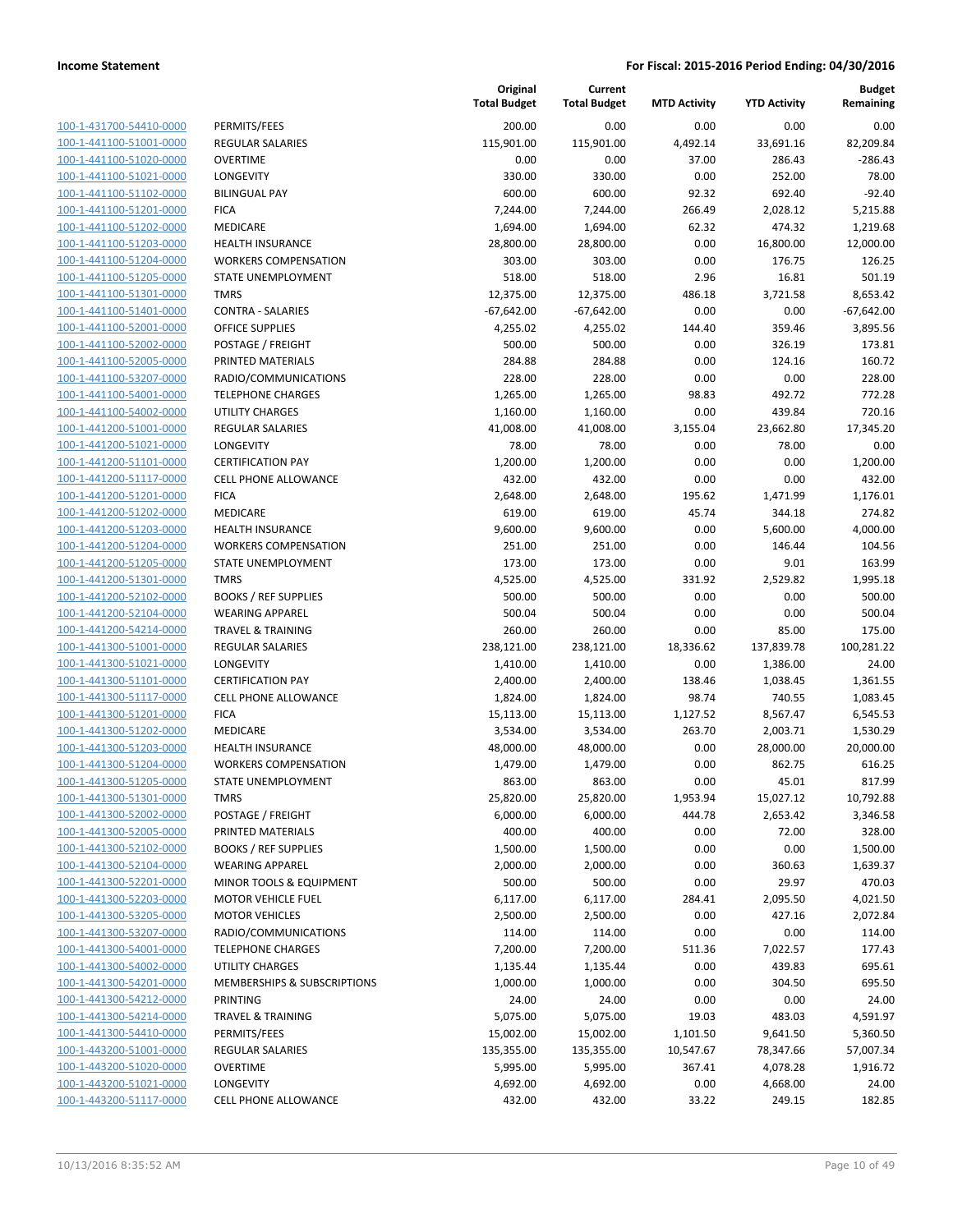| 100-1-443200-51201-0000                            |
|----------------------------------------------------|
| 100-1-443200-51202-0000                            |
| 100-1-443200-51203-0000                            |
| 100-1-443200-51204-0000                            |
| 100-1-443200-51205-0000                            |
| 100-1-443200-51301-0000                            |
| 100-1-443200-52001-0000                            |
| 100-1-443200-52002-0000                            |
| 100-1-443200-52101-0000                            |
| 100-1-443200-52104-0000                            |
| 100-1-443200-52106-0000                            |
| 100-1-443200-52108-0000                            |
| 100-1-443200-52201-0000                            |
| 100-1-443200-52203-0000                            |
|                                                    |
| 100-1-443200-53202-0000                            |
| 100-1-443200-53205-0000                            |
| 100-1-443200-53207-0000                            |
| 100-1-443200-54001-0000                            |
| 100-1-443200-54002-0000                            |
| 100-1-443200-54107-0000                            |
| 100-1-443200-54108-0000                            |
| 100-1-443200-54201-0000                            |
| 100-1-443200-54214-0000                            |
| 100-1-451100-51001-0000                            |
| 100-1-451100-51020-0000                            |
| 100-1-451100-51021-0000                            |
| 100-1-451100-51101-0000                            |
| 100-1-451100-51116-0000                            |
| 100-1-451100-51117-0000                            |
| 100-1-451100-51201-0000                            |
| 100-1-451100-51202-0000                            |
| 100-1-451100-51203-0000                            |
| 100-1-451100-51204-0000                            |
| 100-1-451100-51205-0000                            |
| 100-1-451100-51301-0000                            |
|                                                    |
| 100-1-451100-51401-0000                            |
| 100-1-451100-52001-0000                            |
| 100-1-451100-52002-0000                            |
| 100-1-451100-52101-0000                            |
| 100-1-451100-52104-0000                            |
| 100-1-451100-52106-0000                            |
| 100-1-451100-52107-0000                            |
| 100-1-451100-52201-0000                            |
| 100-1-451100-52203-0000                            |
| 100-1-451100-52401-0000                            |
| 100-1-451100-53202-0000                            |
| 100-1-451100-53205-0000                            |
| 100-1-451100-53207-0000                            |
| 100-1-451100-53402-0000                            |
|                                                    |
|                                                    |
| 100-1-451100-53707-0000                            |
| 100-1-451100-53708-0000                            |
| 100-1-451100-53709-0000                            |
| 100-1-451100-53710-0000                            |
| 100-1-451100-54001-0000                            |
| 100-1-451100-54002-0000                            |
| 100-1-451100-54101-0000                            |
| 100-1-451100-54201-0000                            |
| 100-1-451100-54211-0000<br>100-1-451100-54212-0000 |

|                                                    |                                                     | Original<br><b>Total Budget</b> | Current<br><b>Total Budget</b> | <b>MTD Activity</b> | <b>YTD Activity</b>   | <b>Budget</b><br>Remaining |
|----------------------------------------------------|-----------------------------------------------------|---------------------------------|--------------------------------|---------------------|-----------------------|----------------------------|
| 100-1-443200-51201-0000                            | <b>FICA</b>                                         | 9,081.00                        | 9,081.00                       | 597.79              | 4,928.49              | 4,152.51                   |
| 100-1-443200-51202-0000                            | <b>MEDICARE</b>                                     | 2,124.00                        | 2,124.00                       | 139.81              | 1,152.63              | 971.37                     |
| 100-1-443200-51203-0000                            | <b>HEALTH INSURANCE</b>                             | 38,400.00                       | 38,400.00                      | 0.00                | 22,400.00             | 16,000.00                  |
| 100-1-443200-51204-0000                            | <b>WORKERS COMPENSATION</b>                         | 3,822.00                        | 3,822.00                       | 0.00                | 2,229.50              | 1,592.50                   |
| 100-1-443200-51205-0000                            | STATE UNEMPLOYMENT                                  | 691.00                          | 691.00                         | 4.00                | 35.98                 | 655.02                     |
| 100-1-443200-51301-0000                            | <b>TMRS</b>                                         | 15,515.00                       | 15,515.00                      | 1,151.77            | 9,314.72              | 6,200.28                   |
| 100-1-443200-52001-0000                            | <b>OFFICE SUPPLIES</b>                              | 1,000.00                        | 1,000.00                       | 208.11              | 659.77                | 340.23                     |
| 100-1-443200-52002-0000                            | POSTAGE / FREIGHT                                   | 20.00                           | 20.00                          | 0.00                | 0.76                  | 19.24                      |
| 100-1-443200-52101-0000                            | <b>JANITORIAL SUPPLIES</b>                          | 800.00                          | 800.00                         | 21.30               | 746.62                | 53.38                      |
| 100-1-443200-52104-0000                            | <b>WEARING APPAREL</b>                              | 1,900.00                        | 1,900.00                       | 0.00                | 549.20                | 1,350.80                   |
| 100-1-443200-52106-0000                            | <b>CHEMICAL SUPPLIES</b>                            | 9,500.00                        | 9,500.00                       | 951.74              | 8,631.16              | 868.84                     |
| 100-1-443200-52108-0000                            | <b>MENAGERIE SUPPLIES</b>                           | 7,500.00                        | 7,500.00                       | 319.60              | 3,152.66              | 4,347.34                   |
| 100-1-443200-52201-0000                            | MINOR TOOLS & EQUIPMENT                             | 750.00                          | 750.00                         | 79.99               | 702.85                | 47.15                      |
| 100-1-443200-52203-0000                            | <b>MOTOR VEHICLE FUEL</b>                           | 8,560.00                        | 8,560.00                       | 301.64              | 2,393.81              | 6,166.19                   |
| 100-1-443200-53202-0000                            | MACHINE, TOOLS & IMPLMNTS                           | 1,500.00                        | 1,500.00                       | 0.00                | 0.00                  | 1,500.00                   |
| 100-1-443200-53205-0000                            | <b>MOTOR VEHICLES</b>                               | 2,500.00                        | 2,500.00                       | 11.70               | 336.59                | 2,163.41                   |
| 100-1-443200-53207-0000                            | RADIO/COMMUNICATIONS                                | 500.00                          | 500.00                         | 0.00                | 0.00                  | 500.00                     |
| 100-1-443200-54001-0000                            | <b>TELEPHONE CHARGES</b>                            | 2,400.00                        | 2,400.00                       | 159.72              | 796.04                | 1,603.96                   |
| 100-1-443200-54002-0000                            | <b>UTILITY CHARGES</b>                              | 32,000.00                       | 32,000.00                      | 2,051.84            | 15,415.77             | 16,584.23                  |
| 100-1-443200-54107-0000                            | <b>MEDICAL</b>                                      | 3,000.00                        | 3,000.00                       | 0.00                | 653.39                | 2,346.61                   |
| 100-1-443200-54108-0000                            | <b>VETERINARY SERVICES</b>                          | $-6,000.00$                     | $-6,000.00$                    | $-2,170.00$         | $-5,692.00$           | $-308.00$                  |
| 100-1-443200-54201-0000                            | MEMBERSHIPS & SUBSCRIPTIONS                         | 200.00                          | 200.00                         | 0.00                | 0.00                  | 200.00                     |
| 100-1-443200-54214-0000                            | <b>TRAVEL &amp; TRAINING</b>                        | 500.00                          | 500.00                         | 0.00                | 210.00                | 290.00                     |
| 100-1-451100-51001-0000                            | <b>REGULAR SALARIES</b>                             | 527,283.00                      | 527,283.00                     | 35,602.90           | 262,002.78            | 265,280.22                 |
| 100-1-451100-51020-0000                            | <b>OVERTIME</b>                                     | 18,116.00                       | 18,116.00                      | 4,088.17            | 9,598.91              | 8,517.09                   |
| 100-1-451100-51021-0000                            | LONGEVITY                                           | 5,418.00                        | 5,418.00                       | 0.00                | 4,992.00              | 426.00                     |
| 100-1-451100-51101-0000                            | <b>CERTIFICATION PAY</b>                            | 1,200.00                        | 1,200.00                       | 92.32               | 692.40                | 507.60                     |
| 100-1-451100-51116-0000<br>100-1-451100-51117-0000 | <b>CAR ALLOWANCE</b><br><b>CELL PHONE ALLOWANCE</b> | 1,800.00                        | 1,800.00                       | 184.62<br>125.54    | 1,384.65              | 415.35                     |
| 100-1-451100-51201-0000                            | <b>FICA</b>                                         | 1,476.00<br>34,428.00           | 1,476.00<br>34,428.00          | 2,428.40            | 1,165.42<br>17,103.50 | 310.58<br>17,324.50        |
| 100-1-451100-51202-0000                            | MEDICARE                                            | 8,052.00                        | 8,052.00                       | 567.93              | 4,000.02              | 4,051.98                   |
| 100-1-451100-51203-0000                            | <b>HEALTH INSURANCE</b>                             | 124,800.00                      | 124,800.00                     | 0.00                | 72,800.00             | 52,000.00                  |
| 100-1-451100-51204-0000                            | <b>WORKERS COMPENSATION</b>                         | 11,870.00                       | 11,870.00                      | 0.00                | 6,924.19              | 4,945.81                   |
| 100-1-451100-51205-0000                            | <b>STATE UNEMPLOYMENT</b>                           | 3,726.00                        | 3,726.00                       | 22.45               | 138.61                | 3,587.39                   |
| 100-1-451100-51301-0000                            | <b>TMRS</b>                                         | 58,267.00                       | 58,267.00                      | 4,025.52            | 27,991.02             | 30,275.98                  |
| 100-1-451100-51401-0000                            | <b>CONTRA - SALARIES</b>                            | 0.00                            | 0.00                           | 0.00                | $-154.56$             | 154.56                     |
| 100-1-451100-52001-0000                            | <b>OFFICE SUPPLIES</b>                              | 500.00                          | 1,500.00                       | 0.00                | 491.34                | 1,008.66                   |
| 100-1-451100-52002-0000                            | POSTAGE / FREIGHT                                   | 50.00                           | 294.00                         | 3.32                | 82.33                 | 211.67                     |
| 100-1-451100-52101-0000                            | <b>JANITORIAL SUPPLIES</b>                          | 5,178.00                        | 5,178.00                       | 1,058.76            | 3,231.68              | 1,946.32                   |
| 100-1-451100-52104-0000                            | <b>WEARING APPAREL</b>                              | 9,430.00                        | 9,430.00                       | 404.01              | 6,402.60              | 3,027.40                   |
| 100-1-451100-52106-0000                            | <b>CHEMICAL SUPPLIES</b>                            | 8,800.00                        | 10,500.00                      | 23.86               | 23.86                 | 10,476.14                  |
| 100-1-451100-52107-0000                            | <b>BOTANICAL SUPPLIES</b>                           | 12,000.00                       | 12,000.00                      | 2,059.07            | 4,849.85              | 7,150.15                   |
| 100-1-451100-52201-0000                            | MINOR TOOLS & EQUIPMENT                             | 9,575.00                        | 11,575.00                      | 1,431.10            | 6,840.43              | 4,734.57                   |
| 100-1-451100-52203-0000                            | <b>MOTOR VEHICLE FUEL</b>                           | 45,800.00                       | 26,200.00                      | 1,420.97            | 7,673.59              | 18,526.41                  |
| 100-1-451100-52401-0000                            | RECREATIONAL SUPPLIES                               | 2,000.00                        | 5,000.00                       | 0.00                | 865.28                | 4,134.72                   |
| 100-1-451100-53202-0000                            | MACHINE, TOOLS & IMPLMNTS                           | 8,985.00                        | 4,985.00                       | 0.00                | 1,211.06              | 3,773.94                   |
| 100-1-451100-53205-0000                            | <b>MOTOR VEHICLES</b>                               | 18,000.00                       | 15,500.00                      | 277.42              | 10,148.52             | 5,351.48                   |
| 100-1-451100-53207-0000                            | RADIO/COMMUNICATIONS                                | 1,250.00                        | 1,206.00                       | 0.00                | 1,206.00              | 0.00                       |
| 100-1-451100-53402-0000                            | <b>BUILDING MAINTENANCE</b>                         | 850.00                          | 4,350.00                       | 0.00                | 372.38                | 3,977.62                   |
| 100-1-451100-53707-0000                            | <b>MAINT - GROUNDS</b>                              | 8,000.00                        | 15,500.00                      | 3,928.19            | 7,027.49              | 8,472.51                   |
| 100-1-451100-53708-0000                            | <b>ATHLETIC FIELDS</b>                              | 14,500.00                       | 17,000.00                      | 951.16              | 8,599.64              | 8,400.36                   |
| 100-1-451100-53709-0000                            | <b>SWIMMING POOL</b>                                | 2,000.00                        | 7,700.00                       | 1,180.79            | 1,180.79              | 6,519.21                   |
| 100-1-451100-53710-0000                            | PARK IMPROVEMENTS                                   | 5,750.00                        | 10,495.54                      | 0.00                | 8,295.54              | 2,200.00                   |
| 100-1-451100-54001-0000                            | <b>TELEPHONE CHARGES</b>                            | 10,000.00                       | 4,254.46                       | 458.75              | 2,644.66              | 1,609.80                   |
| 100-1-451100-54002-0000                            | UTILITY CHARGES                                     | 151,966.30                      | 151,966.30                     | 9,649.26            | 76,289.28             | 75,677.02                  |
| 100-1-451100-54101-0000                            | PROFESSIONAL SERVICES                               | 60,965.00                       | 60,965.00                      | 0.00                | 0.00                  | 60,965.00                  |
| 100-1-451100-54201-0000                            | MEMBERSHIPS & SUBSCRIPTIONS                         | 1,510.00                        | 1,510.00                       | 105.29              | 337.82                | 1,172.18                   |
| 100-1-451100-54211-0000                            | ADVERTISING                                         | 4,000.00                        | 4,000.00                       | 109.67              | 1,539.59              | 2,460.41                   |
| 100-1-451100-54212-0000                            | PRINTING                                            | 50.00                           | 50.00                          | 0.00                | 0.00                  | 50.00                      |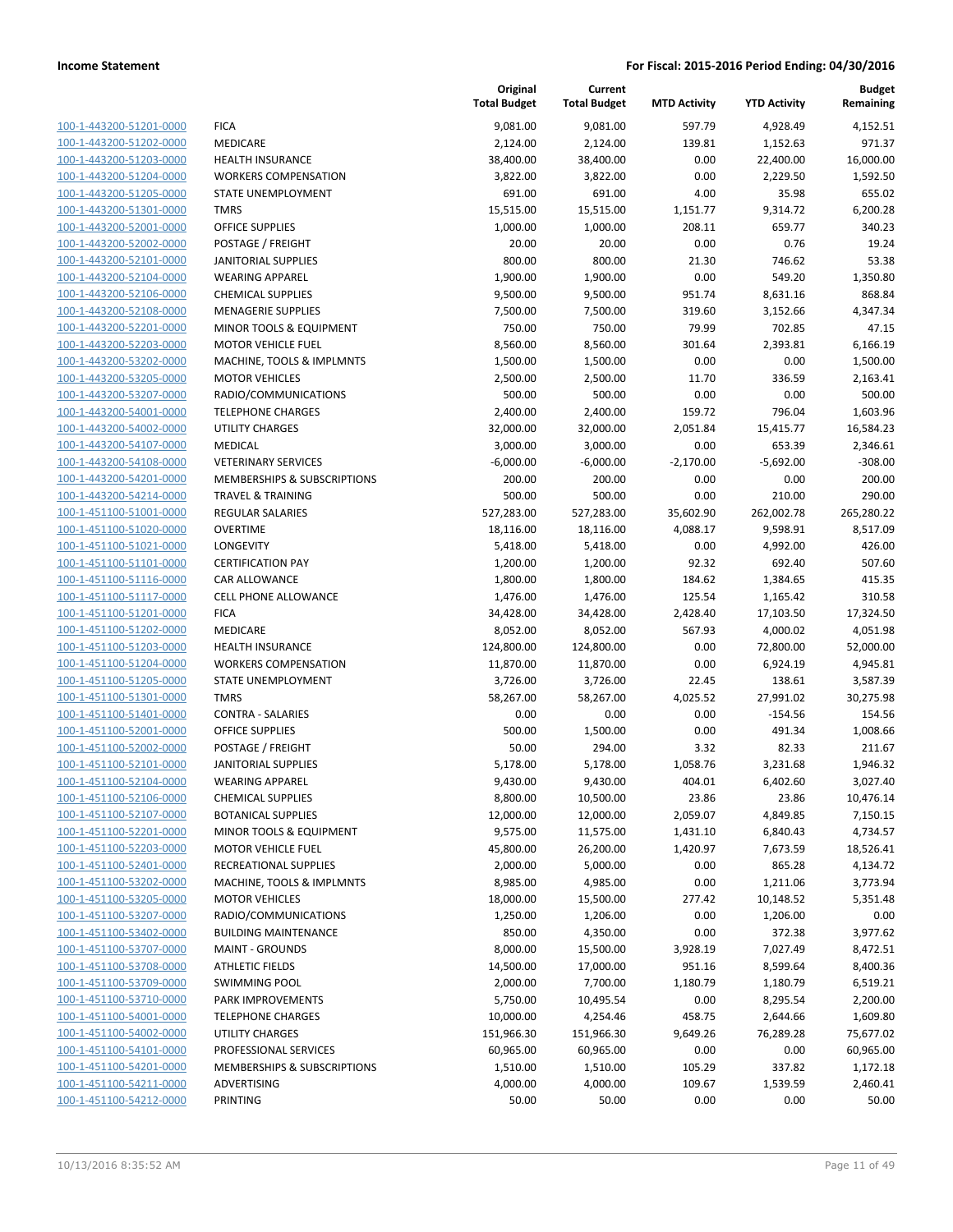|                                                    |                                                            | Original<br><b>Total Budget</b> | Current<br><b>Total Budget</b> | <b>MTD Activity</b> | <b>YTD Activity</b> | <b>Budget</b><br>Remaining |
|----------------------------------------------------|------------------------------------------------------------|---------------------------------|--------------------------------|---------------------|---------------------|----------------------------|
| 100-1-451100-54214-0000                            | <b>TRAVEL &amp; TRAINING</b>                               | 2,500.00                        | 3,000.00                       | 412.76              | 1,909.69            | 1,090.31                   |
| 100-1-451100-54301-0000                            | <b>SPECIAL EVENTS</b>                                      | 27,600.00                       | 27,100.00                      | 0.00                | 16,123.59           | 10,976.41                  |
| 100-1-451100-54409-0000                            | <b>CEMETERY MAINTENANCE</b>                                | 72,000.00                       | 72,000.00                      | 5,500.00            | 38,500.00           | 33,500.00                  |
| 100-1-451100-55206-0000                            | MACHINE, TOOLS, & IMPLMNT                                  | 0.00                            | 0.00                           | 0.00                | 60,709.76           | $-60,709.76$               |
| 100-1-455100-51001-0000                            | REGULAR SALARIES                                           | 307,982.00                      | 307,982.00                     | 23,287.76           | 176,641.56          | 131,340.44                 |
| 100-1-455100-51021-0000                            | LONGEVITY                                                  | 2,466.00                        | 2,466.00                       | 0.00                | 1,848.00            | 618.00                     |
| 100-1-455100-51116-0000                            | <b>CAR ALLOWANCE</b>                                       | 3,600.00                        | 3,600.00                       | 276.92              | 2,076.90            | 1,523.10                   |
| 100-1-455100-51117-0000                            | <b>CELL PHONE ALLOWANCE</b>                                | 480.00                          | 480.00                         | 33.22               | 249.15              | 230.85                     |
| 100-1-455100-51201-0000                            | <b>FICA</b>                                                | 19,501.00                       | 19,501.00                      | 1,410.93            | 10,845.02           | 8,655.98                   |
| 100-1-455100-51202-0000                            | <b>MEDICARE</b>                                            | 4,561.00                        | 4,561.00                       | 329.98              | 2,536.35            | 2,024.65                   |
| 100-1-455100-51203-0000                            | <b>HEALTH INSURANCE</b>                                    | 48,000.00                       | 48,000.00                      | 0.00                | 28,000.00           | 20,000.00                  |
| 100-1-455100-51204-0000                            | <b>WORKERS COMPENSATION</b>                                | 831.00                          | 831.00                         | 0.00                | 484.75              | 346.25                     |
| 100-1-455100-51205-0000                            | STATE UNEMPLOYMENT                                         | 2,028.00                        | 2,028.00                       | 9.78                | 81.00               | 1,947.00                   |
| 100-1-455100-51301-0000                            | <b>TMRS</b>                                                | 27,287.00                       | 27,287.00                      | 2,041.50            | 15,389.72           | 11,897.28                  |
| 100-1-455100-51401-0000                            | <b>CONTRA - SALARIES</b>                                   | 0.00                            | 0.00                           | 0.00                | $-195.72$           | 195.72                     |
| 100-1-455100-52001-0000                            | <b>OFFICE SUPPLIES</b>                                     | 5,000.00                        | 5,000.00                       | 196.33              | 1,662.21            | 3,337.79                   |
| 100-1-455100-52002-0000                            | POSTAGE / FREIGHT                                          | 1,300.00                        | 1,300.00                       | 0.00                | 125.12              | 1,174.88                   |
| 100-1-455100-52004-0000                            | <b>COMPUTER SUPPLIES</b>                                   | 500.00                          | 500.00                         | 0.00                | 0.00                | 500.00                     |
| 100-1-455100-52005-0000                            | PRINTED MATERIALS                                          | 600.00                          | 600.00                         | 0.00                | 24.00               | 576.00                     |
| 100-1-455100-52402-0000                            | <b>BASIC PROGRAM EXPENSE</b>                               | 8,500.00                        | 8,500.00                       | 92.90               | 1,686.41            | 6,813.59                   |
| 100-1-455100-53201-0000                            | FURNITURE & OFFICE EQUIPMENT                               | 1,500.00                        | 1,500.00                       | 0.00                | 0.00                | 1,500.00                   |
| 100-1-455100-54001-0000                            | <b>TELEPHONE CHARGES</b>                                   | 5,325.00                        | 5,325.00                       | 470.70              | 2,512.63            | 2,812.37                   |
| 100-1-455100-54002-0000                            | <b>UTILITY CHARGES</b>                                     | 47,800.00                       | 47,800.00                      | 2,962.09            | 24,688.10           | 23,111.90                  |
| 100-1-455100-54201-0000                            | MEMBERSHIPS & SUBSCRIPTIONS                                | 14,395.00                       | 14,395.00                      | 1,620.00            | 13,876.16           | 518.84                     |
| 100-1-455100-54202-0000<br>100-1-455100-54214-0000 | <b>LIBRARY PERIODICALS</b><br><b>TRAVEL &amp; TRAINING</b> | 2,600.00                        | 2,600.00                       | 0.00                | 2,481.28<br>849.07  | 118.72                     |
| 100-1-455100-55203-0000                            | <b>FURNITURE/OFFICE EQUIP</b>                              | 2,500.00<br>1,000.00            | 2,500.00<br>1,000.00           | 0.00<br>0.00        | 0.00                | 1,650.93<br>1,000.00       |
| 100-1-455100-55211-0000                            | <b>BOOKS</b>                                               | 44,625.00                       | 44,625.00                      | 2,210.08            | 19,664.48           | 24,960.52                  |
| 100-1-456100-51001-0000                            | <b>REGULAR SALARIES</b>                                    | 52,940.00                       | 52,940.00                      | 4,074.73            | 30,560.41           | 22,379.59                  |
| 100-1-456100-51021-0000                            | LONGEVITY                                                  | 1,152.00                        | 1,152.00                       | 0.00                | 1,146.00            | 6.00                       |
| 100-1-456100-51116-0000                            | <b>CAR ALLOWANCE</b>                                       | 3,600.00                        | 3,600.00                       | 276.92              | 2,076.90            | 1,523.10                   |
| 100-1-456100-51117-0000                            | <b>CELL PHONE ALLOWANCE</b>                                | 432.00                          | 432.00                         | 33.22               | 249.15              | 182.85                     |
| 100-1-456100-51201-0000                            | <b>FICA</b>                                                | 3,604.00                        | 3,604.00                       | 235.94              | 1,867.87            | 1,736.13                   |
| 100-1-456100-51202-0000                            | <b>MEDICARE</b>                                            | 843.00                          | 843.00                         | 55.18               | 436.84              | 406.16                     |
| 100-1-456100-51203-0000                            | <b>HEALTH INSURANCE</b>                                    | 9,600.00                        | 9,600.00                       | 0.00                | 5,600.00            | 4,000.00                   |
| 100-1-456100-51204-0000                            | <b>WORKERS COMPENSATION</b>                                | 151.00                          | 151.00                         | 0.00                | 88.06               | 62.94                      |
| 100-1-456100-51205-0000                            | STATE UNEMPLOYMENT                                         | 173.00                          | 173.00                         | 0.00                | 8.99                | 164.01                     |
| 100-1-456100-51301-0000                            | <b>TMRS</b>                                                | 6,157.00                        | 6,157.00                       | 461.28              | 3,628.00            | 2,529.00                   |
| 100-1-456100-52001-0000                            | OFFICE SUPPLIES                                            | 125.00                          | 125.00                         | 0.00                | 38.56               | 86.44                      |
| 100-1-456100-52002-0000                            | POSTAGE / FREIGHT                                          | 250.00                          | 250.00                         | 9.80                | 47.75               | 202.25                     |
| 100-1-456100-52005-0000                            | PRINTED MATERIALS                                          | 400.00                          | 131.00                         | 0.00                | 131.38              | $-0.38$                    |
| 100-1-456100-52103-0000                            | <b>MEETING SUPPLIES</b>                                    | 50.00                           | 50.00                          | 0.00                | 50.00               | 0.00                       |
| 100-1-456100-53402-0000                            | MAINTENANCE OF BUILDINGS                                   | 0.00                            | 369.00                         | 0.00                | 0.00                | 369.00                     |
| 100-1-456100-54001-0000                            | <b>TELEPHONE CHARGES</b>                                   | 400.00                          | 400.00                         | 33.99               | 169.32              | 230.68                     |
| 100-1-456100-54201-0000                            | MEMBERSHIPS & SUBSCRIPTIONS                                | 1,150.00                        | 1,150.00                       | 0.00                | 850.00              | 300.00                     |
| 100-1-456100-54211-0000                            | ADVERTISING                                                | 0.00                            | 0.00                           | 0.00                | 328.00              | $-328.00$                  |
| 100-1-456100-54214-0000                            | <b>TRAVEL &amp; TRAINING</b>                               | 900.00                          | 800.00                         | 0.00                | 614.74              | 185.26                     |
| 100-1-456100-54301-0000                            | <b>SPECIAL EVENTS</b>                                      | 4,800.00                        | 4,800.00                       | 0.00                | 3,077.70            | 1,722.30                   |
| 100-1-480000-52003-0000                            | <b>COPIER CHARGES</b>                                      | 57,500.00                       | 57,500.00                      | 9,766.61            | 39,579.66           | 17,920.34                  |
| 100-1-480000-52006-0000<br>100-1-480000-54002-0000 | <b>COPIER PAPER</b><br><b>UTILITY CHARGES</b>              | 5,600.00                        | 5,600.00                       | 247.76              | 2,238.95            | 3,361.05                   |
| 100-1-480000-54105-0000                            | <b>MARKETING</b>                                           | 552.00<br>7,950.00              | 552.00<br>7,950.00             | 45.21<br>0.00       | 316.99<br>7,400.00  | 235.01<br>550.00           |
| 100-1-480000-54201-0000                            | MEMBERSHIPS & SUBSCRIPTIONS                                | 8,601.00                        | 8,601.00                       | 2,212.21            | 3,961.60            | 4,639.40                   |
| 100-1-480000-54904-0000                            | POSTAGE METER RENTAL                                       | 0.00                            | 0.00                           | 229.00              | $-409.57$           | 409.57                     |
| 100-1-480000-54905-0000                            | MAIL MACHINE LEASE INT                                     | 413.00                          | 413.00                         | 136.77              | 401.37              | 11.63                      |
| 100-1-480000-54906-0000                            | MAIL MACHINE LEASE PRINC                                   | 2,096.00                        | 2,096.00                       | 490.23              | 1,480.20            | 615.80                     |
| 100-1-480000-56309-0000                            | PAYOUT ARRANGEMENT LOCAL SALES TAX                         | 69,364.00                       | 69,364.00                      | 5,780.30            | 40,462.10           | 28,901.90                  |
| 100-1-480000-57005-0000                            | <b>ACCRUED VAC &amp; SICK PAY</b>                          | 157,000.00                      | 157,000.00                     | 26,556.34           | 206,640.12          | $-49,640.12$               |
| 100-1-480000-57007-0000                            | <b>COMMUNITY SERVICES</b>                                  | 43,600.00                       | 43,600.00                      | 6,250.00            | 18,750.00           | 24,850.00                  |
|                                                    |                                                            |                                 |                                |                     |                     |                            |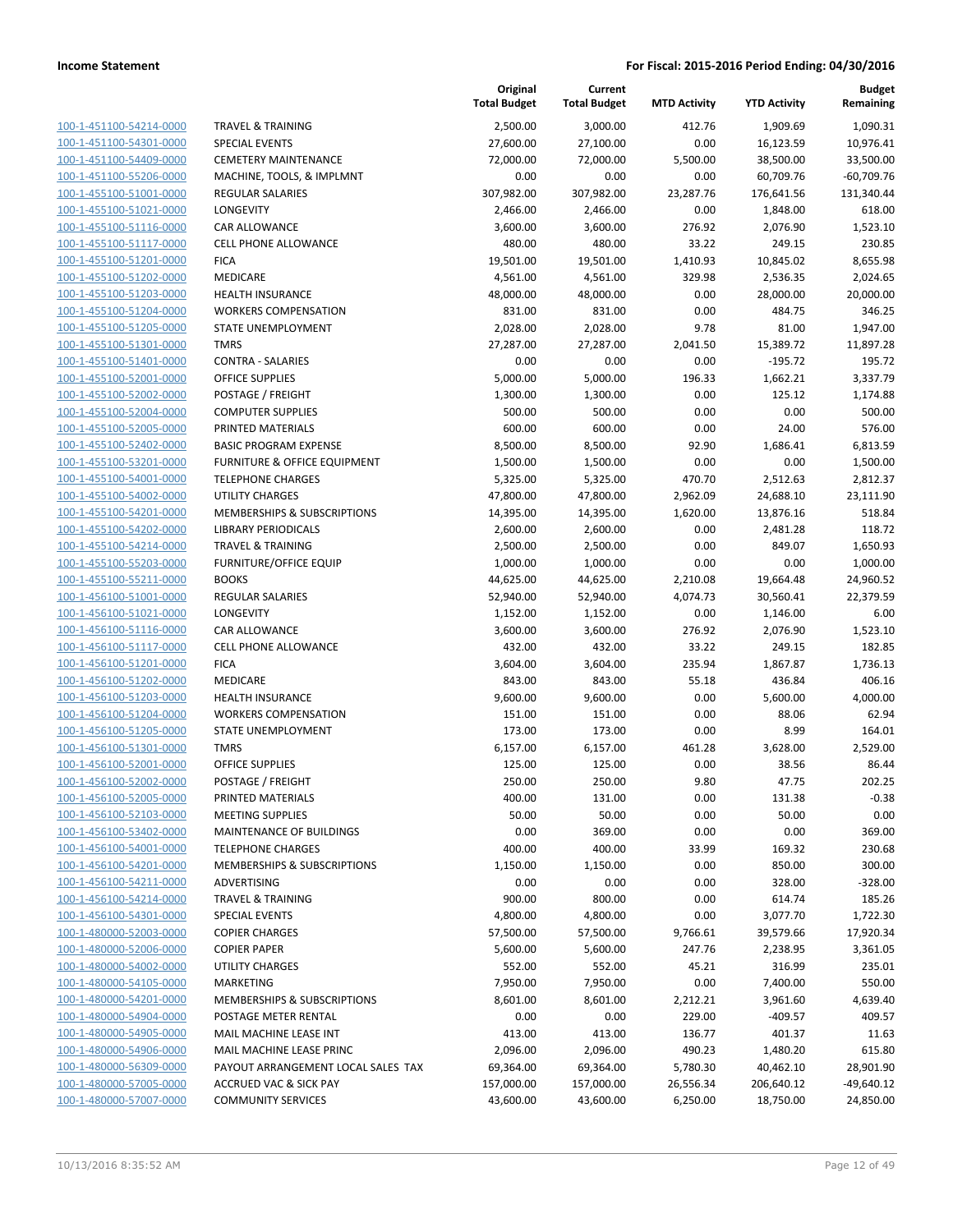|                                                    |                                                                       |                       | Original<br><b>Total Budget</b> | Current<br><b>Total Budget</b> | <b>MTD Activity</b> | <b>YTD Activity</b> | <b>Budget</b><br>Remaining |
|----------------------------------------------------|-----------------------------------------------------------------------|-----------------------|---------------------------------|--------------------------------|---------------------|---------------------|----------------------------|
| 100-1-480000-57008-0000                            | <b>BANK CHARGES</b>                                                   |                       | 13,486.00                       | 13,486.00                      | 1,188.70            | 11,242.74           | 2,243.26                   |
| 100-1-480000-57015-0000                            | <b>CONTINGENCY EXPENSE</b>                                            |                       | 34,634.00                       | 34,634.00                      | 0.00                | 0.00                | 34,634.00                  |
| 100-1-491000-58040-0000                            | <b>XFR - GENERAL CIP</b>                                              |                       | 1,698,000.00                    | 1,855,953.50                   | 157,953.50          | 1,298,453.50        | 557,500.00                 |
| 100-1-491000-58204-0000                            | XFR - VEHICLE/EQUIP RPLCMNT                                           |                       | 387,931.00                      | 387,931.00                     | $-150,000.00$       | 226,293.06          | 161,637.94                 |
| 100-1-495000-58702-0000                            | CA - GEN GOV TO CENTRAL SERVICE FUND                                  |                       | 3,581.00                        | 3,581.00                       | 0.00                | 2,088.94            | 1,492.06                   |
| 100-1-495000-58703-0000                            | CA - PUBLIC WORKS TO CENTRAL SERVICE FU                               |                       | 78,375.00                       | 78,375.00                      | 0.00                | 45,718.68           | 32,656.32                  |
| 100-1-495000-58704-0000                            | CA - PUBLIC SAFETY TO CENTRAL SERVICE FU                              |                       | 205,586.00                      | 205,586.00                     | 0.00                | 119,925.19          | 85,660.81                  |
| 100-1-495000-58705-0000                            | CA - COM DEV TO CENTRAL SERVICE FUND                                  |                       | 33,518.00                       | 33,518.00                      | 0.00                | 19,552.19           | 13,965.81                  |
| 100-1-495000-58706-0000                            | CA - PARKS & REC TO CENTRAL SERVICE FUND                              |                       | 170,772.00                      | 170,772.00                     | 0.00                | 99,617.00           | 71,155.00                  |
| 100-1-495000-58712-0000                            | CA - GEN GOV TO INSURANCE FUND                                        |                       | 2,715.00                        | 2,715.00                       | 0.00                | 1,583.75            | 1,131.25                   |
| 100-1-495000-58713-0000                            | CA - PUBLIC WORKS TO INSURANCE FUND                                   |                       | 20,556.00                       | 20,556.00                      | 0.00                | 11,991.00           | 8,565.00                   |
| 100-1-495000-58714-0000                            | CA - PUBLIC SAFETY TO INSURANCE FUND                                  |                       | 111,950.00                      | 111,950.00                     | 0.00                | 65,304.19           | 46,645.81                  |
| 100-1-495000-58715-0000                            | CA - COM DEV TO INSURANCE FUND                                        |                       | 9,417.00                        | 9,417.00                       | 0.00                | 5,493.25            | 3,923.75                   |
| 100-1-495000-58716-0000                            | CA - PARKS & REC TO INSURANCE FUND                                    |                       | 31,265.00                       | 31,265.00                      | 0.00                | 18,237.94           | 13,027.06                  |
| 100-1-495000-58722-0000                            | CA - GEN GOVERNMENT TO MIS FUND                                       |                       | 52,071.00                       | 52,071.00                      | 0.00                | 30,374.75           | 21,696.25                  |
| 100-1-495000-58723-0000                            | CA - PUBLIC WORKS TO MIS FUND                                         |                       | 44,416.00                       | 44,416.00                      | 0.00                | 25,909.31           | 18,506.69                  |
| 100-1-495000-58724-0000                            | CA - PUBLIC SAFETY TO MIS FUND                                        |                       | 219,205.00                      | 219,205.00                     | 0.00                | 127,869.56          | 91,335.44                  |
| 100-1-495000-58725-0000                            | CA - COM DEV TO MIS FUND                                              |                       | 80,998.00                       | 80,998.00                      | 0.00                | 47,248.81           | 33,749.19                  |
| 100-1-495000-58726-0000                            | CA - PARKS & REC TO MIS FUND                                          |                       | 131,161.00                      | 131,161.00                     | 0.00                | 76,510.56           | 54,650.44                  |
|                                                    |                                                                       | <b>Expense Total:</b> | 22,194,537.46                   | 22,352,490.96                  | 1,252,154.45        | 12,872,163.88       | 9,480,327.08               |
|                                                    | Fund: 100 - GENERAL FUND Surplus (Deficit):                           |                       | -435,044.17                     | -592,997.67                    | $-79,855.36$        | 2,319,239.03        | -2,912,236.70              |
| Fund: 101 - MUNICIPAL COURT BUILDING SECURITY FEES |                                                                       |                       |                                 |                                |                     |                     |                            |
| Revenue                                            |                                                                       |                       |                                 |                                |                     |                     |                            |
| 101-1-318001-44101-0000                            | MUNICIPAL COURT COST/FEES                                             |                       | 5,744.00                        | 5,744.00                       | 536.44              | 4,633.47            | 1,110.53                   |
| 101-1-319001-45401-0000                            | <b>INTEREST REVENUES</b>                                              |                       | 145.00                          | 145.00                         | 5.84                | 77.36               | 67.64                      |
|                                                    |                                                                       | <b>Revenue Total:</b> | 5,889.00                        | 5,889.00                       | 542.28              | 4,710.83            | 1,178.17                   |
| <b>Expense</b>                                     |                                                                       |                       |                                 |                                |                     |                     |                            |
| 101-1-480000-57008-0000                            | <b>BANK CHARGES</b>                                                   |                       | 0.00                            | 0.00                           | 1.31                | 31.78               | $-31.78$                   |
|                                                    |                                                                       | <b>Expense Total:</b> | 0.00                            | 0.00                           | 1.31                | 31.78               | -31.78                     |
|                                                    | Fund: 101 - MUNICIPAL COURT BUILDING SECURITY FEES Surplus (Deficit): |                       | 5,889.00                        | 5,889.00                       | 540.97              | 4,679.05            | 1,209.95                   |
| Fund: 102 - MUNICIPAL COURT TECH FUND              |                                                                       |                       |                                 |                                |                     |                     |                            |
| Revenue                                            |                                                                       |                       |                                 |                                |                     |                     |                            |
| 102-1-318001-44101-0000                            | MUNICIPAL COURT COST/FEES                                             |                       | 7,658.00                        | 7,658.00                       | 715.31              | 6,177.90            | 1,480.10                   |
| 102-1-319001-45401-0000                            | <b>INTEREST REVENUES</b>                                              |                       | 60.00                           | 60.00                          | 0.95                | 7.85                | 52.15                      |
|                                                    |                                                                       | <b>Revenue Total:</b> | 7,718.00                        | 7,718.00                       | 716.26              | 6,185.75            | 1,532.25                   |
| Expense                                            |                                                                       |                       |                                 |                                |                     |                     |                            |
| 102-1-412100-54908-0000                            | LEASE PURCHASE PAYMENTS                                               |                       | 0.00                            | 0.00                           | 0.00                | 6,622.44            | $-6,622.44$                |
| 102-1-480000-57008-0000                            | BANK CHARGES                                                          |                       | 0.00                            | 0.00                           | 0.19                | 4.91                | $-4.91$                    |
|                                                    |                                                                       | <b>Expense Total:</b> | 0.00                            | 0.00                           | 0.19                | 6,627.35            | -6,627.35                  |
|                                                    | Fund: 102 - MUNICIPAL COURT TECH FUND Surplus (Deficit):              |                       | 7,718.00                        | 7,718.00                       | 716.07              | -441.60             | 8,159.60                   |
| Fund: 103 - MUNICIPAL COURT CHILD SAFETY FUND      |                                                                       |                       |                                 |                                |                     |                     |                            |
| Revenue                                            |                                                                       |                       |                                 |                                |                     |                     |                            |
| 103-1-318001-44101-0000                            | MUNICIPAL COURT COST/FEES                                             |                       | 1,085.00                        | 1,085.00                       | 173.68              | 2,485.71            | $-1,400.71$                |
| 103-1-318001-44110-0000                            | OPTIONAL COUNTY FEE - CHILD SAFETY                                    |                       | 25,500.00                       | 25,500.00                      | 6,864.24            | 12,605.56           | 12,894.44                  |
| 103-1-319001-45401-0000                            | <b>INTEREST REVENUES</b>                                              |                       | 60.00                           | 60.00                          | 1.61                | 21.26               | 38.74                      |
|                                                    |                                                                       | <b>Revenue Total:</b> | 26,645.00                       | 26,645.00                      | 7,039.53            | 15,112.53           | 11,532.47                  |
| <b>Expense</b>                                     |                                                                       |                       |                                 |                                |                     |                     |                            |
| 103-1-480000-57007-0000                            | <b>COMMUNITY SERVICES</b>                                             |                       | 27,000.00                       | 27,000.00                      | 0.00                | 5,741.32            | 21,258.68                  |
| 103-1-480000-57008-0000                            | <b>BANK CHARGES</b>                                                   |                       | 12.00                           | 12.00                          | 0.33                | 9.03                | 2.97                       |
|                                                    |                                                                       | <b>Expense Total:</b> | 27,012.00                       | 27,012.00                      | 0.33                | 5,750.35            | 21,261.65                  |
|                                                    | Fund: 103 - MUNICIPAL COURT CHILD SAFETY FUND Surplus (Deficit):      |                       | $-367.00$                       | $-367.00$                      | 7,039.20            | 9,362.18            | $-9,729.18$                |
| <b>Fund: 110 - EXCHANGE BUILDING FUND</b>          |                                                                       |                       |                                 |                                |                     |                     |                            |
| Revenue                                            |                                                                       |                       |                                 |                                |                     |                     |                            |
| 110-1-321001-45502-0000                            | <b>EXCHANGE BUILDING LEASES</b>                                       |                       | 575,320.00                      | 575,320.00                     | 0.00                | 95,539.76           | 479,780.24                 |
|                                                    |                                                                       | <b>Revenue Total:</b> | 575,320.00                      | 575,320.00                     | 0.00                | 95,539.76           | 479,780.24                 |
|                                                    |                                                                       |                       |                                 |                                |                     |                     |                            |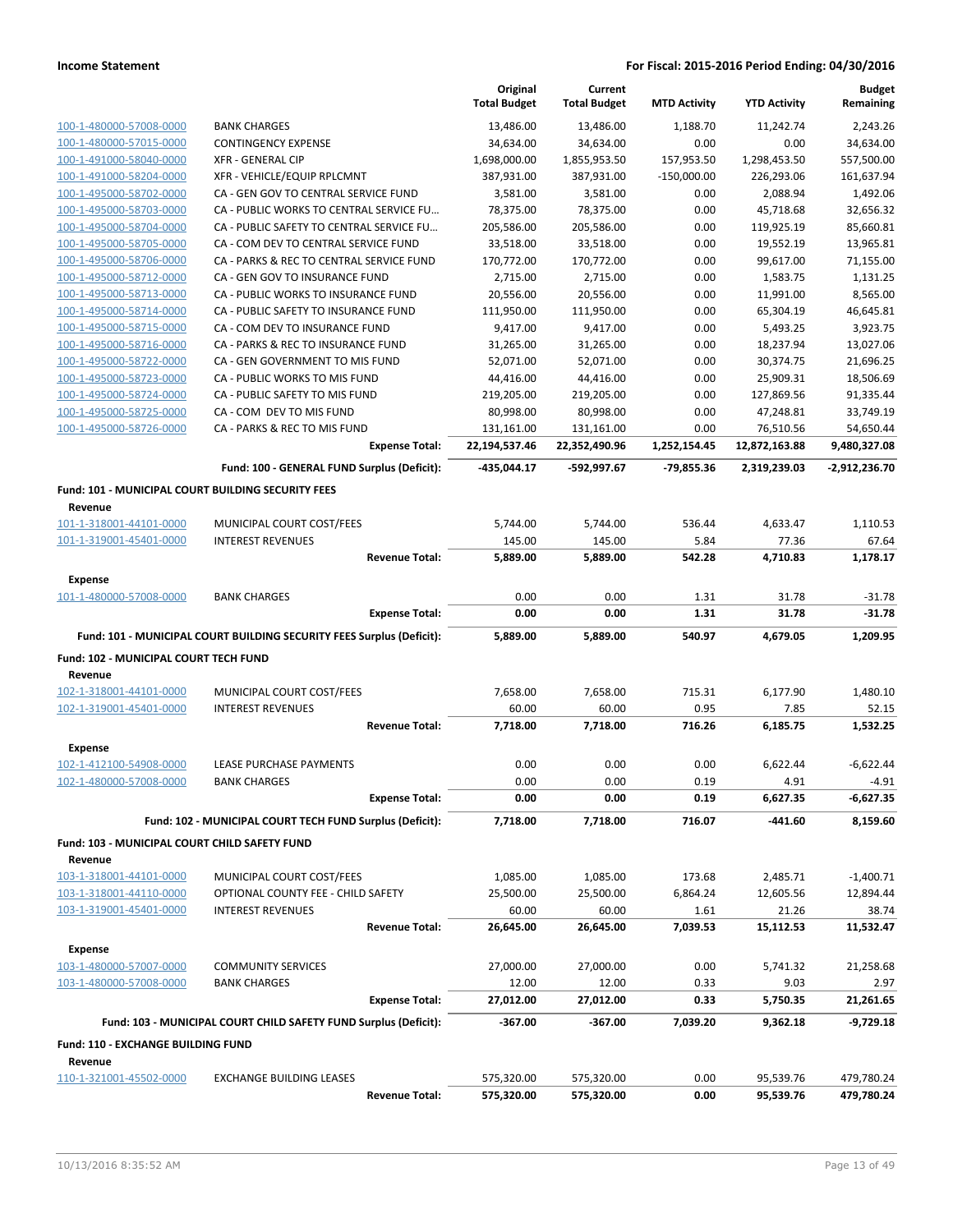|                                               |                                                           | Original<br><b>Total Budget</b> | Current<br><b>Total Budget</b> |                     |                     | <b>Budget</b>         |
|-----------------------------------------------|-----------------------------------------------------------|---------------------------------|--------------------------------|---------------------|---------------------|-----------------------|
|                                               |                                                           |                                 |                                | <b>MTD Activity</b> | <b>YTD Activity</b> | Remaining             |
| Expense<br>110-1-463100-51001-0000            | <b>REGULAR SALARIES</b>                                   |                                 |                                | 0.00                |                     |                       |
| 110-1-463100-51020-0000                       | <b>OVERTIME</b>                                           | 46,585.00<br>1,339.00           | 46,585.00<br>1,339.00          | 0.00                | 8,394.31<br>151.37  | 38,190.69<br>1,187.63 |
| 110-1-463100-51021-0000                       | LONGEVITY                                                 | 1,404.00                        | 1,404.00                       | 0.00                | 477.00              | 927.00                |
| 110-1-463100-51101-0000                       | <b>CERTIFICATION PAY</b>                                  | 300.00                          | 300.00                         | 0.00                | 115.40              | 184.60                |
| 110-1-463100-51201-0000                       | <b>FICA</b>                                               | 3,077.00                        | 3,077.00                       | 0.00                | 542.61              | 2,534.39              |
| 110-1-463100-51202-0000                       | <b>MEDICARE</b>                                           | 720.00                          | 720.00                         | 0.00                | 126.91              | 593.09                |
| 110-1-463100-51203-0000                       | <b>HEALTH INSURANCE</b>                                   | 14,400.00                       | 14,400.00                      | 0.00                | 8,400.00            | 6,000.00              |
| 110-1-463100-51204-0000                       | <b>WORKERS COMPENSATION</b>                               | 1,421.00                        | 1,421.00                       | 0.00                | 828.94              | 592.06                |
| 110-1-463100-51205-0000                       | STATE UNEMPLOYMENT                                        | 259.00                          | 259.00                         | 0.00                | 1.88                | 257.12                |
| 110-1-463100-51301-0000                       | <b>TMRS</b>                                               | 5,257.00                        | 5,257.00                       | 0.00                | 982.36              | 4,274.64              |
| 110-1-463100-52101-0000                       | <b>JANITORIAL SUPPLIES</b>                                | 5,079.00                        | 5,079.00                       | 0.00                | 1,392.34            | 3,686.66              |
| 110-1-463100-52104-0000                       | <b>WEARING APPAREL</b>                                    | 910.00                          | 910.00                         | 89.99               | 247.43              | 662.57                |
| 110-1-463100-52203-0000                       | <b>MOTOR VEHICLE FUEL</b>                                 | 1,200.00                        | 1,200.00                       | 0.00                | 202.60              | 997.40                |
| 110-1-463100-53205-0000                       | <b>MOTOR VEHICLES</b>                                     | 527.50                          | 527.50                         | 0.00                | $-18.58$            | 546.08                |
| 110-1-463100-53302-0000                       | <b>WALKS &amp; PARKING LOTS</b>                           | 900.00                          | 900.00                         | 0.00                | 0.00                | 900.00                |
| 110-1-463100-53402-0000                       | <b>BUILDING MAINTENANCE</b>                               | 30,087.68                       | 30,087.68                      | 0.00                | 17,789.97           | 12,297.71             |
| 110-1-463100-53403-0000                       | <b>HEATING &amp; COOLING SYSTEMS</b>                      | 8,560.00                        | 8,560.00                       | 0.00                | 646.78              | 7,913.22              |
| 110-1-463100-54001-0000                       | <b>TELEPHONE CHARGES</b>                                  | 3,400.00                        | 3,400.00                       | 94.86               | 1,462.42            | 1,937.58              |
| 110-1-463100-54002-0000                       | UTILITY CHARGES                                           | 103,299.96                      | 103,299.96                     | 0.00                | 21,323.05           | 81,976.91             |
| 110-1-463100-54101-0000                       | PROFESSIONAL SERVICES                                     | 6,300.00                        | 6,300.00                       | 0.00                | 0.00                | 6,300.00              |
| 110-1-463100-54112-0000                       | <b>ALARM MONITOR SERVICE</b>                              | 50.00                           | 50.00                          | 0.00                | 0.00                | 50.00                 |
| 110-1-463100-54226-0000                       | <b>INSURANCE EXPENSE</b>                                  | 4,700.00                        | 4,700.00                       | 0.00                | $-207.36$           | 4,907.36              |
| 110-1-491000-58036-0000                       | XFR - DEBT SERVICE FUND                                   | 358,000.00                      | 358,000.00                     | 0.00                | 208,833.31          | 149,166.69            |
|                                               | <b>Expense Total:</b>                                     | 597,776.14                      | 597,776.14                     | 184.85              | 271,692.74          | 326,083.40            |
|                                               | Fund: 110 - EXCHANGE BUILDING FUND Surplus (Deficit):     | -22,456.14                      | $-22,456.14$                   | $-184.85$           | $-176, 152.98$      | 153,696.84            |
| <b>Fund: 111 - RECREATION ACTIVITIES FUND</b> |                                                           |                                 |                                |                     |                     |                       |
| Revenue                                       |                                                           |                                 |                                |                     |                     |                       |
| 111-1-319010-45306-0000                       | <b>PARK CONCESSIONS</b>                                   | 40,000.00                       | 60,000.00                      | 13,838.98           | 25,838.53           | 34,161.47             |
| 111-1-319011-44507-0000                       | <b>ADULT RECREATION FEES</b>                              | 29,000.00                       | 29,000.00                      | 5,690.25            | 12,712.75           | 16,287.25             |
| 111-1-319011-44508-0000                       | YOUTH RECREATION FEES                                     | 26,000.00                       | 26,000.00                      | 110.60              | 3,705.60            | 22,294.40             |
| 111-1-319012-44509-0000                       | SPECIAL EVENT FUNDING                                     | 20,500.00                       | 20,500.00                      | 22,542.50           | 26,923.00           | $-6,423.00$           |
| 111-1-319012-45504-0000                       | PARKS & RECREATION / FIELD RENTALS                        | 14,500.00                       | 14,500.00                      | 2,450.00            | 5,755.00            | 8,745.00              |
|                                               | <b>Revenue Total:</b>                                     | 130,000.00                      | 150,000.00                     | 44,632.33           | 74,934.88           | 75,065.12             |
| <b>Expense</b>                                |                                                           |                                 |                                |                     |                     |                       |
| 111-1-451200-51011-0000                       | PART TIME TEMPORARY                                       | 0.00                            | 203.61                         | 0.00                | 203.61              | 0.00                  |
| 111-1-451200-52001-0000                       | <b>OFFICE SUPPLIES</b>                                    | 0.00                            | 1,200.00                       | 0.00                | 144.00              | 1,056.00              |
| 111-1-451200-52101-0000                       | <b>JANITORIAL SUPPLIES</b>                                | 1,000.00                        | 2,500.00                       | 165.93              | 1,179.21            | 1,320.79              |
| 111-1-451200-52401-0000                       | RECREATIONAL SUPPLIES                                     | 21,800.00                       | 21,800.00                      | 2,287.94            | 14,443.75           | 7,356.25              |
| 111-1-451200-52403-0000                       | <b>RESALE ITEMS</b>                                       | 20,800.00                       | 31,800.00                      | 9,398.06            | 18,371.57           | 13,428.43             |
| 111-1-451200-54211-0000                       | ADVERTISING                                               | 1,500.00                        | 596.39                         | 0.00                | 0.00                | 596.39                |
| 111-1-451200-54301-0000                       | <b>SPECIAL EVENTS</b>                                     | 30,110.00                       | 36,360.00                      | 1,294.79            | 15,296.74           | 21,063.26             |
| 111-1-451200-54302-0000                       | <b>TEAM REGISTRATION</b>                                  | 2,900.00                        | 2,900.00                       | 0.00                | 688.00              | 2,212.00              |
| 111-1-451200-54303-0000                       | OFFICALS/INSTRUCTORS                                      | 30,000.00                       | 21,750.00                      | 2,036.80            | 11,358.60           | 10,391.40             |
| 111-1-451200-54304-0000                       | <b>CONCESSION STD WRKR CONTR</b>                          | 6,500.00                        | 10,200.00                      | 2,306.95            | 4,862.55            | 5,337.45              |
| 111-1-480000-52003-0000                       | <b>COPIER CHARGES</b>                                     | 2,050.00                        | 2,050.00                       | 96.49               | 550.19              | 1,499.81              |
| 111-1-480000-57008-0000                       | <b>BANK CHARGES</b>                                       | 1,430.00                        | 1,430.00                       | $-37.80$            | 334.39              | 1,095.61              |
| 111-1-495000-58501-0000                       | CA - GENERAL FUND                                         | 7,073.00                        | 7,073.00                       | 0.00                | 4,125.94            | 2,947.06              |
| 111-1-495000-58701-0000                       | CA - CENTRAL SERVICE FUND                                 | 397.00                          | 397.00                         | 0.00                | 231.56              | 165.44                |
| 111-1-495000-58710-0000                       | CA - INSURANCE FUND                                       | 294.00                          | 294.00                         | 0.00                | 171.50              | 122.50                |
| 111-1-495000-58720-0000                       | CA - MIS FUN                                              | 3,095.00                        | 3,095.00                       | 0.00                | 1,805.44            | 1,289.56              |
|                                               | <b>Expense Total:</b>                                     | 128,949.00                      | 143,649.00                     | 17,549.16           | 73,767.05           | 69,881.95             |
|                                               | Fund: 111 - RECREATION ACTIVITIES FUND Surplus (Deficit): | 1,051.00                        | 6,351.00                       | 27,083.17           | 1,167.83            | 5,183.17              |
| Fund: 112 - GUN RANGE FUND<br>Revenue         |                                                           |                                 |                                |                     |                     |                       |
| 112-1-319001-45401-0000                       | <b>INTEREST REVENUES</b>                                  | 72.00                           | 72.00                          | 3.77                | 52.37               | 19.63                 |
|                                               |                                                           |                                 |                                |                     |                     |                       |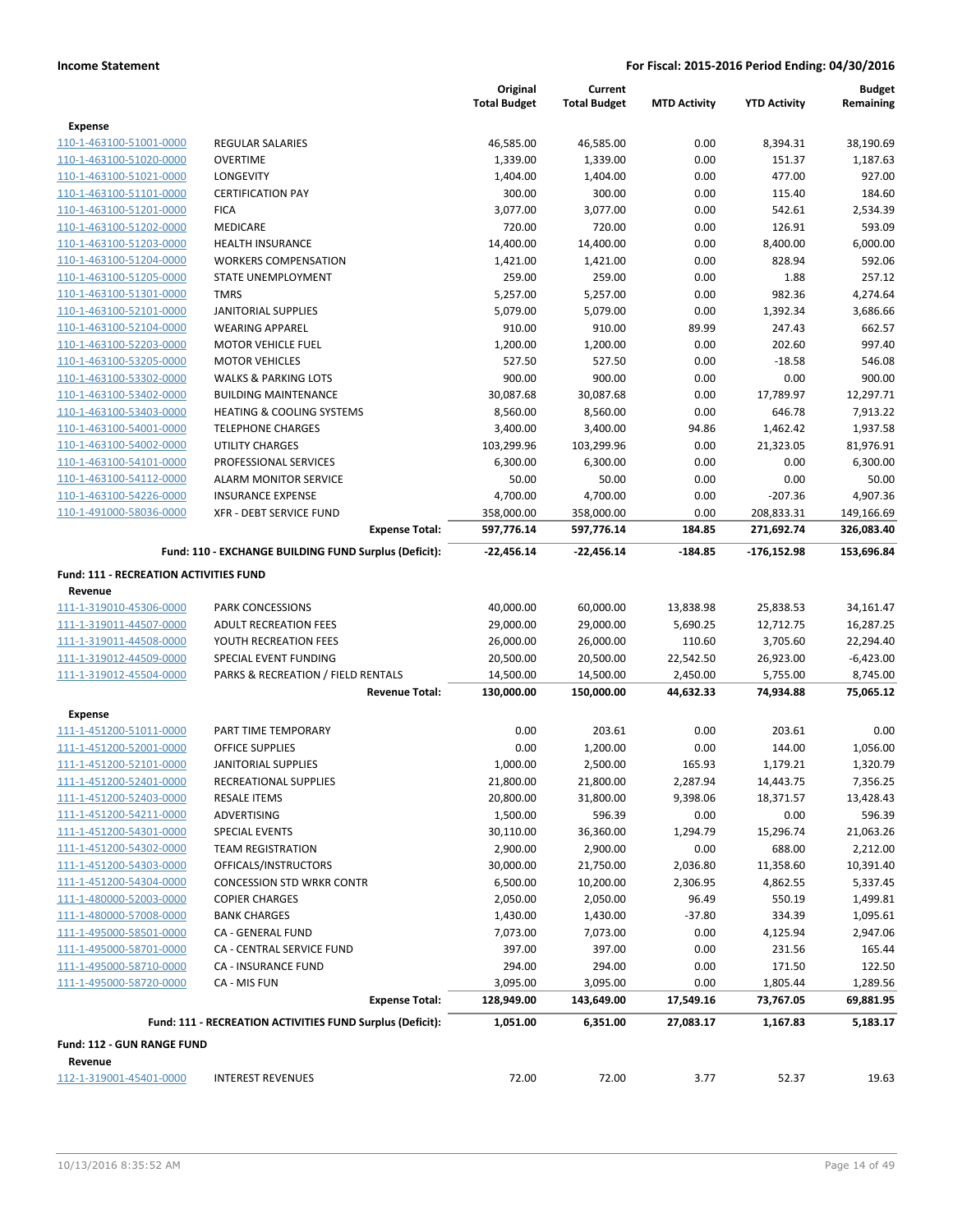|                                                    |                                                                 | Original<br><b>Total Budget</b> | Current<br><b>Total Budget</b> | <b>MTD Activity</b> | <b>YTD Activity</b>     | <b>Budget</b><br>Remaining |
|----------------------------------------------------|-----------------------------------------------------------------|---------------------------------|--------------------------------|---------------------|-------------------------|----------------------------|
| 112-1-319001-45601-0000                            | <b>MISCELLANEOUS REVENUES</b>                                   | 6,500.00                        | 6,500.00                       | 170.00              | 1,530.00                | 4,970.00                   |
|                                                    | <b>Revenue Total:</b>                                           | 6,572.00                        | 6,572.00                       | 173.77              | 1,582.37                | 4,989.63                   |
| <b>Expense</b>                                     |                                                                 |                                 |                                |                     |                         |                            |
| 112-1-421700-52001-0000                            | <b>OFFICE SUPPLIES</b>                                          | 20.00                           | 20.00                          | 0.00                | 0.00                    | 20.00                      |
| 112-1-421700-53707-0000                            | <b>MAINT - GROUNDS</b>                                          | 10,205.00                       | 10,205.00                      | 0.00                | 0.00                    | 10,205.00                  |
| 112-1-421700-54501-0000                            | SPECIAL SERVICES                                                | 1,000.00                        | 1,000.00                       | 70.00               | 490.00                  | 510.00                     |
| 112-1-480000-57008-0000                            | <b>BANK CHARGES</b>                                             | 10.00                           | 10.00                          | 0.86                | 21.40                   | $-11.40$                   |
|                                                    | <b>Expense Total:</b>                                           | 11,235.00                       | 11,235.00                      | 70.86               | 511.40                  | 10,723.60                  |
|                                                    | Fund: 112 - GUN RANGE FUND Surplus (Deficit):                   | -4,663.00                       | -4,663.00                      | 102.91              | 1,070.97                | $-5,733.97$                |
| Fund: 113 - HOTEL / MOTEL OCCUPANCY TAX FUND       |                                                                 |                                 |                                |                     |                         |                            |
| Revenue                                            |                                                                 |                                 |                                |                     |                         |                            |
| 113-1-313005-41402-0000                            | HOTEL/MOTEL OCCUPANCY TAX                                       | 540,000.00                      | 540,000.00                     | 48,669.20           | 298,492.08              | 241,507.92                 |
| 113-1-319001-45401-0000                            | <b>INTEREST REVENUES</b>                                        | 1,200.00                        | 1,200.00                       | 51.16               | $-1,731.25$             | 2,931.25                   |
|                                                    | <b>Revenue Total:</b>                                           | 541,200.00                      | 541,200.00                     | 48,720.36           | 296,760.83              | 244,439.17                 |
| <b>Expense</b>                                     |                                                                 |                                 |                                |                     |                         |                            |
| 113-1-458100-51001-0000                            | <b>REGULAR</b>                                                  | 34,600.00                       | 34,600.00                      | 2,661.84            | 19,929.46               | 14,670.54                  |
| 113-1-458100-51020-0000                            | <b>OVERTIME</b>                                                 | 0.00                            | 0.00                           | 0.00                | 203.10                  | $-203.10$                  |
| 113-1-458100-51116-0000                            | SALARIES / CAR ALLOWANCE                                        | 1,800.00                        | 1,800.00                       | 92.31               | 692.32                  | 1,107.68                   |
| 113-1-458100-51117-0000                            | <b>CELL PHONE ALLOWANCE</b>                                     | 348.00                          | 348.00                         | 16.14               | 121.05                  | 226.95                     |
| 113-1-458100-51201-0000                            | <b>FICA</b>                                                     | 2,278.00                        | 2,278.00                       | 166.04              | 1,255.74                | 1,022.26                   |
| 113-1-458100-51202-0000                            | MEDICARE                                                        | 533.00                          | 533.00                         | 38.84               | 293.72                  | 239.28                     |
| 113-1-458100-51203-0000                            | <b>HEALTH INSURANCE</b>                                         | 9,600.00                        | 9,600.00                       | 0.00                | 5,600.00                | 4,000.00                   |
| 113-1-458100-51204-0000                            | <b>WORKERS COMPENSATION</b>                                     | 623.00                          | 623.00                         | 0.00                | 363.44                  | 259.56                     |
| 113-1-458100-51205-0000                            | <b>UNEMPLOYMENT</b>                                             | 173.00                          | 173.00                         | 0.96                | 8.97                    | 164.03                     |
| 113-1-458100-51301-0000                            | <b>TMRS</b>                                                     | 3,893.00                        | 3,893.00                       | 281.72              | 2,158.12                | 1,734.88                   |
| 113-1-458100-52001-0000                            | OFFICE SUPPLIES                                                 | 500.00                          | 500.00                         | 0.00                | 41.90                   | 458.10                     |
| 113-1-458100-52002-0000                            | POSTAGE / FREIGHT                                               | 100.00                          | 100.00                         | 1.56                | 285.01                  | $-185.01$                  |
| 113-1-458100-54101-0000                            | PROFESSIONAL SERVICES                                           | 18,000.00                       | 25,500.00                      | 0.00                | 0.00                    | 25,500.00                  |
| 113-1-458100-54105-0000                            | <b>MARKETING</b>                                                | 30,700.00                       | 23,200.00                      | 0.00                | 3,769.91                | 19,430.09                  |
| 113-1-458100-54106-0000                            | <b>ATTORNEY FEES</b>                                            | 200.00                          | 200.00                         | 357.00              | 432.69                  | -232.69                    |
| 113-1-458100-54201-0000                            | MEMBERSHIPS & SUBSCRIPTIONS                                     | 1,315.00                        | 1,315.00                       | 0.00                | 0.00                    | 1,315.00                   |
| 113-1-458100-54211-0000                            | ADVERTISING                                                     | 53,800.00                       | 53,800.00                      | 15.00               | 32,423.24               | 21,376.76                  |
| 113-1-458100-54212-0000                            | <b>PRINTING</b>                                                 | 7,200.00                        | 7,200.00                       | 2,200.00            | 3,085.17                | 4,114.83                   |
| 113-1-458100-54214-0000                            | TRAVEL/TRAINING EXPENSE                                         | 5,590.00                        | 5,590.00                       | 0.00                | 0.00                    | 5,590.00                   |
| 113-1-458100-54301-0000                            | <b>SPECIAL EVENTS</b>                                           | 7,500.00                        | 7,500.00                       | 0.00                | 15,062.38               | -7,562.38                  |
| 113-1-458100-54523-0000                            | PROPOSED EVENTS                                                 | 115,815.00                      | 115,815.00                     | 1,600.00            | 85,100.00               | 30,715.00                  |
| 113-1-458100-54525-0000                            | <b>SPORTS TOURNAMENTS</b>                                       | 25,000.00                       | 25,000.00                      | 2,826.80            | 2,995.28                | 22,004.72                  |
| 113-1-480000-57008-0000                            | <b>BANK CHARGES</b>                                             | 160.00                          | 160.00                         | 11.38               | 443.67                  | $-283.67$                  |
| 113-1-491000-58001-0000                            | <b>XFR - GENERAL FUND</b>                                       | 45,000.00                       | 45,000.00                      | 0.00                | 26,250.00               | 18,750.00                  |
| 113-1-491000-58014-0000                            | <b>XFR - VENUE MGMT FUND</b>                                    | 71,000.00                       | 71,000.00                      | 0.00                | 41,416.69               | 29,583.31                  |
| 113-1-491000-58035-0000<br>113-1-491000-58040-0000 | <b>XFR - DEBT SERVICE FUND</b><br>XFR - GENERAL CIP FUND        | 35,000.00                       | 35,000.00                      | 0.00<br>0.00        | 20,416.69               | 14,583.31<br>29,583.31     |
|                                                    | <b>Expense Total:</b>                                           | 71,000.00<br>541,728.00         | 71,000.00<br>541,728.00        | 10,269.59           | 41,416.69<br>303,765.24 | 237,962.76                 |
|                                                    |                                                                 |                                 |                                |                     |                         |                            |
|                                                    | Fund: 113 - HOTEL / MOTEL OCCUPANCY TAX FUND Surplus (Deficit): | $-528.00$                       | $-528.00$                      | 38,450.77           | $-7,004.41$             | 6,476.41                   |
| <b>Fund: 114 - VENUE MANAGEMENT FUND</b>           |                                                                 |                                 |                                |                     |                         |                            |
| Revenue                                            |                                                                 |                                 |                                |                     |                         |                            |
| 114-1-319001-45601-0000                            | MISCELLANEOUS REVENUES                                          | 500.00                          | 500.00                         | 0.00                | 0.00                    | 500.00                     |
| 114-1-319010-45306-0000                            | CONCESSIONS                                                     | 750.00                          | 750.00                         | 4.64                | 1,798.97                | $-1,048.97$                |
| 114-1-319030-45506-0000                            | <b>AUDITORIUM RENTALS</b>                                       | 22,000.00                       | 22,000.00                      | 0.00                | 7,300.00                | 14,700.00                  |
| 114-1-319031-45505-0000                            | <b>CIVIC CENTER RENTALS</b>                                     | 40,643.00                       | 40,643.00                      | 3,213.00            | 19,730.00               | 20,913.00                  |
| 114-1-319032-44509-0000                            | SPECIAL EVENTS/SPONSORS                                         | 60,000.00                       | 60,000.00                      | 0.00                | 7,691.25                | 52,308.75                  |
| 114-1-319033-45307-0000                            | <b>TICKET SALES</b>                                             | 70,000.00                       | 70,000.00                      | 0.00                | 59,541.00               | 10,459.00                  |
| 114-1-323001-46008-0000                            | <b>XFR - TOURISM FUND</b>                                       | 71,000.00                       | 71,000.00                      | 0.00                | 41,416.69               | 29,583.31                  |
|                                                    | <b>Revenue Total:</b>                                           | 264,893.00                      | 264,893.00                     | 3,217.64            | 137,477.91              | 127,415.09                 |
| Expense                                            |                                                                 |                                 |                                |                     |                         |                            |
| 114-1-457100-51001-0000                            | REGULAR SALARIES                                                | 65,131.00                       | 65,131.00                      | 1,709.20            | 14,226.62               | 50,904.38                  |
| 114-1-457100-51020-0000                            | <b>OVERTIME</b>                                                 | 0.00                            | 0.00                           | 0.00                | 746.92                  | $-746.92$                  |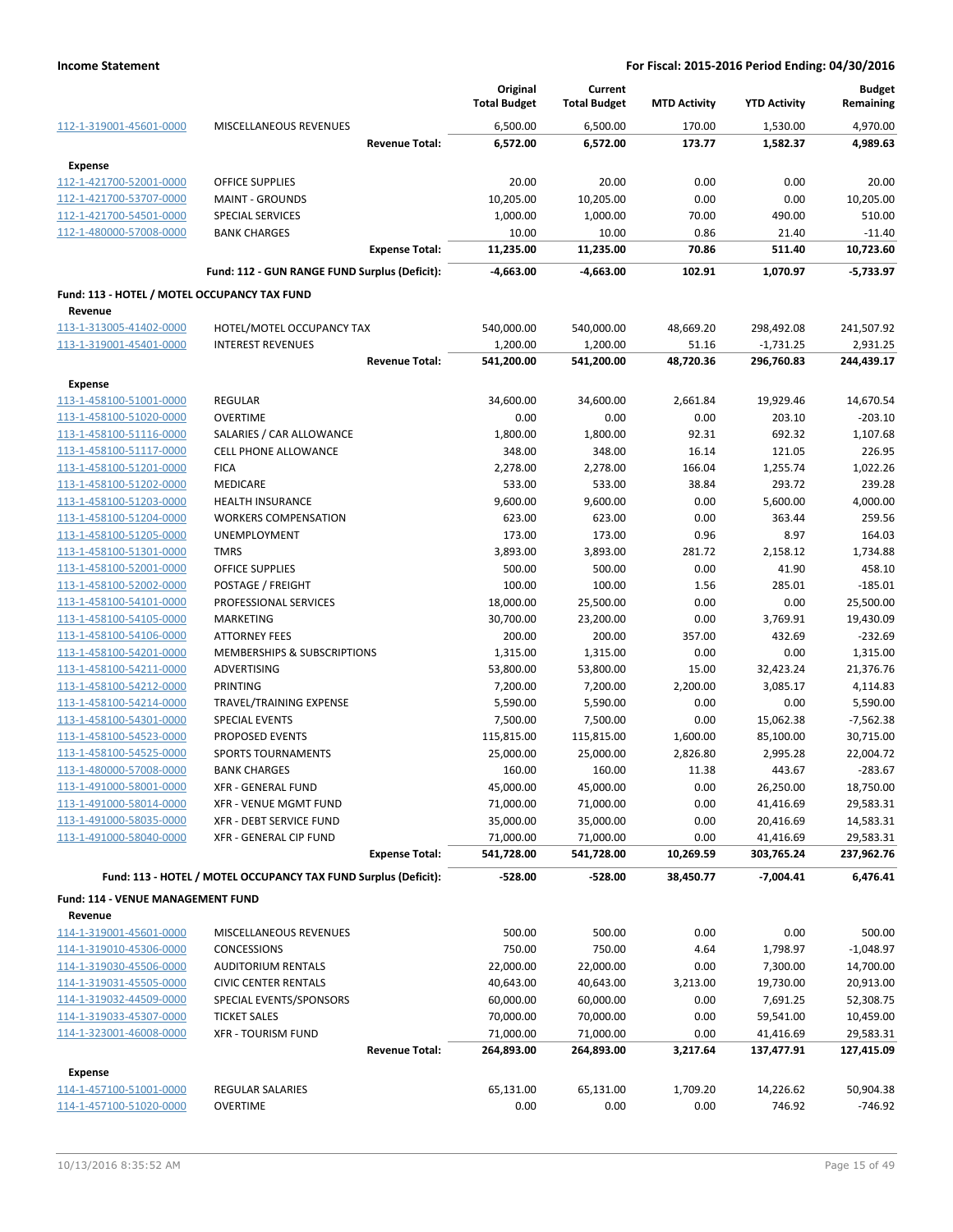|                                             |                                                      | Original<br><b>Total Budget</b> | Current<br><b>Total Budget</b> | <b>MTD Activity</b> | <b>YTD Activity</b> | <b>Budget</b><br>Remaining |
|---------------------------------------------|------------------------------------------------------|---------------------------------|--------------------------------|---------------------|---------------------|----------------------------|
| 114-1-457100-51116-0000                     | <b>CAR ALLOWANCE</b>                                 | 1,800.00                        | 1,800.00                       | 92.31               | 692.33              | 1,107.67                   |
| 114-1-457100-51117-0000                     | <b>CELL PHONE ALLOWANCE</b>                          | 348.00                          | 348.00                         | 16.16               | 121.20              | 226.80                     |
| 114-1-457100-51201-0000                     | <b>FICA</b>                                          | 4,171.00                        | 4,171.00                       | 117.98              | 1,009.68            | 3,161.32                   |
| 114-1-457100-51202-0000                     | MEDICARE                                             | 976.00                          | 976.00                         | 27.60               | 236.16              | 739.84                     |
| 114-1-457100-51203-0000                     | <b>HEALTH INSURANCE</b>                              | 4,800.00                        | 4,800.00                       | 0.00                | 2,800.00            | 2,000.00                   |
| 114-1-457100-51204-0000                     | <b>WORKERS COMPENSATION</b>                          | 1,819.00                        | 1,819.00                       | 0.00                | 1,061.06            | 757.94                     |
| 114-1-457100-51205-0000                     | STATE UNEMPLOYMENT                                   | 173.00                          | 173.00                         | 0.00                | 6.79                | 166.21                     |
| 114-1-457100-51301-0000                     | <b>TMRS</b>                                          | 7,127.00                        | 7,127.00                       | 200.92              | 1,700.94            | 5,426.06                   |
| 114-1-457100-52001-0000                     | <b>OFFICE SUPPLIES</b>                               | 500.00                          | 500.00                         | 0.00                | 57.15               | 442.85                     |
| 114-1-457100-52002-0000                     | POSTAGE / FREIGHT                                    | 50.00                           | 50.00                          | 2.51                | 132.75              | $-82.75$                   |
| 114-1-457100-52201-0000                     | MINOR TOOLS & EQUIPMENT                              | 2,000.00                        | 2,000.00                       | 58.16               | 1,102.31            | 897.69                     |
| 114-1-457100-52403-0000                     | <b>RESALE ITEMS</b>                                  | 750.00                          | 750.00                         | 0.00                | 1,050.64            | $-300.64$                  |
| 114-1-457100-53702-0000                     | <b>AUDTIORIUM MAINTENANCE</b>                        | 6,305.00                        | 6,305.00                       | 254.68              | 6,328.42            | $-23.42$                   |
| 114-1-457100-53704-0000                     | <b>CIVIC CENTER</b>                                  | 7,760.00                        | 7,760.00                       | 278.61              | 5,870.97            | 1,889.03                   |
| 114-1-457100-54001-0000                     | <b>TELEPHONE CHARGES</b>                             | 400.00                          | 400.00                         | 0.00                | 0.00                | 400.00                     |
| 114-1-457100-54005-0000                     | <b>CIVIC CENTER UTILITY CHARGES</b>                  | 24,500.00                       | 24,500.00                      | 1,597.09            | 14,369.45           | 10,130.55                  |
| 114-1-457100-54105-0000                     | <b>MARKETING</b>                                     | 15,000.00                       | 15,000.00                      | 2,230.17            | 5,125.68            | 9,874.32                   |
| 114-1-457100-54106-0000                     | <b>ATTORNEY FEES</b>                                 | 250.00                          | 250.00                         | 821.60              | 1,943.35            | $-1,693.35$                |
| 114-1-457100-54201-0000                     | MEMBERSHIPS & SUBSCRIPTIONS                          | 2,500.00                        | 2,500.00                       | 0.00                | 1,113.50            | 1,386.50                   |
| 114-1-457100-54205-0000                     | <b>BUSINESS MEALS</b>                                | 250.00                          | 250.00                         | 15.70               | 15.70               | 234.30                     |
| 114-1-457100-54214-0000                     | <b>TRAVEL &amp; TRAINING</b>                         | 1,000.00                        | 1,000.00                       | 0.00                | 13.95               | 986.05                     |
| 114-1-457100-54301-0000                     | <b>SPECIAL EVENTS</b>                                | 157,000.00                      | 157,000.00                     | 686.86              | 88,538.81           | 68,461.19                  |
| 114-1-480000-52003-0000                     | <b>COPIER CHARGES</b>                                | 2,050.00                        | 2,050.00                       | 96.49               | 1,053.34            | 996.66                     |
| 114-1-480000-57008-0000                     | <b>BANK CHARGES</b>                                  | 650.00                          | 650.00                         | 114.46              | 425.07              | 224.93                     |
| 114-1-495000-58501-0000                     | CA - GENERAL FUND                                    | 14,811.00                       | 14,811.00                      | 0.00                | 8,639.75            | 6,171.25                   |
| 114-1-495000-58701-0000                     | CA - CENTRAL SERVICE FUND                            | 71,105.00                       | 71,105.00                      | 0.00                | 41,477.94           | 29,627.06                  |
| 114-1-495000-58710-0000                     | <b>CA - INSURANCE FUND</b>                           | 985.00                          | 985.00                         | 0.00                | 574.56              | 410.44                     |
| 114-1-495000-58720-0000                     | CA - MIS FUN                                         | 7,239.00                        | 7,239.00                       | 0.00                | 4,222.75            | 3,016.25                   |
|                                             |                                                      |                                 |                                |                     |                     |                            |
|                                             | <b>Expense Total:</b>                                | 401,450.00                      | 401,450.00                     | 8,320.50            | 204,657.79          | 196,792.21                 |
|                                             | Fund: 114 - VENUE MANAGEMENT FUND Surplus (Deficit): | $-136,557.00$                   | $-136,557.00$                  | $-5,102.86$         | $-67,179.88$        | $-69,377.12$               |
| Fund: 116 - ROADWAY IMPACT FEE 1            |                                                      |                                 |                                |                     |                     |                            |
| Revenue                                     |                                                      |                                 |                                |                     |                     |                            |
| 116-1-319001-45401-0000                     | <b>INTEREST REVENUES</b>                             | 0.00                            | 0.00                           | 2.09                | 28.12               | $-28.12$                   |
|                                             | <b>Revenue Total:</b>                                | 0.00                            | 0.00                           | 2.09                | 28.12               | $-28.12$                   |
| <b>Expense</b>                              |                                                      |                                 |                                |                     |                     |                            |
| 116-1-480000-57008-0000                     | <b>BANK CHARGES</b>                                  | 0.00                            | 0.00                           | 0.47                | 11.84               | $-11.84$                   |
|                                             | <b>Expense Total:</b>                                | 0.00                            | 0.00                           | 0.47                | 11.84               | $-11.84$                   |
|                                             |                                                      |                                 |                                |                     |                     |                            |
|                                             | Fund: 116 - ROADWAY IMPACT FEE 1 Surplus (Deficit):  | 0.00                            | 0.00                           | 1.62                | 16.28               | $-16.28$                   |
| Fund: 117 - ROADWAY IMPACT FEE 2            |                                                      |                                 |                                |                     |                     |                            |
| Revenue                                     |                                                      |                                 |                                |                     |                     |                            |
| 117-1-319001-45401-0000                     | <b>INTEREST REVENUES</b>                             | 0.00                            | 0.00                           | 0.01                | 0.14                | $-0.14$                    |
|                                             | <b>Revenue Total:</b>                                | 0.00                            | 0.00                           | 0.01                | 0.14                | $-0.14$                    |
| <b>Expense</b>                              |                                                      |                                 |                                |                     |                     |                            |
| 117-1-480000-57008-0000                     | <b>BANK CHARGES</b>                                  | 0.00                            | 0.00                           | 0.00                | 0.06                | $-0.06$                    |
|                                             | <b>Expense Total:</b>                                | 0.00                            | 0.00                           | 0.00                | 0.06                | -0.06                      |
|                                             | Fund: 117 - ROADWAY IMPACT FEE 2 Surplus (Deficit):  | 0.00                            | 0.00                           | 0.01                | 0.08                | -0.08                      |
|                                             |                                                      |                                 |                                |                     |                     |                            |
| Fund: 118 - ROADWAY IMPACT FEE 3<br>Revenue |                                                      |                                 |                                |                     |                     |                            |
| 118-1-319001-45401-0000                     | <b>INTEREST REVENUES</b>                             | 0.00                            | 0.00                           | 0.02                | 0.24                | $-0.24$                    |
|                                             | <b>Revenue Total:</b>                                | 0.00                            | 0.00                           | 0.02                | 0.24                | $-0.24$                    |
|                                             |                                                      |                                 |                                |                     |                     |                            |
| Expense<br>118-1-480000-57008-0000          | <b>BANK CHARGES</b>                                  | 0.00                            | 0.00                           | 0.00                | 0.08                | $-0.08$                    |
|                                             | <b>Expense Total:</b>                                | 0.00                            | 0.00                           | 0.00                | 0.08                | $-0.08$                    |
|                                             | Fund: 118 - ROADWAY IMPACT FEE 3 Surplus (Deficit):  | 0.00                            | 0.00                           | 0.02                | 0.16                | $-0.16$                    |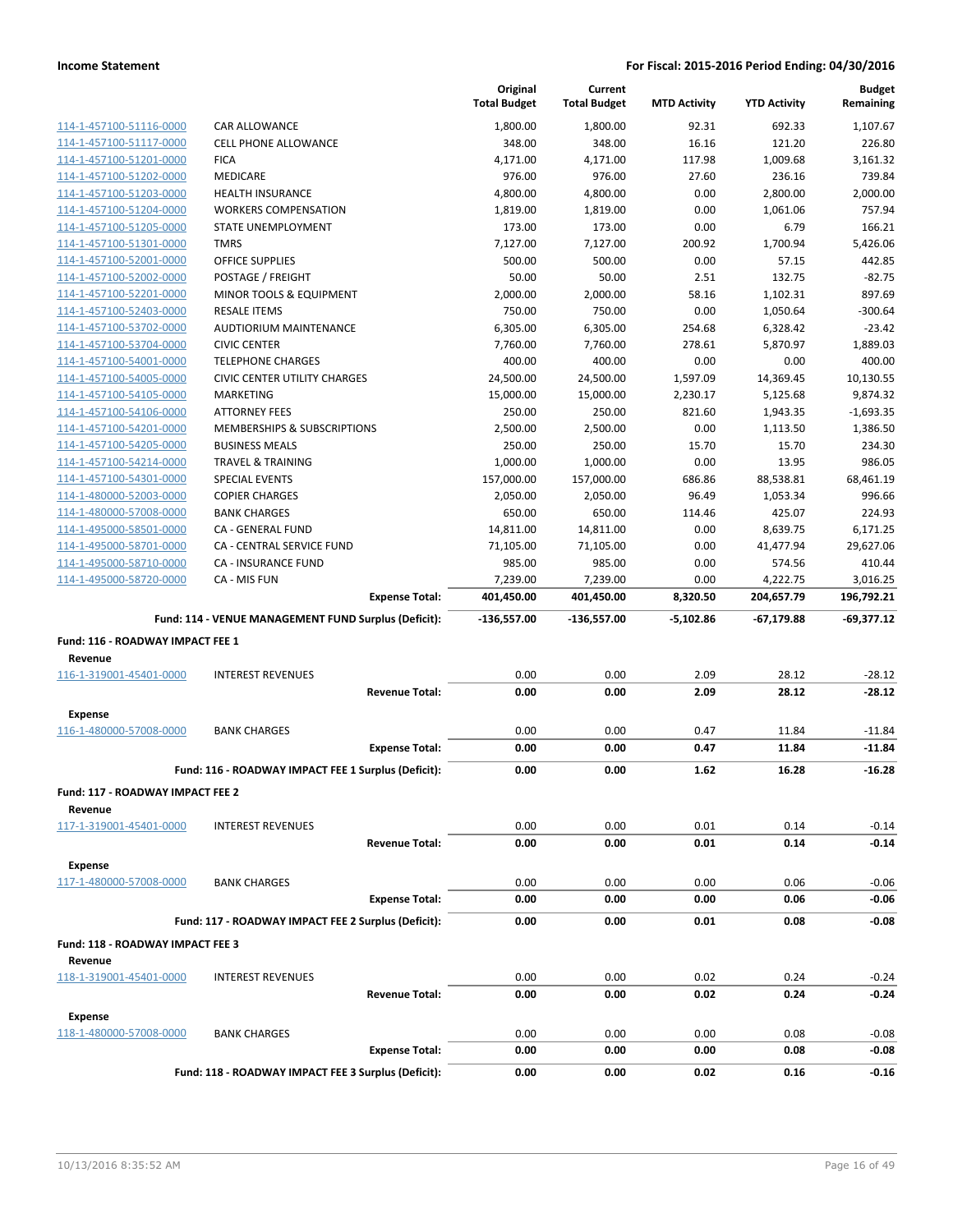| <b>Income Statement</b>                            |                                                                           |                       |                                 | For Fiscal: 2015-2016 Period Ending: 04/30/2016 |                     |                        |                            |  |
|----------------------------------------------------|---------------------------------------------------------------------------|-----------------------|---------------------------------|-------------------------------------------------|---------------------|------------------------|----------------------------|--|
|                                                    |                                                                           |                       | Original<br><b>Total Budget</b> | Current<br><b>Total Budget</b>                  | <b>MTD Activity</b> | <b>YTD Activity</b>    | <b>Budget</b><br>Remaining |  |
| Fund: 119 - ROADWAY IMPACT FEE 4                   |                                                                           |                       |                                 |                                                 |                     |                        |                            |  |
| Revenue                                            |                                                                           |                       |                                 |                                                 |                     |                        |                            |  |
| 119-1-319001-45401-0000                            | <b>INTEREST REVENUES</b>                                                  |                       | 0.00                            | 0.00                                            | 0.00                | 0.01                   | $-0.01$                    |  |
|                                                    |                                                                           | <b>Revenue Total:</b> | 0.00                            | 0.00                                            | 0.00                | 0.01                   | $-0.01$                    |  |
|                                                    | Fund: 119 - ROADWAY IMPACT FEE 4 Total:                                   |                       | 0.00                            | 0.00                                            | 0.00                | 0.01                   | $-0.01$                    |  |
| Fund: 121 - BROWNSFIELD PETROLEUM EPA GRANT        |                                                                           |                       |                                 |                                                 |                     |                        |                            |  |
| Revenue                                            |                                                                           |                       |                                 |                                                 |                     |                        |                            |  |
| 121-1-319001-45401-0000                            | <b>INTEREST REVENUES</b>                                                  |                       | 0.00                            | 0.00                                            | 0.00                | $-15.82$               | 15.82                      |  |
|                                                    |                                                                           | <b>Revenue Total:</b> | 0.00                            | 0.00                                            | 0.00                | $-15.82$               | 15.82                      |  |
|                                                    | Fund: 121 - BROWNSFIELD PETROLEUM EPA GRANT Total:                        |                       | 0.00                            | 0.00                                            | 0.00                | $-15.82$               | 15.82                      |  |
|                                                    |                                                                           |                       |                                 |                                                 |                     |                        |                            |  |
|                                                    | <b>Fund: 123 - PTRAIN - POLICE REIMBURSEMENT GRANTS &amp; CONT EDUCAT</b> |                       |                                 |                                                 |                     |                        |                            |  |
| Revenue                                            |                                                                           |                       |                                 |                                                 |                     |                        |                            |  |
| 123-1-310001-43104-0000                            | <b>GRANTS / LEOSE</b>                                                     |                       | 0.00                            | 0.00                                            | 0.00                | 4,091.59               | $-4,091.59$                |  |
| 123-1-310001-43105-0000                            | MISCELLANEOUS / GRANTS                                                    |                       | 0.00                            | 0.00                                            | 0.00                | 4,591.95               | $-4,591.95$                |  |
| 123-1-319001-45401-0000                            | <b>INTEREST REVENUES</b>                                                  |                       | 0.00                            | 0.00                                            | 1.12                | 11.29                  | $-11.29$                   |  |
|                                                    |                                                                           | <b>Revenue Total:</b> | 0.00                            | 0.00                                            | 1.12                | 8,694.83               | $-8,694.83$                |  |
| <b>Expense</b>                                     |                                                                           |                       |                                 |                                                 |                     |                        |                            |  |
| 123-1-421230-52104-0000                            | <b>WEARING APPAREL</b>                                                    |                       | 0.00                            | 0.00                                            | 0.00                | 4,591.95               | $-4,591.95$                |  |
| 123-1-421230-54214-0000                            | <b>TRAVEL &amp; TRAINING</b>                                              |                       | 0.00                            | 0.00                                            | 0.00                | 5,125.00               | $-5,125.00$                |  |
| 123-1-480000-57008-0000                            | <b>BANK CHARGES</b>                                                       |                       | 0.00                            | 0.00                                            | 0.26                | 6.79                   | $-6.79$                    |  |
|                                                    |                                                                           | <b>Expense Total:</b> | 0.00                            | 0.00                                            | 0.26                | 9,723.74               | -9,723.74                  |  |
|                                                    | Fund: 123 - PTRAIN - POLICE REIMBURSEMENT GRANTS & CONT EDUCAT Sur        |                       | 0.00                            | 0.00                                            | 0.86                | $-1,028.91$            | 1,028.91                   |  |
| Fund: 140 - DEBT SERVICE FUND                      |                                                                           |                       |                                 |                                                 |                     |                        |                            |  |
| Revenue                                            |                                                                           |                       |                                 |                                                 |                     |                        |                            |  |
| 140-1-311001-41101-0000                            | <b>REAL PROPERTY TAXES</b>                                                |                       | 3,821,856.00                    | 3,821,856.00                                    | 22,320.83           | 3,814,684.41           | 7,171.59                   |  |
| 140-1-311002-41102-0000                            | <b>DELINQUENT TAXES</b>                                                   |                       | 37,897.00                       | 37,897.00                                       | 1,896.31            | 20,699.12              | 17,197.88                  |  |
| 140-1-319001-45401-0000                            | <b>INTEREST REVENUES</b>                                                  |                       | 4,778.00                        | 4,778.00                                        | 61.15               | 5,981.26               | $-1,203.26$                |  |
| 140-1-319001-45601-0000                            | MISCELLANEOUS REVENUES                                                    |                       | 3,000.00                        | 3,000.00                                        | 0.00                | 0.00                   | 3,000.00                   |  |
| 140-1-323001-46005-0000                            | XFR - EXCHANGE PROP FUND                                                  |                       | 358,000.00                      | 358,000.00                                      | 0.00                | 208,833.31             | 149,166.69                 |  |
| 140-1-323001-46008-0000                            | <b>XFR - TOURISM FUND</b>                                                 |                       | 35,000.00                       | 35,000.00                                       | 0.00                | 20,416.69              | 14,583.31                  |  |
| 140-1-323001-46100-0000                            | <b>XFR - UTILITY FUND</b>                                                 |                       | 1,709,519.00                    | 1,709,519.00                                    | 0.00                | 997,220.00             | 712,299.00                 |  |
| 140-1-323001-46107-0000                            | <b>XFR - AIRPORT FUND</b>                                                 |                       | 52,000.00                       | 52,000.00                                       | 0.00                | 30,333.31              | 21,666.69                  |  |
| 140-1-323001-46203-0000                            | <b>XFR - MIS FUND</b>                                                     |                       | 80,878.00                       | 80,878.00                                       | 0.00                | 47,178.81              | 33,699.19                  |  |
|                                                    |                                                                           | <b>Revenue Total:</b> | 6,102,928.00                    | 6,102,928.00                                    | 24,278.29           | 5,145,346.91           | 957,581.09                 |  |
| Expense                                            |                                                                           |                       |                                 |                                                 |                     |                        |                            |  |
| 140-1-471100-56105-0000                            | 2010 CO - PRINCIPAL                                                       |                       | 110,000.00                      | 110,000.00                                      | 0.00                | 110,000.00             | 0.00                       |  |
| 140-1-471100-56106-0000                            | 2013 CO PRINCIPAL                                                         |                       | 215,000.00                      | 215,000.00                                      | 0.00                | 215,000.00             | 0.00                       |  |
| 140-1-471100-56304-0000                            | 2006 GO REFUNDING PRINC                                                   |                       | 1,510,000.00                    | 1,510,000.00                                    | 0.00                | 1,510,000.00           | 0.00                       |  |
| 140-1-471100-56306-0000                            | 2010 GO REFUND PRINCIPAL                                                  |                       | 555,000.00                      | 555,000.00                                      | 0.00                | 555,000.00             | 0.00                       |  |
| 140-1-471100-56308-0000                            | 2011 GO REFUND PRINCIPAL                                                  |                       | 1,025,000.00                    | 1,025,000.00                                    | 0.00                | 1,025,000.00           | 0.00                       |  |
| 140-1-471100-56310-0000                            | 2014 GO REFUND PRINCIPAL                                                  |                       | 174,000.00                      | 174,000.00                                      | 0.00                | 174,000.00             | 0.00                       |  |
| 140-1-471100-56311-0000                            | 2014 GENERAL OBLIGATIONS PRINCIPAL                                        |                       | 280,000.00                      | 280,000.00                                      | 0.00                | 280,000.00             | 0.00                       |  |
| 140-1-471100-56312-0000                            | 2015 GENERAL OBLIGATIONS PRINCIPAL                                        |                       | 356,000.00                      | 356,000.00                                      | 0.00                | 356,000.00             | 0.00                       |  |
| 140-1-471200-56205-0000<br>140-1-471200-56206-0000 | 2010 CO - INTEREST<br>2013 CO INTEREST                                    |                       | 195,413.00<br>34,310.00         | 195,413.00<br>34,310.00                         | 0.00<br>0.00        | 98,393.75<br>18,111.50 | 97,019.25<br>16,198.50     |  |
| 140-1-471200-56404-0000                            | 2006 GO REFUNDING INT                                                     |                       | 603,775.00                      | 603,775.00                                      | 0.00                | 322,650.00             | 281,125.00                 |  |
| 140-1-471200-56406-0000                            | 2010 GO REFUND INTEREST                                                   |                       | 370,460.00                      | 370,460.00                                      | 0.00                | 190,086.25             | 180,373.75                 |  |
| 140-1-471200-56408-0000                            | 2011 GO REFUND INTEREST                                                   |                       | 154,001.00                      | 154,001.00                                      | 0.00                | 80,203.75              | 73,797.25                  |  |
| 140-1-471200-56409-0000                            | 2014 GENERAL OBLIGATIONS - INTEREST                                       |                       | 124,603.00                      | 124,603.00                                      | 0.00                | 64,072.25              | 60,530.75                  |  |
| 140-1-471200-56410-0000                            | 2015 GO - INTEREST                                                        |                       | 246,237.00                      | 246,237.00                                      | 0.00                | 161,525.28             | 84,711.72                  |  |
| 140-1-471200-56411-0000                            | 2014 GO REFUND INTEREST                                                   |                       | 35,780.00                       | 35,780.00                                       | 0.00                | 18,760.00              | 17,020.00                  |  |
| 140-1-475100-56002-0000                            | <b>AGENT FEE</b>                                                          |                       | 1,000.00                        | 1,000.00                                        | 0.00                | 1,000.00               | 0.00                       |  |
| 140-1-475100-56005-0000                            | ARBITRAGE                                                                 |                       | 8,500.00                        | 8,500.00                                        | 0.00                | 12,270.00              | $-3,770.00$                |  |
| 140-1-480000-57008-0000                            | <b>BANK CHARGES</b>                                                       |                       | 1,200.00                        | 1,200.00                                        | 6.19                | 1,057.74               | 142.26                     |  |
|                                                    |                                                                           | <b>Expense Total:</b> | 6,000,279.00                    | 6,000,279.00                                    | 6.19                | 5,193,130.52           | 807,148.48                 |  |
|                                                    | Fund: 140 - DEBT SERVICE FUND Surplus (Deficit):                          |                       | 102,649.00                      | 102,649.00                                      | 24,272.10           | -47,783.61             | 150,432.61                 |  |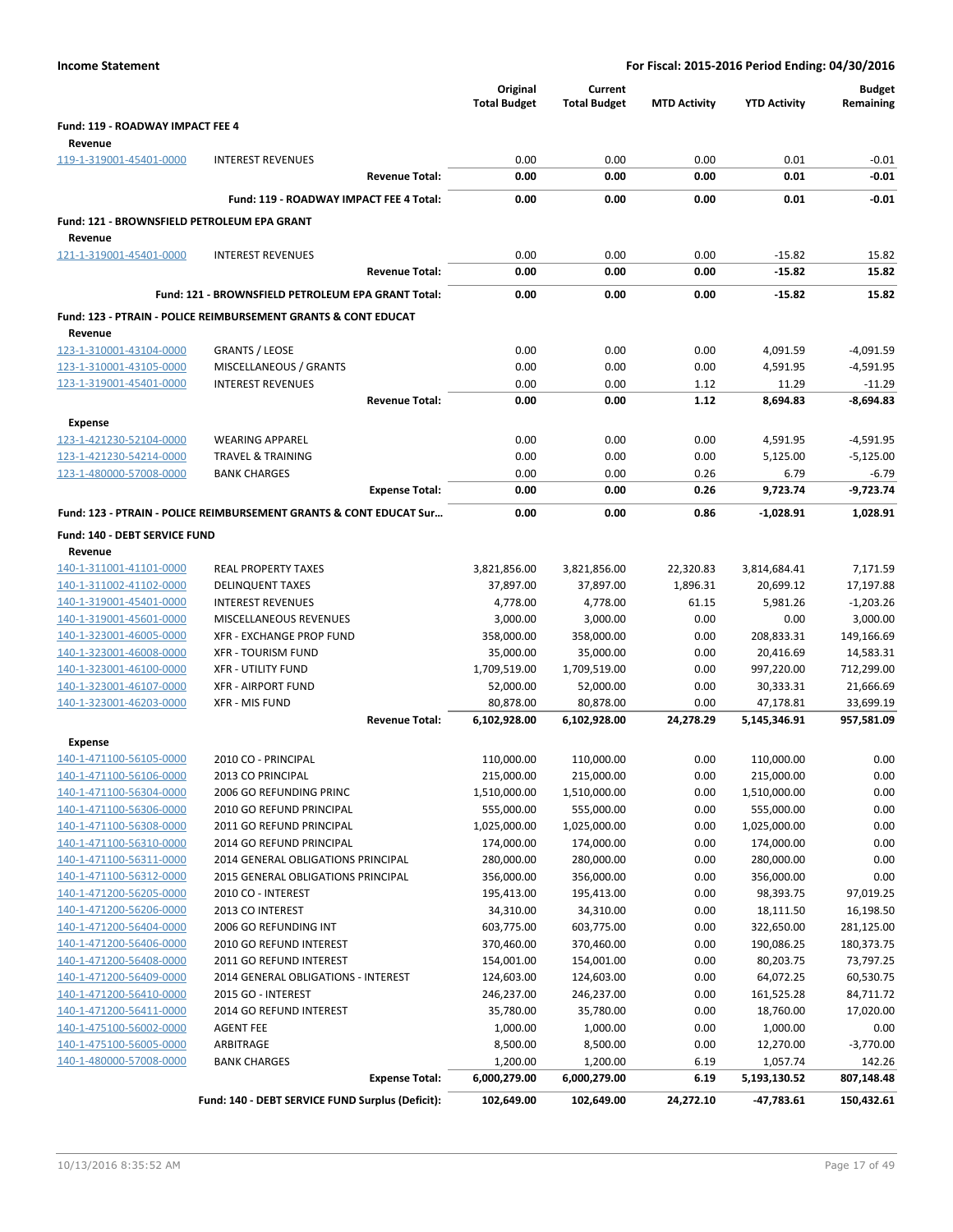|                                                         |                                                                 | Original<br><b>Total Budget</b> | Current<br><b>Total Budget</b> | <b>MTD Activity</b> | <b>YTD Activity</b> | <b>Budget</b><br>Remaining |
|---------------------------------------------------------|-----------------------------------------------------------------|---------------------------------|--------------------------------|---------------------|---------------------|----------------------------|
| Fund: 160 - GENERAL CAPITAL IMPROVEMENT FUND<br>Revenue |                                                                 |                                 |                                |                     |                     |                            |
| 160-1-310002-45321-0000                                 | SALE OF EXCHANGE BLDG                                           | 0.00                            | 0.00                           | 0.00                | 2,499,837.00        | $-2,499,837.00$            |
| 160-1-310002-45611-0000                                 | <b>DONATIONS FOR PROJECTS</b>                                   | 0.00                            | 0.00                           | 30,040.00           | 242,848.83          | $-242,848.83$              |
| 160-1-314004-41808-0000                                 | FRANCHISE FEES/CABLE-SICFA                                      | 22,400.00                       | 22,400.00                      | 0.00                | 5,636.60            | 16,763.40                  |
| 160-1-319001-45401-0000                                 | <b>INTEREST REVENUES</b>                                        | 12,696.00                       | 12,696.00                      | 573.89              | 7,172.57            | 5,523.43                   |
| 160-1-323001-46001-0000                                 | <b>XFR - GENERAL FUND</b>                                       | 1,698,000.00                    | 1,855,953.50                   | 157,953.50          | 1,299,353.50        | 556,600.00                 |
| 160-1-323001-46008-0000                                 | <b>XFR - TOURISM FUND</b>                                       | 71,000.00                       | 71,000.00                      | 0.00                | 41,416.69           | 29,583.31                  |
| 160-1-323001-46100-0000                                 | <b>XFR - UTILITY FUND</b>                                       | 0.00                            | 157,953.50                     | 157,953.50          | 157,953.50          | 0.00                       |
|                                                         | <b>Revenue Total:</b>                                           | 1,804,096.00                    | 2,120,003.00                   | 346,520.89          | 4,254,218.69        | $-2,134,215.69$            |
| <b>Expense</b>                                          |                                                                 |                                 |                                |                     |                     |                            |
| 160-1-421210-55201-0000                                 | <b>EQUIPMENT PURCHASES</b>                                      | 0.00                            | 0.00                           | 0.00                | 404.00              | $-404.00$                  |
| 160-1-421240-55003-0000                                 | <b>BUILDING IMPROVEMENTS</b>                                    | 0.00                            | 0.00                           | 0.00                | 54,569.74           | $-54,569.74$               |
| 160-1-431200-53304-0000                                 | STREET IMPROV PROGRAM                                           | 1,400,000.00                    | 1,400,000.00                   | 0.00                | 176,439.35          | 1,223,560.65               |
| 160-1-451100-55012-0000                                 | <b>CWIP / CONSTRUCTION</b>                                      | 80,000.00                       | 80,000.00                      | 0.00                | 77,088.88           | 2,911.12                   |
| 160-1-455100-55003-0000                                 | <b>BUILDING IMPROVEMENTS</b>                                    | 213,000.00                      | 213,000.00                     | 43,700.00           | 50,231.25           | 162,768.75                 |
| 160-1-456100-55204-0000                                 | <b>OLD TOWN GREENVILLE</b>                                      | 8,000.00                        | 8,000.00                       | 0.00                | 0.00                | 8,000.00                   |
| 160-1-457100-54301-0000                                 | <b>SPECIAL EVENTS</b>                                           | 0.00                            | 0.00                           | 643.08              | 7,808.43            | $-7,808.43$                |
| 160-1-457100-55203-0000                                 | <b>FURNITURE/OFFICE EQUIP</b>                                   | 0.00                            | 0.00                           | 0.00                | 353,898.93          | $-353,898.93$              |
| 160-1-480000-55002-0000                                 | <b>IMPROVEMENTS</b>                                             | 216,000.00                      | 531,907.00                     | 21,670.00           | 221,144.22          | 310,762.78                 |
| 160-1-480000-55006-0000                                 | <b>AQUISITION</b>                                               | 0.00                            | 0.00                           | 500.00              | 15,140.00           | $-15,140.00$               |
| 160-1-480000-55007-0000                                 | CWIP / ENG/ARCHITECTS/MGMT                                      | 0.00                            | 0.00                           | 1,200.00            | 1,200.00            | $-1,200.00$                |
| 160-1-480000-55011-0000                                 | <b>CWIP / CONSTRUCTION TESTING</b>                              | 0.00                            | 0.00                           | 0.00                | 0.00                | 0.00                       |
| 160-1-480000-55012-0000                                 | <b>CWIP / CONSTRUCTION</b>                                      | 0.00                            | 0.00                           | 0.00                | 29,908.00           | $-29,908.00$               |
| 160-1-480000-55201-0000                                 | <b>EQUIPMENT PURCHASES</b>                                      | 0.00                            | 0.00                           | 12,924.00           | 12,924.00           | $-12,924.00$               |
| 160-1-480000-57008-0000                                 | <b>BANK CHARGES</b>                                             | 1,600.00                        | 1,600.00                       | 94.87               | 3,673.66            | $-2,073.66$                |
| 160-1-491000-58204-0000                                 | VEHICLE/EQUIP REPLACEMENT                                       | 0.00                            | 97,155.00                      | 0.00                | 97,155.00           | 0.00                       |
|                                                         | <b>Expense Total:</b>                                           | 1,918,600.00                    | 2,331,662.00                   | 80,731.95           | 1,101,585.46        | 1,230,076.54               |
|                                                         | Fund: 160 - GENERAL CAPITAL IMPROVEMENT FUND Surplus (Deficit): | $-114,504.00$                   | $-211,659.00$                  | 265,788.94          | 3,152,633.23        | -3,364,292.23              |
| Fund: 161 - STREET CONSTRUCTION FUND                    |                                                                 |                                 |                                |                     |                     |                            |
| Revenue                                                 |                                                                 |                                 |                                |                     |                     |                            |
| 161-1-319001-45401-0000                                 | <b>INTEREST REVENUES</b>                                        | 0.00                            | 0.00                           | 392.59              | 1,931.13            | $-1,931.13$                |
|                                                         | <b>Revenue Total:</b>                                           | 0.00                            | 0.00                           | 392.59              | 1,931.13            | $-1,931.13$                |
|                                                         | Fund: 161 - STREET CONSTRUCTION FUND Total:                     | 0.00                            | 0.00                           | 392.59              | 1,931.13            | $-1,931.13$                |
| Fund: 164 - 2013 CO CAPITAL FUND                        |                                                                 |                                 |                                |                     |                     |                            |
| Revenue                                                 |                                                                 |                                 |                                |                     |                     |                            |
| 164-1-319001-45401-0000                                 | <b>INTEREST REVENUES</b>                                        | 60.00                           | 60.00                          | 11.57               | 58.04               | 1.96                       |
|                                                         | <b>Revenue Total:</b>                                           | 60.00                           | 60.00                          | 11.57               | 58.04               | 1.96                       |
| <b>Expense</b>                                          |                                                                 |                                 |                                |                     |                     |                            |
| 164-1-465100-55205-0000                                 | COMPUTER EQUIPMENT / SOFTWARE                                   | 0.00                            | 0.00                           | $-5,700.00$         | 0.00                | 0.00                       |
|                                                         | <b>Expense Total:</b>                                           | 0.00                            | 0.00                           | $-5,700.00$         | 0.00                | 0.00                       |
|                                                         | Fund: 164 - 2013 CO CAPITAL FUND Surplus (Deficit):             | 60.00                           | 60.00                          | 5,711.57            | 58.04               | 1.96                       |
| Fund: 165 - 2014 GO FUND<br>Revenue                     |                                                                 |                                 |                                |                     |                     |                            |
| 165-1-319001-45401-0000                                 | <b>INTEREST REVENUES</b>                                        | 14,000.00                       | 14,000.00                      | 2,800.67            | 29,300.64           | $-15,300.64$               |
| 165-1-319001-47201-0000                                 | G OF O BOND PROCEEDS                                            | 3,500,000.00                    | 3,500,000.00                   | 0.00                | 0.00                | 3,500,000.00               |
|                                                         | <b>Revenue Total:</b>                                           | 3,514,000.00                    | 3,514,000.00                   | 2,800.67            | 29,300.64           | 3,484,699.36               |
| <b>Expense</b>                                          |                                                                 |                                 |                                |                     |                     |                            |
| 165-1-431200-55007-0000                                 | ENG/ARCHITECTS/MGMT                                             | 140,000.00                      | 140,000.00                     | 5,567.25            | 54,168.98           | 85,831.02                  |
| 165-1-431200-55011-0000                                 | <b>CONSTRUCTION TESTING</b>                                     | 10,000.00                       | 10,000.00                      | 0.00                | 5,275.00            | 4,725.00                   |
| 165-1-431200-55012-0000                                 | <b>CONSTRUCTION</b>                                             | 7,500,000.00                    | 13,555,743.00                  | 34,832.65           | 895,267.31          | 12,660,475.69              |
| 165-1-475100-56003-0000                                 | <b>ISSUANCE COSTS</b>                                           | 62,300.00                       | 62,300.00                      | 0.00                | 0.00                | 62,300.00                  |
| 165-1-480000-57008-0000                                 | <b>BANK CHARGES</b>                                             | 4,783.00                        | 4,783.00                       | 0.00                | 0.00                | 4,783.00                   |
|                                                         | <b>Expense Total:</b>                                           | 7,717,083.00                    | 13,772,826.00                  | 40,399.90           | 954,711.29          | 12,818,114.71              |
|                                                         | Fund: 165 - 2014 GO FUND Surplus (Deficit):                     | -4,203,083.00                   | -10,258,826.00                 | -37,599.23          | -925,410.65         | -9,333,415.35              |
|                                                         |                                                                 |                                 |                                |                     |                     |                            |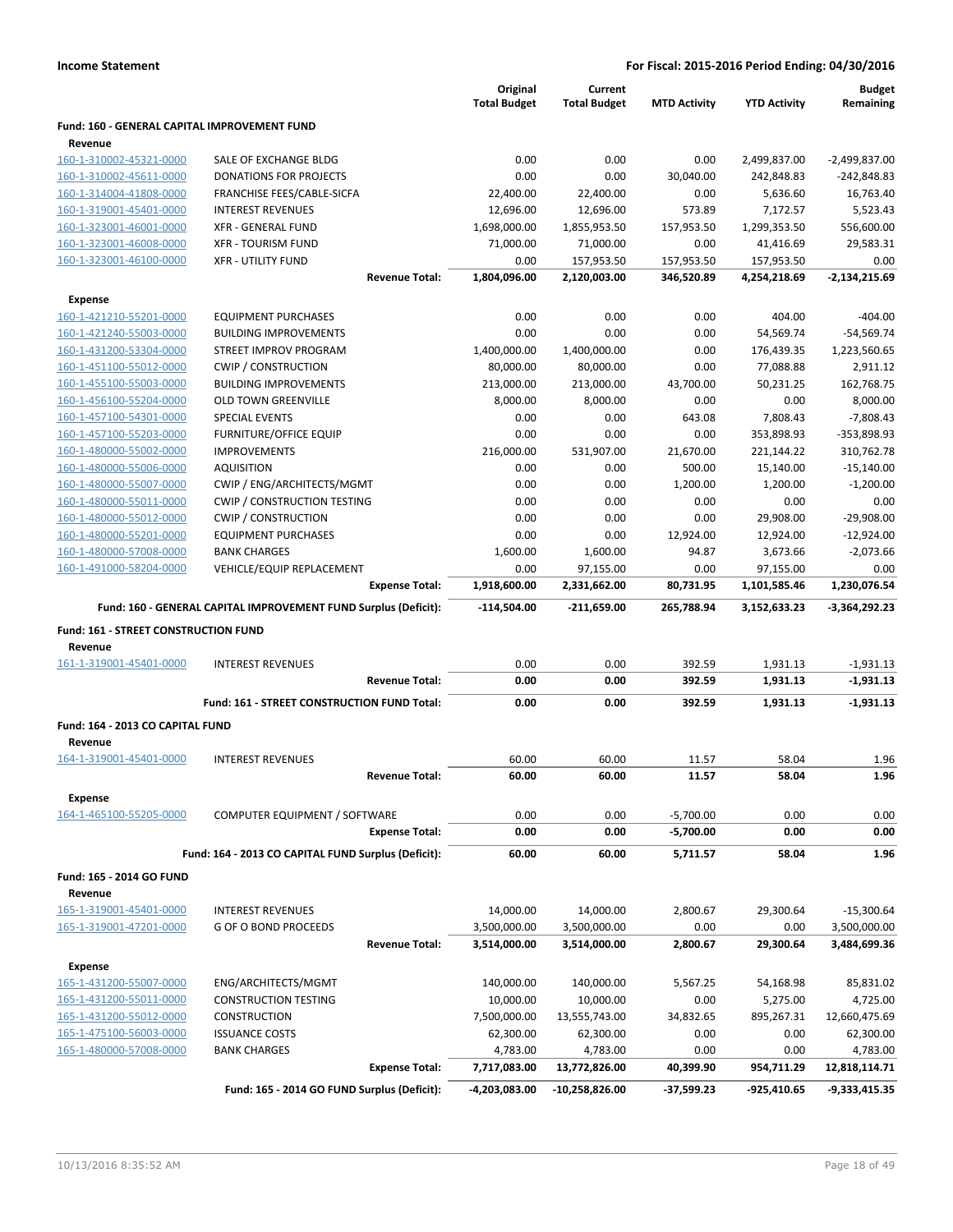| <b>Income Statement</b>                            |                                                            |                                 |                                | For Fiscal: 2015-2016 Period Ending: 04/30/2016 |                        |                            |  |
|----------------------------------------------------|------------------------------------------------------------|---------------------------------|--------------------------------|-------------------------------------------------|------------------------|----------------------------|--|
|                                                    |                                                            | Original<br><b>Total Budget</b> | Current<br><b>Total Budget</b> | <b>MTD Activity</b>                             | <b>YTD Activity</b>    | <b>Budget</b><br>Remaining |  |
| Fund: 171 - MAIN STREET SPECIAL REVENUE            |                                                            |                                 |                                |                                                 |                        |                            |  |
| Revenue<br>171-1-310001-43104-0000                 | <b>GRANT REVENUE - OTHER</b>                               | 0.00                            | 0.00                           | 0.00                                            | 25,000.00              | $-25,000.00$               |  |
|                                                    | <b>Revenue Total:</b>                                      | 0.00                            | 0.00                           | 0.00                                            | 25,000.00              | $-25,000.00$               |  |
| <b>Expense</b>                                     |                                                            |                                 |                                |                                                 |                        |                            |  |
| 171-1-456100-54501-0000                            | SPECIAL SERVICES                                           | 0.00                            | 0.00                           | 1,403.00                                        | 3,839.00               | $-3,839.00$                |  |
|                                                    | <b>Expense Total:</b>                                      | 0.00                            | 0.00                           | 1,403.00                                        | 3,839.00               | $-3,839.00$                |  |
|                                                    | Fund: 171 - MAIN STREET SPECIAL REVENUE Surplus (Deficit): | 0.00                            | 0.00                           | $-1,403.00$                                     | 21,161.00              | -21,161.00                 |  |
| <b>Fund: 172 - MINOR GRANTS FUND</b>               |                                                            |                                 |                                |                                                 |                        |                            |  |
| Revenue                                            |                                                            |                                 |                                |                                                 |                        |                            |  |
| 172-1-310001-43110-0000                            | <b>GRANTS / TEXAS FOREST SERVICE</b>                       | 0.00                            | 0.00                           | 0.00                                            | 670.00                 | $-670.00$                  |  |
| 172-1-310002-45611-0000                            | <b>DONATIONS</b>                                           | 0.00                            | 0.00                           | 15,000.00                                       | 15,000.00              | $-15,000.00$               |  |
| 172-1-319001-45401-0000                            | <b>INTEREST REVENUES</b>                                   | 0.00                            | 0.00                           | 0.00                                            | $-3.17$                | 3.17                       |  |
|                                                    | <b>Revenue Total:</b>                                      | 0.00                            | 0.00                           | 15,000.00                                       | 15,666.83              | $-15,666.83$               |  |
| <b>Expense</b>                                     |                                                            |                                 |                                |                                                 |                        |                            |  |
| 172-1-422200-54214-0000<br>172-1-455100-51011-0000 | <b>TRAVEL &amp; TRAINING</b><br>PART TIME TEMPORARY        | 0.00<br>0.00                    | 0.00<br>0.00                   | 0.00<br>0.00                                    | 670.00<br>195.72       | $-670.00$<br>$-195.72$     |  |
| 172-1-455100-52402-0000                            | <b>BASIC PROGRAM EXPENSE</b>                               | 0.00                            | 0.00                           | 40.99                                           | 211.49                 | $-211.49$                  |  |
| 172-1-455100-54101-0000                            | PROFESSIONAL SERVICES                                      | 0.00                            | 0.00                           | 1,588.50                                        | 1,588.50               | $-1,588.50$                |  |
| 172-1-455100-55211-0000                            | DEPARTMENTAL CAPITAL / BOOKS                               | 0.00                            | 0.00                           | 498.20                                          | 498.20                 | $-498.20$                  |  |
| 172-1-480000-57008-0000                            | <b>BANK CHARGES</b>                                        | 0.00                            | 0.00                           | 0.00                                            | 0.97                   | $-0.97$                    |  |
|                                                    | <b>Expense Total:</b>                                      | 0.00                            | 0.00                           | 2,127.69                                        | 3,164.88               | $-3,164.88$                |  |
|                                                    | Fund: 172 - MINOR GRANTS FUND Surplus (Deficit):           | 0.00                            | 0.00                           | 12,872.31                                       | 12,501.95              | $-12,501.95$               |  |
| Fund: 175 - JUSTICE ASSISTANCE GRANT - JAG         |                                                            |                                 |                                |                                                 |                        |                            |  |
| <b>Expense</b>                                     |                                                            |                                 |                                |                                                 |                        |                            |  |
| 175-1-421230-55201-0000                            | <b>EQUIPMENT PURCHASES</b>                                 | 0.00                            | 0.00                           | 0.00                                            | 1,940.00               | $-1,940.00$                |  |
|                                                    | <b>Expense Total:</b>                                      | 0.00                            | 0.00                           | 0.00                                            | 1,940.00               | $-1,940.00$                |  |
|                                                    | Fund: 175 - JUSTICE ASSISTANCE GRANT - JAG Total:          | 0.00                            | 0.00                           | 0.00                                            | 1,940.00               | $-1,940.00$                |  |
| Fund: 200 - WATER / WASTEWATER FUND                |                                                            |                                 |                                |                                                 |                        |                            |  |
| Revenue                                            |                                                            |                                 |                                |                                                 |                        |                            |  |
| 200-2-318003-44302-0000                            | WATER REVENUES / SERVICE CHARGES                           | 61,735.00<br>0.00               | 61,735.00                      | 3,899.23                                        | 31,803.68              | 29,931.32                  |  |
| 200-2-318003-44304-0000<br>200-2-318003-44305-0000 | NEW SERVICES - WATER<br>LATE CHARGES - WATER               | 61,871.00                       | 0.00<br>61,871.00              | 2,500.00<br>3,264.80                            | 24,000.00<br>28,122.78 | $-24,000.00$<br>33,748.22  |  |
| 200-2-318003-44312-0000                            | <b>METER TAMPERING</b>                                     | 3,875.00                        | 3,875.00                       | 500.00                                          | 1,250.00               | 2,625.00                   |  |
| 200-2-318003-45103-0000                            | <b>GEUS RAW WATER CONSUMPTN</b>                            | 131,216.00                      | 131,216.00                     | 0.00                                            | 110,870.66             | 20,345.34                  |  |
| 200-2-318003-45120-0000                            | OTHER RAW WATER SALES                                      | 25,000.00                       | 25,000.00                      | 0.00                                            | 0.00                   | 25,000.00                  |  |
| 200-2-318004-42303-0000                            | <b>WASTE HAULER PERMITS</b>                                | 2,600.00                        | 2,600.00                       | 100.00                                          | 1,300.00               | 1,300.00                   |  |
| 200-2-318004-44307-0000                            | NEW SERVICES - SEWER                                       | 0.00                            | 0.00                           | 0.00                                            | 3,800.00               | $-3,800.00$                |  |
| 200-2-318004-44309-0000<br>200-2-318004-44310-0000 | SEWER REVENUES / SERVICE CHARGES<br>LATE CHARGES - SEWER   | 49,529.00                       | 49,529.00                      | 3,550.94<br>3,666.02                            | 27,088.27              | 22,440.73                  |  |
| 200-2-318004-45106-0000                            | L-3 COMM COD DISCHARGE                                     | 52,689.00<br>126,360.00         | 52,689.00<br>126,360.00        | 10,530.00                                       | 25,847.36<br>73,710.00 | 26,841.64<br>52,650.00     |  |
| 200-2-318004-45201-0000                            | SEWER REV/ SEWER HAULER FEES                               | 425,000.00                      | 425,000.00                     | 29,340.50                                       | 226,046.50             | 198,953.50                 |  |
| 200-2-319003-45101-0000                            | WATER REVENUES / METERED SALES                             | 5,912,000.00                    | 5,912,000.00                   | 450,763.80                                      | 3,545,322.32           | 2,366,677.68               |  |
| 200-2-319004-45104-0000                            | SEWER COLLECTION FEES                                      | 5,622,312.00                    | 5,622,312.00                   | 435,430.73                                      | 3,138,415.13           | 2,483,896.87               |  |
| 200-2-319004-45105-0000                            | SEWER REVENUES / EPA REVENUE                               | 0.00                            | 0.00                           | 25.92                                           | 558.64                 | $-558.64$                  |  |
| 200-2-320003-45401-0000                            | <b>INTEREST REVENUES</b>                                   | 32,500.00                       | 32,500.00                      | 831.56                                          | 12,738.89              | 19,761.11                  |  |
| 200-2-320003-45601-0000                            | MISCELLANEOUS REVENUES                                     | 0.00                            | 0.00                           | 0.00                                            | 3,531.09               | $-3,531.09$                |  |
| 200-2-320003-45602-0000                            | REIMBURSEMENTS / PRIOR YEAR REIMB<br><b>Revenue Total:</b> | 0.00<br>12,506,687.00           | 0.00<br>12,506,687.00          | 0.00<br>944,403.50                              | 249.76<br>7,254,655.08 | $-249.76$<br>5,252,031.92  |  |
| <b>Expense</b>                                     |                                                            |                                 |                                |                                                 |                        |                            |  |
| 200-2-436100-51001-0000                            | <b>REGULAR SALARIES</b>                                    | 69,032.00                       | 69,032.00                      | 5,309.92                                        | 41,741.81              | 27,290.19                  |  |
| 200-2-436100-51020-0000                            | <b>OVERTIME</b>                                            | 282.00                          | 282.00                         | 0.00                                            | 115.23                 | 166.77                     |  |
| 200-2-436100-51021-0000                            | LONGEVITY                                                  | 672.00                          | 672.00                         | 0.00                                            | 660.00                 | 12.00                      |  |
| 200-2-436100-51101-0000                            | <b>CERTIFICATION PAY</b>                                   | 0.00                            | 0.00                           | 0.00                                            | 23.08                  | $-23.08$                   |  |
| 200-2-436100-51117-0000                            | CELL PHONE ALLOWANCE                                       | 432.00                          | 432.00                         | 33.22                                           | 265.77                 | 166.23                     |  |
| 200-2-436100-51201-0000                            | <b>FICA</b>                                                | 4,366.00                        | 4,366.00                       | 328.52                                          | 2,626.98               | 1,739.02                   |  |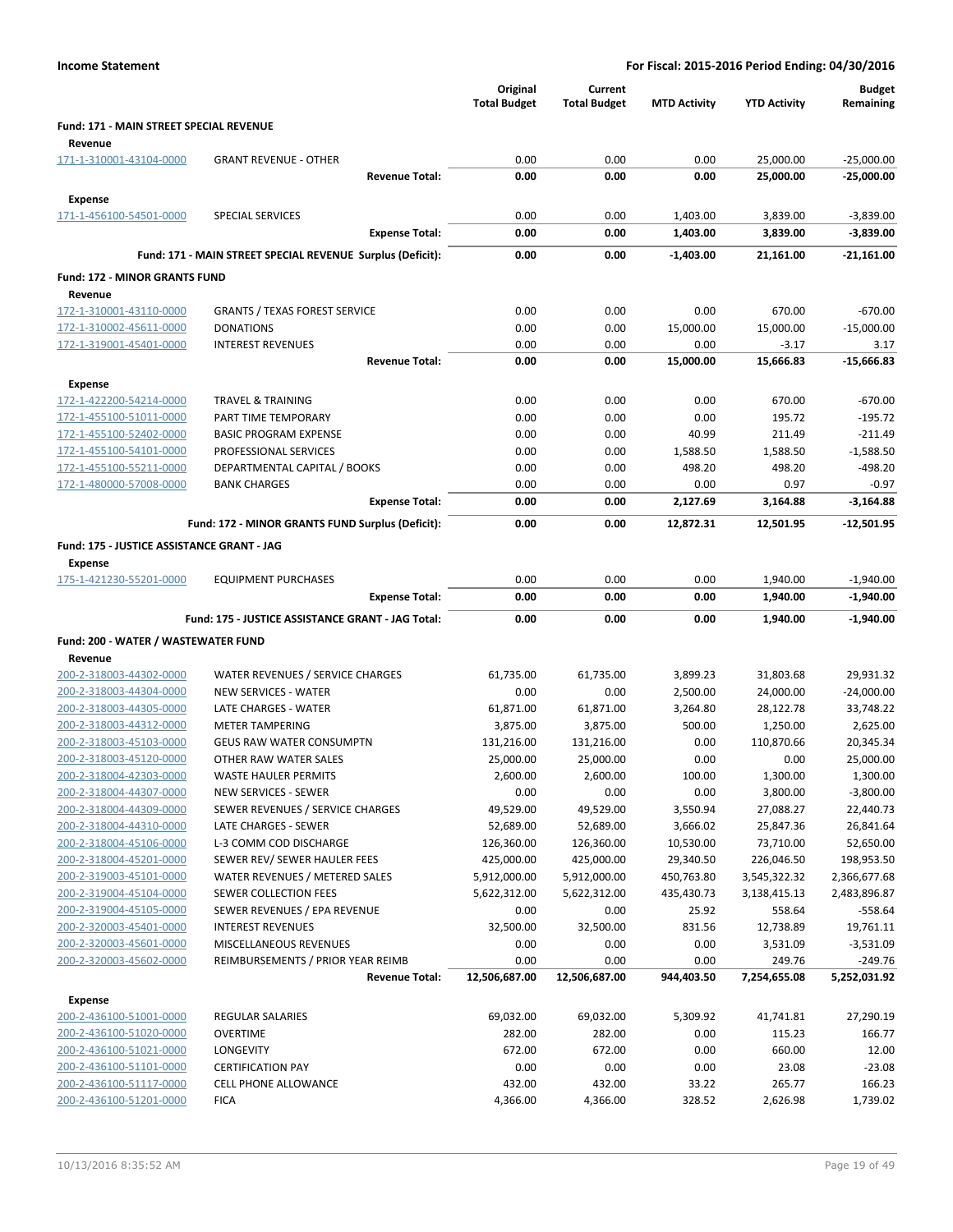| 200-2-436100-51202-0000        |
|--------------------------------|
| 200-2-436100-51203-0000        |
| 200-2-436100-51204-0000        |
| 200-2-436100-51205-0000        |
| 200-2-436100-51301-0000        |
|                                |
| 200-2-436100-52001-0000        |
| 200-2-436100-52002-0000        |
| 200-2-436100-52305-0000        |
| 200-2-436100-53402-0000        |
| 200-2-436100-54001-0000        |
| 200-2-436100-54002-0000        |
| 200-2-436100-54101-0000        |
| 200-2-436100-54106-0000        |
| 200-2-436100-54201-0000        |
|                                |
| 200-2-436100-54214-0000        |
| 200-2-436200-51001-0000        |
| 200-2-436200-51020-0000        |
| 200-2-436200-51021-0000        |
| 200-2-436200-51101-0000        |
| 200-2-436200-51115-0000        |
| 200-2-436200-51117-0000        |
| 200-2-436200-51201-0000        |
|                                |
| 200-2-436200-51202-0000        |
| 200-2-436200-51203-0000        |
| 200-2-436200-51204-0000        |
| 200-2-436200-51205-0000        |
| 200-2-436200-51301-0000        |
| 200-2-436200-52001-0000        |
| 200-2-436200-52002-0000        |
| 200-2-436200-52101-0000        |
| 200-2-436200-52102-0000        |
| 200-2-436200-52104-0000        |
|                                |
| 200-2-436200-52105-0000        |
| 200-2-436200-52106-0000        |
| 200-2-436200-52201-0000        |
| 200-2-436200-52202-0000        |
| 200-2-436200-52203-0000        |
| 200-2-436200-52301-0000        |
| 200-2-436200-53201-0000        |
| 200-2-436200-53202-0000        |
| 200-2-436200-53203-0000        |
| 200-2-436200-53205-0000        |
|                                |
| 200-2-436200-53207-0000        |
| <u>200-2-436200-53310-0000</u> |
| <u>200-2-436200-53312-0000</u> |
| 200-2-436200-53402-0000        |
| 200-2-436200-53403-0000        |
| 200-2-436200-53404-0000        |
| <u>200-2-436200-53605-0000</u> |
| 200-2-436200-53606-0000        |
| 200-2-436200-54001-0000        |
|                                |
| 200-2-436200-54002-0000        |
| 200-2-436200-54201-0000        |
|                                |
| <u>200-2-436200-54208-0000</u> |
| 200-2-436200-54212-0000        |
| 200-2-436200-54214-0000        |
| 200-2-436200-54219-0000        |
| 200-2-436200-54410-0000        |
| 200-2-436300-51001-0000        |

|                         |                                      | Original<br><b>Total Budget</b> | Current<br><b>Total Budget</b> | <b>MTD Activity</b> | <b>YTD Activity</b> | <b>Budget</b><br>Remaining |
|-------------------------|--------------------------------------|---------------------------------|--------------------------------|---------------------|---------------------|----------------------------|
| 200-2-436100-51202-0000 | <b>MEDICARE</b>                      | 1,021.00                        | 1,021.00                       | 76.84               | 614.38              | 406.62                     |
| 200-2-436100-51203-0000 | <b>HEALTH INSURANCE</b>              | 19,200.00                       | 19,200.00                      | 0.00                | 11,200.00           | 8,000.00                   |
| 200-2-436100-51204-0000 | <b>WORKERS COMPENSATION</b>          | 315.00                          | 315.00                         | 0.00                | 183.75              | 131.25                     |
| 200-2-436100-51205-0000 | STATE UNEMPLOYMENT                   | 345.00                          | 345.00                         | 2.19                | 17.99               | 327.01                     |
| 200-2-436100-51301-0000 | <b>TMRS</b>                          | 7,459.00                        | 7,459.00                       | 562.10              | 4,559.36            | 2,899.64                   |
| 200-2-436100-52001-0000 | <b>OFFICE SUPPLIES</b>               | 500.00                          | 500.00                         | 0.00                | 158.43              | 341.57                     |
| 200-2-436100-52002-0000 | POSTAGE / FREIGHT                    | 7,500.00                        | 7,500.00                       | 11.91               | 317.45              | 7,182.55                   |
| 200-2-436100-52305-0000 | PUBLIC EDUCATION                     | 3,400.00                        | 3,400.00                       | 0.00                | 0.00                | 3,400.00                   |
| 200-2-436100-53402-0000 | <b>BUILDING MAINTENANCE</b>          | 500.00                          | 500.00                         | 306.97              | 1,866.75            | $-1,366.75$                |
| 200-2-436100-54001-0000 | <b>TELEPHONE CHARGES</b>             | 4,000.08                        | 4,000.08                       | 74.76               | 372.77              | 3,627.31                   |
| 200-2-436100-54002-0000 | <b>UTILITY CHARGES</b>               | 26,821.00                       | 26,821.00                      | 1,765.99            | 15,031.17           | 11,789.83                  |
| 200-2-436100-54101-0000 | PROFESSIONAL SERVICES                | 2,000.00                        | 2,000.00                       | 0.00                | 0.00                | 2,000.00                   |
| 200-2-436100-54106-0000 | <b>ATTORNEY FEES</b>                 | 3,400.00                        | 3,400.00                       | 1,868.20            | 1,963.00            | 1,437.00                   |
| 200-2-436100-54201-0000 | MEMBERSHIPS & SUBSCRIPTIONS          | 350.00                          | 350.00                         | 0.00                | 0.00                | 350.00                     |
| 200-2-436100-54214-0000 | <b>TRAVEL &amp; TRAINING</b>         | 500.00                          | 500.00                         | 0.00                | 0.00                | 500.00                     |
| 200-2-436200-51001-0000 | REGULAR SALARIES                     | 293,372.00                      | 293,372.00                     | 23,087.52           | 170,877.20          | 122,494.80                 |
| 200-2-436200-51020-0000 | <b>OVERTIME</b>                      | 13,301.00                       | 13,301.00                      | 1,106.19            | 10,362.31           | 2,938.69                   |
| 200-2-436200-51021-0000 | LONGEVITY                            | 3,306.00                        | 3,306.00                       | 0.00                | 3,402.00            | $-96.00$                   |
| 200-2-436200-51101-0000 | <b>CERTIFICATION PAY</b>             | 2,400.00                        | 2,400.00                       | 184.62              | 1,384.65            | 1,015.35                   |
| 200-2-436200-51115-0000 | <b>CLOTHING ALLOWANCE</b>            | 0.00                            | 0.00                           | 0.00                | 341.97              | $-341.97$                  |
| 200-2-436200-51117-0000 | <b>CELL PHONE ALLOWANCE</b>          | 432.00                          | 432.00                         | 33.22               | 249.15              | 182.85                     |
| 200-2-436200-51201-0000 | <b>FICA</b>                          | 19,394.00                       | 19,394.00                      | 1,429.35            | 10,927.78           | 8,466.22                   |
| 200-2-436200-51202-0000 | MEDICARE                             | 4,536.00                        | 4,536.00                       | 334.28              | 2,555.68            | 1,980.32                   |
| 200-2-436200-51203-0000 | <b>HEALTH INSURANCE</b>              | 76,800.00                       | 76,800.00                      | 0.00                | 44,800.00           | 32,000.00                  |
| 200-2-436200-51204-0000 | <b>WORKERS COMPENSATION</b>          | 9,045.00                        | 9,045.00                       | 0.00                | 5,276.25            | 3,768.75                   |
| 200-2-436200-51205-0000 | STATE UNEMPLOYMENT                   | 1,525.00                        | 1,525.00                       | 5.02                | 72.81               | 1,452.19                   |
| 200-2-436200-51301-0000 | <b>TMRS</b>                          | 32,343.00                       | 32,343.00                      | 2,524.48            | 19,769.33           | 12,573.67                  |
| 200-2-436200-52001-0000 | <b>OFFICE SUPPLIES</b>               | 450.00                          | 450.00                         | 36.78               | 470.61              | $-20.61$                   |
| 200-2-436200-52002-0000 | POSTAGE / FREIGHT                    | 2,300.00                        | 2,300.00                       | 5.05                | 40.99               | 2,259.01                   |
| 200-2-436200-52101-0000 | <b>JANITORIAL SUPPLIES</b>           | 2,000.00                        | 2,000.00                       | 235.14              | 2,157.86            | $-157.86$                  |
| 200-2-436200-52102-0000 | <b>BOOKS / REF SUPPLIES</b>          | 100.00                          | 100.00                         | 0.00                | 0.00                | 100.00                     |
| 200-2-436200-52104-0000 | <b>WEARING APPAREL</b>               | 4,847.00                        | 4,847.00                       | 200.22              | 2,745.63            | 2,101.37                   |
| 200-2-436200-52105-0000 | <b>LABORATORY</b>                    | 14,433.00                       | 14,433.00                      | 0.00                | 8,357.98            | 6,075.02                   |
| 200-2-436200-52106-0000 | <b>CHEMICAL SUPPLIES</b>             | 296,400.00                      | 296,400.00                     | 24,527.97           | 101,816.69          | 194,583.31                 |
| 200-2-436200-52201-0000 | MINOR TOOLS & EQUIPMENT              | 2,570.00                        | 2,570.00                       | 110.71              | 762.31              | 1,807.69                   |
| 200-2-436200-52202-0000 | <b>MECHANICAL SUPPLIES</b>           | 1,461.00                        | 1,461.00                       | 31.46               | 659.81              | 801.19                     |
| 200-2-436200-52203-0000 | <b>MOTOR VEHICLE FUEL</b>            | 10,854.00                       | 10,854.00                      | 387.68              | 1,882.43            | 8,971.57                   |
| 200-2-436200-52301-0000 | <b>SAFETY SUPPLIES</b>               | 1,500.00                        | 1,500.00                       | 0.00                | 34.64               | 1,465.36                   |
| 200-2-436200-53201-0000 | FURNITURE & OFFICE EQUIPMENT         | 250.00                          | 250.00                         | 0.00                | 199.76              | 50.24                      |
| 200-2-436200-53202-0000 | MACHINE, TOOLS & IMPLMNTS            | 2,136.00                        | 2,136.00                       | 833.27              | 1,580.31            | 555.69                     |
| 200-2-436200-53203-0000 | <b>INSTRUMENTS &amp; APPARATUS</b>   | 3,498.00                        | 3,498.00                       | 0.00                | 1,545.33            | 1,952.67                   |
| 200-2-436200-53205-0000 | <b>MOTOR VEHICLES</b>                | 3,200.00                        | 3,200.00                       | 163.48              | 962.65              | 2,237.35                   |
| 200-2-436200-53207-0000 | RADIO/COMMUNICATIONS                 | 900.00                          | 900.00                         | 0.00                | 0.00                | 900.00                     |
| 200-2-436200-53310-0000 | RESVRS/STRG TANKS/ST PIPE            | 20,070.00                       | 20,070.00                      | 3,715.89            | 4,779.04            | 15,290.96                  |
| 200-2-436200-53312-0000 | <b>WATER LINE EASEMENTS</b>          | 50,000.00                       | 50,000.00                      | 0.00                | 0.00                | 50,000.00                  |
| 200-2-436200-53402-0000 | <b>BUILDING MAINTENANCE</b>          | 1,400.00                        | 1,400.00                       | 417.93              | 1,499.29            | $-99.29$                   |
| 200-2-436200-53403-0000 | <b>HEATING &amp; COOLING SYSTEMS</b> | 3,700.00                        | 3,700.00                       | 0.00                | 0.00                | 3,700.00                   |
| 200-2-436200-53404-0000 | STRUCTURES / EXTERIOR STRUCTURES     | 430.00                          | 430.00                         | 0.00                | 192.95              | 237.05                     |
| 200-2-436200-53605-0000 | STRUCTURES / FILTRATION PLANT        | 35,006.00                       | 35,006.00                      | 3,650.00            | 28,200.40           | 6,805.60                   |
| 200-2-436200-53606-0000 | <b>MAINT - GROUNDS</b>               | 300.00                          | 300.00                         | 0.00                | 27.99               | 272.01                     |
| 200-2-436200-54001-0000 | <b>TELEPHONE CHARGES</b>             | 13,150.00                       | 13,150.00                      | 1,423.29            | 9,128.14            | 4,021.86                   |
| 200-2-436200-54002-0000 | UTILITY CHARGES                      | 391,551.00                      | 391,551.00                     | 16,359.68           | 174,385.43          | 217,165.57                 |
| 200-2-436200-54201-0000 | MEMBERSHIPS & SUBSCRIPTIONS          | 1,700.00                        | 1,700.00                       | 0.00                | 629.97              | 1,070.03                   |
| 200-2-436200-54208-0000 | <b>LABORATORY WORK</b>               | 20,591.00                       | 20,591.00                      | 812.36              | 6,857.34            | 13,733.66                  |
| 200-2-436200-54212-0000 | <b>PRINTING</b>                      | 800.00                          | 800.00                         | 0.00                | 0.00                | 800.00                     |
| 200-2-436200-54214-0000 | <b>TRAVEL &amp; TRAINING</b>         | 5,500.00                        | 5,500.00                       | 0.00                | 332.76              | 5,167.24                   |
| 200-2-436200-54219-0000 | SABINE RIVER AUTHORITY               | 973,830.96                      | 973,830.96                     | 81,152.58           | 487,128.56          | 486,702.40                 |
| 200-2-436200-54410-0000 | PERMITS/FEES                         | 22,000.00                       | 22,000.00                      | 0.00                | 20,437.90           | 1,562.10                   |
| 200-2-436300-51001-0000 | REGULAR SALARIES                     | 404,047.00                      | 404,047.00                     | 28,262.60           | 210,271.09          | 193,775.91                 |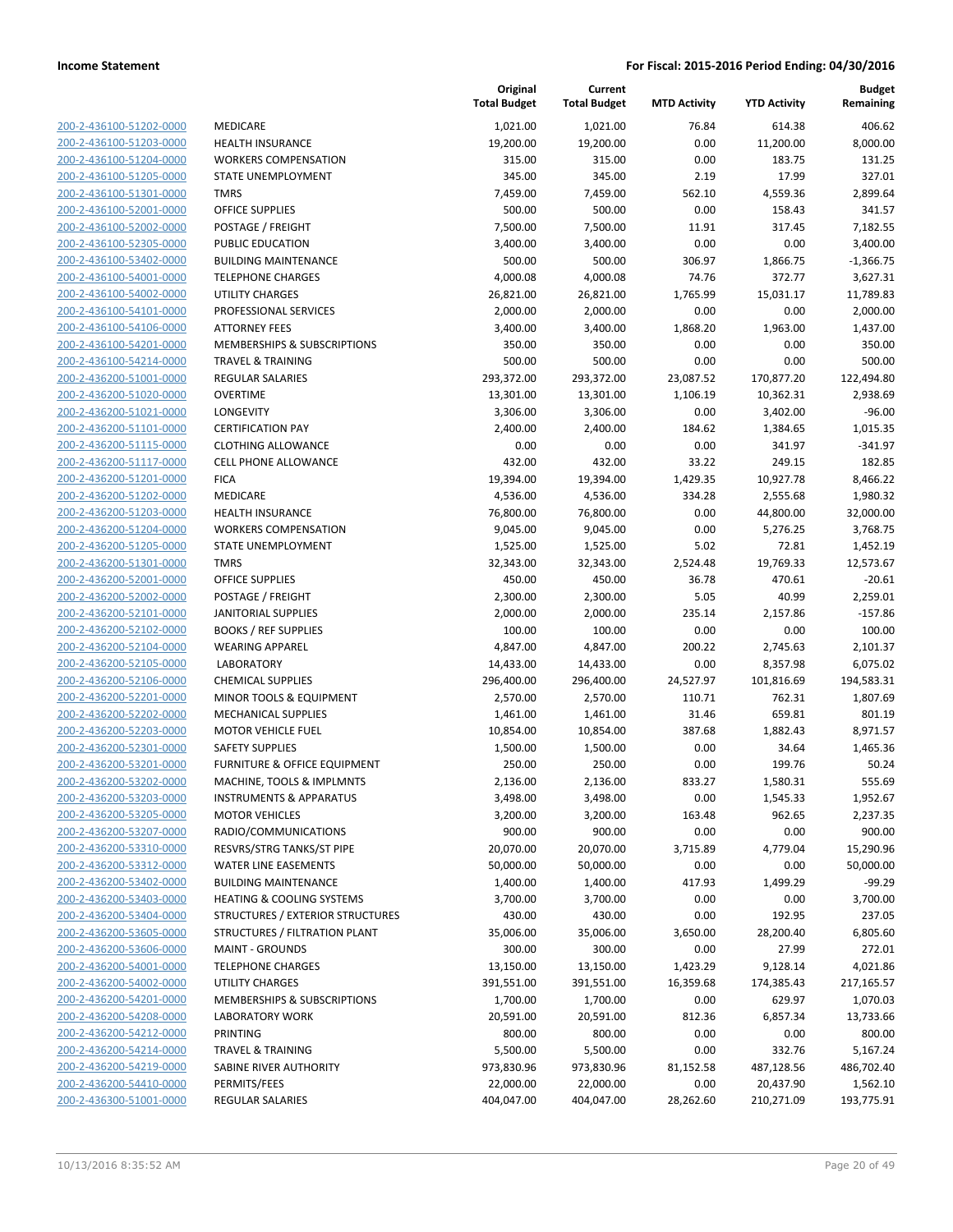| 200-2-436300-51020-0000        |
|--------------------------------|
| 200-2-436300-51021-0000        |
| 200-2-436300-51101-0000        |
| 200-2-436300-51117-0000        |
| <u>200-2-436300-51201-0000</u> |
| 200-2-436300-51202-0000        |
| 200-2-436300-51203-0000        |
| 200-2-436300-51204-0000        |
| 200-2-436300-51205-0000        |
| 200-2-436300-51301-0000        |
| 200-2-436300-51401-0000        |
| 200-2-436300-52001-0000        |
| 200-2-436300-52002-0000        |
| 200-2-436300-52005-0000        |
| <u>200-2-436300-52101-0000</u> |
| 200-2-436300-52103-0000        |
| 200-2-436300-52104-0000        |
| 200-2-436300-52106-0000        |
| 200-2-436300-52201-0000        |
| 200-2-436300-52203-0000        |
| 200-2-436300-52303-0000        |
| 200-2-436300-53201-0000        |
| 200-2-436300-53202-0000        |
| 200-2-436300-53205-0000        |
| <u>200-2-436300-53207-0000</u> |
| 200-2-436300-53210-0000        |
| 200-2-436300-53211-0000        |
| 200-2-436300-53306-0000        |
| 200-2-436300-54001-0000        |
| 200-2-436300-54214-0000        |
| 200-2-436300-55201-0000        |
| 200-2-437200-51001-0000        |
| 200-2-437200-51020-0000        |
| 200-2-437200-51021-0000        |
| 200-2-437200-51101-0000        |
| 200-2-437200-51117-0000        |
| 200-2-437200-51201-0000        |
| 200-2-437200-51202-0000        |
| 200-2-437200-51203-0000        |
| 200-2-437200-51204-0000        |
|                                |
| 200-2-437200-51205-0000        |
| <u>200-2-437200-51301-0000</u> |
| 200-2-437200-51401-0000        |
| 200-2-437200-52001-0000        |
| 200-2-437200-52103-0000        |
| 200-2-437200-52104-0000        |
| <u>200-2-437200-52106-0000</u> |
| 200-2-437200-52107-0000        |
| 200-2-437200-52201-0000        |
| <u>200-2-437200-52203-0000</u> |
| <u>200-2-437200-52303-0000</u> |
| 200-2-437200-53202-0000        |
| 200-2-437200-53205-0000        |
| 200-2-437200-53207-0000        |
| <u>200-2-437200-53309-0000</u> |
| 200-2-437200-53311-0000        |
| <u>200-2-437200-54001-0000</u> |
| 200-2-437200-54002-0000        |
| 200-2-437200-54214-0000        |
|                                |

| <b>OVERTIME</b>                         |
|-----------------------------------------|
| LONGEVITY                               |
| <b>CERTIFICATION PAY</b>                |
| <b>CELL PHONE ALLOWANCE</b>             |
| <b>FICA</b>                             |
| <b>MEDICARE</b>                         |
| <b>HEALTH INSURANCE</b>                 |
| <b>WORKERS COMPENSATION</b>             |
| <b>STATE UNEMPLOYMENT</b>               |
| TMRS                                    |
| <b>CONTRA - SALARIES</b>                |
| <b>OFFICE SUPPLIES</b>                  |
| POSTAGE / FREIGHT                       |
| PRINTED MATERIALS                       |
| <b>JANITORIAL SUPPLIES</b>              |
| <b>MEETING SUPPLIES</b>                 |
| <b>WEARING APPAREL</b>                  |
| <b>CHEMICAL SUPPLIES</b>                |
| MINOR TOOLS & EQUIPMENT                 |
| <b>MOTOR VEHICLE FUEL</b>               |
| <b>TRAINING SUPPLIES</b>                |
| <b>FURNITURE &amp; OFFICE EQUIPMENT</b> |
| MACHINE, TOOLS & IMPLMNTS               |
| <b>MOTOR VEHICLES</b>                   |
| RADIO/COMMUNICATIONS                    |
| <b>FIRE HYDRANTS</b>                    |
| <b>METERS &amp; SETTINGS</b>            |
| <b>WATER MAINS</b>                      |
| TELEPHONE CHARGES                       |
| TRAVEL & TRAINING                       |
| <b>EQUIPMENT PURCHASES</b>              |
| <b>REGULAR SALARIES</b>                 |
| <b>OVERTIME</b>                         |
| LONGEVITY                               |
| <b>CERTIFICATION PAY</b>                |
| <b>CELL PHONE ALLOWANCE</b>             |
| <b>FICA</b>                             |
| <b>MEDICARE</b>                         |
| <b>HEALTH INSURANCE</b>                 |
| <b>WORKERS COMPENSATION</b>             |
| STATE UNEMPLOYMENT                      |
| <b>TMRS</b>                             |
| <b>CONTRA - SALARIES</b>                |
| <b>OFFICE SUPPLIES</b>                  |
| <b>MEETING SUPPLIES</b>                 |
| <b>WEARING APPAREL</b>                  |
| <b>CHEMICAL SUPPLIES</b>                |
| <b>BOTANICAL SUPPLIES</b>               |
| MINOR TOOLS & EQUIPMENT                 |
| <b>MOTOR VEHICLE FUEL</b>               |
| <b>TRAINING SUPPLIES</b>                |
| MACHINE, TOOLS & IMPLMNTS               |
| <b>MOTOR VEHICLES</b>                   |
| RADIO/COMMUNICATIONS                    |
| SANITARY SEWER                          |
| <b>LIFT STATIONS</b>                    |
| <b>TELEPHONE CHARGES</b>                |
| UTILITY CHARGES                         |
| <b>TRAVEL &amp; TRAINING</b>            |
|                                         |

|                         |                              | Original<br><b>Total Budget</b> | Current<br><b>Total Budget</b> | <b>MTD Activity</b> | <b>YTD Activity</b> | <b>Budget</b><br>Remaining |
|-------------------------|------------------------------|---------------------------------|--------------------------------|---------------------|---------------------|----------------------------|
| 200-2-436300-51020-0000 | <b>OVERTIME</b>              | 50,454.00                       | 50,454.00                      | 1,818.10            | 21,227.27           | 29,226.73                  |
| 200-2-436300-51021-0000 | LONGEVITY                    | 9,828.00                        | 9,828.00                       | 0.00                | 7,399.35            | 2,428.65                   |
| 200-2-436300-51101-0000 | <b>CERTIFICATION PAY</b>     | 1,500.00                        | 1,500.00                       | 69.24               | 540.64              | 959.36                     |
| 200-2-436300-51117-0000 | <b>CELL PHONE ALLOWANCE</b>  | 216.00                          | 216.00                         | 18.28               | 103.86              | 112.14                     |
| 200-2-436300-51201-0000 | <b>FICA</b>                  | 28,895.00                       | 28,895.00                      | 1,798.36            | 14,513.42           | 14,381.58                  |
| 200-2-436300-51202-0000 | MEDICARE                     | 6,758.00                        | 6,758.00                       | 420.58              | 3,394.29            | 3,363.71                   |
| 200-2-436300-51203-0000 | <b>HEALTH INSURANCE</b>      | 110,400.00                      | 110,400.00                     | 0.00                | 64,400.00           | 46,000.00                  |
| 200-2-436300-51204-0000 | <b>WORKERS COMPENSATION</b>  | 12,987.00                       | 12,987.00                      | 0.00                | 7,575.75            | 5,411.25                   |
| 200-2-436300-51205-0000 | STATE UNEMPLOYMENT           | 1,986.00                        | 1,986.00                       | 10.29               | 105.29              | 1,880.71                   |
| 200-2-436300-51301-0000 | <b>TMRS</b>                  | 49,366.00                       | 49,366.00                      | 3,120.97            | 25,752.01           | 23,613.99                  |
| 200-2-436300-51401-0000 | <b>CONTRA - SALARIES</b>     | 0.00                            | 0.00                           | 0.00                | $-989.72$           | 989.72                     |
| 200-2-436300-52001-0000 | <b>OFFICE SUPPLIES</b>       | 300.00                          | 300.00                         | 0.00                | 133.47              | 166.53                     |
| 200-2-436300-52002-0000 | POSTAGE / FREIGHT            | 50.00                           | 50.00                          | 0.86                | 1.62                | 48.38                      |
| 200-2-436300-52005-0000 | PRINTED MATERIALS            | 100.00                          | 100.00                         | 0.00                | 48.00               | 52.00                      |
| 200-2-436300-52101-0000 | <b>JANITORIAL SUPPLIES</b>   | 100.00                          | 100.00                         | 0.00                | 0.00                | 100.00                     |
| 200-2-436300-52103-0000 | <b>MEETING SUPPLIES</b>      | 150.00                          | 150.00                         | 0.00                | 0.00                | 150.00                     |
| 200-2-436300-52104-0000 | <b>WEARING APPAREL</b>       | 11,000.00                       | 11,000.00                      | 644.55              | 7,657.23            | 3,342.77                   |
| 200-2-436300-52106-0000 | <b>CHEMICAL SUPPLIES</b>     | 500.00                          | 500.00                         | 0.00                | 159.99              | 340.01                     |
| 200-2-436300-52201-0000 | MINOR TOOLS & EQUIPMENT      | 8,500.00                        | 8,500.00                       | 753.00              | 1,891.20            | 6,608.80                   |
| 200-2-436300-52203-0000 | <b>MOTOR VEHICLE FUEL</b>    | 46,888.00                       | 46,888.00                      | 1,353.37            | 10,575.86           | 36,312.14                  |
| 200-2-436300-52303-0000 | <b>TRAINING SUPPLIES</b>     | 200.00                          | 200.00                         | 0.00                | 0.00                | 200.00                     |
| 200-2-436300-53201-0000 | FURNITURE & OFFICE EQUIPMENT | 100.00                          | 100.00                         | 0.00                | 0.00                | 100.00                     |
| 200-2-436300-53202-0000 | MACHINE, TOOLS & IMPLMNTS    | 5,000.00                        | 5,000.00                       | 0.00                | 679.30              | 4,320.70                   |
| 200-2-436300-53205-0000 | <b>MOTOR VEHICLES</b>        | 51,000.00                       | 51,000.00                      | 7,275.68            | 20,199.41           | 30,800.59                  |
| 200-2-436300-53207-0000 | RADIO/COMMUNICATIONS         | 1,500.00                        | 1,500.00                       | 175.00              | 605.00              | 895.00                     |
| 200-2-436300-53210-0000 | <b>FIRE HYDRANTS</b>         | 8,000.00                        | 8,000.00                       | 0.00                | 2,075.29            | 5,924.71                   |
| 200-2-436300-53211-0000 | <b>METERS &amp; SETTINGS</b> | 70,000.00                       | 100,000.00                     | 0.00                | 38,845.86           | 61,154.14                  |
| 200-2-436300-53306-0000 | <b>WATER MAINS</b>           | 165,000.00                      | 135,000.00                     | 2,067.25            | 49,312.05           | 85,687.95                  |
| 200-2-436300-54001-0000 | <b>TELEPHONE CHARGES</b>     | 1,750.00                        | 1,750.00                       | 112.11              | 784.29              | 965.71                     |
| 200-2-436300-54214-0000 | <b>TRAVEL &amp; TRAINING</b> | 4,000.00                        | 4,000.00                       | 1,111.00            | 1,222.00            | 2,778.00                   |
| 200-2-436300-55201-0000 | <b>EQUIPMENT PURCHASES</b>   | 4,400.00                        | 4,400.00                       | 0.00                | 0.00                | 4,400.00                   |
| 200-2-437200-51001-0000 | REGULAR SALARIES             | 367,199.00                      | 367,199.00                     | 26,272.47           | 191,443.78          | 175,755.22                 |
| 200-2-437200-51020-0000 | <b>OVERTIME</b>              | 52,417.00                       | 52,417.00                      | 2,744.06            | 23,907.14           | 28,509.86                  |
| 200-2-437200-51021-0000 | LONGEVITY                    | 10,968.00                       | 10,968.00                      | 0.00                | 9,040.65            | 1,927.35                   |
| 200-2-437200-51101-0000 | <b>CERTIFICATION PAY</b>     | 1,200.00                        | 1,200.00                       | 115.38              | 820.93              | 379.07                     |
| 200-2-437200-51117-0000 | <b>CELL PHONE ALLOWANCE</b>  | 0.00                            | 0.00                           | 16.62               | 91.41               | $-91.41$                   |
| 200-2-437200-51201-0000 | <b>FICA</b>                  | 26,771.00                       | 26,771.00                      | 1,761.04            | 13,646.48           | 13,124.52                  |
| 200-2-437200-51202-0000 | MEDICARE                     | 6,261.00                        | 6,261.00                       | 411.86              | 3,191.55            | 3,069.45                   |
| 200-2-437200-51203-0000 | <b>HEALTH INSURANCE</b>      | 100,800.00                      | 100,800.00                     | 0.00                | 58,800.00           | 42,000.00                  |
| 200-2-437200-51204-0000 | <b>WORKERS COMPENSATION</b>  | 8,988.00                        | 8,988.00                       | 0.00                | 5,243.00            | 3,745.00                   |
| 200-2-437200-51205-0000 | <b>STATE UNEMPLOYMENT</b>    | 1,813.00                        | 1,813.00                       | 8.00                | 89.65               | 1,723.35                   |
| 200-2-437200-51301-0000 | <b>TMRS</b>                  | 45,737.00                       | 45,737.00                      | 3,013.70            | 23,893.75           | 21,843.25                  |
| 200-2-437200-51401-0000 | <b>CONTRA - SALARIES</b>     | 0.00                            | 0.00                           | 0.00                | $-1,860.74$         | 1,860.74                   |
| 200-2-437200-52001-0000 | <b>OFFICE SUPPLIES</b>       | 300.00                          | 300.00                         | 0.00                | 46.06               | 253.94                     |
| 200-2-437200-52103-0000 | <b>MEETING SUPPLIES</b>      | 150.00                          | 150.00                         | 0.00                | 0.00                | 150.00                     |
| 200-2-437200-52104-0000 | <b>WEARING APPAREL</b>       | 11,609.00                       | 11,609.00                      | 833.73              | 7,260.85            | 4,348.15                   |
| 200-2-437200-52106-0000 | <b>CHEMICAL SUPPLIES</b>     | 5,500.00                        | 2,375.00                       | 0.00                | 259.99              | 2,115.01                   |
| 200-2-437200-52107-0000 | <b>BOTANICAL SUPPLIES</b>    | 400.00                          | 400.00                         | 0.00                | 0.00                | 400.00                     |
| 200-2-437200-52201-0000 | MINOR TOOLS & EQUIPMENT      | 6,500.00                        | 6,500.00                       | 442.37              | 959.43              | 5,540.57                   |
| 200-2-437200-52203-0000 | <b>MOTOR VEHICLE FUEL</b>    | 27,000.00                       | 27,000.00                      | 1,282.24            | 8,086.17            | 18,913.83                  |
| 200-2-437200-52303-0000 | <b>TRAINING SUPPLIES</b>     | 150.00                          | 150.00                         | 0.00                | 0.00                | 150.00                     |
| 200-2-437200-53202-0000 | MACHINE, TOOLS & IMPLMNTS    | 5,000.00                        | 5,000.00                       | 394.85              | 2,155.11            | 2,844.89                   |
| 200-2-437200-53205-0000 | <b>MOTOR VEHICLES</b>        | 21,000.00                       | 21,000.00                      | 8,465.37            | 15,503.93           | 5,496.07                   |
| 200-2-437200-53207-0000 | RADIO/COMMUNICATIONS         | 700.00                          | 700.00                         | 400.00              | 575.00              | 125.00                     |
| 200-2-437200-53309-0000 | SANITARY SEWER               | 69,000.00                       | 69,000.00                      | 4,583.97            | 22,051.51           | 46,948.49                  |
| 200-2-437200-53311-0000 | <b>LIFT STATIONS</b>         | 11,000.00                       | 14,125.00                      | 7,400.00            | 14,263.31           | $-138.31$                  |
| 200-2-437200-54001-0000 | <b>TELEPHONE CHARGES</b>     | 9,000.08                        | 9,000.08                       | 383.50              | 3,113.28            | 5,886.80                   |
| 200-2-437200-54002-0000 | <b>UTILITY CHARGES</b>       | 27,000.00                       | 27,000.00                      | 2,018.25            | 15,100.25           | 11,899.75                  |
| 200-2-437200-54214-0000 | <b>TRAVEL &amp; TRAINING</b> | 3,000.00                        | 3,000.00                       | 0.00                | 646.00              | 2,354.00                   |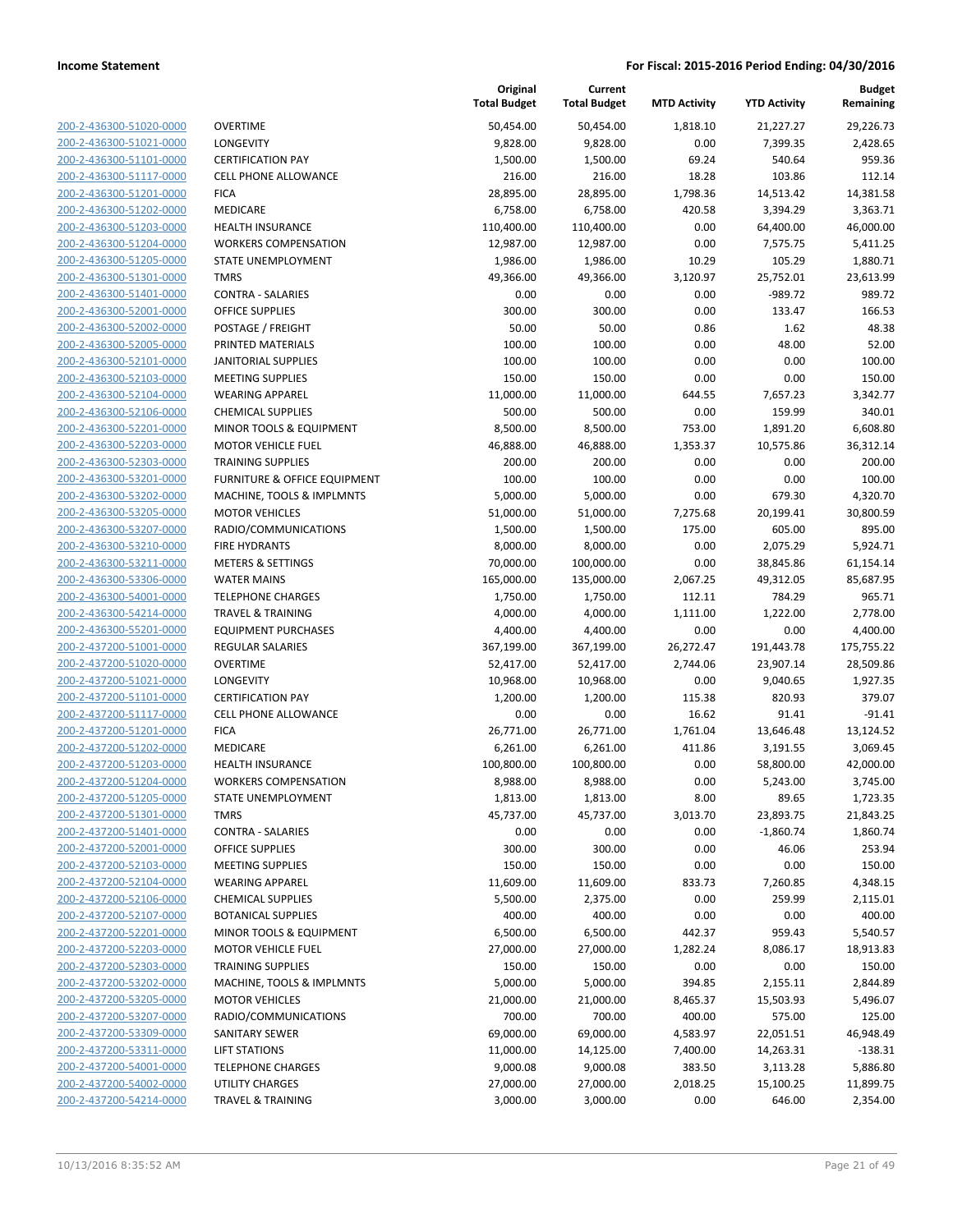| 200-2-437300-51001-0000        |
|--------------------------------|
| 200-2-437300-51020-0000        |
| 200-2-437300-51021-0000        |
| <u>200-2-437300-51101-0000</u> |
| 200-2-437300-51117-0000        |
| 2-437300-51201-0000<br>200-    |
| 200-2-437300-51202-0000        |
| 200-2-437300-51203-0000        |
| 200-2-437300-51204-0000        |
| 200-2-437300-51205-0000        |
| 2-437300-51301-0000<br>200-    |
| 200-2-437300-51401-0000        |
| 200-2-437300-52001-0000        |
| <u>200-2-437300-52002-0000</u> |
| 200-2-437300-52005-0000        |
|                                |
| 2-437300-52101-0000<br>200-    |
| 200-2-437300-52102-0000        |
| 200-2-437300-52103-0000        |
| 200-2-437300-52104-0000        |
| 200-2-437300-52105-0000        |
| 2-437300-52106-0000<br>200-    |
| 200-2-437300-52107-0000        |
| 200-2-437300-52201-0000        |
| 200-2-437300-52202-0000        |
| 200-2-437300-52203-0000        |
| 2-437300-52301-0000<br>200-    |
| 200-2-437300-53202-0000        |
| 200-2-437300-53203-0000        |
| 200-2-437300-53205-0000        |
| 200-2-437300-53402-0000        |
| 2-437300-54001-0000<br>200-    |
| 200-2-437300-54002-0000        |
|                                |
| 200-2-437300-54103-0000        |
| <u>200-2-437300-54201-0000</u> |
| 200-2-437300-54208-0000        |
| 2-437300-54214-0000<br>200-    |
| 200-2-437300-54403-0000        |
| 200-2-437300-54410-0000        |
| <u>200-2-471100-56507-0000</u> |
| 200-2-471100-56508-0000        |
| 200-2-471200-56607-0000        |
| 200-2-475100-56002-0000        |
| 200-2-475100-56005-0000        |
| <u>200-2-480000-52003-0000</u> |
| <u>200-2-480000-52006-0000</u> |
| 200-2-480000-54002-0000        |
| 200-2-480000-54226-0000        |
| 200-2-480000-57002-0000        |
|                                |
| <u>200-2-480000-57005-0000</u> |
| 200-2-480000-57008-0000        |
| 200-2-491000-58001-0000        |
| 200-2-491000-58037-0000        |
| <u>200-2-491000-58040-0000</u> |
| <u>200-2-491000-58120-0000</u> |
| 200-2-495000-58580-0000        |
| 200-2-495000-58581-0000        |
| 200-2-495000-58701-0000        |
| 200-2-495000-58710-0000        |
| <u>200-2-495000-58720-0000</u> |
|                                |

|                         |                                        | Original<br><b>Total Budget</b> | Current<br><b>Total Budget</b> | <b>MTD Activity</b> | <b>YTD Activity</b> | <b>Budget</b><br>Remaining |
|-------------------------|----------------------------------------|---------------------------------|--------------------------------|---------------------|---------------------|----------------------------|
| 200-2-437300-51001-0000 | <b>REGULAR SALARIES</b>                | 496,062.00                      | 496,062.00                     | 37,166.65           | 275,633.23          | 220,428.77                 |
| 200-2-437300-51020-0000 | <b>OVERTIME</b>                        | 38,333.00                       | 38,333.00                      | 2,237.03            | 17,006.29           | 21,326.71                  |
| 200-2-437300-51021-0000 | LONGEVITY                              | 10,284.00                       | 10,284.00                      | 0.00                | 10,224.00           | 60.00                      |
| 200-2-437300-51101-0000 | <b>CERTIFICATION PAY</b>               | 7,800.00                        | 7,800.00                       | 461.54              | 3,461.55            | 4,338.45                   |
| 200-2-437300-51117-0000 | <b>CELL PHONE ALLOWANCE</b>            | 432.00                          | 432.00                         | 33.22               | 249.15              | 182.85                     |
| 200-2-437300-51201-0000 | <b>FICA</b>                            | 34,280.00                       | 34,280.00                      | 2,344.55            | 18,143.90           | 16,136.10                  |
| 200-2-437300-51202-0000 | <b>MEDICARE</b>                        | 8,017.00                        | 8,017.00                       | 548.32              | 4,243.34            | 3,773.66                   |
| 200-2-437300-51203-0000 | <b>HEALTH INSURANCE</b>                | 124,800.00                      | 124,800.00                     | 0.00                | 72,800.00           | 52,000.00                  |
| 200-2-437300-51204-0000 | <b>WORKERS COMPENSATION</b>            | 11,338.00                       | 11,338.00                      | 0.00                | 6,613.81            | 4,724.19                   |
| 200-2-437300-51205-0000 | STATE UNEMPLOYMENT                     | 2,245.00                        | 2,245.00                       | 4.02                | 108.00              | 2,137.00                   |
| 200-2-437300-51301-0000 | <b>TMRS</b>                            | 58,567.00                       | 58,567.00                      | 4,197.32            | 32,686.51           | 25,880.49                  |
| 200-2-437300-51401-0000 | <b>CONTRA - SALARIES</b>               | 0.00                            | 0.00                           | 0.00                | $-104.17$           | 104.17                     |
| 200-2-437300-52001-0000 | <b>OFFICE SUPPLIES</b>                 | 600.00                          | 600.00                         | 199.65              | 307.41              | 292.59                     |
| 200-2-437300-52002-0000 | POSTAGE / FREIGHT                      | 600.00                          | 600.00                         | 70.54               | 386.71              | 213.29                     |
| 200-2-437300-52005-0000 | PRINTED MATERIALS                      | 1,250.00                        | 1,250.00                       | 0.00                | 0.00                | 1,250.00                   |
| 200-2-437300-52101-0000 | <b>JANITORIAL SUPPLIES</b>             | 1,650.00                        | 1,650.00                       | 237.23              | 789.27              | 860.73                     |
| 200-2-437300-52102-0000 | <b>REFERENCE SUPPLIES</b>              | 500.00                          | 500.00                         | 0.00                | 0.00                | 500.00                     |
| 200-2-437300-52103-0000 | <b>MEETING SUPPLIES</b>                | 500.00                          | 500.00                         | 0.00                | 95.14               | 404.86                     |
| 200-2-437300-52104-0000 | <b>WEARING APPAREL</b>                 | 9,200.00                        | 9,200.00                       | 388.80              | 5,380.31            | 3,819.69                   |
| 200-2-437300-52105-0000 | <b>LABORATORY</b>                      | 15,000.00                       | 15,000.00                      | 513.28              | 3,850.60            | 11,149.40                  |
| 200-2-437300-52106-0000 | <b>CHEMICAL SUPPLIES</b>               | 44,920.00                       | 44,920.00                      | 11,232.00           | 28,770.89           | 16,149.11                  |
| 200-2-437300-52107-0000 | <b>BOTANICAL SUPPLIES</b>              | 900.00                          | 900.00                         | 0.00                | 0.00                | 900.00                     |
| 200-2-437300-52201-0000 | <b>MINOR TOOLS &amp; EQUIPMENT</b>     | 6,300.00                        | 6,300.00                       | 24.23               | 2,811.47            | 3,488.53                   |
| 200-2-437300-52202-0000 | <b>MECHANICAL SUPPLIES</b>             | 18,400.00                       | 18,400.00                      | $-933.34$           | 17,605.42           | 794.58                     |
| 200-2-437300-52203-0000 | <b>MOTOR VEHICLE FUEL</b>              | 11,500.00                       | 11,500.00                      | 189.49              | 1,844.89            | 9,655.11                   |
| 200-2-437300-52301-0000 | <b>SAFETY SUPPLIES</b>                 | 2,300.00                        | 2,300.00                       | 0.00                | 1,907.04            | 392.96                     |
| 200-2-437300-53202-0000 | MACHINE, TOOLS & IMPLMNTS              | 60,000.00                       | 60,000.00                      | 3,410.68            | 8,158.20            | 51,841.80                  |
| 200-2-437300-53203-0000 | <b>INSTRUMENTS &amp; APPARATUS</b>     | 6,000.00                        | 6,000.00                       | 848.50              | 1,105.81            | 4,894.19                   |
| 200-2-437300-53205-0000 | <b>MOTOR VEHICLES</b>                  | 4,000.00                        | 4,000.00                       | 98.17               | 2,477.56            | 1,522.44                   |
| 200-2-437300-53402-0000 | <b>BUILDING MAINTENANCE</b>            | 6,000.00                        | 6,000.00                       | 620.55              | 912.30              | 5,087.70                   |
| 200-2-437300-54001-0000 | <b>TELEPHONE CHARGES</b>               | 6,300.00                        | 6,300.00                       | 433.35              | 2,506.96            | 3,793.04                   |
| 200-2-437300-54002-0000 | <b>UTILITY CHARGES</b>                 | 441,000.00                      | 441,000.00                     | 30,107.80           | 227,412.47          | 213,587.53                 |
| 200-2-437300-54103-0000 | <b>CONSULTING</b>                      | 15,000.00                       | 15,000.00                      | 0.00                | 0.00                | 15,000.00                  |
| 200-2-437300-54201-0000 | MEMBERSHIPS & SUBSCRIPTIONS            | 10,500.00                       | 10,500.00                      | 111.00              | 6,256.37            | 4,243.63                   |
| 200-2-437300-54208-0000 | <b>LABORATORY WORK</b>                 | 14,000.00                       | 14,000.00                      | 4,017.30            | 7,470.55            | 6,529.45                   |
| 200-2-437300-54214-0000 | <b>TRAVEL &amp; TRAINING</b>           | 6,000.00                        | 6,000.00                       | 0.00                | 1,183.50            | 4,816.50                   |
| 200-2-437300-54403-0000 | DISPOSAL CHARGES                       | 86,000.00                       | 86,000.00                      | 11,904.48           | 55,953.18           | 30,046.82                  |
| 200-2-437300-54410-0000 | PERMITS/FEES                           | 73,700.00                       | 73,700.00                      | 0.00                | 35,706.05           | 37,993.95                  |
| 200-2-471100-56507-0000 | 08 REV BONDS - PRINCIPAL               | 895,000.00                      | 895,000.00                     | 0.00                | 895,000.00          | 0.00                       |
| 200-2-471100-56508-0000 | 09 TWDP REV BOND - PRINC               | 15,000.00                       | 15,000.00                      | 0.00                | 15,000.00           | 0.00                       |
| 200-2-471200-56607-0000 | 08 REV BONDS - INTEREST                | 360,855.00                      | 360,855.00                     | 0.00                | 184,678.75          | 176,176.25                 |
| 200-2-475100-56002-0000 | MISCELLANEOUS DEBT EXP / AGENT FEE     | 750.00                          | 750.00                         | 0.00                | 750.00              | 0.00                       |
| 200-2-475100-56005-0000 | ARBITRAGE                              | 1,750.00                        | 1,750.00                       | 0.00                | 1,750.00            | 0.00                       |
| 200-2-480000-52003-0000 | <b>COPIER CHARGES</b>                  | 10,600.00                       | 10,600.00                      | 1,040.05            | 4,782.40            | 5,817.60                   |
| 200-2-480000-52006-0000 | <b>COPIER PAPER</b>                    | 240.00                          | 240.00                         | 0.00                | 31.88               | 208.12                     |
| 200-2-480000-54002-0000 | <b>UTILITY CHARGES</b>                 | 3,367.00                        | 3,367.00                       | 193.44              | 3,818.53            | $-451.53$                  |
| 200-2-480000-54226-0000 | <b>INSURANCE EXPENSE</b>               | 41,390.00                       | 41,390.00                      | 0.00                | 27,522.92           | 13,867.08                  |
| 200-2-480000-57002-0000 | <b>BAD DEBT EXPENSE</b>                | 16,450.00                       | 16,450.00                      | 0.00                | 0.00                | 16,450.00                  |
| 200-2-480000-57005-0000 | <b>ACCRUED VAC &amp; SICK PAY</b>      | 25,000.00                       | 25,000.00                      | 0.00                | 3,235.00            | 21,765.00                  |
| 200-2-480000-57008-0000 | <b>BANK CHARGES</b>                    | 23,500.00                       | 23,500.00                      | 1,649.66            | 15,042.97           | 8,457.03                   |
| 200-2-491000-58001-0000 | <b>XFR - GENERAL FUND</b>              | 1,225,280.00                    | 1,225,280.00                   | 49,026.71           | 724,533.88          | 500,746.12                 |
| 200-2-491000-58037-0000 | <b>XFR - DEBT SERVICE FUND</b>         | 1,709,519.00                    | 1,709,519.00                   | 0.00                | 997,220.00          | 712,299.00                 |
| 200-2-491000-58040-0000 | <b>XFR - GENERAL CIP</b>               | 0.00                            | 157,953.50                     | 157,953.50          | 157,953.50          | 0.00                       |
| 200-2-491000-58120-0000 | XFR - UTILITY CIP FUND                 | 1,791,000.00                    | 1,791,000.00                   | 0.00                | 1,044,750.00        | 746,250.00                 |
| 200-2-495000-58580-0000 | CA - GENERAL FUND - GENERAL GOVERNMENT | 366,088.00                      | 366,088.00                     | 0.00                | 213,551.31          | 152,536.69                 |
| 200-2-495000-58581-0000 | CA - GENERAL FUND - PUBLIC WORKS       | 141,596.00                      | 141,596.00                     | 0.00                | 82,597.69           | 58,998.31                  |
| 200-2-495000-58701-0000 | CA - CENTRAL SERVICE FUND              | 178,803.00                      | 178,803.00                     | 0.00                | 104,301.75          | 74,501.25                  |
| 200-2-495000-58710-0000 | <b>CA - INSURANCE FUND</b>             | 87,154.00                       | 87,154.00                      | 0.00                | 50,839.81           | 36,314.19                  |
| 200-2-495000-58720-0000 | CA - MIS FUN                           | 175,318.00                      | 175,318.00                     | 0.00                | 102,268.81          | 73,049.19                  |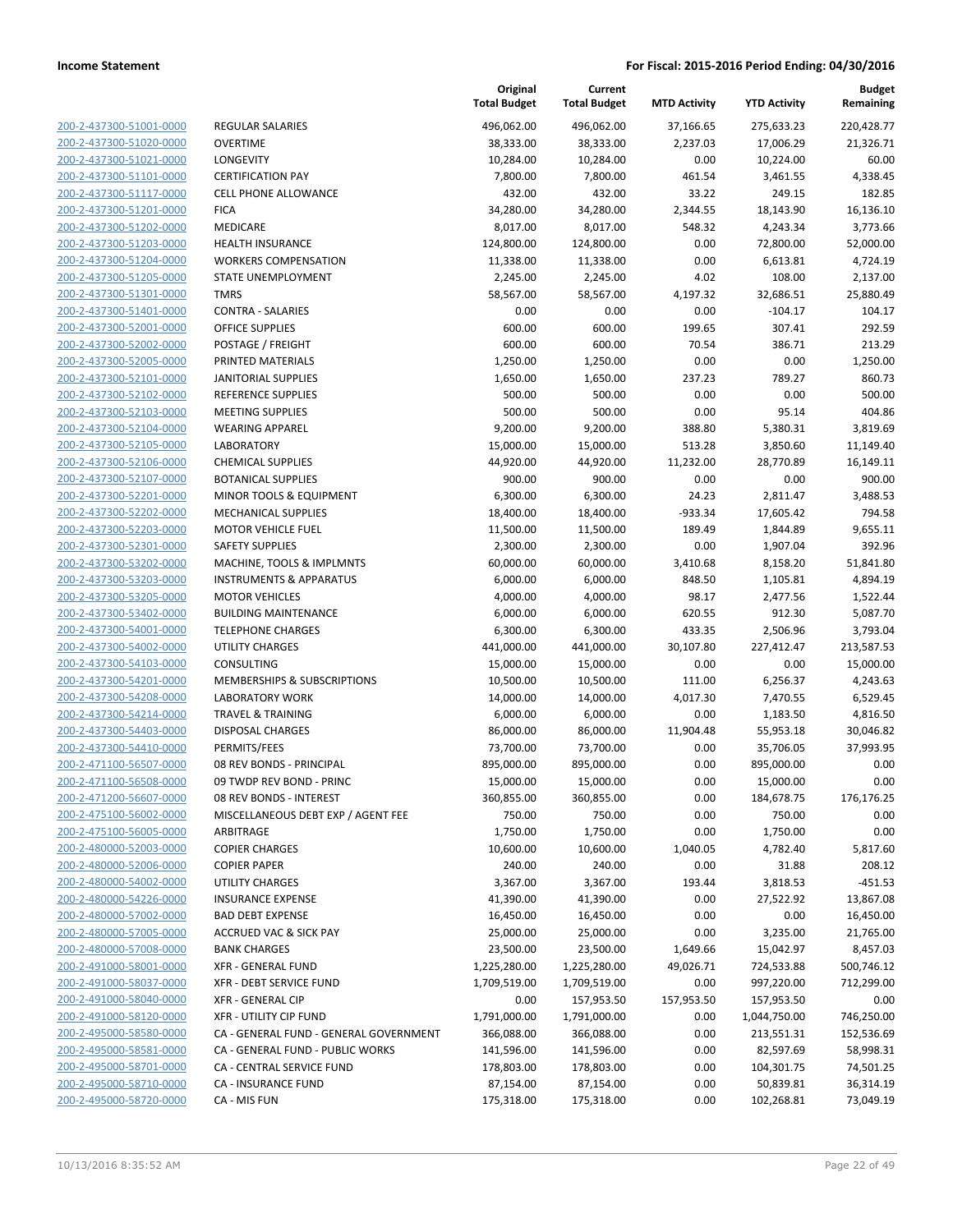|                                                    |                                                             | Original                    | Current                     |                     |                            | <b>Budget</b>              |
|----------------------------------------------------|-------------------------------------------------------------|-----------------------------|-----------------------------|---------------------|----------------------------|----------------------------|
|                                                    |                                                             | <b>Total Budget</b>         | <b>Total Budget</b>         | <b>MTD Activity</b> | <b>YTD Activity</b>        | Remaining                  |
| 200-2-495000-58900-0000                            | <b>CA - ELECTRIC FUND</b><br><b>Expense Total:</b>          | 594,710.00<br>13,667,563.12 | 594,710.00<br>13,825,516.62 | 0.00<br>602,997.16  | 346,914.19<br>7,945,867.23 | 247,795.81<br>5,879,649.39 |
|                                                    |                                                             |                             |                             |                     |                            |                            |
|                                                    | Fund: 200 - WATER / WASTEWATER FUND Surplus (Deficit):      | $-1,160,876.12$             | -1,318,829.62               | 341,406.34          | $-691,212.15$              | -627,617.47                |
| <b>Fund: 210 - WATER IMPACT FEES</b>               |                                                             |                             |                             |                     |                            |                            |
| Revenue<br>210-2-319001-45401-0000                 | <b>INTEREST REVENUES</b>                                    | 0.00                        | 0.00                        | 0.01                | 0.09                       | $-0.09$                    |
|                                                    | <b>Revenue Total:</b>                                       | 0.00                        | 0.00                        | 0.01                | 0.09                       | $-0.09$                    |
| <b>Expense</b>                                     |                                                             |                             |                             |                     |                            |                            |
| 210-2-480000-57008-0000                            | <b>BANK CHARGES</b>                                         | 0.00                        | 0.00                        | 0.00                | 0.01                       | $-0.01$                    |
|                                                    | <b>Expense Total:</b>                                       | 0.00                        | 0.00                        | 0.00                | 0.01                       | $-0.01$                    |
|                                                    | Fund: 210 - WATER IMPACT FEES Surplus (Deficit):            | 0.00                        | 0.00                        | 0.01                | 0.08                       | $-0.08$                    |
| <b>Fund: 211 - WASTEWATER IMPACT FEES</b>          |                                                             |                             |                             |                     |                            |                            |
| Revenue                                            |                                                             |                             |                             |                     |                            |                            |
| 211-2-319001-45401-0000                            | <b>INTEREST REVENUES</b>                                    | 0.00                        | 0.00                        | 0.32                | 4.29                       | $-4.29$                    |
|                                                    | <b>Revenue Total:</b>                                       | 0.00                        | 0.00                        | 0.32                | 4.29                       | $-4.29$                    |
| <b>Expense</b>                                     |                                                             |                             |                             |                     |                            |                            |
| 211-2-480000-57008-0000                            | <b>BANK CHARGES</b>                                         | 0.00                        | 0.00                        | 0.07                | 1.87                       | $-1.87$                    |
|                                                    | <b>Expense Total:</b>                                       | 0.00                        | 0.00                        | 0.07                | 1.87                       | -1.87                      |
|                                                    | Fund: 211 - WASTEWATER IMPACT FEES Surplus (Deficit):       | 0.00                        | 0.00                        | 0.25                | 2.42                       | -2.42                      |
| Fund: 216 - UTILIITY CIP FUND                      |                                                             |                             |                             |                     |                            |                            |
| Revenue                                            |                                                             |                             |                             |                     |                            |                            |
| 216-2-319001-45401-0000<br>216-2-323001-46100-0000 | <b>INTEREST REVENUES</b><br><b>XFR - UTILITY FUND</b>       | 15,600.00<br>1,791,000.00   | 15,600.00<br>1,791,000.00   | 466.18<br>0.00      | 5,928.42<br>1,044,750.00   | 9,671.58<br>746,250.00     |
|                                                    | <b>Revenue Total:</b>                                       | 1,806,600.00                | 1,806,600.00                | 466.18              | 1,050,678.42               | 755,921.58                 |
| <b>Expense</b>                                     |                                                             |                             |                             |                     |                            |                            |
| 216-2-436200-55002-0000                            | <b>IMPROVEMENTS</b>                                         | 1,496,000.00                | 1,496,000.00                | 0.00                | 0.00                       | 1,496,000.00               |
| 216-2-436300-55201-0000                            | <b>EQUIPMENT PURCHASES</b>                                  | 136,000.00                  | 126,843.00                  | 0.00                | 102,892.79                 | 23,950.21                  |
| 216-2-437200-55002-0000                            | <b>IMPROVEMENTS</b>                                         | 0.00                        | 0.00                        | 0.00                | 131,314.03                 | $-131,314.03$              |
| 216-2-437200-55201-0000                            | <b>EQUIPMENT PURCHASES</b>                                  | 70,000.00                   | 79,157.00                   | 0.00                | 0.00                       | 79,157.00                  |
| 216-2-437300-55006-0000                            | <b>AQUISITION</b>                                           | 0.00                        | 0.00                        | 8,800.00            | 14,600.00                  | $-14,600.00$               |
| 216-2-437300-55110-0000<br>216-2-437300-55201-0000 | <b>LIFT STATIONS</b><br><b>EQUIPMENT PURCHASES</b>          | 1,780,626.13<br>89,000.00   | 1,780,626.13<br>89,000.00   | 0.00<br>0.00        | 0.00<br>0.00               | 1,780,626.13<br>89,000.00  |
| 216-2-437300-55205-0000                            | COMPUTER EQUIPMENT / SOFTWARE                               | 0.00                        | 0.00                        | 0.00                | 2,556.28                   | $-2,556.28$                |
| 216-2-480000-54101-0000                            | PROFESSIONAL SERVICES                                       | 0.00                        | 0.00                        | 0.00                | 6,514.40                   | $-6,514.40$                |
| 216-2-480000-57008-0000                            | <b>BANK CHARGES</b>                                         | 0.00                        | 0.00                        | 100.99              | 2,296.36                   | $-2,296.36$                |
|                                                    | <b>Expense Total:</b>                                       | 3,571,626.13                | 3,571,626.13                | 8.900.99            | 260,173.86                 | 3,311,452.27               |
|                                                    | Fund: 216 - UTILIITY CIP FUND Surplus (Deficit):            | $-1,765,026.13$             | $-1,765,026.13$             | -8,434.81           | 790,504.56                 | $-2,555,530.69$            |
| <b>Fund: 217 - WASTEWATER RECLAMATION FUND</b>     |                                                             |                             |                             |                     |                            |                            |
| Revenue                                            |                                                             |                             |                             |                     |                            |                            |
| 217-2-319001-45401-0000                            | <b>INTEREST REVENUES</b>                                    | 0.00                        | 0.00                        | 254.35              | 1,275.75                   | $-1,275.75$                |
|                                                    | <b>Revenue Total:</b>                                       | 0.00                        | 0.00                        | 254.35              | 1,275.75                   | -1,275.75                  |
|                                                    | Fund: 217 - WASTEWATER RECLAMATION FUND Total:              | 0.00                        | 0.00                        | 254.35              | 1,275.75                   | $-1,275.75$                |
| Fund: 300 - AIRPORT FUND                           |                                                             |                             |                             |                     |                            |                            |
| Revenue<br>300-2-319001-44315-0000                 | AIRPORT FUEL FEES                                           | 0.00                        | 0.00                        | 248.08              | 780.72                     | $-780.72$                  |
| 300-2-319001-45401-0000                            | <b>INTEREST REVENUES</b>                                    | 1,700.00                    | 1,700.00                    | 115.19              | 1,497.36                   | 202.64                     |
| 300-2-319001-45601-0000                            | MISCELLANEOUS REVENUES                                      | 0.00                        | 0.00                        | 0.00                | 50.00                      | $-50.00$                   |
| 300-2-321001-45507-0000                            | L-3 COMM LEASE                                              | 572,500.00                  | 572,500.00                  | 0.00                | 333,957.96                 | 238,542.04                 |
| 300-2-321001-45508-0000                            | AIR EVAC HANGAR FEES                                        | 24,772.00                   | 8,101.00                    | 675.09              | 5,400.72                   | 2,700.28                   |
| 300-2-321001-45509-0000                            | BLUE SKY T-HANGAR LEASE                                     | 4,769.00                    | 4,769.00                    | 4,768.50            | 4,768.50                   | 0.50                       |
| 300-2-321001-45510-0000                            | ARKOMA - HORIZONS AHEAD LEASE                               | 46,800.00                   | 46,800.00                   | 3,900.00            | 27,300.00                  | 19,500.00                  |
| 300-2-321001-45513-0000<br>300-2-321001-45515-0000 | MAJORS FLYING CLUB LAND LEASE<br>TEXSAN AVIATION LAND LEASE | 2,228.00<br>0.00            | 1,256.00<br>972.00          | 104.70<br>0.00      | 628.20<br>972.00           | 627.80<br>0.00             |
| 300-2-321001-45516-0000                            | MFC PARTNERS LAND LEASE                                     | 0.00                        | 1,260.00                    | 0.00                | 0.00                       | 1,260.00                   |
| 300-2-321001-45517-0000                            | <b>INNOVATION FIRST MAINT HANGAR</b>                        | 0.00                        | 16,671.00                   | 0.00                | 0.00                       | 16,671.00                  |
|                                                    |                                                             |                             |                             |                     |                            |                            |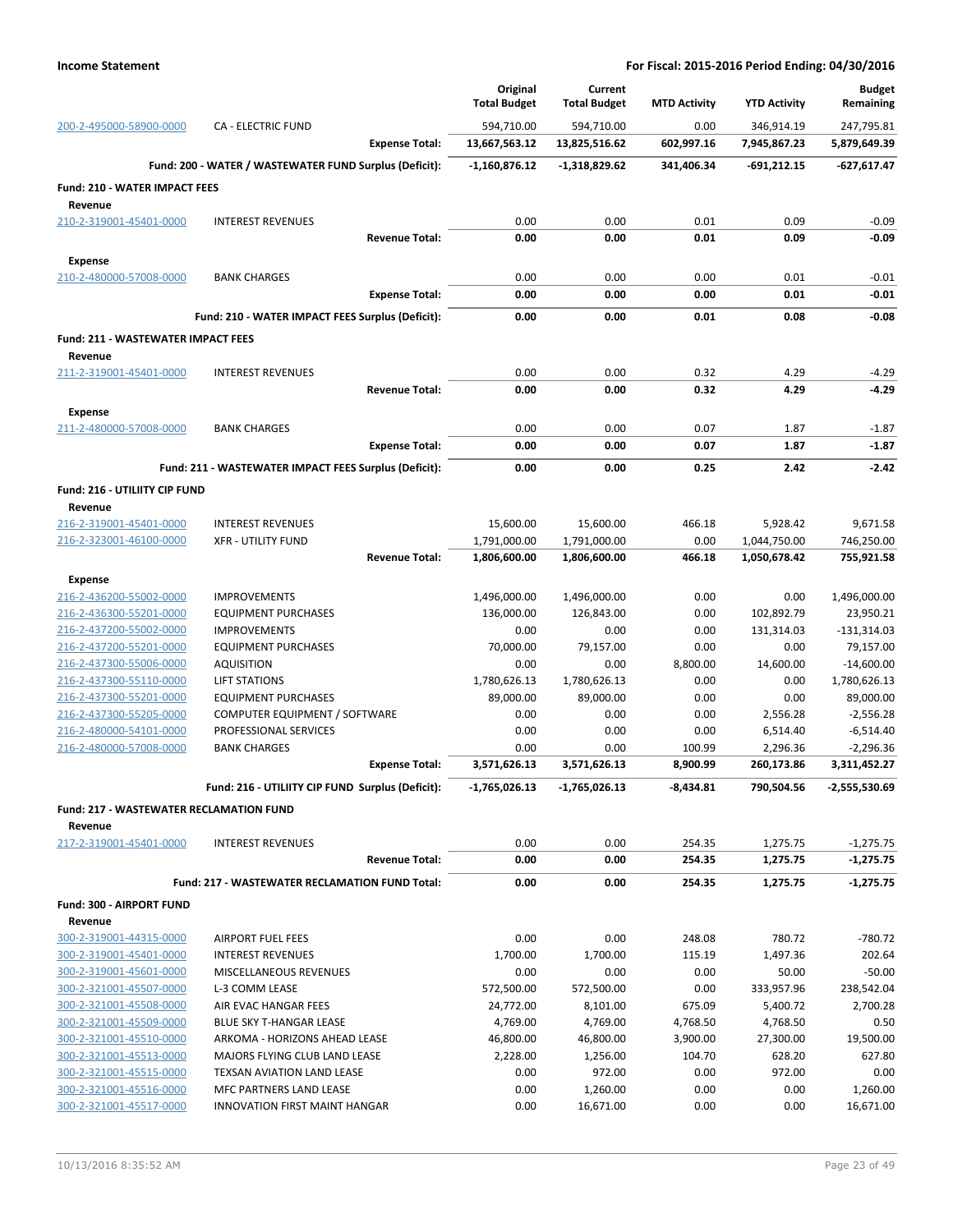|                                  |                                                    | Original            | Current             |                     |                     | <b>Budget</b> |
|----------------------------------|----------------------------------------------------|---------------------|---------------------|---------------------|---------------------|---------------|
|                                  |                                                    | <b>Total Budget</b> | <b>Total Budget</b> | <b>MTD Activity</b> | <b>YTD Activity</b> | Remaining     |
| 300-2-324001-46108-0000          | XFR - AIRPORT TXDOT GRANT FUND                     | 0.00                | 0.00                | 69,646.56           | 69,646.56           | $-69,646.56$  |
|                                  | <b>Revenue Total:</b>                              | 652,769.00          | 654,029.00          | 79,458.12           | 445,002.02          | 209,026.98    |
| Expense                          |                                                    |                     |                     |                     |                     |               |
| 300-2-438100-51001-0000          | <b>REGULAR SALARIES</b>                            | 28,886.00           | 28,886.00           | 3,520.00            | 26,333.31           | 2,552.69      |
| 300-2-438100-51117-0000          | <b>CELL PHONE ALLOWANCE</b>                        | 432.00              | 432.00              | 33.24               | 362.29              | 69.71         |
| 300-2-438100-51201-0000          | <b>FICA</b>                                        | 1,818.00            | 1,818.00            | 220.30              | 1,693.01            | 124.99        |
| 300-2-438100-51202-0000          | <b>MEDICARE</b>                                    | 425.00              | 425.00              | 51.52               | 395.93              | 29.07         |
| 300-2-438100-51204-0000          | <b>WORKERS COMPENSATION</b>                        | 562.00              | 562.00              | 0.00                | 327.81              | 234.19        |
| 300-2-438100-51205-0000          | <b>STATE UNEMPLOYMENT</b>                          | 345.00              | 345.00              | 0.00                | 17.77               | 327.23        |
| 300-2-438100-51301-0000          | <b>TMRS</b>                                        | 3,106.00            | 3,106.00            | 373.80              | 2,113.71            | 992.29        |
| 300-2-438100-52001-0000          | <b>OFFICE SUPPLIES</b>                             | 250.00              | 250.00              | 111.78              | 313.85              | $-63.85$      |
| 300-2-438100-52002-0000          | POSTAGE / FREIGHT                                  | 50.00               | 50.00               | 22.98               | 22.98               | 27.02         |
| 300-2-438100-52101-0000          | JANITORIAL SUPPLIES                                | 80.00               | 80.00               | 0.00                | 0.00                | 80.00         |
| 300-2-438100-52107-0000          | <b>BOTANICAL SUPPLIES</b>                          | 100.00              | 100.00              | 0.00                | 0.00                | 100.00        |
| 300-2-438100-52201-0000          | <b>MINOR TOOLS &amp; EQUIPMENT</b>                 | 100.00              | 100.00              | 0.00                | 0.00                | 100.00        |
| 300-2-438100-52203-0000          | <b>MOTOR VEHICLE FUEL</b>                          | 200.00              | 200.00              | 0.00                | 0.00                | 200.00        |
| 300-2-438100-53202-0000          | MACHINE, TOOLS & IMPLMNTS                          | 100.00              | 100.00              | 0.00                | 147.96              | $-47.96$      |
| 300-2-438100-53205-0000          | <b>MOTOR VEHICLES</b>                              | 1,500.00            | 1,500.00            | 0.00                | 60.00               | 1,440.00      |
| 300-2-438100-53303-0000          | MAINT - STREET /ALLEY/APRN/RNWY                    | 1,500.00            | 1,500.00            | 0.00                | 0.00                | 1,500.00      |
| 300-2-438100-53402-0000          | <b>BUILDING MAINTENANCE</b>                        | 20,000.00           | 20,000.00           | 79.10               | 15,915.94           | 4,084.06      |
| 300-2-438100-54001-0000          | <b>TELEPHONE CHARGES</b>                           | 1,400.00            | 1,400.00            | 121.50              | 679.70              | 720.30        |
| 300-2-438100-54002-0000          | <b>UTILITY CHARGES</b>                             | 18,000.00           | 18,000.00           | 1,549.70            | 11,151.39           | 6,848.61      |
| 300-2-438100-54105-0000          | <b>MARKETING</b>                                   | 300.00              | 300.00              | 0.00                | 0.00                | 300.00        |
| 300-2-438100-54106-0000          | <b>ATTORNEY FEES</b>                               | 2,500.00            | 2,500.00            | 0.00                | 7,690.11            | $-5,190.11$   |
| 300-2-438100-54110-0000          | <b>AUDIT</b>                                       | 10,000.00           | 10,000.00           | 0.00                | 10,000.00           | 0.00          |
| 300-2-438100-54201-0000          | MEMBERSHIPS & SUBSCRIPTIONS                        | 200.00              | 200.00              | 0.00                | 0.00                | 200.00        |
| 300-2-438100-54214-0000          | <b>TRAVEL &amp; TRAINING</b>                       | 2,500.00            | 2,500.00            | 0.00                | 1,193.00            | 1,307.00      |
| 300-2-438100-54408-0000          | OTHER / INSURANCE EXPENSE                          | 15,000.00           | 15,000.00           | 0.00                | 11,154.12           | 3,845.88      |
| 300-2-438100-54410-0000          | PERMITS/FEES                                       | 1,500.00            | 1,500.00            | 0.00                | 720.00              | 780.00        |
| 300-2-480000-57005-0000          | <b>ACCRUED VAC &amp; SICK PAY</b>                  | 0.00                | 0.00                | 0.00                | 611.05              | $-611.05$     |
| 300-2-480000-57008-0000          | <b>BANK CHARGES</b>                                | 160.00              | 160.00              | 25.26               | 605.75              | $-445.75$     |
| 300-2-491000-58035-0000          | <b>XFR - DEBT SERVICE FUND</b>                     | 52,000.00           | 52,000.00           | 0.00                | 30,333.31           | 21,666.69     |
| 300-2-491000-58127-0000          | <b>AIRPORT CIP FUND</b>                            | 16,000.00           | 16,000.00           | 0.00                | 9,333.31            | 6,666.69      |
|                                  | <b>Expense Total:</b>                              | 179,014.00          | 179,014.00          | 6,109.18            | 131,176.30          | 47,837.70     |
|                                  | Fund: 300 - AIRPORT FUND Surplus (Deficit):        | 473,755.00          | 475,015.00          | 73,348.94           | 313,825.72          | 161,189.28    |
|                                  |                                                    |                     |                     |                     |                     |               |
| Fund: 320 - AIRPORT TXDOT GRANT  |                                                    |                     |                     |                     |                     |               |
| Revenue                          |                                                    |                     |                     |                     |                     |               |
| 320-2-310001-43109-0000          | <b>GRANT MATCH / L-3 MATCHING FUNDS</b>            | 0.00                | 0.00                | 47,694.00           | 47,694.00           | $-47,694.00$  |
|                                  | <b>Revenue Total:</b>                              | 0.00                | 0.00                | 47,694.00           | 47,694.00           | -47,694.00    |
| <b>Expense</b>                   |                                                    |                     |                     |                     |                     |               |
| 320-2-438100-54223-0000          | SPEC SVCS / GRANT MATCH                            | 0.00                | 0.00                | 47,694.00           | 47,694.00           | $-47,694.00$  |
| 320-2-491000-58125-0000          | <b>AIRPORT FUND</b>                                | 0.00                | 0.00                | 69,646.56           | 69,646.56           | -69,646.56    |
|                                  | <b>Expense Total:</b>                              | 0.00                | 0.00                | 117,340.56          | 117,340.56          | -117,340.56   |
|                                  | Fund: 320 - AIRPORT TXDOT GRANT Surplus (Deficit): | 0.00                | 0.00                | $-69,646.56$        | $-69,646.56$        | 69,646.56     |
|                                  |                                                    |                     |                     |                     |                     |               |
| Fund: 360 - AIRPORT CAPITAL FUND |                                                    |                     |                     |                     |                     |               |
| Revenue                          |                                                    |                     |                     |                     |                     |               |
| 360-2-310002-45611-0000          | DONATIONS FOR AP PROJECTS                          | 0.00                | 0.00                | 35,103.35           | 54,671.35           | $-54,671.35$  |
| 360-2-319001-44102-0000          | SALE OF CITY PUBLICATIONS                          | 0.00                | 0.00                | 1,896.65            | 37,000.00           | $-37,000.00$  |
| 360-2-319001-45401-0000          | <b>INTEREST REVENUES</b>                           | 0.00                | 0.00                | 121.06              | 1,628.03            | $-1,628.03$   |
| 360-2-323001-46107-0000          | <b>XFR - AIRPORT FUND</b>                          | 16,000.00           | 16,000.00           | 0.00                | 9,333.31            | 6,666.69      |
|                                  | <b>Revenue Total:</b>                              | 16,000.00           | 16,000.00           | 37,121.06           | 102,632.69          | -86,632.69    |
| <b>Expense</b>                   |                                                    |                     |                     |                     |                     |               |
| 360-2-438100-55007-0000          | ENG/ARCHITECTS/MGMT                                | 35,000.00           | 35,000.00           | 1,426.32            | 18,229.04           | 16,770.96     |
| 360-2-438100-55012-0000          | <b>CWIP / CONSTRUCTION</b>                         | 379,000.00          | 379,000.00          | 0.00                | 0.00                | 379,000.00    |
| 360-2-438100-55099-0000          | CWIP / PROJ BUDGET - NO EXPENSES                   | 46,000.00           | 46,000.00           | 0.00                | 0.00                | 46,000.00     |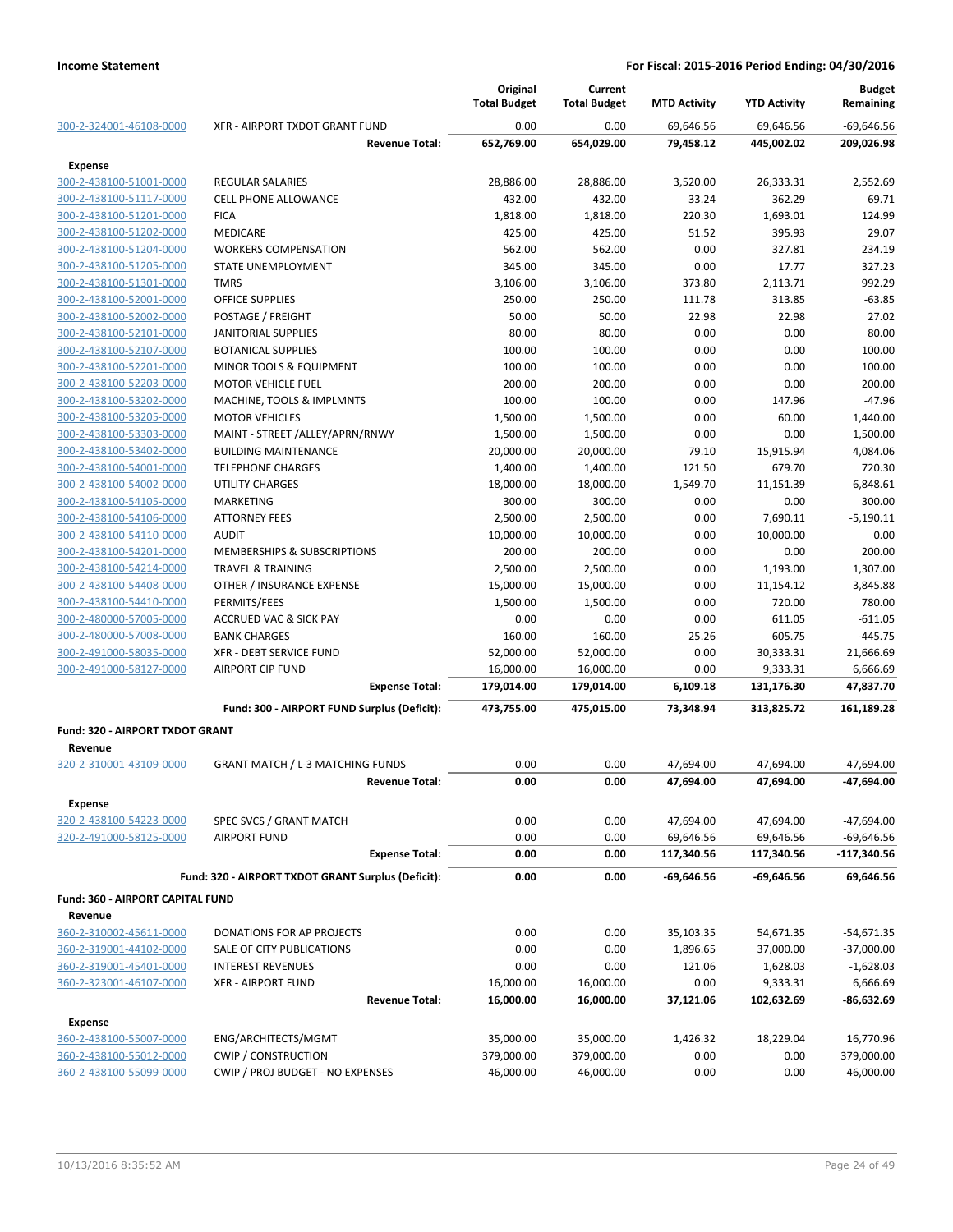|                                                    |                                                     | Original<br><b>Total Budget</b> | Current<br><b>Total Budget</b> | <b>MTD Activity</b> | <b>YTD Activity</b> | <b>Budget</b><br>Remaining |
|----------------------------------------------------|-----------------------------------------------------|---------------------------------|--------------------------------|---------------------|---------------------|----------------------------|
| 360-2-480000-57008-0000                            | <b>BANK CHARGES</b>                                 | 500.00                          | 500.00                         | 27.14               | 666.18              | $-166.18$                  |
|                                                    | <b>Expense Total:</b>                               | 460,500.00                      | 460,500.00                     | 1,453.46            | 18,895.22           | 441,604.78                 |
|                                                    | Fund: 360 - AIRPORT CAPITAL FUND Surplus (Deficit): | -444,500.00                     | -444,500.00                    | 35,667.60           | 83,737.47           | -528,237.47                |
| Fund: 400 - GOLF FUND                              |                                                     |                                 |                                |                     |                     |                            |
| Revenue                                            |                                                     |                                 |                                |                     |                     |                            |
| 400-2-319001-45604-0000                            | OTHER REVENUE / OVER/SHORT                          | 50.00                           | 50.00                          | $-238.85$           | $-269.58$           | 319.58                     |
| 400-2-319005-44510-0000                            | <b>GREENS FEES</b>                                  | 100,000.00                      | 100,000.00                     | 9,424.99            | 49,915.40           | 50,084.60                  |
| 400-2-319006-45308-0000                            | PRO SHOP CONCESSIONS                                | 10,985.00                       | 10,985.00                      | 838.68              | 4,663.47            | 6,321.53                   |
| 400-2-319007-45309-0000                            | <b>MERCHANDISE SALES</b>                            | 10,372.00                       | 10,372.00                      | 623.28              | 4,149.11            | 6,222.89                   |
| 400-2-319008-45511-0000                            | <b>CART RENTALS</b>                                 | 64,000.00                       | 64,000.00                      | 5,393.00            | 29,899.50           | 34,100.50                  |
| 400-2-319009-45512-0000                            | <b>GOLF LEASES / MEMBERSHIPS</b>                    | 47,226.00                       | 47,226.00                      | 547.76              | 6,135.21            | 41,090.79                  |
|                                                    | <b>Revenue Total:</b>                               | 232,633.00                      | 232,633.00                     | 16,588.86           | 94,493.11           | 138,139.89                 |
| <b>Expense</b>                                     |                                                     |                                 |                                |                     |                     |                            |
| 400-2-451250-51001-0000                            | <b>REGULAR SALARIES</b>                             | 79,185.00                       | 79,185.00                      | 8,238.17            | 57,483.92           | 21,701.08                  |
| 400-2-451250-51020-0000                            | <b>OVERTIME</b>                                     | 11,957.00                       | 9,737.00                       | 287.88              | 1,951.36            | 7,785.64                   |
| 400-2-451250-51021-0000                            | LONGEVITY                                           | 3,798.00                        | 3,798.00                       | 0.00                | 4,914.00            | $-1,116.00$                |
| 400-2-451250-51101-0000                            | <b>CERTIFICATION PAY</b>                            | 600.00                          | 600.00                         | 46.16               | 346.20              | 253.80                     |
| 400-2-451250-51117-0000                            | <b>CELL PHONE ALLOWANCE</b>                         | 696.00                          | 696.00                         | 53.54               | 401.55              | 294.45                     |
| 400-2-451250-51201-0000                            | <b>FICA</b>                                         | 5,967.00                        | 5,967.00                       | 524.26              | 3,929.15            | 2,037.85                   |
| 400-2-451250-51202-0000                            | <b>MEDICARE</b>                                     | 1,395.00                        | 1,395.00                       | 122.61              | 918.91              | 476.09                     |
| 400-2-451250-51203-0000                            | <b>HEALTH INSURANCE</b>                             | 9,600.00                        | 9,600.00                       | 0.00                | 5,600.00            | 4,000.00                   |
| 400-2-451250-51204-0000                            | <b>WORKERS COMPENSATION</b>                         | 2,616.00                        | 2,616.00                       | 0.00                | 1,526.00            | 1,090.00                   |
| 400-2-451250-51205-0000                            | STATE UNEMPLOYMENT                                  | 518.00                          | 518.00                         | 3.95                | 30.84               | 487.16                     |
| 400-2-451250-51301-0000                            | <b>TMRS</b>                                         | 10,194.00                       | 10,194.00                      | 492.47              | 3,920.41            | 6,273.59                   |
| 400-2-451250-52001-0000                            | <b>OFFICE SUPPLIES</b>                              | 400.00                          | 400.00                         | 81.97               | 172.86              | 227.14                     |
| 400-2-451250-52101-0000                            | <b>JANITORIAL SUPPLIES</b>                          | 600.00                          | 800.00                         | 0.00                | 205.93              | 594.07                     |
| 400-2-451250-52104-0000                            | <b>WEARING APPAREL</b>                              | 300.00                          | 300.00                         | 0.00                | 0.00                | 300.00                     |
| 400-2-451250-52107-0000                            | <b>BOTANICAL SUPPLIES</b>                           | 8,600.00                        | 4,500.00                       | 0.00                | 2,318.33            | 2,181.67                   |
| 400-2-451250-52201-0000                            | MINOR TOOLS & EQUIPMENT                             | 600.00                          | 2,100.00                       | 0.00                | 527.60              | 1,572.40                   |
| 400-2-451250-52203-0000                            | <b>MOTOR VEHICLE FUEL</b>                           | 500.00                          | 3,100.00                       | 79.50               | 541.61              | 2,558.39                   |
| 400-2-451250-52401-0000                            | RECREATIONAL SUPPLIES                               | 1,200.00                        | 1,200.00                       | 0.00                | 362.13              | 837.87                     |
| 400-2-451250-52403-0000                            | <b>RESALE ITEMS</b>                                 | 17,000.00                       | 17,000.00                      | 0.00                | 7,325.30            | 9,674.70                   |
| 400-2-451250-52404-0000                            | RESALE ITEMS - PRO SHOP                             | 3,500.00                        | 2,500.00                       | 646.73              | 934.13              | 1,565.87                   |
| 400-2-451250-53202-0000                            | MACHINE, TOOLS & IMPLMNTS                           | 6,000.00                        | 4,900.00                       | 237.14              | 1,137.80            | 3,762.20                   |
| 400-2-451250-53205-0000                            | <b>MOTOR VEHICLES</b>                               | 500.00                          | 500.00                         | 0.00                | 96.85               | 403.15                     |
| 400-2-451250-53307-0000                            | <b>IRRIGATION</b>                                   | 1,500.00                        | 1,500.00                       | 0.00                | 393.24              | 1,106.76                   |
| 400-2-451250-53402-0000<br>400-2-451250-54001-0000 | <b>BUILDING MAINTENANCE</b>                         | 2,000.00                        | 1,500.00                       | 1,060.27            | 1,060.27            | 439.73                     |
| 400-2-451250-54002-0000                            | <b>TELEPHONE CHARGES</b>                            | 1,250.00<br>9,467.00            | 1,050.00<br>10,567.00          | 59.47<br>822.77     | 296.30<br>5,897.87  | 753.70<br>4,669.13         |
| 400-2-451250-54105-0000                            | UTILITY CHARGES<br><b>MARKETING</b>                 | 1,000.00                        | 1,000.00                       | 122.56              | 122.56              | 877.44                     |
| 400-2-451250-54201-0000                            | MEMBERSHIPS & SUBSCRIPTIONS                         | 765.00                          | 765.00                         | 0.00                | 380.00              | 385.00                     |
| 400-2-451250-54214-0000                            | <b>TRAVEL &amp; TRAINING</b>                        | 2,100.00                        | 2,100.00                       | 0.00                | 1,291.25            | 808.75                     |
| 400-2-451250-54226-0000                            | <b>INSURANCE EXPENSE</b>                            | 300.00                          | 300.00                         | 0.00                | 158.81              | 141.19                     |
| 400-2-451250-54909-0000                            | <b>GOLF CART LEASE EXPENSE</b>                      | 29,000.00                       | 31,220.00                      | 2,203.59            | 17,255.33           | 13,964.67                  |
| 400-2-480000-57008-0000                            | <b>BANK CHARGES</b>                                 | 2,500.00                        | 4,000.00                       | 315.93              | 1,554.75            | 2,445.25                   |
|                                                    | <b>Expense Total:</b>                               | 215,608.00                      | 215,608.00                     | 15,398.97           | 123,055.26          | 92,552.74                  |
|                                                    |                                                     |                                 |                                |                     |                     |                            |
|                                                    | Fund: 400 - GOLF FUND Surplus (Deficit):            | 17,025.00                       | 17,025.00                      | 1,189.89            | $-28,562.15$        | 45,587.15                  |
| Fund: 500 - SANITATION FUND                        |                                                     |                                 |                                |                     |                     |                            |
| Revenue                                            |                                                     |                                 |                                |                     |                     |                            |
| 500-2-318001-44314-0000                            | LATE CHARGES                                        | 83,100.00                       | 83,100.00                      | 6,030.20            | 48,114.64           | 34,985.36                  |
| 500-2-319001-45401-0000                            | <b>INTEREST REVENUES</b>                            | 5,000.00                        | 5,000.00                       | 217.95              | 2,932.58            | 2,067.42                   |
| 500-2-319020-44313-0000                            | <b>FUEL SURCHARGE</b>                               | 146,400.00                      | 146,400.00                     | 12,475.38           | 84,563.75           | 61,836.25                  |
| 500-2-319020-45107-0000                            | <b>COLLECTION CHARGES</b>                           | 2,043,200.00                    | 2,043,200.00                   | 185,796.32          | 1,266,880.59        | 776,319.41                 |
| 500-2-319021-45108-0000                            | DISPOSAL CHARGES                                    | 1,167,200.00                    | 1,167,200.00                   | 107,238.28          | 731,737.22          | 435,462.78                 |
| 500-2-319022-45612-0000                            | REG HH HAZ WASTE COL CTR                            | 15,636.00                       | 15,636.00                      | 0.00                | 15,340.00           | 296.00                     |
| 500-2-324001-46612-0000                            | CA - SANITATION FD COL & FUEL                       | 139,700.00                      | 139,700.00                     | 12,736.81           | 73,383.03           | 66,316.97                  |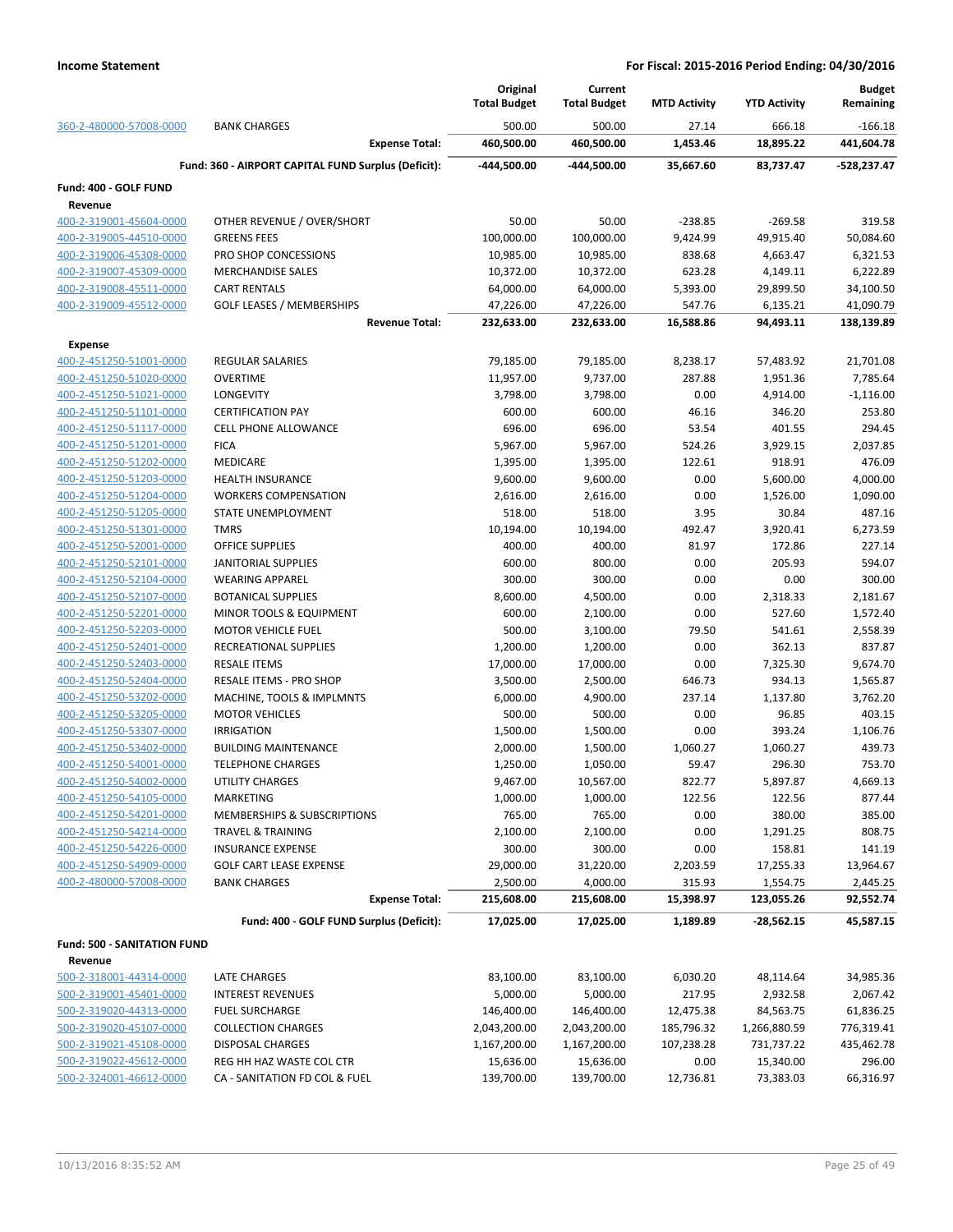|                                         |                                                | Original<br><b>Total Budget</b> | Current<br><b>Total Budget</b> | <b>MTD Activity</b> | <b>YTD Activity</b> | <b>Budget</b><br>Remaining |
|-----------------------------------------|------------------------------------------------|---------------------------------|--------------------------------|---------------------|---------------------|----------------------------|
| 500-2-324001-46614-0000                 | <b>CA - SANITATION FD-DISPOSAL</b>             | 74,500.00                       | 74,500.00                      | 6,872.39            | 39,733.66           | 34,766.34                  |
|                                         | <b>Revenue Total:</b>                          | 3,674,736.00                    | 3,674,736.00                   | 331,367.33          | 2,262,685.47        | 1,412,050.53               |
| <b>Expense</b>                          |                                                |                                 |                                |                     |                     |                            |
| 500-2-432300-54412-0000                 | <b>COLLECTION CHARGES</b>                      | 1,979,774.00                    | 1,979,774.00                   | 173,357.80          | 1,063,793.66        | 915,980.34                 |
| 500-2-432400-54403-0000                 | <b>DISPOSAL CHARGES</b>                        | 859,500.00                      | 859,500.00                     | 96,405.91           | 483,499.95          | 376,000.05                 |
| 500-2-432500-51401-0000                 | <b>CONTRA - SALARIES</b>                       | 8,000.00                        | 8,000.00                       | 0.00                | 0.00                | 8,000.00                   |
| 500-2-432500-52001-0000                 | <b>OFFICE SUPPLIES</b>                         | 150.00                          | 150.00                         | 0.00                | 0.00                | 150.00                     |
| 500-2-432500-52002-0000                 | POSTAGE / FREIGHT                              | 1,200.00                        | 1,200.00                       | 0.00                | 0.00                | 1,200.00                   |
| 500-2-432500-52112-0000                 | <b>OTHER SUPPLIES</b>                          | 500.00                          | 500.00                         | 0.00                | 0.00                | 500.00                     |
| 500-2-432500-52201-0000                 | MINOR TOOLS & EQUIPMENT                        | 500.00                          | 500.00                         | 0.00                | 29.95               | 470.05                     |
| 500-2-432500-52301-0000                 | <b>SAFETY SUPPLIES</b>                         | 450.00                          | 450.00                         | 0.00                | 0.00                | 450.00                     |
| 500-2-432500-52303-0000                 | <b>TRAINING SUPPLIES</b>                       | 200.00                          | 200.00                         | 0.00                | 0.00                | 200.00                     |
| 500-2-432500-52305-0000                 | PUBLIC EDUCATION                               | 125.00                          | 125.00                         | 0.00                | 0.00                | 125.00                     |
| 500-2-432500-54002-0000                 | <b>UTILITY CHARGES</b>                         | 2,208.00                        | 2,208.00                       | 165.76              | 1,151.40            | 1,056.60                   |
| 500-2-432500-54212-0000                 | <b>PRINTING</b>                                | 200.00                          | 200.00                         | 0.00                | 0.00                | 200.00                     |
| 500-2-432500-54214-0000                 | <b>TRAVEL &amp; TRAINING</b>                   | 100.00                          | 100.00                         | 0.00                | 0.00                | 100.00                     |
| 500-2-432500-54403-0000                 | <b>DISPOSAL CHARGES</b>                        | 16,000.00                       | 16,000.00                      | 1,050.00            | 2,920.50            | 13,079.50                  |
| 500-2-442200-51001-0000                 | <b>REGULAR SALARIES</b>                        | 101,240.00                      | 101,240.00                     | 8,032.50            | 54,365.47           | 46,874.53                  |
| 500-2-442200-51020-0000                 | <b>OVERTIME</b>                                | 6,255.00                        | 6,255.00                       | 273.79              | 584.45              | 5,670.55                   |
| 500-2-442200-51021-0000                 | LONGEVITY                                      | 198.00                          | 198.00                         | 0.00                | 558.00              | $-360.00$                  |
| 500-2-442200-51201-0000                 | <b>FICA</b>                                    | 6,677.00                        | 6,677.00                       | 500.89              | 3,346.33            | 3,330.67                   |
| 500-2-442200-51202-0000                 | MEDICARE                                       | 1,562.00                        | 1,562.00                       | 117.14              | 782.60              | 779.40                     |
| 500-2-442200-51203-0000                 | <b>HEALTH INSURANCE</b>                        | 9,600.00                        | 9,600.00                       | 0.00                | 5,600.00            | 4,000.00                   |
| 500-2-442200-51204-0000                 | <b>WORKERS COMPENSATION</b>                    | 2,612.00                        | 2,612.00                       | 0.00                | 1,523.62            | 1,088.38                   |
| 500-2-442200-51205-0000                 | STATE UNEMPLOYMENT                             | 1,351.00                        | 1,351.00                       | 8.02                | 44.85               | 1,306.15                   |
| 500-2-442200-51301-0000                 | <b>TMRS</b>                                    | 10,624.00                       | 10,624.00                      | 523.29              | 2,757.53            | 7,866.47                   |
| 500-2-442200-51401-0000                 | <b>CONTRA - SALARIES</b>                       | 0.00                            | 0.00                           | $-784.60$           | $-1,255.36$         | 1,255.36                   |
| 500-2-442200-52203-0000                 | <b>MOTOR VEHICLE FUEL</b>                      | 7,700.00                        | 5,700.00                       | 216.65              | 1,271.86            | 4,428.14                   |
| 500-2-442200-53202-0000                 | MACHINE, TOOLS & IMPLMNTS                      | 5,400.00                        | 6,200.00                       | 188.36              | 1,696.18            | 4,503.82                   |
| 500-2-442200-53205-0000                 | <b>MOTOR VEHICLES</b>                          | 1,500.00                        | 2,700.00                       | 64.00               | 2,187.69            | 512.31                     |
| 500-2-442200-55201-0000                 | <b>EQUIPMENT PURCHASES</b>                     | 300.00                          | 300.00                         | 0.00                | 0.00                | 300.00                     |
| 500-2-480000-54413-0000                 | <b>BULK WASTE PICK-UP</b>                      | 10,000.00                       | 10,000.00                      | 0.00                | 0.00                | 10,000.00                  |
| 500-2-480000-57007-0000                 | <b>COMMUNITY SERVICES</b>                      | 30,650.00                       | 30,650.00                      | 0.00                | 3,350.00            | 27,300.00                  |
| 500-2-480000-57008-0000                 | <b>BANK CHARGES</b>                            | 5,812.00                        | 5,812.00                       | 561.47              | 4,082.70            | 1,729.30                   |
| 500-2-491000-58001-0000                 | <b>XFR - GENERAL FUND</b>                      | 214,200.00                      | 214,200.00                     | 19,945.19           | 115,144.80          | 99,055.20                  |
| 500-2-495000-58501-0000                 | CA - GENERAL FUND                              | 26,271.00                       | 26,271.00                      | 0.00                | 15,324.75           | 10,946.25                  |
| 500-2-495000-58701-0000                 | CA - CENTRAL SERVICE FUND                      | 3,469.00                        | 3,469.00                       | 0.00                | 2,023.56            | 1,445.44                   |
| 500-2-495000-58710-0000                 | CA - INSURANCE FUND                            | 2,446.00                        | 2,446.00                       | 0.00                | 1,426.81            | 1,019.19                   |
| 500-2-495000-58720-0000                 | CA - MIS FUN                                   | 9,594.00                        | 9,594.00                       | 0.00                | 5,596.50            | 3,997.50                   |
| 500-2-495000-58900-0000                 | <b>CA - ELECTRIC FUND</b>                      | 96,259.00                       | 96,259.00                      | 0.00                | 56,151.06           | 40,107.94                  |
|                                         | <b>Expense Total:</b>                          | 3,422,627.00                    | 3,422,627.00                   | 300,626.17          | 1,827,958.86        | 1,594,668.14               |
|                                         | Fund: 500 - SANITATION FUND Surplus (Deficit): | 252,109.00                      | 252,109.00                     | 30,741.16           | 434,726.61          | $-182,617.61$              |
| <b>Fund: 601 - CENTRAL SERVICE FUND</b> |                                                |                                 |                                |                     |                     |                            |
| Revenue                                 |                                                |                                 |                                |                     |                     |                            |
| 601-2-324001-46501-0000                 | CA - GENERAL FUND                              | 491,832.00                      | 491,832.00                     | 0.00                | 286,902.00          | 204,930.00                 |
| 601-2-324001-46506-0000                 | <b>CA - RECREATION FUND</b>                    | 397.00                          | 397.00                         | 0.00                | 231.56              | 165.44                     |
| 601-2-324001-46509-0000                 | <b>CA - VENUE MGMT FUND</b>                    | 71,105.00                       | 71,105.00                      | 0.00                | 41,477.94           | 29,627.06                  |
| 601-2-324001-46611-0000                 | CA - UTILITY FUND                              | 178,803.00                      | 178,803.00                     | 0.00                | 104,301.75          | 74,501.25                  |
| 601-2-324001-46614-0000                 | CA - SANITATION FUND COLLECTION                | 3,469.00                        | 3,469.00                       | 0.00                | 2,023.56            | 1,445.44                   |
| 601-2-324009-46901-0000                 | <b>CA - ELECTRIC UTILITY</b>                   | 78,349.00                       | 78,349.00                      | 0.00                | 45,703.56           | 32,645.44                  |
| 601-2-324009-46906-0000                 | <b>CA - CABLE UTILITY</b>                      | 17,921.00                       | 17,921.00                      | 0.00                | 10,453.94           | 7,467.06                   |
|                                         | <b>Revenue Total:</b>                          | 841,876.00                      | 841,876.00                     | 0.00                | 491,094.31          | 350,781.69                 |
| <b>Expense</b>                          |                                                |                                 |                                |                     |                     |                            |
| 601-2-461100-51001-0000                 | REGULAR SALARIES                               | 243,097.00                      | 243,097.00                     | 17,141.29           | 125,227.70          | 117,869.30                 |
| 601-2-461100-51020-0000                 | <b>OVERTIME</b>                                | 7,999.00                        | 7,999.00                       | 1,021.23            | 6,700.26            | 1,298.74                   |
| 601-2-461100-51021-0000                 | <b>LONGEVITY</b>                               | 4,578.00                        | 4,578.00                       | 0.00                | 4,662.00            | $-84.00$                   |
| 601-2-461100-51101-0000                 | <b>CERTIFICATION PAY</b>                       | 1,500.00                        | 1,500.00                       | 92.32               | 634.70              | 865.30                     |
| 601-2-461100-51117-0000                 | CELL PHONE ALLOWANCE                           | 912.00                          | 912.00                         | 33.22               | 341.45              | 570.55                     |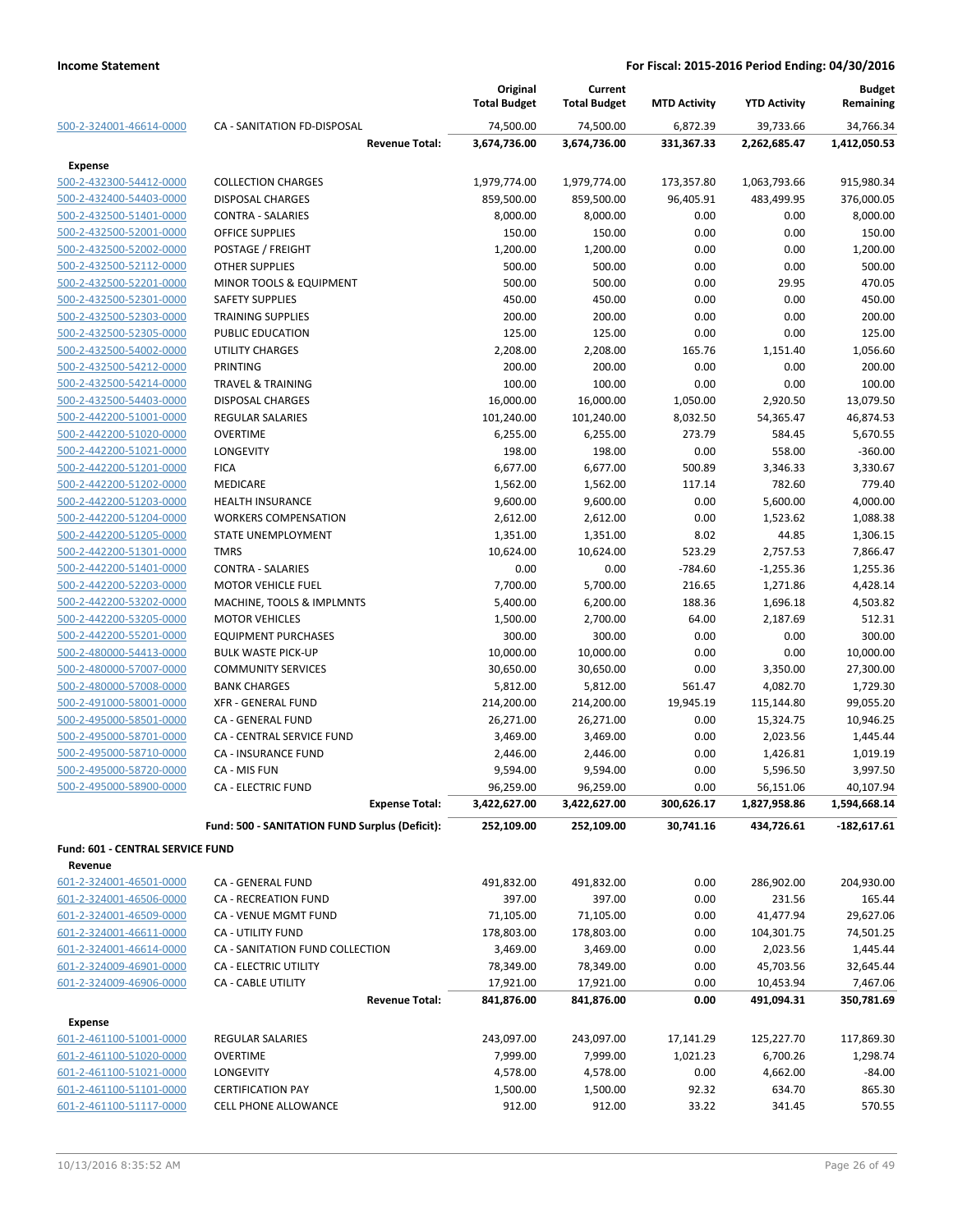| 601-2-461100-51201-0000 | F  |
|-------------------------|----|
| 601-2-461100-51202-0000 | N  |
| 601-2-461100-51203-0000 | Н  |
| 601-2-461100-51204-0000 | V  |
| 601-2-461100-51205-0000 | S. |
| 601-2-461100-51301-0000 | т  |
|                         | C  |
| 601-2-461100-51401-0000 |    |
| 601-2-461100-52001-0000 | O  |
| 601-2-461100-52002-0000 | P  |
| 601-2-461100-52101-0000 | J/ |
| 601-2-461100-52104-0000 | V  |
| 601-2-461100-52201-0000 | N  |
| 601-2-461100-52203-0000 | N  |
| 601-2-461100-53201-0000 | F  |
| 601-2-461100-53205-0000 | N  |
| 601-2-461100-53302-0000 | V  |
| 601-2-461100-53406-0000 | C  |
| 601-2-461100-53407-0000 | A  |
| 601-2-461100-53408-0000 | F  |
| 601-2-461100-53501-0000 | P  |
| 601-2-461100-53503-0000 | F  |
| 601-2-461100-53504-0000 | F  |
| 601-2-461100-53505-0000 | F  |
| 601-2-461100-53506-0000 | F  |
| 601-2-461100-53507-0000 | F  |
| 601-2-461100-53508-0000 | A  |
| 601-2-461100-53601-0000 | A  |
| 601-2-461100-53602-0000 | S  |
| 601-2-461100-53603-0000 | V  |
| 601-2-461100-53604-0000 | V  |
| 601-2-461100-53701-0000 | LI |
| 601-2-461100-53703-0000 | R  |
| 601-2-461100-53705-0000 | G  |
| 601-2-461100-53706-0000 | S  |
| 601-2-461100-54001-0000 | т  |
| 601-2-461100-54002-0000 | U  |
| 601-2-461100-54112-0000 | Α  |
| 601-2-461100-54214-0000 | т  |
| 601-2-461200-51001-0000 | R  |
| 601-2-461200-51020-0000 | O  |
| 601-2-461200-51021-0000 | L  |
| 601-2-461200-51101-0000 | C  |
| 601-2-461200-51117-0000 | С  |
| 601-2-461200-51201-0000 | F  |
| 601-2-461200-51202-0000 | N  |
| 601-2-461200-51203-0000 | н  |
| 601-2-461200-51204-0000 | N  |
| 601-2-461200-51205-0000 | S  |
| 601-2-461200-51301-0000 | т  |
| 601-2-461200-51401-0000 | С  |
| 601-2-461200-52001-0000 | O  |
| 601-2-461200-52002-0000 | Ρ  |
| 601-2-461200-52104-0000 | V  |
| 601-2-461200-52106-0000 | C  |
| 601-2-461200-52201-0000 | N  |
| 601-2-461200-52202-0000 | N  |
| 601-2-461200-52203-0000 | N  |
| 601-2-461200-53202-0000 | N  |
| 601-2-461200-53205-0000 | N  |
|                         |    |

|                         |                                 | Original<br><b>Total Budget</b> | Current<br><b>Total Budget</b> | <b>MTD Activity</b> | <b>YTD Activity</b> | <b>Budget</b><br>Remaining |
|-------------------------|---------------------------------|---------------------------------|--------------------------------|---------------------|---------------------|----------------------------|
| 601-2-461100-51201-0000 | <b>FICA</b>                     | 16,001.00                       | 16,001.00                      | 1,085.57            | 8,173.89            | 7,827.11                   |
| 601-2-461100-51202-0000 | <b>MEDICARE</b>                 | 3,742.00                        | 3,742.00                       | 253.88              | 1,911.65            | 1,830.35                   |
| 601-2-461100-51203-0000 | <b>HEALTH INSURANCE</b>         | 67,200.00                       | 67,200.00                      | 0.00                | 39,200.00           | 28,000.00                  |
| 601-2-461100-51204-0000 | <b>WORKERS COMPENSATION</b>     | 6,976.00                        | 6,976.00                       | 0.00                | 4,069.31            | 2,906.69                   |
| 601-2-461100-51205-0000 | STATE UNEMPLOYMENT              | 1,858.00                        | 1,858.00                       | 14.08               | 68.66               | 1,789.34                   |
| 601-2-461100-51301-0000 | <b>TMRS</b>                     | 27,338.00                       | 27,338.00                      | 1,706.49            | 12,855.56           | 14,482.44                  |
| 601-2-461100-51401-0000 | <b>CONTRA - SALARIES</b>        | 0.00                            | 0.00                           | $-169.74$           | $-169.74$           | 169.74                     |
| 601-2-461100-52001-0000 | <b>OFFICE SUPPLIES</b>          | 100.00                          | 100.00                         | 0.00                | 145.10              | $-45.10$                   |
| 601-2-461100-52002-0000 | POSTAGE / FREIGHT               | 40.00                           | 40.00                          | 0.00                | 0.75                | 39.25                      |
| 601-2-461100-52101-0000 | <b>JANITORIAL SUPPLIES</b>      | 18,203.00                       | 18,203.00                      | 2,371.00            | 10,577.14           | 7,625.86                   |
| 601-2-461100-52104-0000 | <b>WEARING APPAREL</b>          | 3,282.00                        | 3,282.00                       | 119.34              | 1,850.29            | 1,431.71                   |
| 601-2-461100-52201-0000 | MINOR TOOLS & EQUIPMENT         | 1,908.00                        | 1,908.00                       | 497.12              | 1,873.93            | 34.07                      |
| 601-2-461100-52203-0000 | <b>MOTOR VEHICLE FUEL</b>       | 6,010.00                        | 6,010.00                       | 332.23              | 1,307.76            | 4,702.24                   |
| 601-2-461100-53201-0000 | FURNITURE & OFFICE EQUIPMENT    | 850.00                          | 850.00                         | 0.00                | 0.00                | 850.00                     |
| 601-2-461100-53205-0000 | <b>MOTOR VEHICLES</b>           | 2,024.40                        | 2,024.40                       | 0.00                | 111.58              | 1,912.82                   |
| 601-2-461100-53302-0000 | <b>WALKS &amp; PARKING LOTS</b> | 3,415.00                        | 3,415.00                       | 0.00                | 340.96              | 3,074.04                   |
| 601-2-461100-53406-0000 | <b>CITY HALL</b>                | 23,883.00                       | 23,883.00                      | 1,028.34            | 48,599.40           | $-24,716.40$               |
| 601-2-461100-53407-0000 | ANIMAL SHELTER                  | 2,979.00                        | 2,979.00                       | 34.95               | 1,638.89            | 1,340.11                   |
| 601-2-461100-53408-0000 | <b>FLEET MAINTENANCE</b>        | 1,300.00                        | 1,300.00                       | 218.25              | 1,221.77            | 78.23                      |
| 601-2-461100-53501-0000 | POLICE & COURTS BLDG            | 13,958.00                       | 13,958.00                      | 434.68              | 12,142.59           | 1,815.41                   |
| 601-2-461100-53503-0000 | FIRE ADMINISTRATION             | 1,910.00                        | 1,910.00                       | 122.85              | 399.60              | 1,510.40                   |
| 601-2-461100-53504-0000 | FIRE STATION 1                  | 2,418.00                        | 2,418.00                       | 54.94               | 2,211.97            | 206.03                     |
| 601-2-461100-53505-0000 | <b>FIRE STATION 2</b>           | 2,418.00                        | 2,418.00                       | 1,231.62            | 2,678.47            | $-260.47$                  |
| 601-2-461100-53506-0000 | <b>FIRE STATION 3</b>           | 3,500.00                        | 3,500.00                       | 34.95               | 1,373.76            | 2,126.24                   |
| 601-2-461100-53507-0000 | <b>FIRE STATION 4</b>           | 2,488.00                        | 2,488.00                       | 34.95               | 1,372.83            | 1,115.17                   |
| 601-2-461100-53508-0000 | AUSTIN SCHOOL BLDG              | 250.00                          | 250.00                         | 0.00                | 0.00                | 250.00                     |
| 601-2-461100-53601-0000 | ANNEX                           | 2,972.00                        | 2,972.00                       | 283.71              | 2,170.96            | 801.04                     |
| 601-2-461100-53602-0000 | <b>SERVICE CENTER</b>           | 5,600.00                        | 5,600.00                       | 963.87              | 3,220.85            | 2,379.15                   |
| 601-2-461100-53603-0000 | WATER TREATMENT BLDG            | 290.00                          | 290.00                         | 0.00                | 495.72              | $-205.72$                  |
| 601-2-461100-53604-0000 | WASTEWATER TRTMNT BLDG          | 0.00                            | 0.00                           | 61.94               | 623.44              | $-623.44$                  |
| 601-2-461100-53701-0000 | LIBRARY                         | 13,714.00                       | 13,714.00                      | 369.95              | 6,021.79            | 7,692.21                   |
| 601-2-461100-53703-0000 | REECY DAVIS REC CENTER          | 9,244.00                        | 9,244.00                       | 278.15              | 3,173.84            | 6,070.16                   |
| 601-2-461100-53705-0000 | <b>GOLF COURSE</b>              | 898.00                          | 898.00                         | 164.29              | 311.65              | 586.35                     |
| 601-2-461100-53706-0000 | SPORTSPARK                      | 1,440.00                        | 1,440.00                       | 280.97              | 556.94              | 883.06                     |
| 601-2-461100-54001-0000 | <b>TELEPHONE CHARGES</b>        | 4,200.00                        | 4,200.00                       | 373.04              | 2,006.30            | 2,193.70                   |
| 601-2-461100-54002-0000 | <b>UTILITY CHARGES</b>          | 99,996.00                       | 99,996.00                      | 6,029.66            | 56,058.58           | 43,937.42                  |
| 601-2-461100-54112-0000 | <b>ALARM MONITOR SERVICE</b>    | 300.00                          | 300.00                         | 0.00                | 250.00              | 50.00                      |
| 601-2-461100-54214-0000 | <b>TRAVEL &amp; TRAINING</b>    | 3,000.00                        | 3,000.00                       | 0.00                | 0.00                | 3,000.00                   |
| 601-2-461200-51001-0000 | <b>REGULAR SALARIES</b>         | 155,900.00                      | 155,900.00                     | 10,244.93           | 73,598.21           | 82,301.79                  |
| 601-2-461200-51020-0000 | OVERTIME                        | 3,045.00                        | 3,045.00                       | 160.20              | 1,191.59            | 1,853.41                   |
| 601-2-461200-51021-0000 | LONGEVITY                       | 2,220.00                        | 2,220.00                       | 0.00                | 1,569.00            | 651.00                     |
| 601-2-461200-51101-0000 | <b>CERTIFICATION PAY</b>        | 3,000.00                        | 3,000.00                       | 184.64              | 1,327.10            | 1,672.90                   |
| 601-2-461200-51117-0000 | <b>CELL PHONE ALLOWANCE</b>     | 1,440.00                        | 1,440.00                       | 73.84               | 461.50              | 978.50                     |
| 601-2-461200-51201-0000 | <b>FICA</b>                     | 10,268.00                       | 10,268.00                      | 598.37              | 4,405.50            | 5,862.50                   |
| 601-2-461200-51202-0000 | MEDICARE                        | 2,401.00                        | 2,401.00                       | 139.94              | 1,030.32            | 1,370.68                   |
| 601-2-461200-51203-0000 | <b>HEALTH INSURANCE</b>         | 43,200.00                       | 43,200.00                      | 0.00                | 25,200.00           | 18,000.00                  |
| 601-2-461200-51204-0000 | <b>WORKERS COMPENSATION</b>     | 5,150.00                        | 5,150.00                       | 0.00                | 3,004.19            | 2,145.81                   |
| 601-2-461200-51205-0000 | STATE UNEMPLOYMENT              | 777.00                          | 777.00                         | 4.69                | 35.40               | 741.60                     |
| 601-2-461200-51301-0000 | <b>TMRS</b>                     | 17,542.00                       | 17,542.00                      | 1,121.79            | 8,324.93            | 9,217.07                   |
| 601-2-461200-51401-0000 | <b>CONTRA - SALARIES</b>        | 0.00                            | 0.00                           | 0.00                | $-20.83$            | 20.83                      |
| 601-2-461200-52001-0000 | OFFICE SUPPLIES                 | 65.00                           | 65.00                          | 0.00                | 71.00               | $-6.00$                    |
| 601-2-461200-52002-0000 | POSTAGE / FREIGHT               | 96.00                           | 96.00                          | 0.00                | 0.00                | 96.00                      |
| 601-2-461200-52104-0000 | <b>WEARING APPAREL</b>          | 2,900.00                        | 2,900.00                       | 157.81              | 1,957.26            | 942.74                     |
| 601-2-461200-52106-0000 | <b>CHEMICAL SUPPLIES</b>        | 2,076.00                        | 2,076.00                       | 0.00                | 0.00                | 2,076.00                   |
| 601-2-461200-52201-0000 | MINOR TOOLS & EQUIPMENT         | 1,950.00                        | 1,950.00                       | 122.85              | 1,016.07            | 933.93                     |
| 601-2-461200-52202-0000 | MECHANICAL SUPPLIES             | 5,616.00                        | 5,616.00                       | 1,328.35            | 7,703.75            | $-2,087.75$                |
| 601-2-461200-52203-0000 | <b>MOTOR VEHICLE FUEL</b>       | 5,935.00                        | 5,935.00                       | 288.68              | 2,050.58            | 3,884.42                   |
| 601-2-461200-53202-0000 | MACHINE, TOOLS & IMPLMNTS       | 1,650.00                        | 1,650.00                       | 0.00                | 0.00                | 1,650.00                   |
| 601-2-461200-53205-0000 | <b>MOTOR VEHICLES</b>           | 1,628.00                        | 1,628.00                       | 0.00                | $-3.71$             | 1,631.71                   |
|                         |                                 |                                 |                                |                     |                     |                            |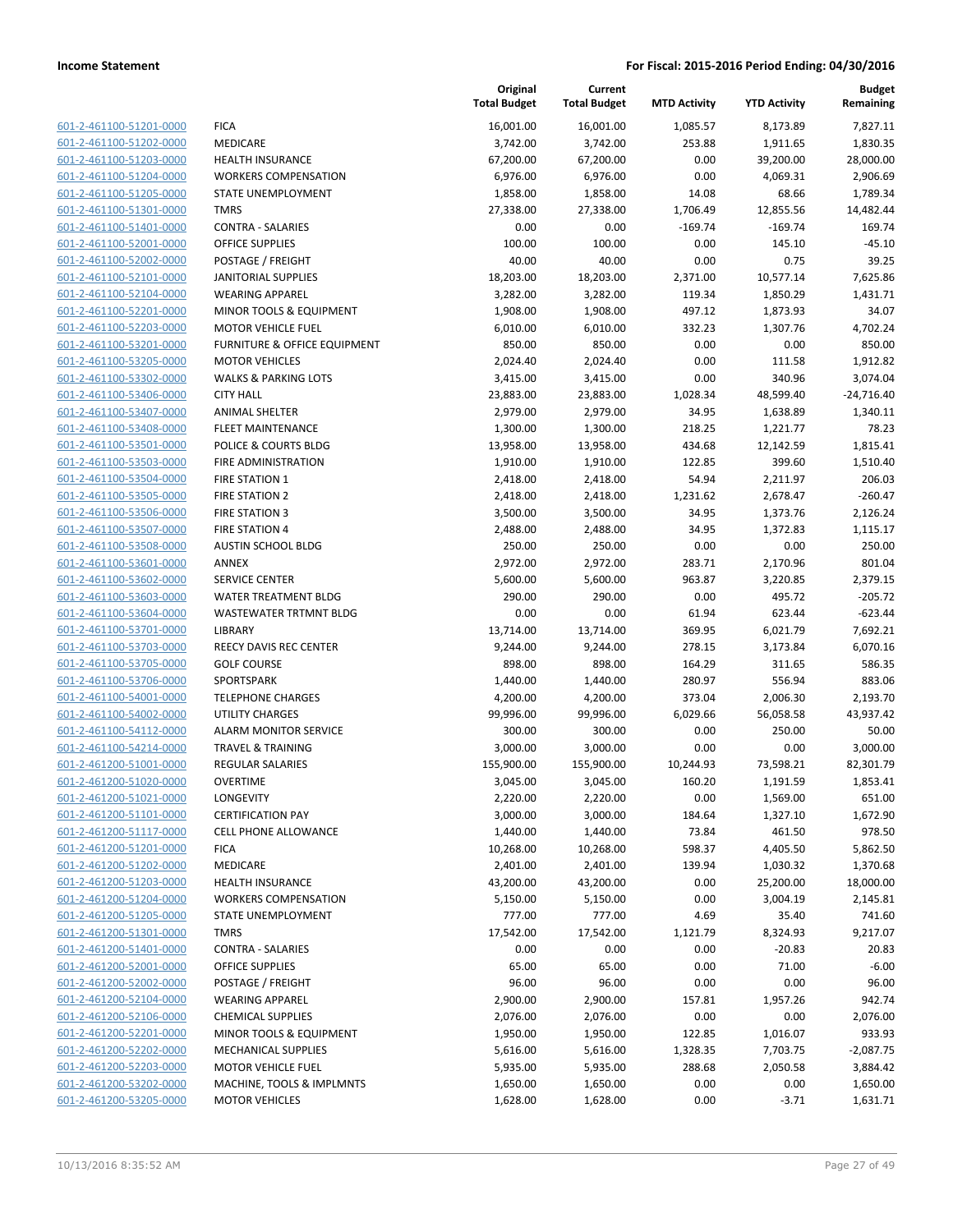|                                   |                                                     | Original<br><b>Total Budget</b> | Current<br><b>Total Budget</b> | <b>MTD Activity</b> | <b>YTD Activity</b>      | <b>Budget</b><br>Remaining |
|-----------------------------------|-----------------------------------------------------|---------------------------------|--------------------------------|---------------------|--------------------------|----------------------------|
| 601-2-461200-53402-0000           | <b>BUILDING MAINTENANCE</b>                         | 648.00                          | 648.00                         | 0.00                | 25.34                    | 622.66                     |
| 601-2-461200-54001-0000           | <b>TELEPHONE CHARGES</b>                            | 1,680.00                        | 1,680.00                       | 121.50              | 679.71                   | 1,000.29                   |
| 601-2-461200-54002-0000           | <b>UTILITY CHARGES</b>                              | 9,264.00                        | 9,264.00                       | 751.96              | 6,245.11                 | 3,018.89                   |
| 601-2-461200-54201-0000           | MEMBERSHIPS & SUBSCRIPTIONS                         | 1,500.00                        | 1,500.00                       | 0.00                | 0.00                     | 1,500.00                   |
| 601-2-461200-54214-0000           | <b>TRAVEL &amp; TRAINING</b>                        | 1,500.00                        | 1,500.00                       | 0.00                | 0.00                     | 1,500.00                   |
| 601-2-480000-55099-0000           | CWIP / PROJ BUDGET - NO EXPENSES                    | 77,316.00                       | 77,316.00                      | 0.00                | 0.00                     | 77,316.00                  |
|                                   | <b>Expense Total:</b>                               | 972,558.40                      | 972,558.40                     | 51,798.69           | 506,284.32               | 466,274.08                 |
|                                   | Fund: 601 - CENTRAL SERVICE FUND Surplus (Deficit): | $-130,682.40$                   | -130,682.40                    | -51,798.69          | $-15,190.01$             | $-115,492.39$              |
| <b>Fund: 602 - INSURANCE FUND</b> |                                                     |                                 |                                |                     |                          |                            |
| Revenue                           |                                                     |                                 |                                |                     |                          |                            |
| 602-2-319001-43211-0000           | PRIOR YEAR INS REIMB                                | 0.00                            | 0.00                           | 0.00                | 4,539.00                 | -4,539.00                  |
| 602-2-319001-45401-0000           | <b>INTEREST REVENUES</b>                            | 7,000.00                        | 7,000.00                       | 120.91              | 1,215.97                 | 5,784.03                   |
| 602-2-322001-43201-0000           | <b>EMPLOYEE PORTION</b>                             | 390,000.00                      | 390,000.00                     | 30,076.42           | 211,283.45               | 178,716.55                 |
| 602-2-322001-43202-0000           | <b>CITY PORTION-HEALTH</b>                          | 2,472,000.00                    | 2,472,000.00                   | 0.00                | 1,458,800.00             | 1,013,200.00               |
| 602-2-322001-43203-0000           | <b>CITY PORTION-WORK COMP</b>                       | 275,000.00                      | 275,000.00                     | 0.00<br>0.00        | 156,002.17               | 118,997.83                 |
| 602-2-322001-43204-0000           | <b>CITY PORTION-TWC FUTA</b>                        | 300.00                          | 300.00                         |                     | 302.82                   | $-2.82$                    |
| 602-2-322001-43205-0000           | <b>GEUS EMPLOYEE PORTION</b>                        | 198,000.00                      | 198,000.00                     | 16,648.00           | 113,666.00               | 84,334.00                  |
| 602-2-322001-43206-0000           | <b>GEUS PORTION-HEALTH</b>                          | 1,180,800.00                    | 1,180,800.00                   | 0.00                | 688,800.00               | 492,000.00                 |
| 602-2-322001-43207-0000           | <b>GEUS PORTION-WORK COMP</b>                       | 56,000.00                       | 56,000.00                      | 0.00                | 33,653.20                | 22,346.80                  |
| 602-2-322001-48610-0000           | OTHER REV / CITY EMPL-DEPENDENT CARE                | 0.00                            | 0.00                           | 0.00                | 4,118.00                 | $-4,118.00$                |
| 602-2-324001-46501-0000           | CA - GENERAL FUND                                   | 175,903.00                      | 175,903.00                     | 0.00                | 102,610.13               | 73,292.87                  |
| 602-2-324001-46506-0000           | <b>CA - RECREATION FUND</b>                         | 294.00                          | 294.00                         | 0.00                | 171.50                   | 122.50<br>410.44           |
| 602-2-324001-46509-0000           | CA - VENUE MGMT FUND                                | 985.00                          | 985.00                         | 0.00                | 574.56                   |                            |
| 602-2-324001-46611-0000           | <b>CA - UTILITY FUND</b>                            | 87,154.00                       | 87,154.00                      | 0.00                | 50,839.81                | 36,314.19                  |
| 602-2-324001-46614-0000           | CA - SANITATION FUND COLLECTION                     | 2,446.00                        | 2,446.00                       | 0.00                | 1,426.81                 | 1,019.19                   |
| 602-2-324009-46612-0000           | CA - ELECTRIC UTILITY                               | 24,537.00                       | 24,537.00                      | 0.00                | 14,313.25                | 10,223.75                  |
| 602-2-324009-46613-0000           | CA - CABLE UTILITY<br><b>Revenue Total:</b>         | 5,873.00<br>4,876,292.00        | 5,873.00<br>4,876,292.00       | 0.00<br>46,845.33   | 3,425.94<br>2,845,742.61 | 2,447.06<br>2,030,549.39   |
| Expense                           |                                                     |                                 |                                |                     |                          |                            |
| 602-2-462100-54101-0000           | PROFESSIONAL SERVICES                               | 15,000.00                       | 15,000.00                      | 833.00              | 16,729.61                | $-1,729.61$                |
| 602-2-462100-54801-0000           | <b>WELLNESS PROGRAM</b>                             | 10,000.00                       | 10,000.00                      | 0.00                | 5,353.80                 | 4,646.20                   |
| 602-2-462100-54802-0000           | <b>MEDICAL CLAIMS</b>                               | 1,000.00                        | 1,000.00                       | 0.00                | 215.00                   | 785.00                     |
| 602-2-462100-54809-0000           | HEALTH AND DENTAL / PREMIUMS                        | 4,900,000.00                    | 4,900,000.00                   | 400,183.33          | 3,065,093.49             | 1,834,906.51               |
| 602-2-462100-54810-0000           | RETIREE INSURANCE PREMIUM                           | 75,000.00                       | 75,000.00                      | 8,475.27            | 52,472.46                | 22,527.54                  |
| 602-2-462100-54812-0000           | <b>LONG TERM DISABILITY</b>                         | 50,000.00                       | 50,000.00                      | 4,008.08            | 31,744.55                | 18,255.45                  |
| 602-2-462100-54813-0000           | LIFE / AD & D INSURANCE                             | 25,000.00                       | 25,000.00                      | 249.81              | 9,681.18                 | 15,318.82                  |
| 602-2-462100-54820-0000           | AIR EVAC PREMIUMS                                   | 17,000.00                       | 17,000.00                      | 180.00              | 19,301.00                | $-2,301.00$                |
| 602-2-462100-54821-0000           | <b>WORKERS' COMPENSATION</b>                        | 368,000.00                      | 368,000.00                     | 435.76              | 359,275.03               | 8,724.97                   |
| 602-2-462100-54822-0000           | STATE UNEMPLOYMENT INS.                             | 0.00                            | 0.00                           | 0.14                | $-0.01$                  | 0.01                       |
| 602-2-462100-54823-0000           | HEALTH CARE-125 FLEX PLAN                           | 12,000.00                       | 12,000.00                      | 149.79              | 5,334.64                 | 6,665.36                   |
| 602-2-480000-54101-0000           | PROFESSIONAL SERVICES                               | 73,000.00                       | 73,000.00                      | 7,480.19            | 51,955.22                | 21,044.78                  |
| 602-2-480000-54226-0000           | <b>INSURANCE EXPENSE</b>                            | 291,500.00                      | 291,500.00                     | $-750.00$           | 205,592.35               | 85,907.65                  |
| 602-2-480000-57008-0000           | <b>BANK CHARGES</b>                                 | 1,456.00                        | 1,456.00                       | 28.51               | 841.98                   | 614.02                     |
|                                   | <b>Expense Total:</b>                               | 5,838,956.00                    | 5,838,956.00                   | 421,273.88          | 3,823,590.30             | 2,015,365.70               |
|                                   | Fund: 602 - INSURANCE FUND Surplus (Deficit):       | -962,664.00                     | -962,664.00                    | -374,428.55         | -977,847.69              | 15,183.69                  |
| Fund: 604 - MIS FUND              |                                                     |                                 |                                |                     |                          |                            |
| Revenue                           |                                                     |                                 |                                |                     |                          |                            |
| 604-2-324001-46501-0000           | CA - GENERAL FUND                                   | 527,851.00                      | 527,851.00                     | 0.00                | 307,912.99               | 219,938.01                 |
| 604-2-324001-46506-0000           | <b>CA - RECREATION FUND</b>                         | 3,095.00                        | 3,095.00                       | 0.00                | 1,805.44                 | 1,289.56                   |
| 604-2-324001-46509-0000           | CA - VENUE MGMT FUND                                | 7,239.00                        | 7,239.00                       | 0.00                | 4,222.75                 | 3,016.25                   |
| 604-2-324001-46611-0000           | <b>CA - UTILITY FUND</b>                            | 175,318.00                      | 175,318.00                     | 0.00                | 102,268.81               | 73,049.19                  |
| 604-2-324001-46614-0000           | CA - SANITATION FUND COLLECTION                     | 9,594.00                        | 9,594.00                       | 0.00                | 5,596.50                 | 3,997.50                   |
| 604-2-324009-46901-0000           | <b>ELECTRIC UTILITY</b>                             | 152,776.00                      | 152,776.00                     | 0.00                | 89,119.31                | 63,656.69                  |
| 604-2-324009-46906-0000           | <b>CABLE UTILITY</b>                                | 35,714.00                       | 35,714.00                      | 0.00                | 20,833.19                | 14,880.81                  |
|                                   | <b>Revenue Total:</b>                               | 911,587.00                      | 911,587.00                     | 0.00                | 531,758.99               | 379,828.01                 |
| <b>Expense</b>                    |                                                     |                                 |                                |                     |                          |                            |
| 604-2-441400-51001-0000           | REGULAR SALARIES                                    | 17,932.00                       | 17,932.00                      | 0.00                | 0.00                     | 17,932.00                  |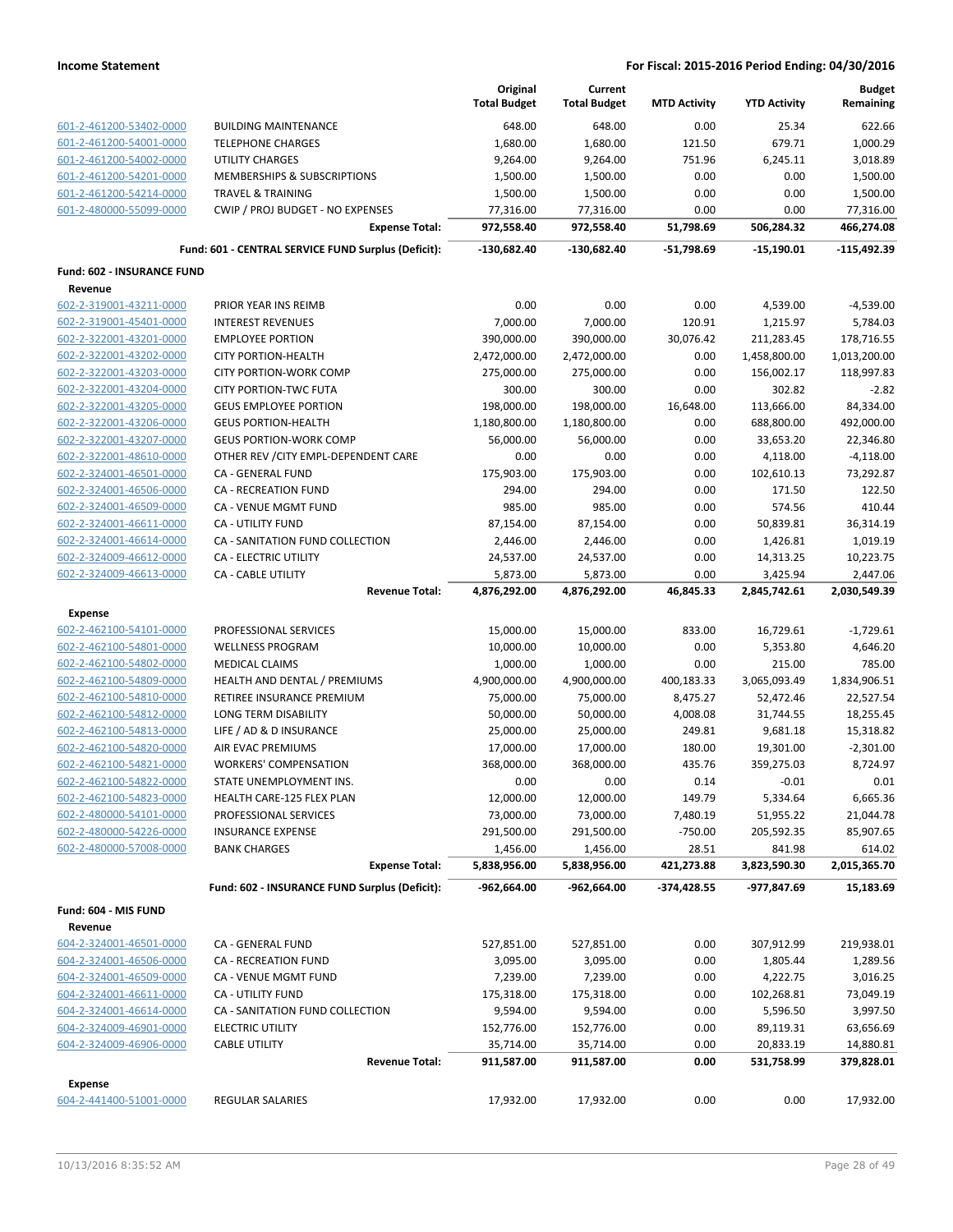|                                      |                                         | Original<br><b>Total Budget</b> | Current<br><b>Total Budget</b> | <b>MTD Activity</b> | <b>YTD Activity</b> | <b>Budget</b><br>Remaining |
|--------------------------------------|-----------------------------------------|---------------------------------|--------------------------------|---------------------|---------------------|----------------------------|
| 604-2-441400-51201-0000              | <b>FICA</b>                             | 1,112.00                        | 1,112.00                       | 0.00                | 0.00                | 1,112.00                   |
| 604-2-441400-51202-0000              | MEDICARE                                | 260.00                          | 260.00                         | 0.00                | 0.00                | 260.00                     |
| 604-2-441400-51204-0000              | <b>WORKERS COMPENSATION</b>             | 46.00                           | 46.00                          | 0.00                | 26.81               | 19.19                      |
| 604-2-441400-51205-0000              | <b>STATE UNEMPLOYMENT</b>               | 86.00                           | 86.00                          | 0.00                | 0.00                | 86.00                      |
| 604-2-441400-51301-0000              | <b>TMRS</b>                             | 1,899.00                        | 1,899.00                       | 0.00                | 0.00                | 1,899.00                   |
| 604-2-441400-51401-0000              | <b>CONTRA - SALARIES</b>                | $-21,336.00$                    | $-21,336.00$                   | 0.00                | 0.00                | $-21,336.00$               |
| 604-2-441400-52001-0000              | <b>OFFICE SUPPLIES</b>                  | 100.00                          | 100.00                         | 0.00                | 0.00                | 100.00                     |
| 604-2-441400-52002-0000              | POSTAGE / FREIGHT                       | 30.00                           | 30.00                          | $-61.98$            | 0.00                | 30.00                      |
| 604-2-441400-54001-0000              | <b>TELEPHONE CHARGES</b>                | 435.00                          | 435.00                         | 29.74               | 148.14              | 286.86                     |
| 604-2-441400-54002-0000              | <b>UTILITY CHARGES</b>                  | 1,150.00                        | 1,150.00                       | 0.00                | 439.85              | 710.15                     |
| 604-2-441400-54101-0000              | PROFESSIONAL SERVICES                   | 20,000.00                       | 20,000.00                      | 0.00                | 10,500.00           | 9,500.00                   |
| 604-2-441400-54214-0000              | <b>TRAVEL &amp; TRAINING</b>            | 700.00                          | 700.00                         | 0.00                | 0.00                | 700.00                     |
| 604-2-465100-51001-0000              | <b>REGULAR SALARIES</b>                 | 197,314.00                      | 197,314.00                     | 15,340.32           | 114,471.83          | 82,842.17                  |
| 604-2-465100-51020-0000              | <b>OVERTIME</b>                         | 23,265.00                       | 23,265.00                      | 0.00                | 1,398.36            | 21,866.64                  |
| 604-2-465100-51021-0000              | LONGEVITY                               | 2,976.00                        | 2,976.00                       | 0.00                | 3,138.00            | $-162.00$                  |
| 604-2-465100-51116-0000              | <b>CAR ALLOWANCE</b>                    | 3,600.00                        | 3,600.00                       | 276.92              | 2,076.90            | 1,523.10                   |
| 604-2-465100-51117-0000              | CELL PHONE ALLOWANCE                    | 2,880.00                        | 2,880.00                       | 221.52              | 1,661.40            | 1,218.60                   |
| 604-2-465100-51201-0000              | <b>FICA</b>                             | 14,262.00                       | 14,262.00                      | 948.92              | 7,361.97            | 6,900.03                   |
| 604-2-465100-51202-0000              | <b>MEDICARE</b>                         | 3,336.00                        | 3,336.00                       | 221.93              | 1,721.75            | 1,614.25                   |
| 604-2-465100-51203-0000              | <b>HEALTH INSURANCE</b>                 | 28,800.00                       | 28,800.00                      | 0.00                | 16,800.00           | 12,000.00                  |
| 604-2-465100-51204-0000              | <b>WORKERS COMPENSATION</b>             | 596.00                          | 596.00                         | 0.00                | 347.69              | 248.31                     |
| 604-2-465100-51205-0000              | STATE UNEMPLOYMENT                      | 258.00                          | 258.00                         | 0.00                | 26.99               | 231.01                     |
| 604-2-465100-51301-0000              | <b>TMRS</b>                             | 24,366.00                       | 24,366.00                      | 1,666.23            | 13,085.12           | 11,280.88                  |
| 604-2-465100-52001-0000              | <b>OFFICE SUPPLIES</b>                  | 300.00                          | 300.00                         | 0.00                | 0.00                | 300.00                     |
| 604-2-465100-52002-0000              | POSTAGE / FREIGHT                       | 25.00                           | 25.00                          | 0.00                | 2.65                | 22.35                      |
| 604-2-465100-52004-0000              | <b>COMPUTER SUPPLIES</b>                | 1,700.00                        | 1,700.00                       | 0.00                | 563.78              | 1,136.22                   |
| 604-2-465100-52201-0000              | MINOR TOOLS & EQUIPMENT                 | 500.00                          | 500.00                         | 0.00                | 109.99              | 390.01                     |
| 604-2-465100-52203-0000              | <b>MOTOR VEHICLE FUEL</b>               | 562.00                          | 562.00                         | 39.77               | 198.60              | 363.40                     |
| 604-2-465100-52303-0000              | <b>TRAINING SUPPLIES</b>                | 800.00                          | 800.00                         | 0.00                | 0.00                | 800.00                     |
| 604-2-465100-53205-0000              | <b>MOTOR VEHICLES</b>                   | 500.00                          | 500.00                         | 97.21               | 173.83              | 326.17                     |
| 604-2-465100-53209-0000              | HARDWARE/SOFTWARE                       | 262,476.00                      | 262,476.00                     | 5,686.84            | 204,092.26          | 58,383.74                  |
| 604-2-465100-54001-0000              | <b>TELEPHONE CHARGES</b>                | 15,000.00                       | 15,000.00                      | 710.92              | 4,694.02            | 10,305.98                  |
| 604-2-465100-54101-0000              | PROFESSIONAL SERVICES                   | 3,500.00                        | 3,500.00                       | 0.00                | 0.00                | 3,500.00                   |
| 604-2-465100-54103-0000              | CONSULTING                              | 4,000.00                        | 4,000.00                       | 0.00                | 0.00                | 4,000.00                   |
| 604-2-465100-54201-0000              | MEMBERSHIPS & SUBSCRIPTIONS             | 500.00                          | 500.00                         | 0.00                | 0.00                | 500.00                     |
| 604-2-465100-54214-0000              | <b>TRAVEL &amp; TRAINING</b>            | 5,000.00                        | 5,000.00                       | 0.00                | 800.00              | 4,200.00                   |
| 604-2-465100-54901-0000              | <b>RENTALS / LEASES</b>                 | 25,000.00                       | 25,000.00                      | 1,798.03            | 12,581.01           | 12,418.99                  |
| 604-2-465100-54908-0000              | LEASE PURCHASE PAYMENTS                 | 118,280.00                      | 118,280.00                     | 0.00                | 42,007.90           | 76,272.10                  |
| 604-2-465100-55205-0000              | COMPUTER EQUIPMENT / SOFTWARE           | 37,448.00                       | 37,448.00                      | 15,723.75           | 20,122.47           | 17,325.53                  |
| 604-2-465100-55207-0000              | RADIO COMMUNICATION EQUIP               | 30,000.00                       | 30,000.00                      | 0.00                | 0.00                | 30,000.00                  |
| 604-2-491000-58037-0000              | XFR - DEBT SERVICE FUND                 | 80,878.00                       | 80,878.00                      | 0.00                | 47,178.81           | 33,699.19                  |
|                                      | <b>Expense Total:</b>                   | 910,536.00                      | 910,536.00                     | 42,700.12           | 505,730.13          | 404,805.87                 |
|                                      | Fund: 604 - MIS FUND Surplus (Deficit): | 1,051.00                        | 1,051.00                       | -42,700.12          | 26,028.86           | $-24,977.86$               |
| Fund: 660 - VEHICLE REPLACEMENT FUND |                                         |                                 |                                |                     |                     |                            |
| Revenue                              |                                         |                                 |                                |                     |                     |                            |
| 660-2-310003-45305-0000              | <b>AUCTION PROCEEDS</b>                 | 0.00                            | 0.00                           | 0.00                | 2,784.00            | $-2,784.00$                |
| 660-2-319001-43212-0000              | INSURANCE REIMBURSEMENTS                | 0.00                            | 0.00                           | 584,465.75          | 584,465.75          | -584,465.75                |
| 660-2-319001-45401-0000              | <b>INTEREST REVENUES</b>                | 450.00                          | 450.00                         | 76.38               | 681.08              | $-231.08$                  |
| 660-2-322001-47205-0000              | EQUIPMENT LEASES / GENERAL FUND         | 65,037.00                       | 65,037.00                      | 5,419.72            | 37,938.04           | 27,098.96                  |
| 660-2-323001-46001-0000              | <b>XFR - GENERAL FUND</b>               | 387,931.00                      | 387,931.00                     | $-150,000.00$       | 227,193.06          | 160,737.94                 |
| 660-2-323001-46023-0000              | XFR - GENERAL CIP FUND                  | 0.00                            | 97,155.00                      | 0.00                | 97,155.00           | 0.00                       |
|                                      | <b>Revenue Total:</b>                   | 453,418.00                      | 550,573.00                     | 439,961.85          | 950,216.93          | -399,643.93                |
| <b>Expense</b>                       |                                         |                                 |                                |                     |                     |                            |
| 660-2-421230-55202-0000              | <b>VEHICLES</b>                         | 137,931.00                      | 137,931.00                     | 0.00                | 623.64              | 137,307.36                 |
| 660-2-422200-54908-0000              | LEASE PURCHASE PAYMENTS                 | 65,037.00                       | 65,037.00                      | 5,419.72            | 37,938.04           | 27,098.96                  |
| 660-2-422200-55202-0000              | <b>VEHICLES</b>                         | 0.00                            | 0.00                           | 583,694.00          | 583,694.00          | -583,694.00                |
| 660-2-431200-55202-0000              | <b>VEHICLES</b>                         | 100,000.00                      | 197,155.00                     | 0.00                | 197,155.00          | 0.00                       |
| 660-2-451100-55202-0000              | <b>VEHICLES</b>                         | 0.00                            | 0.00                           | $-46.44$            | 0.00                | 0.00                       |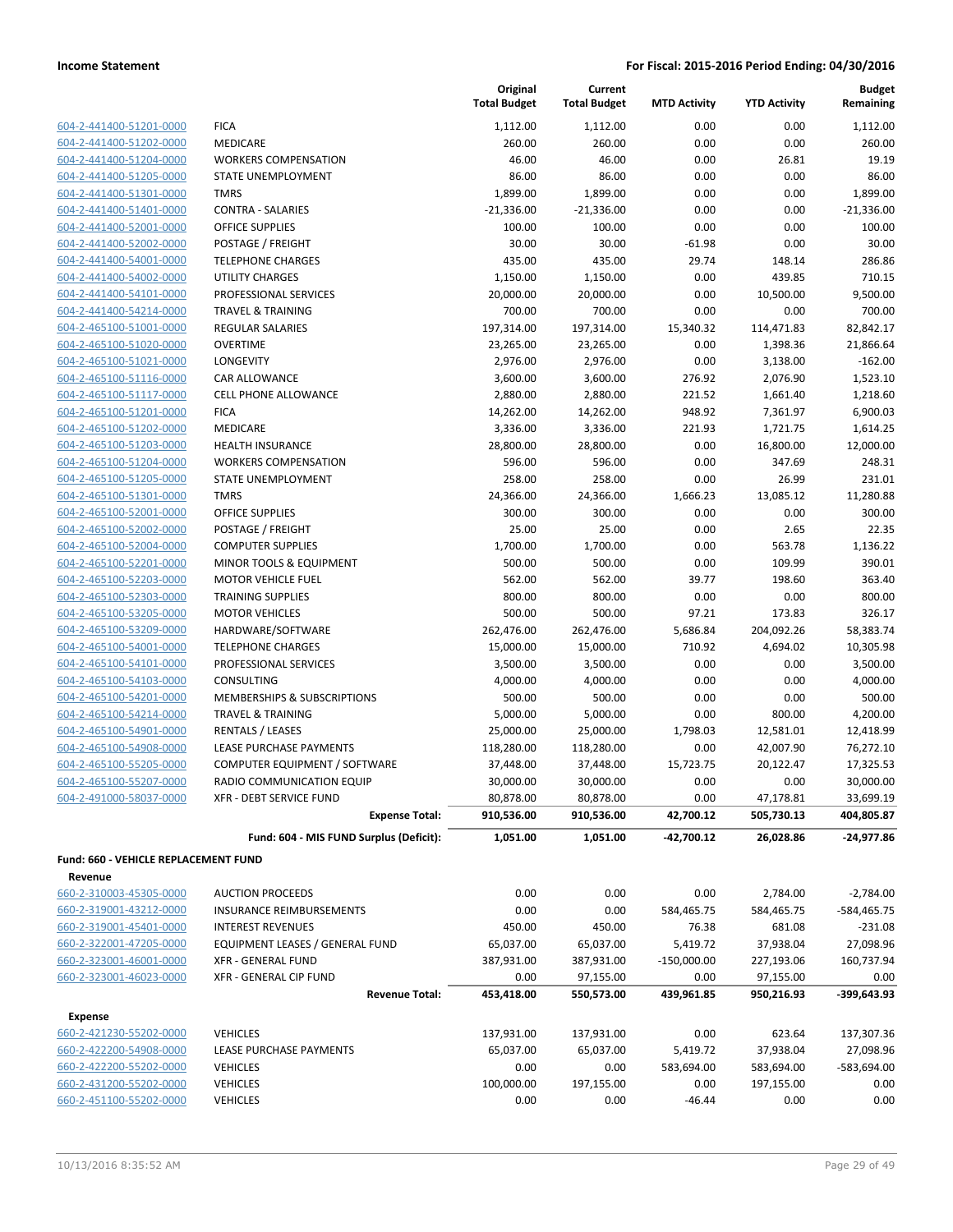|                                                    |                                                            |                       | Original<br><b>Total Budget</b> | Current<br><b>Total Budget</b> | <b>MTD Activity</b> | <b>YTD Activity</b> | <b>Budget</b><br>Remaining |
|----------------------------------------------------|------------------------------------------------------------|-----------------------|---------------------------------|--------------------------------|---------------------|---------------------|----------------------------|
| 660-2-480000-57008-0000                            | <b>BANK CHARGES</b>                                        |                       | 400.00                          | 400.00                         | 6.43                | 646.58              | $-246.58$                  |
|                                                    |                                                            | <b>Expense Total:</b> | 303,368.00                      | 400,523.00                     | 589,073.71          | 820,057.26          | -419,534.26                |
|                                                    | Fund: 660 - VEHICLE REPLACEMENT FUND Surplus (Deficit):    |                       | 150,050.00                      | 150,050.00                     | $-149, 111.86$      | 130,159.67          | 19,890.33                  |
| Fund: 800 - SPENCE FUND                            |                                                            |                       |                                 |                                |                     |                     |                            |
| Revenue                                            |                                                            |                       |                                 |                                |                     |                     |                            |
| 800-3-319001-45401-0000                            | <b>INTEREST REVENUES</b>                                   |                       | 4,952.00                        | 4,952.00                       | 23.21               | 117.08              | 4,834.92                   |
|                                                    |                                                            | <b>Revenue Total:</b> | 4,952.00                        | 4,952.00                       | 23.21               | 117.08              | 4,834.92                   |
| <b>Expense</b>                                     |                                                            |                       |                                 |                                |                     |                     |                            |
| 800-3-480000-57008-0000                            | <b>BANK CHARGES</b>                                        |                       | 967.00                          | 967.00                         | 0.01                | 0.29                | 966.71                     |
| 800-3-495000-58501-0000                            | CA - GENERAL FUND                                          |                       | 600.00                          | 600.00                         | 0.00<br>0.01        | 350.00<br>350.29    | 250.00<br>1,216.71         |
|                                                    |                                                            | <b>Expense Total:</b> | 1,567.00                        | 1,567.00                       |                     |                     |                            |
|                                                    | Fund: 800 - SPENCE FUND Surplus (Deficit):                 |                       | 3,385.00                        | 3,385.00                       | 23.20               | -233.21             | 3,618.21                   |
| Fund: 801 - JONES LIBRARY TRUST                    |                                                            |                       |                                 |                                |                     |                     |                            |
| Revenue<br>801-3-319001-45401-0000                 | <b>INTEREST REVENUES</b>                                   |                       | 78.00                           | 78.00                          | 2.45                | 33.00               | 45.00                      |
|                                                    |                                                            | <b>Revenue Total:</b> | 78.00                           | 78.00                          | 2.45                | 33.00               | 45.00                      |
|                                                    |                                                            |                       |                                 |                                |                     |                     |                            |
| <b>Expense</b><br>801-3-480000-57008-0000          | <b>BANK CHARGES</b>                                        |                       | 9.05                            | 9.05                           | 0.56                | 14.48               | $-5.43$                    |
|                                                    |                                                            | <b>Expense Total:</b> | 9.05                            | 9.05                           | 0.56                | 14.48               | $-5.43$                    |
|                                                    | Fund: 801 - JONES LIBRARY TRUST Surplus (Deficit):         |                       | 68.95                           | 68.95                          | 1.89                | 18.52               | 50.43                      |
|                                                    |                                                            |                       |                                 |                                |                     |                     |                            |
| Fund: 809 - GREENVILLE IDC (L-3)<br>Revenue        |                                                            |                       |                                 |                                |                     |                     |                            |
| 809-3-319001-45609-0000                            | INTERGOVERNMENTAL / IDC GREENVILLE                         |                       | 0.00                            | 0.00                           | 270,236.03          | 2,113,889.25        | $-2,113,889.25$            |
|                                                    |                                                            | <b>Revenue Total:</b> | 0.00                            | 0.00                           | 270,236.03          | 2,113,889.25        | $-2,113,889.25$            |
| <b>Expense</b>                                     |                                                            |                       |                                 |                                |                     |                     |                            |
| 809-3-438100-55320-0000                            | <b>CONSTRUCTION PROJECTS</b>                               |                       | 0.00                            | 0.00                           | 270,236.03          | 2,113,889.25        | $-2,113,889.25$            |
|                                                    |                                                            | <b>Expense Total:</b> | 0.00                            | 0.00                           | 270,236.03          | 2,113,889.25        | $-2,113,889.25$            |
|                                                    | Fund: 809 - GREENVILLE IDC (L-3) Surplus (Deficit):        |                       | 0.00                            | 0.00                           | 0.00                | 0.00                | 0.00                       |
| Fund: 810 - SEIZURE FUNDS - STATE RULES            |                                                            |                       |                                 |                                |                     |                     |                            |
| Revenue                                            |                                                            |                       |                                 |                                |                     |                     |                            |
| 810-3-319001-45401-0000                            | <b>INTEREST REVENUES</b>                                   |                       | 806.00                          | 806.00                         | 51.11               | 688.30              | 117.70                     |
|                                                    |                                                            | <b>Revenue Total:</b> | 806.00                          | 806.00                         | 51.11               | 688.30              | 117.70                     |
| Expense                                            |                                                            |                       |                                 |                                |                     |                     |                            |
| 810-3-421230-53205-0000                            | <b>MOTOR VEHICLES</b>                                      |                       | 0.00                            | 0.00                           | 0.00                | 8.62                | $-8.62$                    |
| 810-3-480000-57008-0000                            | <b>BANK CHARGES</b>                                        |                       | 93.00                           | 93.00                          | 11.63               | 301.39              | $-208.39$                  |
|                                                    |                                                            | <b>Expense Total:</b> | 93.00                           | 93.00                          | 11.63               | 310.01              | $-217.01$                  |
|                                                    | Fund: 810 - SEIZURE FUNDS - STATE RULES Surplus (Deficit): |                       | 713.00                          | 713.00                         | 39.48               | 378.29              | 334.71                     |
| Fund: 811 - SEIZURE FUNDS - FED RULES              |                                                            |                       |                                 |                                |                     |                     |                            |
| Revenue                                            |                                                            |                       |                                 |                                |                     |                     |                            |
| 811-3-319001-45401-0000<br>811-3-322001-46803-0000 | <b>INTEREST REVENUES</b><br>FED SEIZURES-CONTRIBUTION      |                       | 709.00<br>0.00                  | 709.00<br>0.00                 | 21.09<br>0.00       | 295.22<br>22,374.81 | 413.78<br>$-22,374.81$     |
|                                                    |                                                            | <b>Revenue Total:</b> | 709.00                          | 709.00                         | 21.09               | 22,670.03           | $-21,961.03$               |
| <b>Expense</b>                                     |                                                            |                       |                                 |                                |                     |                     |                            |
| 811-3-421230-54214-0000                            | <b>TRAVEL &amp; TRAINING</b>                               |                       | 0.00                            | 0.00                           | 0.00                | 1,543.16            | $-1,543.16$                |
| 811-3-421230-55201-0000                            | <b>EQUIPMENT PURCHASES</b>                                 |                       | 3,004.61                        | 3,004.61                       | 0.00                | 0.00                | 3,004.61                   |
| 811-3-480000-57008-0000                            | <b>BANK CHARGES</b>                                        |                       | 98.00                           | 98.00                          | 4.80                | 120.60              | $-22.60$                   |
|                                                    |                                                            | <b>Expense Total:</b> | 3,102.61                        | 3,102.61                       | 4.80                | 1,663.76            | 1,438.85                   |
|                                                    | Fund: 811 - SEIZURE FUNDS - FED RULES Surplus (Deficit):   |                       | $-2,393.61$                     | -2,393.61                      | 16.29               | 21,006.27           | -23,399.88                 |
|                                                    | Fund: 820 - TIRZ FUND (Tax Increment Reinvestment Zone)    |                       |                                 |                                |                     |                     |                            |
| Revenue                                            |                                                            |                       |                                 |                                |                     |                     |                            |
| 820-3-311001-41101-0000                            | REAL PROPERTY TAXES - CITY                                 |                       | 247,935.00                      | 247,935.00                     | 506.28              | 241,753.54          | 6,181.46                   |
| 820-3-311001-41111-0000                            | REAL PROPERTY TAXES - COUNTY                               |                       | 118,166.00                      | 118,166.00                     | 91,211.67           | 110,260.18          | 7,905.82                   |
| 820-3-311002-41102-0000                            | <b>DELINQUENT TAXES</b>                                    |                       | 2,648.00                        | 2,648.00                       | 50.44               | 1,255.04            | 1,392.96                   |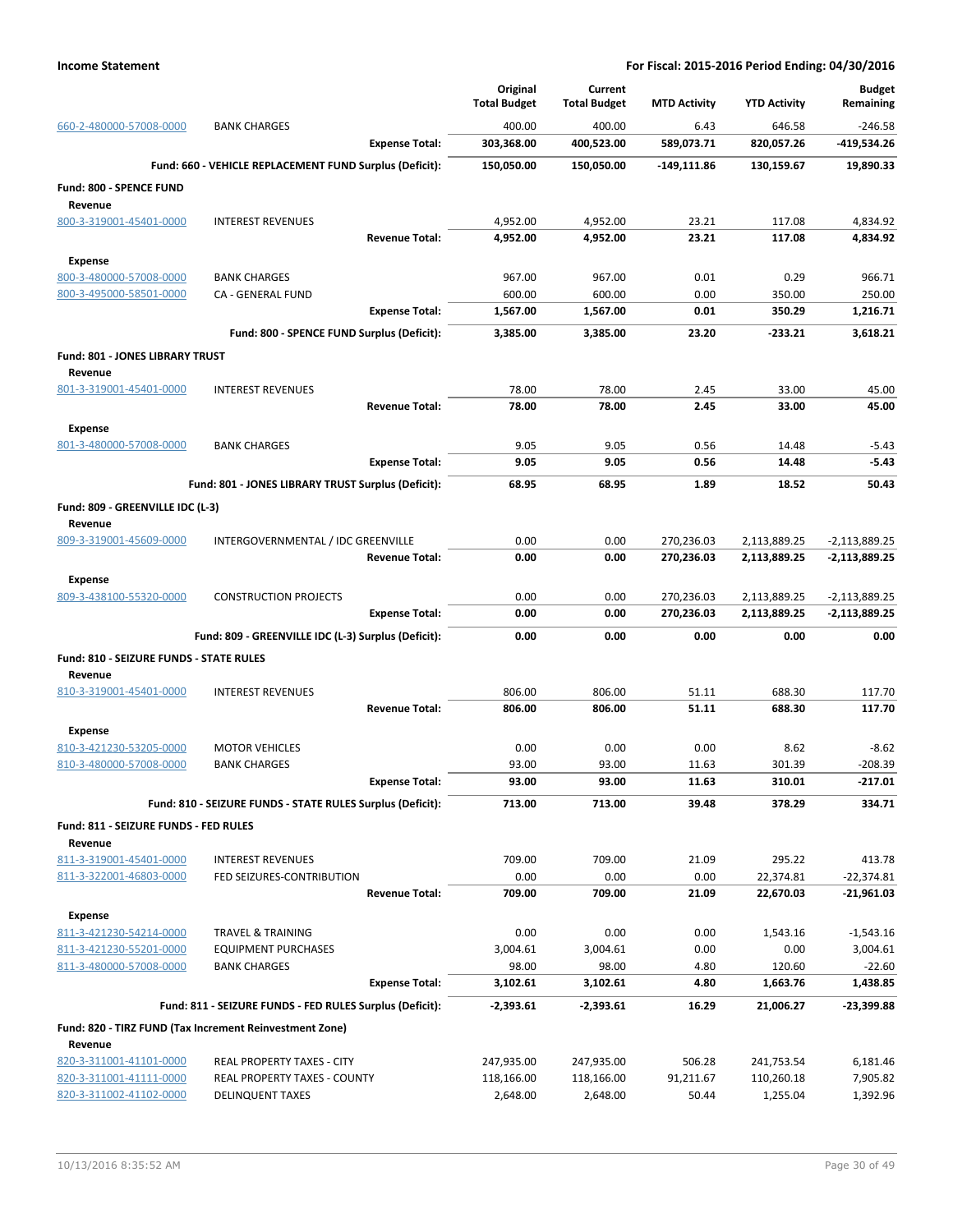|                                            |                                                                            | Original<br><b>Total Budget</b> | Current<br><b>Total Budget</b> | <b>MTD Activity</b> | <b>YTD Activity</b> | <b>Budget</b><br>Remaining |
|--------------------------------------------|----------------------------------------------------------------------------|---------------------------------|--------------------------------|---------------------|---------------------|----------------------------|
| 820-3-319001-45401-0000                    | OTHER REVENUES / INTEREST REVENUES                                         | 3,302.00                        | 3,302.00                       | 134.95              | 1,720.69            | 1,581.31                   |
|                                            | <b>Revenue Total:</b>                                                      | 372,051.00                      | 372,051.00                     | 91,903.34           | 354,989.45          | 17,061.55                  |
| <b>Expense</b>                             |                                                                            |                                 |                                |                     |                     |                            |
| 820-3-416100-54101-0000                    | PROFESSIONAL SERVICES                                                      | 6,000.00                        | 6,000.00                       | 0.00                | 1,887.45            | 4,112.55                   |
| 820-3-480000-57008-0000                    | <b>BANK CHARGES</b>                                                        | 225.00                          | 225.00                         | 30.34               | 617.95              | $-392.95$                  |
|                                            | <b>Expense Total:</b>                                                      | 6,225.00                        | 6,225.00                       | 30.34               | 2,505.40            | 3,719.60                   |
|                                            | Fund: 820 - TIRZ FUND (Tax Increment Reinvestment Zone) Surplus (Deficit): | 365,826.00                      | 365,826.00                     | 91,873.00           | 352,484.05          | 13,341.95                  |
| <b>Fund: 910 - ELECTRIC OPERATING FUND</b> |                                                                            |                                 |                                |                     |                     |                            |
| Revenue                                    |                                                                            |                                 |                                |                     |                     |                            |
| 910-9-000000-49001-4400                    | <b>METERED SALES - RESIDENTIAL</b>                                         | 11,995,218.00                   | 11,995,218.00                  | 667,893.73          | 5,785,286.84        | 6,209,931.16               |
| 910-9-000000-49010-4421                    | METERED SALES - GS-NO DEMAND                                               | 781,428.00                      | 781,428.00                     | 56,694.77           | 436,786.48          | 344,641.52                 |
| 910-9-000000-49020-4422                    | METERED SALES - GS-DEMAND                                                  | 17,834,108.00                   | 17,834,108.00                  | 1,330,835.37        | 9,719,590.61        | 8,114,517.39               |
| 910-9-000000-49030-4424                    | METERED SALES - GS-PRIMARY                                                 | 488,862.00                      | 488,862.00                     | 34,014.52           | 248,246.69          | 240,615.31                 |
| 910-9-000000-49040-4440                    | METERED SALES - STREET LIGHTS                                              | 227,683.00                      | 227,683.00                     | 19,346.19           | 132,926.88          | 94,756.12                  |
| 910-9-000000-49050-4400                    | <b>FUEL ADJUSTMENT</b>                                                     | 14,797,006.00                   | 14,797,006.00                  | 799,244.90          | 7,687,384.35        | 7,109,621.65               |
| 910-9-000000-49057-4490                    | POWER COST RECOVERY                                                        | 0.00                            | 0.00                           | 19.39               | 42.85               | $-42.85$                   |
| 910-9-000000-49058-4400                    | <b>REGULATORY CHARGE</b>                                                   | 417,403.00                      | 417,403.00                     | 20,283.03           | 140,322.65          | 277,080.35                 |
| 910-9-000000-49140-4490                    | <b>VAPOR LIGHT REVENUES</b>                                                | 157,500.00                      | 157,500.00                     | 13,191.11           | 91,781.84           | 65,718.16                  |
| 910-9-000000-49201-4510                    | LATE CHARGES                                                               | 310,000.00                      | 310,000.00                     | 17,520.94           | 165,331.82          | 144,668.18                 |
| 910-9-000000-49209-4511                    | SERVICE CHARGES - CLEARING                                                 | 0.00                            | 0.00                           | $-35.00$            | 0.00                | 0.00                       |
| 910-9-000000-49210-4511                    | <b>ELECTRIC SERVICE CHARGES</b>                                            | 77,000.00                       | 77,000.00                      | 5,251.74            | 40,196.79           | 36,803.21                  |
| 910-9-000000-49211-4511                    | VAPOR LIGHT SERVICE CHARGES                                                | 500.00                          | 500.00                         | $-13.22$            | 211.78              | 288.22                     |
| 910-9-000000-49212-4511                    | <b>SAW POLES SERVICE CHARGES</b>                                           | 600.00                          | 600.00                         | 140.00              | 420.00              | 180.00                     |
| 910-9-000000-49213-4511                    | AMPY SERVICE CHARGES                                                       | 25,000.00                       | 25,000.00                      | 3,459.38            | 23,199.50           | 1,800.50                   |
| 910-9-000000-49220-4512                    | <b>RE-READ CHARGES</b>                                                     | 10.00                           | 10.00                          | 0.00                | 30.00               | $-20.00$                   |
| 910-9-000000-49230-4512                    | <b>METER TESTING CHARGES</b>                                               | 10.00                           | 10.00                          | 0.00                | 0.00                | 10.00                      |
| 910-9-000000-49301-4490                    | METERED SALES - 5% XFER to GENERAL FUND                                    | 2,306,215.00                    | 2,306,215.00                   | 146,960.66          | 1,211,444.22        | 1,094,770.78               |
| 910-9-000000-49307-4490                    | METERED SALES - 1% XFER to GBOD                                            | 461,243.00                      | 461,243.00                     | 29,394.41           | 242,304.33          | 218,938.67                 |
| 910-9-000000-49410-4564                    | <b>CUSTOMER AID TO CONSTRUCTION</b>                                        | 10,000.00                       | 10,000.00                      | 0.00                | 0.00                | 10,000.00                  |
| 910-9-000000-49420-4564                    | UNDERGROUND SERVICE                                                        | 7,500.00                        | 7,500.00                       | 3,492.25            | 6,579.32            | 920.68                     |
| 910-9-000000-49430-4564                    | <b>RELOCATION OF SERVICE</b>                                               | 100.00                          | 100.00                         | 0.00                | 18,805.03           | $-18,705.03$               |
| 910-9-000000-49440-4564                    | <b>OVERTIME SERVICES</b>                                                   | 100.00                          | 100.00                         | 0.00                | 0.00                | 100.00                     |
| 910-9-000000-49450-4564                    | <b>ACCIDENTS</b>                                                           | 10,000.00                       | 10,000.00                      | 6,329.35            | $-6,744.53$         | 16,744.53                  |
| 910-9-000000-49460-4564                    | <b>METER DAMAGE</b>                                                        | 200.00                          | 200.00                         | 0.00                | 0.00                | 200.00                     |
| 910-9-000000-49470-4564                    | OTHER REIMBURSEMENTS                                                       | 1,000.00                        | 1,000.00                       | 0.00                | 5.26                | 994.74                     |
| 910-9-000000-49480-4564                    | <b>METER BASES</b>                                                         | 2,000.00                        | 2,000.00                       | 185.88              | 2,979.90            | $-979.90$                  |
|                                            | <b>MATERIAL SALES</b>                                                      | 20,000.00                       |                                |                     |                     |                            |
| 910-9-000000-49490-4564                    |                                                                            |                                 | 20,000.00                      | 0.00                | 3,021.88            | 16,978.12                  |
| 910-9-000000-49520-4470                    | <b>ENERGY SALES</b>                                                        | 11,325,000.00                   | 11,325,000.00                  | 0.00                | 0.00                | 11,325,000.00              |
| 910-9-000000-49521-4470                    | <b>RUC REVENUES</b>                                                        | 250.00                          | 250.00                         | $-0.01$             | $-0.01$             | 250.01                     |
| 910-9-000000-49530-4572                    | TCR AUCTION PROCEEDS                                                       | 325,000.00                      | 325,000.00                     | 23,428.68           | 134,725.77          | 190,274.23                 |
| 910-9-000000-49540-4572                    | <b>BLACK START REVENUES</b>                                                | 500,000.00                      | 500,000.00                     | 0.00                | 0.11                | 499,999.89                 |
| 910-9-000000-49560-4571                    | <b>TCOS REVENUES</b>                                                       | 725,000.00                      | 725,000.00                     | 94,217.40           | 259,565.06          | 465,434.94                 |
| 910-9-000000-49601-4540                    | POLE USE REVENUES                                                          | 27,035.00                       | 27,035.00                      | 0.00                | 8,197.00            | 18,838.00                  |
| 910-9-000000-49602-4118                    | EPA ALLOWANCE SALES                                                        | 1.00                            | 1.00                           | 0.62                | 0.62                | 0.38                       |
| 910-9-000000-49700-4990                    | REDEMPTION OF LONG TERM DEBT                                               | 455,000.00                      | 455,000.00                     | 0.00                | 0.00                | 455,000.00                 |
| 910-9-000000-49701-4567                    | XFER FROM COG - GEN FUND                                                   | 690,969.00                      | 690,969.00                     | 0.00                | 403,065.25          | 287,903.75                 |
| 910-9-000000-49754-4994                    | XFER FROM 950 - BILLING                                                    | 101,119.00                      | 101,119.00                     | 8,426.58            | 58,986.07           | 42,132.93                  |
| 910-9-000000-49755-4995                    | XFER FROM 950 - CASHIERS                                                   | 70,879.00                       | 70,879.00                      | 5,906.58            | 41,346.07           | 29,532.93                  |
| 910-9-000000-49759-4545                    | XFER FROM 950 FOR POLE USE                                                 | 18,800.00                       | 18,800.00                      | 0.00                | 18,800.00           | 0.00                       |
| 910-9-000000-49801-4190                    | <b>INTEREST INCOME</b>                                                     | 60,000.00                       | 60,000.00                      | 2,636.44            | 40,247.72           | 19,752.28                  |
|                                            | <b>Revenue Total:</b>                                                      | 64,229,739.00                   | 64,229,739.00                  | 3,288,825.69        | 26,915,088.15       | 37,314,650.85              |
| <b>Expense</b>                             |                                                                            |                                 |                                |                     |                     |                            |
| 910-9-901000-51001-5000                    | <b>REGULAR SALARIES</b>                                                    | 470,155.00                      | 470,155.00                     | 36,156.54           | 261,668.51          | 208,486.49                 |
| 910-9-901000-51011-5000                    | PART TIME TEMPORARY                                                        | 17,743.00                       | 17,743.00                      | 0.00                | 0.00                | 17,743.00                  |
| 910-9-901000-51020-5000                    | <b>OVERTIME</b>                                                            | 73,000.00                       | 73,000.00                      | 5,317.29            | 43,304.02           | 29,695.98                  |
| 910-9-901000-51115-5000                    | <b>CLOTHING ALLOWANCE</b>                                                  | 2,000.00                        | 2,000.00                       | 0.00                | 1,955.87            | 44.13                      |
| 910-9-901000-51116-5000                    | CAR ALLOWANCE                                                              | 1,950.00                        | 1,950.00                       | 150.00              | 1,125.00            | 825.00                     |
| 910-9-901000-51117-5000                    | CELL PHONE ALLOWANCE                                                       | 623.00                          | 623.00                         | 47.92               | 315.36              | 307.64                     |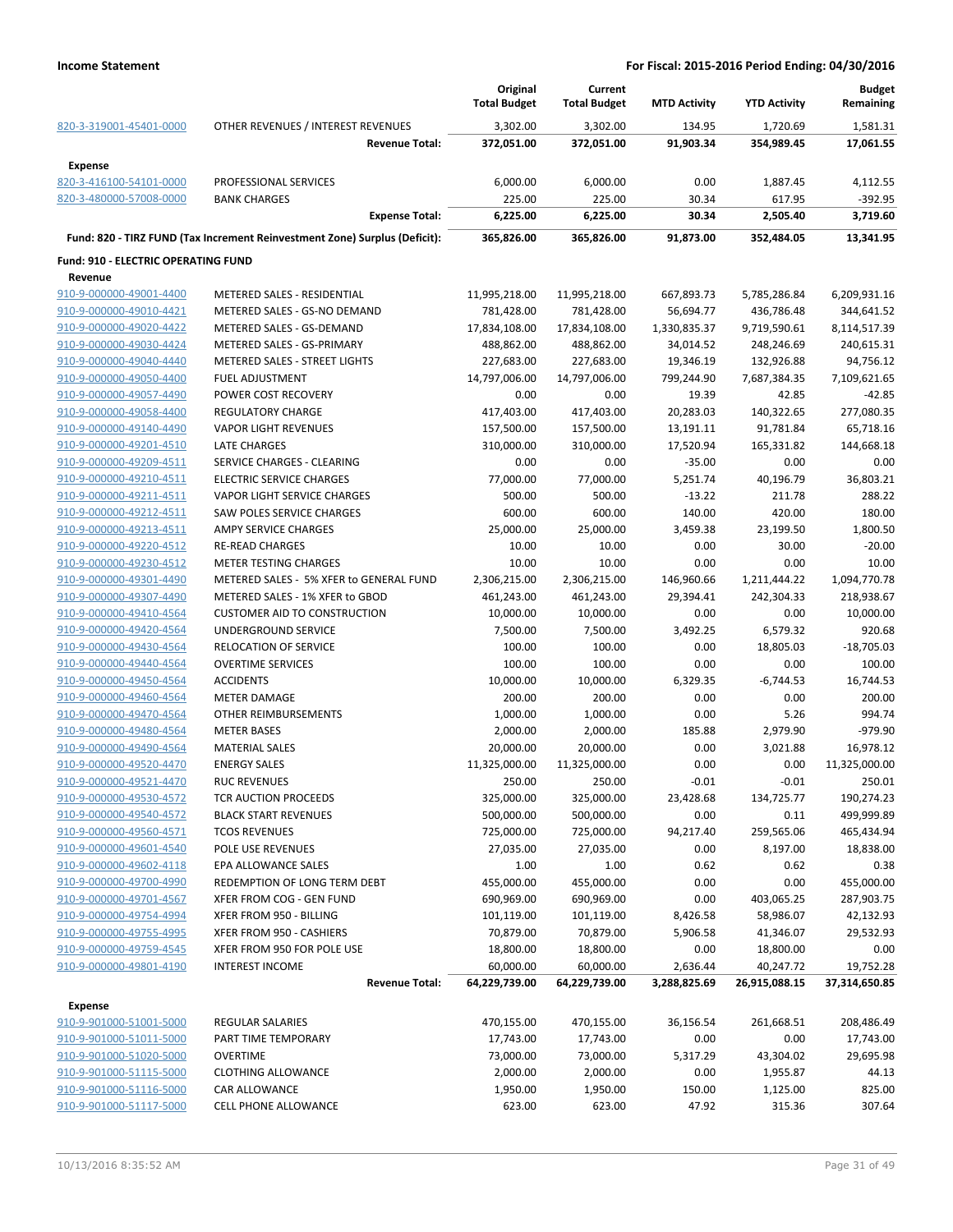|                                                    |                                            | Original<br><b>Total Budget</b> | Current<br><b>Total Budget</b> | <b>MTD Activity</b>   | <b>YTD Activity</b>     | <b>Budget</b><br>Remaining |
|----------------------------------------------------|--------------------------------------------|---------------------------------|--------------------------------|-----------------------|-------------------------|----------------------------|
| 910-9-901000-51201-5000                            | <b>FICA</b>                                | 35,009.00                       | 35,009.00                      | 2,364.85              | 17,568.78               | 17,440.22                  |
| 910-9-901000-51202-5000                            | MEDICARE                                   | 8,199.00                        | 8,199.00                       | 553.06                | 4,108.83                | 4,090.17                   |
| 910-9-901000-51203-5000                            | <b>HEALTH INSURANCE</b>                    | 70,080.00                       | 70,080.00                      | 0.00                  | 40,880.00               | 29,200.00                  |
| 910-9-901000-51204-5000                            | <b>WORKERS COMPENSATION</b>                | 5,492.00                        | 5,492.00                       | 0.00                  | 3,203.69                | 2,288.31                   |
| 910-9-901000-51205-5000                            | UNEMPLOYMENT                               | 1,643.00                        | 1,643.00                       | 0.65                  | 75.52                   | 1,567.48                   |
| 910-9-901000-51301-5000                            | <b>TMRS</b>                                | 58,004.00                       | 58,004.00                      | 4,258.78              | 31,841.32               | 26,162.68                  |
| 910-9-901001-59020-5010                            | <b>NATURAL GAS</b>                         | 750,000.00                      | 750,000.00                     | 17,554.61             | 47,872.01               | 702,127.99                 |
| 910-9-901001-59021-5010                            | <b>FUEL OIL</b>                            | 50,000.00                       | 50,000.00                      | 0.00                  | 0.00                    | 50,000.00                  |
| 910-9-901008-59110-5080                            | <b>GEUS OPERATIONS</b>                     | 29,750.00                       | 29,550.00                      | 2,135.34              | 15,245.30               | 14,304.70                  |
| 910-9-901008-59112-5080                            | <b>SAFETY</b>                              | 11,500.00                       | 11,500.00                      | 123.75                | 6,334.81                | 5,165.19                   |
| 910-9-901008-59121-5080                            | MECHANICAL SUPPLIES                        | 16,000.00                       | 16,000.00                      | 2,598.92              | 14,337.40               | 1,662.60                   |
| 910-9-901008-59125-5080                            | <b>CHEMICAL &amp; LABORATORY SUPPLIES</b>  | 55,100.00                       | 55,100.00                      | 5,345.98              | 34,359.18               | 20,740.82                  |
| 910-9-901008-59141-5080                            | <b>UTILITY BILLS</b>                       | 312,000.00                      | 312,000.00                     | 10,761.52             | 207,708.82              | 104,291.18                 |
| 910-9-901008-59144-5080                            | MISCELLANEOUS SERVICES                     | 185,765.00                      | 185,765.00                     | 22,362.87             | 59,863.86               | 125,901.14                 |
| 910-9-901008-59146-5080                            | TRAINING AND/OR TRAVEL                     | 12,700.00                       | 12,700.00                      | 0.00                  | 500.00                  | 12,200.00                  |
| 910-9-901015-51001-5150<br>910-9-901015-51020-5150 | <b>REGULAR SALARIES</b><br><b>OVERTIME</b> | 341,495.00<br>53,000.00         | 341,495.00<br>53,000.00        | 25,512.28<br>2,391.77 | 187,712.68<br>19,735.64 | 153,782.32<br>33,264.36    |
| 910-9-901015-51115-5150                            | <b>CLOTHING ALLOWANCE</b>                  | 2,100.00                        | 2,100.00                       | 0.00                  | 2,356.96                | $-256.96$                  |
| 910-9-901015-51116-5150                            | <b>CAR ALLOWANCE</b>                       | 1,950.00                        | 1,950.00                       | 150.00                | 1,125.00                | 825.00                     |
| 910-9-901015-51201-5150                            | <b>FICA</b>                                | 24,710.00                       | 24,710.00                      | 1,592.80              | 11,955.05               | 12,754.95                  |
| 910-9-901015-51202-5150                            | MEDICARE                                   | 5,779.00                        | 5,779.00                       | 372.51                | 2,795.95                | 2,983.05                   |
| 910-9-901015-51203-5150                            | <b>HEALTH INSURANCE</b>                    | 67,200.00                       | 67,200.00                      | 0.00                  | 39,200.00               | 28,000.00                  |
| 910-9-901015-51204-5150                            | <b>WORKERS COMPENSATION</b>                | 4,190.00                        | 4,190.00                       | 0.00                  | 2,444.19                | 1,745.81                   |
| 910-9-901015-51205-5150                            | UNEMPLOYMENT                               | 1,575.00                        | 1,575.00                       | 1.38                  | 69.76                   | 1,505.24                   |
| 910-9-901015-51301-5150                            | <b>TMRS</b>                                | 42,206.00                       | 42,206.00                      | 2,967.04              | 22,430.91               | 19,775.09                  |
| 910-9-901015-51401-5150                            | <b>CONTRA - SALARIES</b>                   | 0.00                            | 0.00                           | 0.00                  | $-145.84$               | 145.84                     |
| 910-9-901015-59201-5150                            | <b>BUILDING MAINTENANCE</b>                | 13,500.00                       | 13,500.00                      | 1,085.71              | 3,016.43                | 10,483.57                  |
| 910-9-901015-59205-5150                            | <b>EQUIPMENT MAINTENANCE</b>               | 3,000.00                        | 3,000.00                       | 847.50                | 3,368.61                | $-368.61$                  |
| 910-9-901015-59290-5150                            | <b>GENERAL PLANT EQUIPMENT MAINTENANCE</b> | 20,000.00                       | 20,000.00                      | 962.34                | 10,366.07               | 9,633.93                   |
| 910-9-901015-59291-5150                            | <b>UNIT 1 MAINTENANCE</b>                  | 95,500.00                       | 95,500.00                      | 710.18                | 27,866.25               | 67,633.75                  |
| 910-9-901015-59292-5150                            | UNIT 2 MAINTENANCE                         | 117,500.00                      | 117,500.00                     | 4,157.24              | 78,722.02               | 38,777.98                  |
| 910-9-901015-59293-5150                            | <b>UNIT 3 MAINTENANCE</b>                  | 177,500.00                      | 177,500.00                     | 7,494.98              | 97,002.77               | 80,497.23                  |
| 910-9-901090-59311-9900                            | <b>STEAM PLANT STRUCTURES</b>              | 25,000.00                       | 25,200.00                      | 0.00                  | 25,200.00               | 0.00                       |
| 910-9-901090-59312-9900                            | <b>BOILER PLANT EQUIPMENT</b>              | 123,000.00                      | 123,000.00                     | 35,533.50             | 52,629.56               | 70,370.44                  |
| 910-9-901090-59315-9900                            | ACCESSORY ELECTRIC EQUIPMENT               | 20,500.00                       | 75,600.00                      | 6,586.68              | 6,586.68                | 69,013.32                  |
| 910-9-901146-51001-5460                            | <b>REGULAR SALARIES</b>                    | 470,155.00                      | 470,155.00                     | 34,636.54             | 250,048.51              | 220,106.49                 |
| 910-9-901146-51011-5460                            | PART TIME TEMPORARY                        | 17,743.00                       | 17,743.00                      | 0.00                  | 0.00                    | 17,743.00                  |
| 910-9-901146-51020-5460                            | <b>OVERTIME</b>                            | 73,000.00                       | 73,000.00                      | 4,897.29              | 40,258.75               | 32,741.25                  |
| 910-9-901146-51115-5460                            | <b>CLOTHING ALLOWANCE</b>                  | 2,000.00                        | 2,000.00                       | 0.00                  | 1,887.12                | 112.88                     |
| 910-9-901146-51116-5460                            | CAR ALLOWANCE                              | 1,950.00                        | 1,950.00                       | 300.00                | 2,250.00                | $-300.00$                  |
| 910-9-901146-51117-5460                            | <b>CELL PHONE ALLOWANCE</b>                | 623.00                          | 623.00                         | 47.88                 | 315.06                  | 307.94                     |
| 910-9-901146-51201-5460                            | <b>FICA</b>                                | 35,009.00                       | 35,009.00                      | 2,454.06              | 18,030.18               | 16,978.82                  |
| 910-9-901146-51202-5460<br>910-9-901146-51203-5460 | MEDICARE<br><b>HEALTH INSURANCE</b>        | 8,199.00                        | 8,199.00                       | 573.93<br>0.00        | 4,226.98                | 3,972.02                   |
| 910-9-901146-51204-5460                            | <b>WORKERS COMPENSATION</b>                | 70,080.00<br>5,492.00           | 70,080.00<br>5,492.00          | 0.00                  | 40,880.00<br>3,203.69   | 29,200.00<br>2,288.31      |
| 910-9-901146-51205-5460                            | UNEMPLOYMENT                               | 1,643.00                        | 1,643.00                       | 0.00                  | 60.06                   | 1,582.94                   |
| 910-9-901146-51301-5460                            | <b>TMRS</b>                                | 58,004.00                       | 58,004.00                      | 4,023.13              | 30,031.03               | 27,972.97                  |
| 910-9-901147-59020-5470                            | <b>NATURAL GAS</b>                         | 500,000.00                      | 435,000.00                     | 14,031.67             | 42,470.90               | 392,529.10                 |
| 910-9-901151-59110-5501                            | <b>GEUS OPERATIONS</b>                     | 2,000.00                        | 2,000.00                       | 1,212.63              | 1,560.69                | 439.31                     |
| 910-9-901151-59112-5501                            | SAFETY PROGRAM                             | 1,600.00                        | 1,600.00                       | 0.00                  | 0.00                    | 1,600.00                   |
| 910-9-901151-59121-5501                            | <b>MECHANICAL SUPPLIES</b>                 | 5,000.00                        | 5,000.00                       | 115.97                | 737.65                  | 4,262.35                   |
| 910-9-901151-59125-5501                            | <b>CHEMICAL &amp; LABORATORY</b>           | 6,500.00                        | 6,500.00                       | 0.00                  | 0.00                    | 6,500.00                   |
| 910-9-901151-59141-5501                            | <b>UTILITY BILLS</b>                       | 2,500.00                        | 2,500.00                       | 29.84                 | 1,049.87                | 1,450.13                   |
| 910-9-901151-59144-5501                            | MISCELLANEOUS SERVICES                     | 48,500.00                       | 60,325.00                      | 11,943.00             | 15,599.28               | 44,725.72                  |
| 910-9-901151-59146-5501                            | TRAINING AND/OR TRAVEL                     | 11,000.00                       | 11,000.00                      | 0.00                  | 1,700.00                | 9,300.00                   |
| 910-9-901154-51001-5541                            | <b>REGULAR SALARIES</b>                    | 341,495.00                      | 341,495.00                     | 27,032.28             | 199,332.65              | 142,162.35                 |
| 910-9-901154-51020-5541                            | <b>OVERTIME</b>                            | 53,000.00                       | 53,000.00                      | 2,811.77              | 22,780.64               | 30,219.36                  |
| 910-9-901154-51115-5541                            | <b>CLOTHING ALLOWANCE</b>                  | 2,000.00                        | 2,000.00                       | 0.00                  | 2,425.71                | $-425.71$                  |
| 910-9-901154-51116-5541                            | CAR ALLOWANCE                              | 1,950.00                        | 1,950.00                       | 0.00                  | 0.00                    | 1,950.00                   |
|                                                    |                                            |                                 |                                |                       |                         |                            |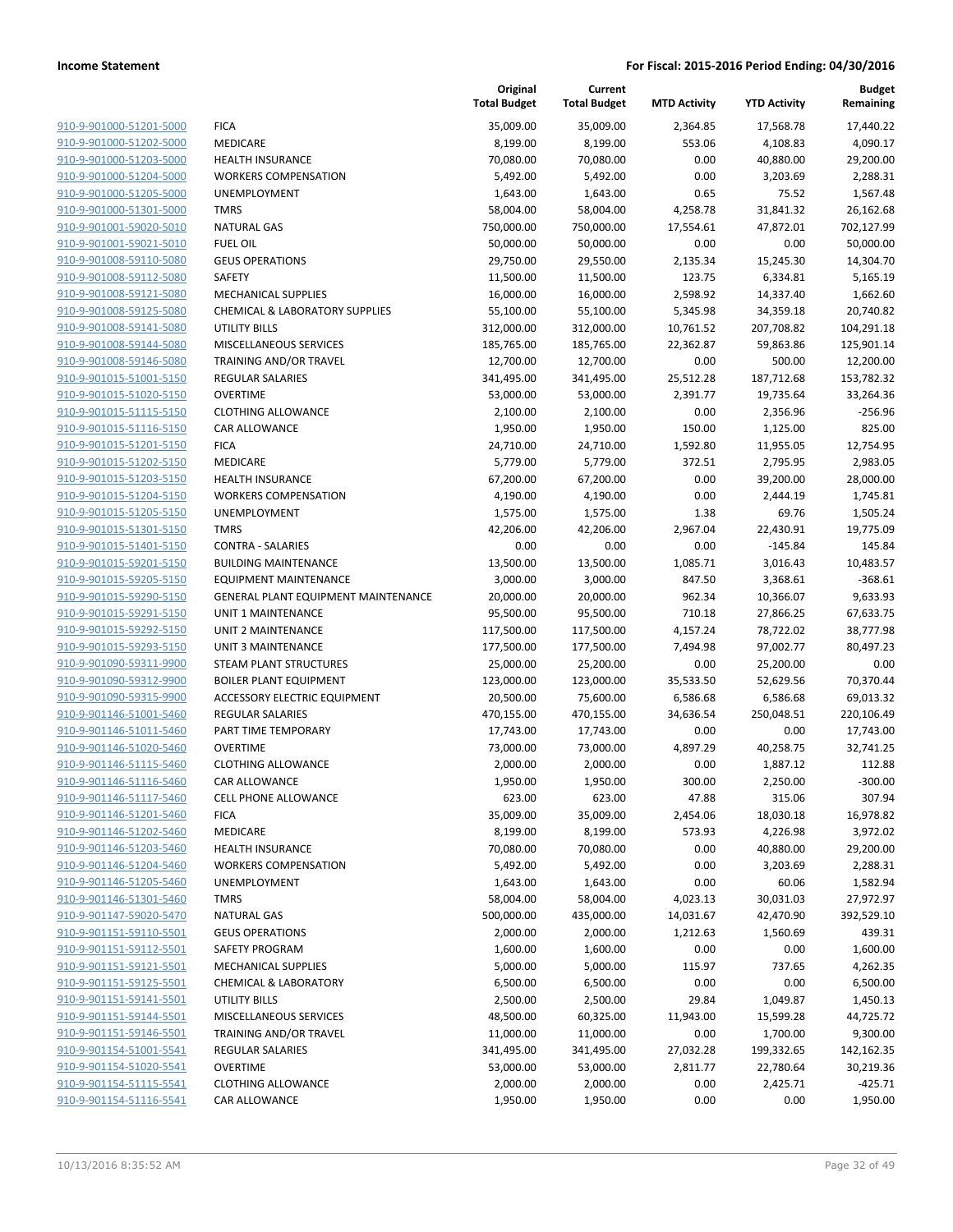|                                                    |                                            | Original<br><b>Total Budget</b> | Current<br><b>Total Budget</b> | <b>MTD Activity</b> | <b>YTD Activity</b>    | <b>Budget</b><br>Remaining |
|----------------------------------------------------|--------------------------------------------|---------------------------------|--------------------------------|---------------------|------------------------|----------------------------|
| 910-9-901154-51201-5541                            | <b>FICA</b>                                | 24,703.00                       | 24,703.00                      | 1,850.33            | 13,826.45              | 10,876.55                  |
| 910-9-901154-51202-5541                            | MEDICARE                                   | 5,777.00                        | 5,777.00                       | 432.74              | 3,233.60               | 2,543.40                   |
| 910-9-901154-51203-5541                            | <b>HEALTH INSURANCE</b>                    | 67,200.00                       | 67,200.00                      | 0.00                | 39,200.00              | 28,000.00                  |
| 910-9-901154-51204-5541                            | <b>WORKERS COMPENSATION</b>                | 4,190.00                        | 4,190.00                       | 0.00                | 2,444.19               | 1,745.81                   |
| 910-9-901154-51205-5541                            | UNEMPLOYMENT                               | 1,575.00                        | 1,575.00                       | 1.01                | 66.91                  | 1,508.09                   |
| 910-9-901154-51301-5541                            | <b>TMRS</b>                                | 42,196.00                       | 42,196.00                      | 3,139.57            | 23,761.74              | 18,434.26                  |
| 910-9-901154-59201-5541                            | <b>BUILDINGS MAINTENANCE</b>               | 2,500.00                        | 2,500.00                       | 2,050.79            | 5,197.86               | $-2,697.86$                |
| 910-9-901154-59205-5541                            | <b>EQUIPMENT MAINTENANCE</b>               | 1,500.00                        | 1,500.00                       | 0.00                | 542.96                 | 957.04                     |
| 910-9-901154-59290-5541                            | <b>GENERAL PLANT EQUIPMENT MAINTENANCE</b> | 8,000.00                        | 8,000.00                       | 187.20              | 550.17                 | 7,449.83                   |
| 910-9-901154-59291-5541                            | <b>UNIT 1 MAINTENANCE</b>                  | 40,500.00                       | 99,500.00                      | 71.42               | 16,076.21              | 83,423.79                  |
| 910-9-901154-59292-5541                            | <b>UNIT 2 MAINTENANCE</b>                  | 40,500.00                       | 34,675.00                      | 71.42               | 11,289.95              | 23,385.05                  |
| 910-9-901154-59293-5541                            | <b>UNIT 3 MAINTENANCE</b>                  | 40,500.00                       | 40,500.00                      | 71.42               | 8,531.60               | 31,968.40                  |
| 910-9-901190-59345-9900                            | EP ACCESSORY ELEC EQUIPMENT                | 0.00                            | 34,000.00                      | 0.00                | 0.00                   | 34,000.00                  |
| 910-9-901190-59346-9900                            | EP MISCELLANEOUS POWER PLANT EQUIPM        | 15,000.00                       | 15,000.00                      | 0.00                | 14,005.46              | 994.54                     |
| 910-9-901200-59110-5502                            | <b>GEUS OPERATIONS</b>                     | 5,500.00                        | 5,200.00                       | 0.00                | 3,196.80               | 2,003.20                   |
| 910-9-901500-59040-5550                            | <b>TMPA FIXED COST</b>                     | 12,697,358.00                   | 12,697,358.00                  | 1,022,244.73        | 7,006,034.10           | 5,691,323.90               |
| 910-9-901500-59041-5550                            | AMORTIZE PREPAID SCRUBBER                  | 317,742.00                      | 317,742.00                     | 26,478.50           | 185,349.50             | 132,392.50                 |
| 910-9-901500-59043-5550                            | AMORTIZE PREPAID TMPA FIXED                | 1,232,154.00                    | 1,232,154.00                   | 102,679.50          | 718,756.50             | 513,397.50                 |
| 910-9-901500-59045-5550                            | <b>GCSES ENERGY</b>                        | 5,747,315.00                    | 5,747,315.00                   | $-6,592.56$         | 1,720,358.69           | 4,026,956.31               |
| 910-9-901500-59050-5550                            | <b>DUKE WIND ENERGY</b>                    | 3,106,620.00                    | 3,106,620.00                   | 212,446.60          | 300,457.01             | 2,806,162.99               |
| 910-9-901500-59052-5550                            | OFF-SYSTEM NET PURCHASES                   | 28,750.00                       | 28,750.00                      | 0.00                | 0.00                   | 28,750.00                  |
| 910-9-901500-59053-5550                            | <b>ERCOT BALANCING ENERGY</b>              | 14,969,900.00                   | 14,969,900.00                  | 0.00                | $-0.04$                | 14,969,900.04              |
| 910-9-901500-59054-5550                            | <b>ANCILLARY SERVICES</b>                  | 210,000.00                      | 210,000.00                     | $-0.02$             | $-9.62$                | 210,009.62                 |
| 910-9-901500-59055-5550                            | <b>CONTROL CENTER COSTS</b>                | 244,500.00                      | 244,500.00                     | 18,500.00           | 133,500.00             | 111,000.00                 |
| 910-9-901500-59057-5550                            | <b>ERCOT UPLIFT</b>                        | 300,000.00                      | 300,000.00                     | 12.47               | $-11.68$               | 300,011.68                 |
| 910-9-901500-59059-5550                            | EILS                                       | 85,000.00                       | 85,000.00                      | 0.00                | 0.00                   | 85,000.00                  |
| 910-9-901500-59063-5550                            | <b>ERCOT CONGESTION RIGHTS</b>             | $-210,000.00$                   | $-210,000.00$                  | 30,458.44           | $-5,840.51$            | $-204, 159.49$             |
| 910-9-901500-59080-5550                            | DEMAND SIDE RESPONSE                       | 1,000.00                        | 1,000.00                       | 0.00                | 0.00                   | 1,000.00                   |
| 910-9-901500-59099-5550                            | <b>GARLAND CLEARING ACCOUNT</b>            | 0.00                            | 0.00                           | 571,266.20          | 2,971,345.91           | $-2,971,345.91$            |
| 910-9-901600-51001-5750                            | <b>REGULAR SALARIES</b>                    | 116,470.00                      | 116,470.00                     | 8,918.40            | 65,652.20              | 50,817.80                  |
| 910-9-901600-51020-5750                            | <b>OVERTIME</b>                            | 2,500.00                        | 2,500.00                       | 210.97              | 7,415.32               | $-4,915.32$                |
| 910-9-901600-51116-5750                            | CAR ALLOWANCE                              | 3,000.00                        | 3,000.00                       | 230.76              | 1,730.70               | 1,269.30                   |
| 910-9-901600-51117-5750                            | <b>CELL PHONE ALLOWANCE</b>                | 864.00                          | 864.00                         | 66.44               | 498.30                 | 365.70                     |
| 910-9-901600-51201-5750                            | <b>FICA</b>                                | 7,616.00                        | 7,616.00                       | 523.40              | 4,252.23               | 3,363.77                   |
| 910-9-901600-51202-5750                            | MEDICARE                                   | 1,781.00                        | 1,781.00                       | 122.41              | 994.47                 | 786.53                     |
| 910-9-901600-51203-5750                            | <b>HEALTH INSURANCE</b>                    | 19,200.00                       | 19,200.00                      | 0.00                | 11,200.00              | 8,000.00                   |
| 910-9-901600-51204-5750                            | <b>WORKERS COMPENSATION</b>                | 302.00                          | 302.00                         | 0.00                | 176.19                 | 125.81                     |
| 910-9-901600-51205-5750                            | UNEMPLOYMENT                               | 450.00                          | 450.00                         | 0.00                | 18.00                  | 432.00                     |
| 910-9-901600-51301-5750<br>910-9-901600-59110-5750 | <b>TMRS</b><br><b>GEUS OPERATIONS</b>      | 13,008.00<br>49,300.00          | 13,008.00<br>83,900.00         | 991.67<br>3,296.15  | 8,023.78<br>23,897.82  | 4,984.22<br>60,002.18      |
|                                                    |                                            | 2,000.00                        |                                |                     |                        |                            |
| 910-9-901600-59146-5750<br>910-9-910120-51001-9200 | TRAINING AND/OR TRAVEL<br>REGULAR SALARIES | 307,119.00                      | 2,700.00<br>307,119.00         | 16.48<br>24,221.44  | 2,260.38<br>167,743.67 | 439.62<br>139,375.33       |
| 910-9-910120-51020-9200                            | <b>OVERTIME</b>                            | 200.00                          | 200.00                         | 0.00                | 0.00                   | 200.00                     |
| 910-9-910120-51115-9200                            | <b>CLOTHING ALLOWANCE</b>                  | 250.00                          | 250.00                         | 0.00                | 228.16                 | 21.84                      |
| 910-9-910120-51116-9200                            | CAR ALLOWANCE                              | 7,000.00                        | 8,800.00                       | 688.46              | 4,938.45               | 3,861.55                   |
| 910-9-910120-51117-9200                            | CELL PHONE ALLOWANCE                       | 908.00                          | 1,558.00                       | 118.74              | 817.17                 | 740.83                     |
| 910-9-910120-51201-9200                            | <b>FICA</b>                                | 17,668.00                       | 17,668.00                      | 1,510.90            | 8,789.59               | 8,878.41                   |
| 910-9-910120-51202-9200                            | MEDICARE                                   | 4,574.00                        | 4,574.00                       | 353.36              | 2,457.95               | 2,116.05                   |
| 910-9-910120-51203-9200                            | <b>HEALTH INSURANCE</b>                    | 32,640.00                       | 32,640.00                      | 0.00                | 19,040.00              | 13,600.00                  |
| 910-9-910120-51204-9200                            | <b>WORKERS COMPENSATION</b>                | 1,392.00                        | 1,392.00                       | 0.00                | 812.00                 | 580.00                     |
| 910-9-910120-51205-9200                            | UNEMPLOYMENT                               | 765.00                          | 765.00                         | 2.06                | 33.47                  | 731.53                     |
| 910-9-910120-51301-9200                            | <b>TMRS</b>                                | 33,409.00                       | 33,409.00                      | 2,633.04            | 18,480.59              | 14,928.41                  |
| 910-9-910121-59110-9210                            | <b>GEUS OPERATIONS</b>                     | 19,000.00                       | 16,550.00                      | 981.21              | 6,496.99               | 10,053.01                  |
| 910-9-910121-59116-9210                            | <b>BUILDING OPERATIONS</b>                 | 7,000.00                        | 7,000.00                       | 243.83              | 428.64                 | 6,571.36                   |
| 910-9-910121-59141-9210                            | <b>UTILITY BILLS</b>                       | 78,000.00                       | 78,000.00                      | 6,028.98            | 43,228.54              | 34,771.46                  |
| 910-9-910121-59143-9210                            | PROFESSIONAL SERVICES                      | 25,000.00                       | 34,116.00                      | 6,221.44            | 24,552.64              | 9,563.36                   |
| 910-9-910121-59144-9210                            | MISCELLANEOUS SERVICES                     | 12,000.00                       | 11,021.00                      | 931.96              | 3,735.18               | 7,285.82                   |
| 910-9-910121-59193-9210                            | <b>GEUS INTERNET SERVICE</b>               | 13,596.00                       | 37,980.00                      | 0.00                | 37,980.00              | 0.00                       |
| 910-9-910121-59198-9210                            | <b>COLOCATION CHARGES</b>                  | 0.00                            | 9,979.00                       | 0.00                | 0.00                   | 9,979.00                   |
|                                                    |                                            |                                 |                                |                     |                        |                            |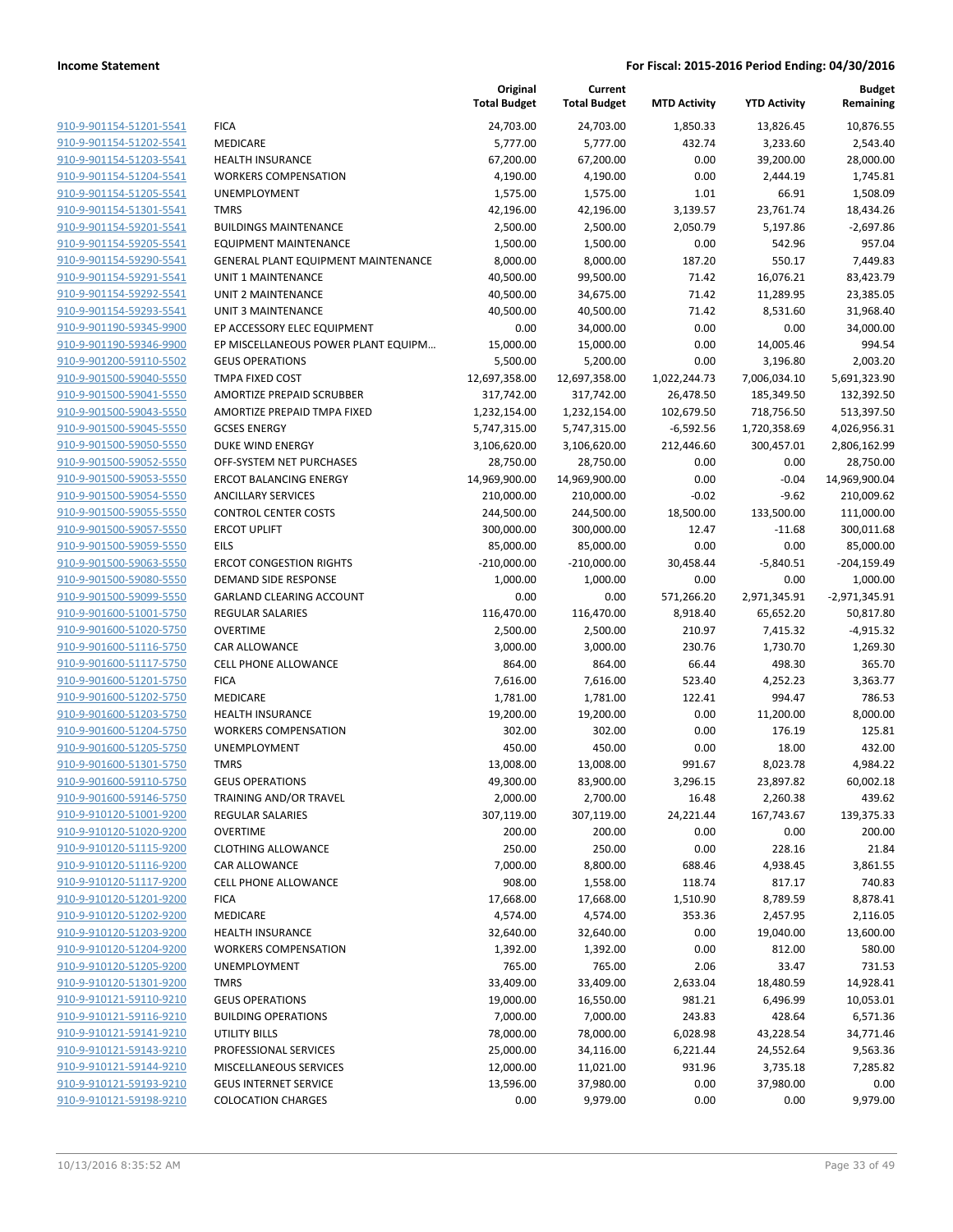|                                                    |                                      | Original<br><b>Total Budget</b> | Current<br><b>Total Budget</b> | <b>MTD Activity</b> | <b>YTD Activity</b> | <b>Budget</b><br>Remaining |
|----------------------------------------------------|--------------------------------------|---------------------------------|--------------------------------|---------------------|---------------------|----------------------------|
| 910-9-910132-59110-9302                            | <b>GEUS OPERATIONS</b>               | 11,000.00                       | 11,000.00                      | 143.71              | 3,628.32            | 7,371.68                   |
| 910-9-910132-59142-9302                            | <b>MEMBERSHIP FEES</b>               | 53,970.00                       | 57,070.00                      | 3,000.00            | 5,000.00            | 52,070.00                  |
| 910-9-910132-59146-9302                            | TRAINING AND/OR TRAVEL               | 5,000.00                        | 5,000.00                       | 430.00              | 430.00              | 4,570.00                   |
| 910-9-910135-59200-9350                            | <b>LANDSCAPING MAINTENANCE</b>       | 18,500.00                       | 18,500.00                      | 1,201.00            | 5,376.00            | 13,124.00                  |
| 910-9-910135-59201-9350                            | <b>BUILDING MAINTENANCE</b>          | 29,500.00                       | 33,220.00                      | 5,584.91            | 10,229.50           | 22,990.50                  |
| 910-9-910135-59205-9350                            | <b>EQUIPMENT MAINTENANCE</b>         | 3,000.00                        | 3,000.00                       | 0.00                | 0.00                | 3,000.00                   |
| 910-9-910190-59390-9900                            | <b>STRUCTURES &amp; IMPROVEMENTS</b> | 70,000.00                       | 66,280.00                      | 0.00                | 55,442.00           | 10,838.00                  |
| 910-9-910190-59391-9900                            | FURNITURE & OFFICE EQUIPMENT         | 0.00                            | 8,800.00                       | 0.00                | 8,732.68            | 67.32                      |
| 910-9-911120-51001-9201                            | <b>REGULAR SALARIES</b>              | 331,213.00                      | 331,213.00                     | 25,482.67           | 188,152.95          | 143,060.05                 |
| 910-9-911120-51020-9201                            | <b>OVERTIME</b>                      | 1,000.00                        | 1,000.00                       | 0.00                | 569.34              | 430.66                     |
| 910-9-911120-51115-9201                            | <b>CLOTHING ALLOWANCE</b>            | 400.00                          | 400.00                         | 0.00                | 395.02              | 4.98                       |
| 910-9-911120-51117-9201                            | <b>CELL PHONE ALLOWANCE</b>          | 1,639.00                        | 1,639.00                       | 110.38              | 679.27              | 959.73                     |
| 910-9-911120-51201-9201                            | <b>FICA</b>                          | 20,723.00                       | 20,723.00                      | 1,505.97            | 11,152.45           | 9,570.55                   |
| 910-9-911120-51202-9201                            | MEDICARE                             | 4,847.00                        | 4,847.00                       | 352.20              | 2,608.22            | 2,238.78                   |
| 910-9-911120-51203-9201                            | <b>HEALTH INSURANCE</b>              | 60,480.00                       | 60,480.00                      | 0.00                | 35,280.00           | 25,200.00                  |
| 910-9-911120-51204-9201                            | <b>WORKERS COMPENSATION</b>          | 3,584.00                        | 3,584.00                       | 0.00                | 2,090.69            | 1,493.31                   |
| 910-9-911120-51205-9201                            | UNEMPLOYMENT                         | 1,418.00                        | 1,418.00                       | 1.74                | 55.43               | 1,362.57                   |
| 910-9-911120-51301-9201                            | <b>TMRS</b>                          | 35,397.00                       | 35,397.00                      | 2,692.38            | 20,205.51           | 15,191.49                  |
| 910-9-911120-51401-9201                            | <b>CONTRA - SALARIES</b>             | 0.00                            | 0.00                           | 0.00                | $-62.50$            | 62.50                      |
| 910-9-911121-59110-9211                            | <b>GEUS OPERATIONS</b>               | 37,800.00                       | 39,800.00                      | 1,326.27            | 11,348.78           | 28,451.22                  |
| 910-9-911121-59111-9211                            | MISCELLANEOUS OFFICE EXPENSES        | 0.00                            | 0.00                           | 4,062.09            | 4,815.82            | $-4,815.82$                |
| 910-9-911121-59187-9211                            | <b>EMPLOYEE RELATIONS</b>            | 19,200.00                       | 19,200.00                      | 444.13              | 13,675.24           | 5,524.76                   |
| 910-9-911135-59205-9351                            | <b>EQUIPMENT MAINTENANCE</b>         | 6,450.00                        | 10,450.00                      | 185.39              | 3,758.17            | 6,691.83                   |
| 910-9-913101-51001-9301                            | <b>REGULAR(TMRS)</b>                 | 153,171.00                      | 153,171.00                     | 14,248.01           | 104,121.61          | 49,049.39                  |
| 910-9-913101-51020-9301                            | <b>OVERTIME</b>                      | 0.00                            | 0.00                           | 25.20               | 270.90              | $-270.90$                  |
| 910-9-913101-51117-9301                            | <b>CELL PHONE ALLOWANCE</b>          | 1,272.00                        | 1,272.00                       | 97.84               | 733.80              | 538.20                     |
| 910-9-913101-51201-9301                            | <b>FICA</b>                          | 9,576.00                        | 9,576.00                       | 827.82              | 6,189.45            | 3,386.55                   |
| 910-9-913101-51202-9301                            | MEDICARE                             | 2,239.00                        | 2,239.00                       | 193.60              | 1,447.54            | 791.46                     |
| 910-9-913101-51203-9301                            | <b>HEALTH INSURANCE</b>              | 19,200.00                       | 19,200.00                      | 0.00                | 11,200.00           | 8,000.00                   |
| 910-9-913101-51204-9301                            | <b>WORKERS COMPENSATION</b>          | 397.00                          | 397.00                         | 0.00                | 231.56              | 165.44                     |
| 910-9-913101-51205-9301                            | UNEMPLOYMENT                         | 450.00                          | 450.00                         | 0.74                | 27.01               | 422.99                     |
| 910-9-913101-51301-9301                            | <b>TMRS</b>                          | 16,356.00                       | 16,356.00                      | 1,511.83            | 11,249.63           | 5,106.37                   |
| 910-9-913101-59110-9301                            | <b>GEUS OPERATIONS</b>               | 42,500.00                       | 42,500.00                      | 1,830.75            | 14,160.20           | 28,339.80                  |
| 910-9-913101-59112-9301                            | <b>SAFETY</b>                        | 1,250.00                        | 1,250.00                       | 0.00                | 70.00               | 1,180.00                   |
| 910-9-913101-59131-9301                            | NON-BAD DEBT WRITE OFFS              | 7,500.00                        | 7,500.00                       | 0.00                | 612.75              | 6,887.25                   |
| 910-9-913101-59160-9301                            | ADVERTISING                          | 40,500.00                       | 40,500.00                      | 2,738.65            | 12,055.22           | 28,444.78                  |
| 910-9-913101-59164-9301                            | <b>CONSUMER INFORMATION</b>          | 6,000.00                        | 6,000.00                       | 0.00                | 1,017.85            | 4,982.15                   |
| 910-9-913101-59167-9301                            | <b>ENERGY EFFICIENCY OPERATIONS</b>  | 15,000.00                       | 15,000.00                      | 320.00              | 6,053.19            | 8,946.81                   |
| 910-9-913101-59195-9301                            | PUBLIC SERVICE BY GEUS C/I           | 15,000.00                       | 15,000.00                      | 0.00                | 15,000.00           | 0.00                       |
| 910-9-913102-51001-9020                            | REGULAR(TMRS)                        | 249,579.00                      | 249,579.00                     | 21,749.10           | 161,166.55          | 88,412.45                  |
| 910-9-913102-51020-9020                            | <b>OVERTIME</b>                      | 21,000.00                       | 21,000.00                      | 1,319.73            | 11,507.91           | 9,492.09                   |
| 910-9-913102-51115-9020                            | <b>CLOTHING ALLOWANCE</b>            | 2,300.00                        | 2,300.00                       | 0.00                | 3,015.27            | $-715.27$                  |
| 910-9-913102-51201-9020                            | <b>FICA</b>                          | 16,919.00                       | 16,919.00                      | 1,331.88            | 10,047.71           | 6,871.29                   |
| 910-9-913102-51202-9020                            | MEDICARE                             | 3,957.00                        | 3,957.00                       | 311.49              | 2,349.85            | 1,607.15                   |
| 910-9-913102-51203-9020                            | <b>HEALTH INSURANCE</b>              | 67,200.00                       | 67,200.00                      | 0.00                | 39,200.00           | 28,000.00                  |
| 910-9-913102-51204-9020                            | <b>WORKERS COMPENSATION</b>          | 2,699.00                        | 2,699.00                       | 0.00                | 1,574.44            | 1,124.56                   |
| 910-9-913102-51205-9020                            | UNEMPLOYMENT                         | 1,575.00                        | 1,575.00                       | 4.67                | 67.19               | 1,507.81                   |
| 910-9-913102-51301-9020                            | <b>TMRS</b>                          | 28,897.00                       | 28,897.00                      | 2,426.84            | 18,440.52           | 10,456.48                  |
| 910-9-913102-59110-9020                            | <b>GEUS OPERATIONS</b>               | 39,900.00                       | 39,900.00                      | 4,724.44            | 16,930.84           | 22,969.16                  |
| 910-9-913102-59169-9020                            | PRE PAID METER COSTS                 | 13,850.00                       | 36,650.00                      | 79.75               | 7,330.94            | 29,319.06                  |
| 910-9-913130-51001-9030                            | REGULAR(TMRS)                        | 225,680.00                      | 225,680.00                     | 17,750.55           | 143,250.58          | 82,429.42                  |
| 910-9-913130-51010-9030                            | PART TIME REGULAR                    | 28,683.00                       | 28,683.00                      | 0.00                | 0.00                | 28,683.00                  |
| 910-9-913130-51020-9030                            | <b>OVERTIME</b>                      | 1,000.00                        | 1,000.00                       | 344.34              | 2,011.59            | $-1,011.59$                |
| 910-9-913130-51102-9030                            | <b>BILINGUAL PAY</b>                 | 2,800.00                        | 2,800.00                       | 276.94              | 1,915.49            | 884.51                     |
| 910-9-913130-51201-9030                            | <b>FICA</b>                          | 16,007.00                       | 16,007.00                      | 1,081.60            | 8,776.11            | 7,230.89                   |
| 910-9-913130-51202-9030                            | MEDICARE                             | 3,743.00                        | 3,743.00                       | 252.95              | 2,052.47            | 1,690.53                   |
| 910-9-913130-51203-9030<br>910-9-913130-51204-9030 | <b>HEALTH INSURANCE</b>              | 67,200.00                       | 67,200.00                      | 0.00                | 39,200.00           | 28,000.00                  |
|                                                    | <b>WORKERS COMPENSATION</b>          | 585.00                          | 585.00                         | 0.00                | 341.25              | 243.75                     |
| 910-9-913130-51205-9030                            | UNEMPLOYMENT                         | 1,575.00                        | 1,575.00                       | 13.72               | 77.13               | 1,497.87                   |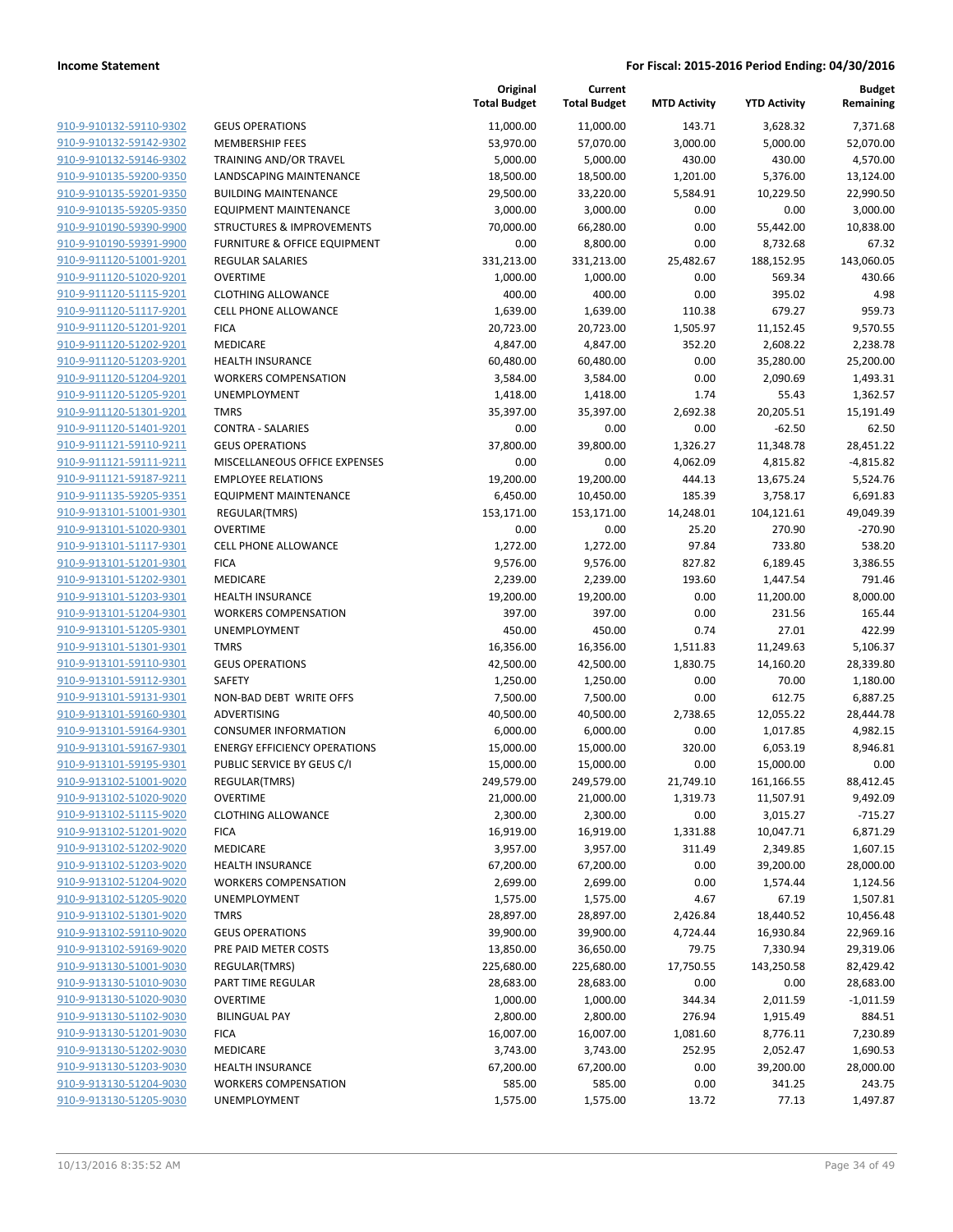| 910-9-913130-51301-9030                            |
|----------------------------------------------------|
| 910-9-913130-59110-9030                            |
| 910-9-913130-59166-9030                            |
| 910-9-913131-51001-9031                            |
| 910-9-913131-51020-9031                            |
| 910-9-913131-51102-9031                            |
| 910-9-913131-51201-9031                            |
| 910-9-913131-51202-9031                            |
| 910-9-913131-51203-9031                            |
| 910-9-913131-51204-9031                            |
| 910-9-913131-51205-9031                            |
| <u>910-9-913131-51301-9031</u>                     |
| 910-9-913131-59110-9031                            |
| 910-9-913134-51001-9034                            |
| 910-9-913134-51020-9034                            |
| 910-9-913134-51201-9034                            |
| 910-9-913134-51202-9034                            |
| 910-9-913134-51203-9034                            |
| 910-9-913134-51204-9034                            |
| 910-9-913134-51205-9034                            |
| 910-9-913134-51301-9034                            |
| 910-9-913134-59110-9034                            |
| 910-9-913135-51001-9035                            |
| 910-9-913135-51020-9035                            |
| 910-9-913135-51102-9035                            |
| 910-9-913135-51201-9035                            |
| 910-9-913135-51202-9035                            |
| 910-9-913135-51203-9035                            |
| 910-9-913135-51204-9035                            |
| 910-9-913135-51205-9035                            |
| 910-9-913135-51301-9035                            |
| 910-9-913135-59110-9035                            |
| 910-9-913135-59170-9035                            |
| 910-9-913135-59172-9035                            |
| 910-9-913135-59173-9035                            |
| 910-9-913135-59174-9035                            |
| 910-9-913135-59175-9035                            |
| 910-9-913135-59179-9035                            |
| 910-9-913136-51001-9036                            |
| 910-9-913136-51020-9036                            |
| 910-9-913136-51115-9036                            |
| <u>910-9-913136-51201-9036</u>                     |
| <u>910-9-913136-51202-9036</u>                     |
| <u>910-9-913136-51203-9036</u>                     |
| 910-9-913136-51204-9036                            |
| 910-9-913136-51205-9036                            |
| 910-9-913136-51301-9036                            |
| <u>910-9-913136-59110-9036</u>                     |
| <u>910-9-913136-59141-9036</u>                     |
|                                                    |
| 910-9-913139-59780-9240<br>910-9-913139-59781-9250 |
|                                                    |
| <u>910-9-913139-59902-9301</u>                     |
| <u>910-9-913139-59926-9301</u>                     |
| <u>910-9-913139-59927-9301</u>                     |
| 910-9-913139-59928-9301                            |
| 910-9-913159-59200-9353                            |
| 910-9-913159-59201-9353                            |
| <u>910-9-913159-59205-9353</u>                     |
| 910-9-913190-59391-9900                            |

|                         |                                  | Original<br><b>Total Budget</b> | Current<br><b>Total Budget</b> | <b>MTD Activity</b> | <b>YTD Activity</b> | <b>Budget</b><br>Remaining |
|-------------------------|----------------------------------|---------------------------------|--------------------------------|---------------------|---------------------|----------------------------|
| 910-9-913130-51301-9030 | <b>TMRS</b>                      | 24,302.00                       | 24,302.00                      | 1,932.71            | 15,684.05           | 8,617.95                   |
| 910-9-913130-59110-9030 | <b>GEUS OPERATIONS</b>           | 38,000.00                       | 38,000.00                      | 1,051.77            | 15,417.31           | 22,582.69                  |
| 910-9-913130-59166-9030 | LOW INCOME ASSISTANCE            | 15,000.00                       | 15,000.00                      | 550.00              | 6,890.00            | 8,110.00                   |
| 910-9-913131-51001-9031 | <b>REGULAR(TMRS)</b>             | 40,747.00                       | 40,747.00                      | 3,144.00            | 23,560.40           | 17,186.60                  |
| 910-9-913131-51020-9031 | <b>OVERTIME</b>                  | 100.00                          | 100.00                         | 0.00                | 209.30              | $-109.30$                  |
| 910-9-913131-51102-9031 | <b>BILINGUAL PAY</b>             | 600.00                          | 600.00                         | 46.14               | 346.05              | 253.95                     |
| 910-9-913131-51201-9031 | <b>FICA</b>                      | 2,569.00                        | 2,569.00                       | 197.78              | 1,495.15            | 1,073.85                   |
| 910-9-913131-51202-9031 | MEDICARE                         | 601.00                          | 601.00                         | 46.26               | 349.70              | 251.30                     |
| 910-9-913131-51203-9031 | <b>HEALTH INSURANCE</b>          | 9,600.00                        | 9,600.00                       | 0.00                | 5,600.00            | 4,000.00                   |
| 910-9-913131-51204-9031 | <b>WORKERS COMPENSATION</b>      | 106.00                          | 106.00                         | 0.00                | 61.81               | 44.19                      |
| 910-9-913131-51205-9031 | UNEMPLOYMENT                     | 225.00                          | 225.00                         | 0.00                | 8.99                | 216.01                     |
| 910-9-913131-51301-9031 | <b>TMRS</b>                      | 4,389.00                        | 4,389.00                       | 335.60              | 2,569.45            | 1,819.55                   |
| 910-9-913131-59110-9031 | <b>GEUS OPERATIONS</b>           | 11,200.00                       | 11,200.00                      | 1,916.72            | 7,432.11            | 3,767.89                   |
| 910-9-913134-51001-9034 | REGULAR(TMRS)                    | 122,990.00                      | 122,990.00                     | 7,492.82            | 55,964.67           | 67,025.33                  |
| 910-9-913134-51020-9034 | <b>OVERTIME</b>                  | 100.00                          | 100.00                         | 59.67               | 452.51              | $-352.51$                  |
| 910-9-913134-51201-9034 | <b>FICA</b>                      | 7,631.00                        | 7,631.00                       | 431.01              | 3,239.68            | 4,391.32                   |
| 910-9-913134-51202-9034 | MEDICARE                         | 1,784.00                        | 1,784.00                       | 100.80              | 757.68              | 1,026.32                   |
| 910-9-913134-51203-9034 | <b>HEALTH INSURANCE</b>          | 28,800.00                       | 28,800.00                      | 0.00                | 16,800.00           | 12,000.00                  |
| 910-9-913134-51204-9034 | <b>WORKERS COMPENSATION</b>      | 319.00                          | 319.00                         | 0.00                | 186.06              | 132.94                     |
| 910-9-913134-51205-9034 | UNEMPLOYMENT                     | 675.00                          | 675.00                         | 1.67                | 22.82               | 652.18                     |
| 910-9-913134-51301-9034 | <b>TMRS</b>                      | 13,036.00                       | 13,036.00                      | 794.52              | 6,010.49            | 7,025.51                   |
| 910-9-913134-59110-9034 | <b>GEUS OPERATIONS</b>           | 112,395.00                      | 112,395.00                     | 8,178.33            | 49,787.07           | 62,607.93                  |
| 910-9-913135-51001-9035 | REGULAR(TMRS)                    | 142,334.00                      | 142,334.00                     | 10,878.40           | 76,583.14           | 65,750.86                  |
| 910-9-913135-51020-9035 | <b>OVERTIME</b>                  | 3,200.00                        | 3,200.00                       | 81.96               | 1,282.41            | 1,917.59                   |
| 910-9-913135-51102-9035 | <b>BILINGUAL PAY</b>             | 0.00                            | 0.00                           | 46.16               | 161.56              | $-161.56$                  |
| 910-9-913135-51201-9035 | <b>FICA</b>                      | 9,023.00                        | 9,023.00                       | 610.96              | 4,441.50            | 4,581.50                   |
| 910-9-913135-51202-9035 | MEDICARE                         | 2,110.00                        | 2,110.00                       | 142.88              | 1,038.75            | 1,071.25                   |
| 910-9-913135-51203-9035 | <b>HEALTH INSURANCE</b>          | 38,400.00                       | 38,400.00                      | 0.00                | 22,400.00           | 16,000.00                  |
| 910-9-913135-51204-9035 | <b>WORKERS COMPENSATION</b>      | 369.00                          | 369.00                         | 0.00                | 215.25              | 153.75                     |
| 910-9-913135-51205-9035 | UNEMPLOYMENT                     | 900.00                          | 900.00                         | 4.59                | 39.63               | 860.37                     |
| 910-9-913135-51301-9035 | <b>TMRS</b>                      | 15,412.00                       | 15,412.00                      | 1,157.90            | 8,337.51            | 7,074.49                   |
| 910-9-913135-59110-9035 | <b>GEUS OPERATIONS</b>           | 41,950.00                       | 41,950.00                      | 3,032.94            | 14,189.94           | 27,760.06                  |
| 910-9-913135-59170-9035 | <b>CREDIT CARD FEES</b>          | 78,000.00                       | 78,000.00                      | 6,492.43            | 36,128.59           | 41,871.41                  |
| 910-9-913135-59172-9035 | LOCKBOX OVER/SHORT               | 500.00                          | 500.00                         | 0.00                | 0.00                | 500.00                     |
| 910-9-913135-59173-9035 | <b>ONLINE PAYMENT OVER/SHORT</b> | 500.00                          | 500.00                         | 0.00                | 0.00                | 500.00                     |
| 910-9-913135-59174-9035 | <b>BANK RECS OVER/SHORT</b>      | 100.00                          | 100.00                         | $-519.46$           | 292.31              | $-192.31$                  |
| 910-9-913135-59175-9035 | <b>CASHIERS OVER/SHORT</b>       | 500.00                          | 500.00                         | 2.66                | 140.37              | 359.63                     |
| 910-9-913135-59179-9035 | AMPY OVER/SHORT                  | 100.00                          | 100.00                         | 0.00                | 0.00                | 100.00                     |
| 910-9-913136-51001-9036 | REGULAR(TMRS)                    | 29,370.00                       | 29,370.00                      | 2,286.40            | 16,812.00           | 12,558.00                  |
| 910-9-913136-51020-9036 | OVERTIME                         | 500.00                          | 500.00                         | 0.00                | 0.00                | 500.00                     |
| 910-9-913136-51115-9036 | <b>CLOTHING ALLOWANCE</b>        | 250.00                          | 250.00                         | 0.00                | 219.72              | 30.28                      |
| 910-9-913136-51201-9036 | <b>FICA</b>                      | 1,868.00                        | 1,868.00                       | 119.28              | 893.57              | 974.43                     |
| 910-9-913136-51202-9036 | MEDICARE                         | 437.00                          | 437.00                         | 27.90               | 208.98              | 228.02                     |
| 910-9-913136-51203-9036 | <b>HEALTH INSURANCE</b>          | 9,600.00                        | 9,600.00                       | 0.00                | 5,600.00            | 4,000.00                   |
| 910-9-913136-51204-9036 | <b>WORKERS COMPENSATION</b>      | 841.00                          | 841.00                         | 0.00                | 490.56              | 350.44                     |
| 910-9-913136-51205-9036 | UNEMPLOYMENT                     | 225.00                          | 225.00                         | 2.10                | 8.99                | 216.01                     |
| 910-9-913136-51301-9036 | <b>TMRS</b>                      | 3,189.00                        | 3,189.00                       | 240.52              | 1,805.60            | 1,383.40                   |
| 910-9-913136-59110-9036 | <b>GEUS OPERATIONS</b>           | 23,500.00                       | 23,500.00                      | 2,290.16            | 6,520.84            | 16,979.16                  |
| 910-9-913136-59141-9036 | UTILITY BILLS                    | 54,000.00                       | 54,000.00                      | 3,545.26            | 27,997.37           | 26,002.63                  |
| 910-9-913139-59780-9240 | PROPERTY INSURANCE               | 4,000.00                        | 12,340.00                      | 0.00                | 12,336.73           | 3.27                       |
| 910-9-913139-59781-9250 | <b>LIABILITY INSURANCE</b>       | 7,200.00                        | 7,700.00                       | 0.00                | 7,685.43            | 14.57                      |
| 910-9-913139-59902-9301 | XFER to COG - ADMIN EXPENSES     | 86,942.00                       | 86,942.00                      | 0.00                | 50,716.19           | 36,225.81                  |
| 910-9-913139-59926-9301 | XFER to COG - GARAGE             | 7,949.00                        | 7,949.00                       | 0.00                | 4,636.94            | 3,312.06                   |
| 910-9-913139-59927-9301 | XFER to COG - INSURANCE          | 6,461.00                        | 6,461.00                       | 0.00                | 3,768.94            | 2,692.06                   |
| 910-9-913139-59928-9301 | XFER to COG - IT                 | 125,282.00                      | 125,282.00                     | 0.00                | 73,081.19           | 52,200.81                  |
| 910-9-913159-59200-9353 | LANDSCAPING MAINTENANCE          | 3,000.00                        | 3,000.00                       | 215.00              | 1,290.00            | 1,710.00                   |
| 910-9-913159-59201-9353 | <b>BUILDINGS MAINTNANCE</b>      | 25,350.00                       | 55,350.00                      | 375.00              | 9,397.88            | 45,952.12                  |
| 910-9-913159-59205-9353 | <b>EQUIPMENT MAINTENANCE</b>     | 32,600.00                       | 32,600.00                      | 756.85              | 7,754.89            | 24,845.11                  |
| 910-9-913190-59391-9900 | FURNITURE & OFFICE EQUIPMENT     | 16,800.00                       | 16,800.00                      | 0.00                | 8,134.27            | 8,665.73                   |
|                         |                                  |                                 |                                |                     |                     |                            |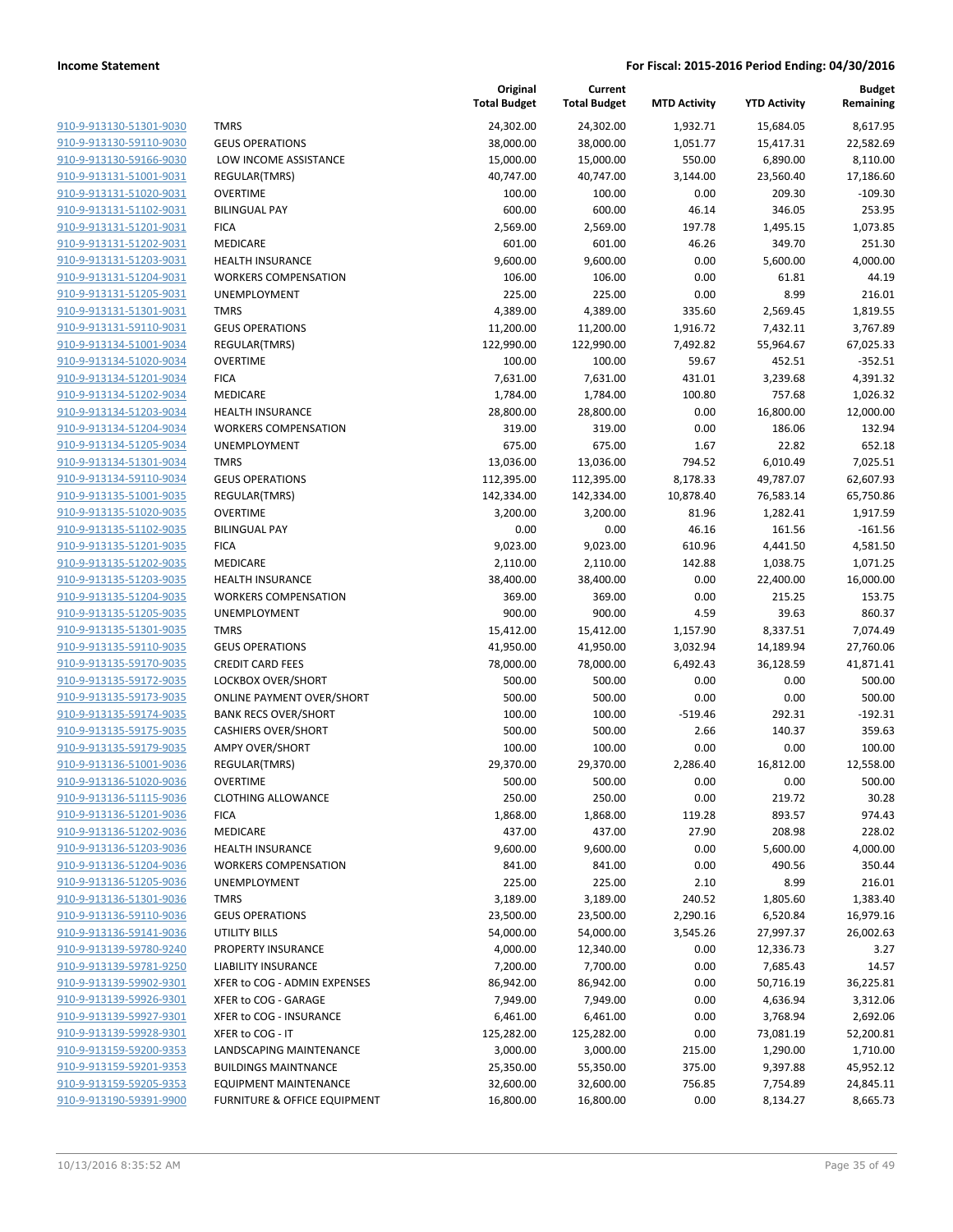|                                                    |                                        | Original<br><b>Total Budget</b> | Current<br><b>Total Budget</b> | <b>MTD Activity</b> | <b>YTD Activity</b> | <b>Budget</b><br>Remaining |
|----------------------------------------------------|----------------------------------------|---------------------------------|--------------------------------|---------------------|---------------------|----------------------------|
| 910-9-913190-59392-9900                            | <b>TRANSPORTATION EQUIPMENT</b>        | 20,000.00                       | 20,000.00                      | 0.00                | 19,404.00           | 596.00                     |
| 910-9-930000-59060-5650                            | <b>TRANSMISSION COSTS</b>              | 1,100,000.00                    | 1,100,000.00                   | 114,680.32          | 554,931.10          | 545,068.90                 |
| 910-9-930000-59110-5600                            | <b>GEUS OPERATIONS</b>                 | 91,000.00                       | 91,000.00                      | 5,082.98            | 32,728.49           | 58,271.51                  |
| 910-9-930161-51001-5610                            | <b>REGULAR SALARIES</b>                | 207,567.00                      | 207,567.00                     | 15,007.86           | 111,068.68          | 96,498.32                  |
| 910-9-930161-51020-5610                            | <b>OVERTIME</b>                        | 25,000.00                       | 25,000.00                      | 2,845.04            | 18,289.84           | 6,710.16                   |
| 910-9-930161-51116-5610                            | CAR ALLOWANCE                          | 3,000.00                        | 3,000.00                       | 230.76              | 1,730.70            | 1,269.30                   |
| 910-9-930161-51117-5610                            | CELL PHONE ALLOWANCE                   | 648.00                          | 648.00                         | 49.84               | 373.80              | 274.20                     |
| 910-9-930161-51201-5610                            | <b>FICA</b>                            | 14,645.00                       | 14,645.00                      | 1,091.74            | 8,139.39            | 6,505.61                   |
| 910-9-930161-51202-5610                            | MEDICARE                               | 3,425.00                        | 3,425.00                       | 255.33              | 1,903.58            | 1,521.42                   |
| 910-9-930161-51203-5610                            | <b>HEALTH INSURANCE</b>                | 32,400.00                       | 32,400.00                      | 0.00                | 18,900.00           | 13,500.00                  |
| 910-9-930161-51204-5610                            | <b>WORKERS COMPENSATION</b>            | 538.00                          | 538.00                         | 0.00                | 313.81              | 224.19                     |
| 910-9-930161-51205-5610                            | UNEMPLOYMENT                           | 759.00                          | 759.00                         | 0.00                | 31.90               | 727.10                     |
| 910-9-930161-51301-5610                            | <b>TMRS</b>                            | 25,015.00                       | 25,015.00                      | 1,907.63            | 14,852.78           | 10,162.22                  |
| 910-9-930161-59110-5610                            | <b>GEUS OPERATIONS</b>                 | 23,500.00                       | 17,500.00                      | 77.93               | 5,049.24            | 12,450.76                  |
| 910-9-930161-59146-5610                            | TRAINING AND/OR TRAVEL                 | 32,000.00                       | 29,000.00                      | 1,820.20            | 15,187.27           | 13,812.73                  |
| 910-9-930181-51001-5810                            | <b>REGULAR SALARIES</b>                | 126,676.00                      | 126,676.00                     | 8,852.19            | 64,871.98           | 61,804.02                  |
| 910-9-930181-51020-5810                            | <b>OVERTIME</b>                        | 24,000.00                       | 24,000.00                      | 2,857.64            | 18,394.91           | 5,605.09                   |
| 910-9-930181-51117-5810                            | CELL PHONE ALLOWANCE                   | 216.00                          | 216.00                         | 16.60               | 124.50              | 91.50                      |
| 910-9-930181-51201-5810                            | <b>FICA</b>                            | 9,355.00                        | 9,355.00                       | 727.04              | 5,199.67            | 4,155.33                   |
| 910-9-930181-51202-5810                            | MEDICARE                               | 2,188.00                        | 2,188.00                       | 170.03              | 1,216.05            | 971.95                     |
| 910-9-930181-51203-5810                            | <b>HEALTH INSURANCE</b>                | 22,800.00                       | 22,800.00                      | 0.00                | 13,300.00           | 9,500.00                   |
| 910-9-930181-51204-5810                            | <b>WORKERS COMPENSATION</b>            | 328.00                          | 328.00                         | 0.00                | 191.31              | 136.69                     |
| 910-9-930181-51205-5810                            | <b>UNEMPLOYMENT</b>                    | 534.00                          | 534.00                         | 0.00                | 20.46               | 513.54                     |
| 910-9-930181-51301-5810                            | <b>TMRS</b>                            | 15,979.00                       | 15,979.00                      | 1,233.60            | 8,930.61            | 7,048.39                   |
| 910-9-930181-59110-5810                            | <b>GEUS OPERATIONS</b>                 | 12,500.00                       | 15,500.00                      | 159.38              | 7,301.81            | 8,198.19                   |
| 910-9-930190-59391-9900                            | <b>FURNITURE &amp; OFFICE EQUIP</b>    | 0.00                            | 6,000.00                       | 0.00                | 5,857.41            | 142.59                     |
| 910-9-931080-51001-5800                            | REGULAR SALARIES                       | 486,466.00                      | 486,466.00                     | 37,292.02           | 268,083.66          | 218,382.34                 |
| 910-9-931080-51011-5800<br>910-9-931080-51020-5800 | PART TIME TEMPORARY<br><b>OVERTIME</b> | 34,611.00                       | 34,611.00<br>500.00            | 0.00<br>0.00        | 0.00<br>0.00        | 34,611.00<br>500.00        |
| 910-9-931080-51115-5800                            | <b>CLOTHING ALLOWANCE</b>              | 500.00<br>550.00                | 550.00                         | 0.00                | 370.53              | 179.47                     |
| 910-9-931080-51116-5800                            | CAR ALLOWANCE                          | 7,900.00                        | 7,900.00                       | 300.00              | 2,250.00            | 5,650.00                   |
| 910-9-931080-51117-5800                            | CELL PHONE ALLOWANCE                   | 2,594.00                        | 2,594.00                       | 264.16              | 1,898.06            | 695.94                     |
| 910-9-931080-51201-5800                            | <b>FICA</b>                            | 31,619.00                       | 31,619.00                      | 2,223.34            | 15,569.54           | 16,049.46                  |
| 910-9-931080-51202-5800                            | MEDICARE                               | 7,723.00                        | 7,723.00                       | 519.97              | 3,794.16            | 3,928.84                   |
| 910-9-931080-51203-5800                            | <b>HEALTH INSURANCE</b>                | 51,840.00                       | 51,840.00                      | 0.00                | 30,240.00           | 21,600.00                  |
| 910-9-931080-51204-5800                            | <b>WORKERS COMPENSATION</b>            | 1,589.00                        | 1,589.00                       | 0.00                | 926.94              | 662.06                     |
| 910-9-931080-51205-5800                            | UNEMPLOYMENT                           | 1,215.00                        | 1,215.00                       | 1.85                | 82.72               | 1,132.28                   |
| 910-9-931080-51301-5800                            | <b>TMRS</b>                            | 52,739.00                       | 52,739.00                      | 3,713.88            | 27,226.69           | 25,512.31                  |
| 910-9-931080-59110-5800                            | <b>GEUS OPERATIONS</b>                 | 30,300.00                       | 30,300.00                      | 970.07              | 19,420.86           | 10,879.14                  |
| 910-9-931080-59205-5800                            | <b>EQUIPMENT MAINTENANCE</b>           | 5,700.00                        | 5,700.00                       | 1,366.60            | 2,969.94            | 2,730.06                   |
| 910-9-931088-51001-5880                            | REGULAR SALARIES                       | 76,378.00                       | 76,378.00                      | 5,870.40            | 44,028.00           | 32,350.00                  |
| 910-9-931088-51201-5880                            | <b>FICA</b>                            | 4,735.00                        | 4,735.00                       | 326.36              | 2,421.11            | 2,313.89                   |
| 910-9-931088-51202-5880                            | MEDICARE                               | 1,107.00                        | 1,107.00                       | 76.32               | 566.22              | 540.78                     |
| 910-9-931088-51203-5880                            | <b>HEALTH INSURANCE</b>                | 19,200.00                       | 19,200.00                      | 0.00                | 11,200.00           | 8,000.00                   |
| 910-9-931088-51204-5880                            | <b>WORKERS COMPENSATION</b>            | 198.00                          | 198.00                         | 0.00                | 115.50              | 82.50                      |
| 910-9-931088-51205-5880                            | <b>UNEMPLOYMENT</b>                    | 450.00                          | 450.00                         | 0.39                | 18.03               | 431.97                     |
| 910-9-931088-51301-5880                            | <b>TMRS</b>                            | 8,088.00                        | 8,088.00                       | 617.58              | 4,691.35            | 3,396.65                   |
| 910-9-931088-59110-5880                            | <b>GEUS OPERATIONS</b>                 | 4,900.00                        | 4,900.00                       | 151.26              | 1,056.63            | 3,843.37                   |
| 910-9-931092-51001-9202                            | REGULAR SALARIES                       | 94,020.00                       | 94,020.00                      | 7,202.88            | 53,909.27           | 40,110.73                  |
| 910-9-931092-51117-9202                            | <b>CELL PHONE ALLOWANCE</b>            | 1,632.00                        | 1,632.00                       | 125.54              | 941.55              | 690.45                     |
| 910-9-931092-51201-9202                            | <b>FICA</b>                            | 5,930.00                        | 5,930.00                       | 435.40              | 3,273.58            | 2,656.42                   |
| 910-9-931092-51202-9202                            | MEDICARE                               | 1,387.00                        | 1,387.00                       | 101.82              | 765.55              | 621.45                     |
| 910-9-931092-51203-9202                            | <b>HEALTH INSURANCE</b>                | 16,320.00                       | 16,320.00                      | 0.00                | 9,520.00            | 6,800.00                   |
| 910-9-931092-51204-9202                            | <b>WORKERS COMPENSATION</b>            | 244.00                          | 244.00                         | 0.00                | 142.31              | 101.69                     |
| 910-9-931092-51205-9202                            | <b>UNEMPLOYMENT</b>                    | 383.00                          | 383.00                         | 0.00                | 15.61               | 367.39                     |
| 910-9-931092-51301-9202                            | <b>TMRS</b>                            | 10,130.00                       | 10,130.00                      | 770.96              | 5,844.39            | 4,285.61                   |
| 910-9-931092-59110-9212                            | <b>GEUS OPERATIONS</b>                 | 9,000.00                        | 16,400.00                      | 732.79              | 8,998.09            | 7,401.91                   |
| 910-9-931092-59130-9212                            | PHONE MANAGEMENT SERVICE               | 66,900.00                       | 61,900.00                      | 6,153.75            | 28,937.71           | 32,962.29                  |
| 910-9-931093-59205-9352                            | EQUIPMENT MAINTENANCE - IT             | 11,000.00                       | 8,600.00                       | 0.00                | 2,758.61            | 5,841.39                   |
|                                                    |                                        |                                 |                                |                     |                     |                            |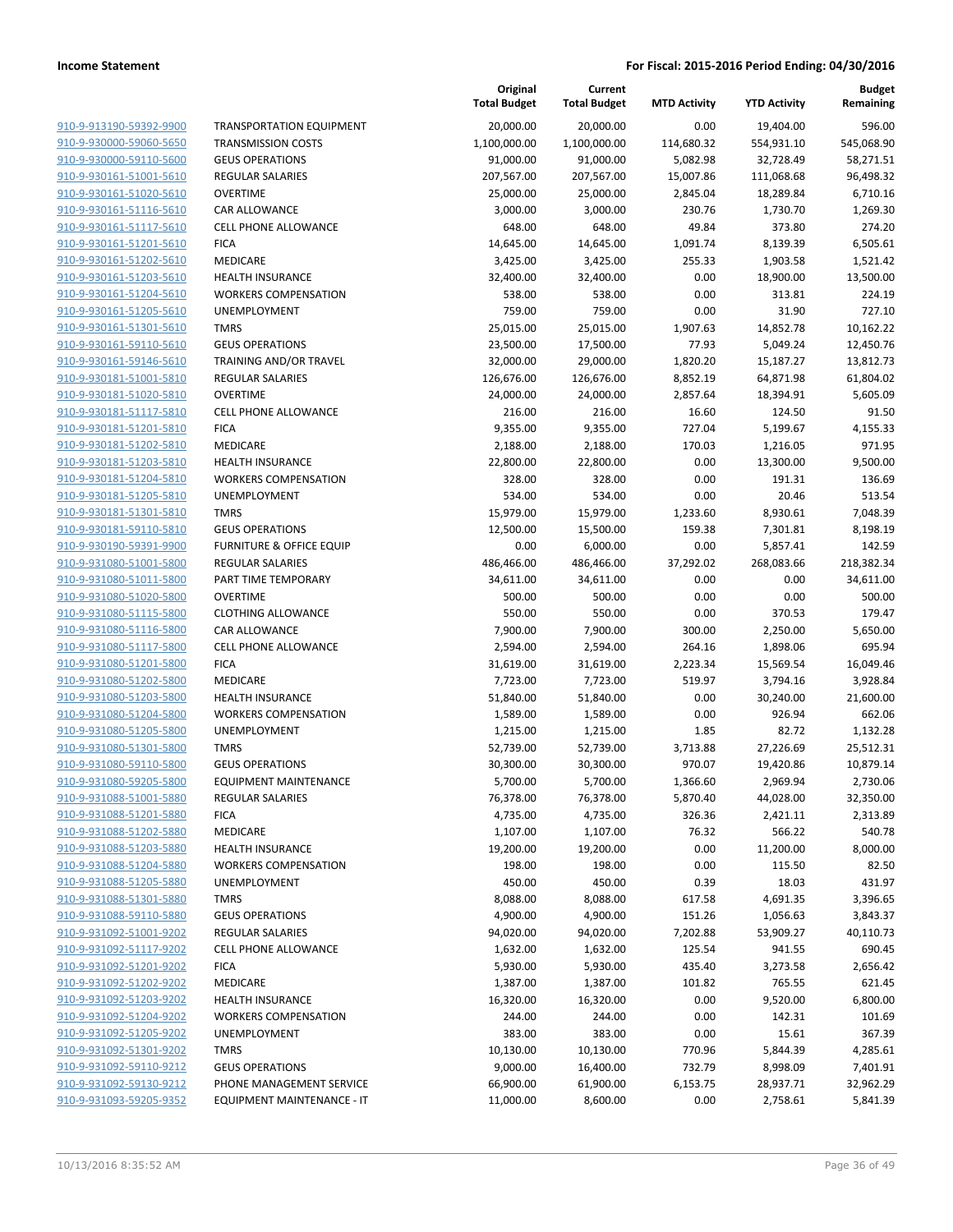| 910-9-931099-59391-9900        | F              |
|--------------------------------|----------------|
| 910-9-931099-59392-9900        | I              |
| 910-9-931462-51001-5620        | F              |
| 910-9-931462-51115-5620        | C              |
| 910-9-931462-51117-5620        | C              |
| 910-9-931462-51201-5620        | F              |
| 910-9-931462-51202-5620        | ľ              |
| 910-9-931462-51203-5620        | ŀ              |
|                                | ١              |
| 910-9-931462-51204-5620        |                |
| <u>910-9-931462-51205-5620</u> | l              |
| 910-9-931462-51301-5620        | ٦              |
| 910-9-931462-59110-5620        | C              |
| 910-9-931462-59198-5620        | $\mathsf{C}$   |
| 910-9-931462-59199-5620        | L              |
| 910-9-931470-51001-5700        | F              |
| 910-9-931470-51020-5700        | $\mathbf C$    |
| 910-9-931470-51115-5700        | C              |
| 910-9-931470-51117-5700        | C              |
| 910-9-931470-51201-5700        | F              |
| 910-9-931470-51202-5700        | ľ              |
| 910-9-931470-51203-5700        | ŀ              |
| 910-9-931470-51204-5700        | ١              |
| 910-9-931470-51205-5700        | ι              |
| 910-9-931470-51301-5700        | ٦              |
| 910-9-931470-59205-5700        | E              |
| 910-9-931470-59253-5700        | ī              |
| 910-9-931490-59353-9900        | Ţ              |
| 910-9-931491-51001-9911        | F              |
| 910-9-931491-51201-9911        | F              |
| <u>910-9-931491-51202-9911</u> | ľ              |
| 910-9-931491-51301-9911        | Ţ              |
| 910-9-931528-51001-5820        | F              |
| 910-9-931528-51115-5820        | $\mathsf{C}$   |
| 910-9-931528-51117-5820        | C              |
| 910-9-931528-51201-5820        | F              |
| 910-9-931528-51202-5820        | ľ              |
| 910-9-931528-51203-5820        | ŀ              |
| 910-9-931528-51204-5820        | ١              |
| 910-9-931528-51205-5820        | ι              |
|                                | ٦              |
| 910-9-931528-51301-5820        | $\overline{a}$ |
| 910-9-931528-59110-5820        |                |
| 910-9-931529-51001-5920        | F              |
| 910-9-931529-51020-5920        | ι              |
| 910-9-931529-51115-5920        | ι              |
| <u>910-9-931529-51117-5920</u> | ι              |
| 910-9-931529-51201-5920        | F              |
| 910-9-931529-51202-5920        | ľ              |
| 910-9-931529-51203-5920        | ŀ              |
| 910-9-931529-51204-5920        | ١              |
| 910-9-931529-51205-5920        | ι              |
| 910-9-931529-51301-5920        | ٦              |
| 910-9-931529-59205-5920        | E              |
| 910-9-931529-59262-5920        | С              |
| <u>910-9-931590-59362-9900</u> | c              |
| <u>910-9-931591-51001-9912</u> | F              |
| 910-9-931591-51201-9912        | F              |
| <u>910-9-931591-51202-9912</u> | ľ              |
| 910-9-931591-51301-9912        | ٦              |
| 910-9-932467-51001-5671        | F              |
|                                |                |

|                         |                                     | Original<br><b>Total Budget</b> | Current<br><b>Total Budget</b> | <b>MTD Activity</b> | <b>YTD Activity</b> | <b>Budget</b><br>Remaining |
|-------------------------|-------------------------------------|---------------------------------|--------------------------------|---------------------|---------------------|----------------------------|
| 910-9-931099-59391-9900 | FURNITURE & OFFICE EQUIPMENT        | 10,000.00                       | 13,200.00                      | 0.00                | 13,120.79           | 79.21                      |
| 910-9-931099-59392-9900 | <b>TRANSPORTATION EQUIPMENT</b>     | 28,500.00                       | 28,500.00                      | 0.00                | 27,338.62           | 1,161.38                   |
| 910-9-931462-51001-5620 | <b>REGULAR SALARIES</b>             | 57,438.00                       | 57,438.00                      | 4,403.20            | 33,031.48           | 24,406.52                  |
| 910-9-931462-51115-5620 | <b>CLOTHING ALLOWANCE</b>           | 150.00                          | 150.00                         | 0.00                | 119.41              | 30.59                      |
| 910-9-931462-51117-5620 | <b>CELL PHONE ALLOWANCE</b>         | 480.00                          | 480.00                         | 36.92               | 276.90              | 203.10                     |
| 910-9-931462-51201-5620 | <b>FICA</b>                         | 3,600.00                        | 3,600.00                       | 239.32              | 1,818.13            | 1,781.87                   |
| 910-9-931462-51202-5620 | MEDICARE                            | 842.00                          | 842.00                         | 55.98               | 425.25              | 416.75                     |
| 910-9-931462-51203-5620 | <b>HEALTH INSURANCE</b>             | 4,800.00                        | 4,800.00                       | 0.00                | 2,800.00            | 2,000.00                   |
| 910-9-931462-51204-5620 | <b>WORKERS COMPENSATION</b>         | 717.00                          | 717.00                         | 0.00                | 418.25              | 298.75                     |
| 910-9-931462-51205-5620 | UNEMPLOYMENT                        | 113.00                          | 113.00                         | 0.00                | 4.56                | 108.44                     |
| 910-9-931462-51301-5620 | <b>TMRS</b>                         | 6,149.00                        | 6,149.00                       | 467.10              | 3,556.35            | 2,592.65                   |
| 910-9-931462-59110-5620 | <b>GEUS OPERATIONS</b>              | 15,420.00                       | 13,620.00                      | 1,888.86            | 9,369.79            | 4,250.21                   |
| 910-9-931462-59198-5620 | <b>COLOCATION CHARGES</b>           | 9,979.00                        | 9,979.00                       | 0.00                | 19,958.00           | $-9,979.00$                |
| 910-9-931462-59199-5620 | <b>LEASE OF DARK FIBER</b>          | 206,520.00                      | 206,520.00                     | 0.00                | 206,520.00          | 0.00                       |
| 910-9-931470-51001-5700 | <b>REGULAR SALARIES</b>             | 68,016.00                       | 68,016.00                      | 5,160.01            | 38,700.01           | 29,315.99                  |
| 910-9-931470-51020-5700 | <b>OVERTIME</b>                     | 3,200.00                        | 3,200.00                       | 548.54              | 1,482.72            | 1,717.28                   |
| 910-9-931470-51115-5700 | <b>CLOTHING ALLOWANCE</b>           | 500.00                          | 500.00                         | 0.00                | 494.91              | 5.09                       |
| 910-9-931470-51117-5700 | <b>CELL PHONE ALLOWANCE</b>         | 432.00                          | 432.00                         | 33.24               | 249.30              | 182.70                     |
| 910-9-931470-51201-5700 | <b>FICA</b>                         | 4,473.00                        | 4,473.00                       | 319.83              | 2,253.86            | 2,219.14                   |
| 910-9-931470-51202-5700 | MEDICARE                            | 1,046.00                        | 1,046.00                       | 74.80               | 527.12              | 518.88                     |
| 910-9-931470-51203-5700 | <b>HEALTH INSURANCE</b>             | 9,600.00                        | 9,600.00                       | 0.00                | 5,600.00            | 4,000.00                   |
| 910-9-931470-51204-5700 | <b>WORKERS COMPENSATION</b>         | 835.00                          | 835.00                         | 0.00                | 487.06              | 347.94                     |
| 910-9-931470-51205-5700 | UNEMPLOYMENT                        | 225.00                          | 225.00                         | 0.00                | 9.19                | 215.81                     |
| 910-9-931470-51301-5700 | <b>TMRS</b>                         | 7,641.00                        | 7,641.00                       | 604.04              | 4,308.02            | 3,332.98                   |
| 910-9-931470-59205-5700 | <b>EQUIPMENT MAINTENANCE</b>        | 2,800.00                        | 4,600.00                       | 645.00              | 1,828.80            | 2,771.20                   |
| 910-9-931470-59253-5700 | TRANSMISSION SUBSTATION MAINT       | 32,400.00                       | 54,400.00                      | 2,340.76            | 24,573.63           | 29,826.37                  |
| 910-9-931490-59353-9900 | <b>TRANSMISSION SUBSTATIONS</b>     | 138,800.00                      | 143,789.00                     | 0.00                | 76,496.00           | 67,293.00                  |
| 910-9-931491-51001-9911 | <b>REGULAR SALARIES</b>             | 2,000.00                        | 2,000.00                       | 0.00                | 0.00                | 2,000.00                   |
| 910-9-931491-51201-9911 | <b>FICA</b>                         | 124.00                          | 124.00                         | 0.00                | 0.00                | 124.00                     |
| 910-9-931491-51202-9911 | <b>MEDICARE</b>                     | 29.00                           | 29.00                          | 0.00                | 0.00                | 29.00                      |
| 910-9-931491-51301-9911 | <b>TMRS</b>                         | 212.00                          | 212.00                         | 0.00                | 0.00                | 212.00                     |
| 910-9-931528-51001-5820 | REGULAR SALARIES                    | 57,438.00                       | 57,438.00                      | 4,403.20            | 33,031.47           | 24,406.53                  |
| 910-9-931528-51115-5820 | <b>CLOTHING ALLOWANCE</b>           | 150.00                          | 150.00                         | 0.00                | 119.41              | 30.59                      |
| 910-9-931528-51117-5820 | <b>CELL PHONE ALLOWANCE</b>         | 480.00                          | 480.00                         | 36.92               | 276.90              | 203.10                     |
| 910-9-931528-51201-5820 | <b>FICA</b>                         | 3,600.00                        | 3,600.00                       | 275.28              | 2,069.33            | 1,530.67                   |
| 910-9-931528-51202-5820 | MEDICARE                            | 842.00                          | 842.00                         | 64.38               | 483.96              | 358.04                     |
| 910-9-931528-51203-5820 | <b>HEALTH INSURANCE</b>             | 4,800.00                        | 4,800.00                       | 0.00                | 2,800.00            | 2,000.00                   |
| 910-9-931528-51204-5820 | <b>WORKERS COMPENSATION</b>         | 717.00                          | 717.00                         | 0.00                | 418.25              | 298.75                     |
| 910-9-931528-51205-5820 | UNEMPLOYMENT                        | 113.00                          | 113.00                         | 0.00                | 4.44                | 108.56                     |
| 910-9-931528-51301-5820 | TMRS                                | 6,149.00                        | 6,149.00                       | 467.10              | 3,556.35            | 2,592.65                   |
| 910-9-931528-59110-5820 | <b>GEUS OPERATIONS</b>              | 18,700.00                       | 18,700.00                      | 3,080.25            | 12,158.75           | 6,541.25                   |
| 910-9-931529-51001-5920 | REGULAR SALARIES                    | 68,016.00                       | 68,016.00                      | 5,160.01            | 38,700.01           | 29,315.99                  |
| 910-9-931529-51020-5920 | <b>OVERTIME</b>                     | 3,200.00                        | 3,200.00                       | 548.54              | 1,482.72            | 1,717.28                   |
| 910-9-931529-51115-5920 | <b>CLOTHING ALLOWANCE</b>           | 500.00                          | 500.00                         | 0.00                | 490.91              | 9.09                       |
| 910-9-931529-51117-5920 | <b>CELL PHONE ALLOWANCE</b>         | 432.00                          | 432.00                         | 33.20               | 249.00              | 183.00                     |
| 910-9-931529-51201-5920 | <b>FICA</b>                         | 4,473.00                        | 4,473.00                       | 355.99              | 2,506.77            | 1,966.23                   |
| 910-9-931529-51202-5920 | MEDICARE                            | 1,046.00                        | 1,046.00                       | 83.25               | 586.24              | 459.76                     |
| 910-9-931529-51203-5920 | <b>HEALTH INSURANCE</b>             | 9,600.00                        | 9,600.00                       | 0.00                | 5,600.00            | 4,000.00                   |
| 910-9-931529-51204-5920 | <b>WORKERS COMPENSATION</b>         | 835.00                          | 835.00                         | 0.00                | 487.06              | 347.94                     |
| 910-9-931529-51205-5920 | <b>UNEMPLOYMENT</b>                 | 225.00                          | 225.00                         | 0.00                | 8.81                | 216.19                     |
| 910-9-931529-51301-5920 | <b>TMRS</b>                         | 7,641.00                        | 7,641.00                       | 604.04              | 4,308.00            | 3,333.00                   |
| 910-9-931529-59205-5920 | <b>EQUIPMENT MAINTENANCE</b>        | 6,500.00                        | 6,500.00                       | 774.93              | 3,727.23            | 2,772.77                   |
| 910-9-931529-59262-5920 | DISTRIBUTION SUBSTATION MAINTENANCE | 28,000.00                       | 34,000.00                      | 4,246.67            | 21,093.60           | 12,906.40                  |
| 910-9-931590-59362-9900 | <b>DISTRIBUTION SUBSTATIONS</b>     | 43,000.00                       | 30,011.00                      | 0.00                | 25,950.00           | 4,061.00                   |
| 910-9-931591-51001-9912 | <b>REGULAR SALARIES</b>             | 2,000.00                        | 2,000.00                       | 0.00                | 0.00                | 2,000.00                   |
| 910-9-931591-51201-9912 | <b>FICA</b>                         | 124.00                          | 124.00                         | 0.00                | 0.00                | 124.00                     |
| 910-9-931591-51202-9912 | MEDICARE                            | 29.00                           | 29.00                          | 0.00                | 0.00                | 29.00                      |
| 910-9-931591-51301-9912 | <b>TMRS</b>                         | 212.00                          | 212.00                         | 0.00                | 0.00                | 212.00                     |
| 910-9-932467-51001-5671 | REGULAR SALARIES                    | 65,269.00                       | 65,269.00                      | 7,744.36            | 56,153.51           | 9,115.49                   |
|                         |                                     |                                 |                                |                     |                     |                            |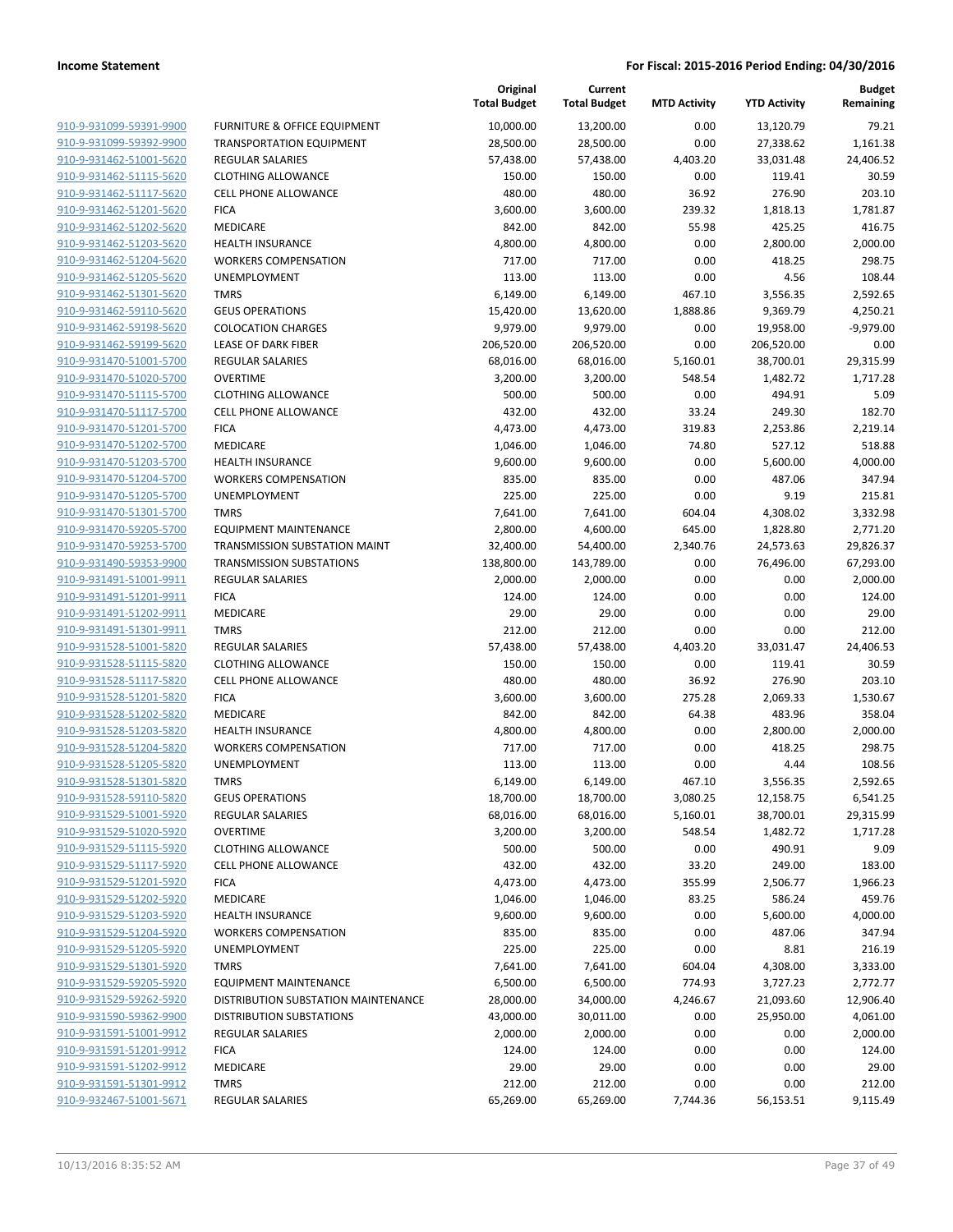| 910-9-932467-51011-5670        |
|--------------------------------|
| 910-9-932467-51020-5671        |
| 910-9-932467-51115-5671        |
| 910-9-932467-51201-5671        |
| 910-9-932467-51202-5671        |
| 910-9-932467-51203-5671        |
| 910-9-932467-51204-5671        |
| 910-9-932467-51205-5671        |
| 910-9-932467-51301-5671        |
| <u>910-9-932467-59110-5671</u> |
| 910-9-932474-51001-5740        |
| 910-9-932474-51020-5740        |
| 910-9-932474-51115-5740        |
| 910-9-932474-51201-5740        |
| <u>910-9-932474-51202-5740</u> |
| 910-9-932474-51203-5740        |
| 910-9-932474-51204-5740        |
| 910-9-932474-51205-5740        |
| 910-9-932474-51301-5740        |
| 910-9-932474-59205-5740        |
| 910-9-932474-59257-5740        |
| 910-9-932490-59356-9900        |
| 910-9-932491-51001-9913        |
| 910-9-932491-51201-9913        |
| 910-9-932491-51202-9913        |
| 910-9-932491-51301-9913        |
| 910-9-932500-51001-5801        |
| 910-9-932500-51115-5801        |
|                                |
| 910-9-932500-51117-5801        |
| 910-9-932500-51201-5801        |
| 910-9-932500-51202-5801        |
| 910-9-932500-51203-5801        |
| 910-9-932500-51204-5801        |
| 910-9-932500-51205-5801        |
| <u>910-9-932500-51301-5801</u> |
| 910-9-932500-59110-5801        |
| 910-9-932500-59112-5801        |
| 910-9-932500-59146-5801        |
| 910-9-932503-51001-5830        |
| 910-9-932503-51020-5830        |
| 910-9-932503-51115-5830        |
| 910-9-932503-51117-5830        |
| 910-9-932503-51201-5830        |
| 910-9-932503-51202-5830        |
| 910-9-932503-51203-5830        |
| 910-9-932503-51204-5830        |
| 910-9-932503-51205-5830        |
| 910-9-932503-51301-5830        |
| 910-9-932503-59110-5830        |
| <u>910-9-932504-51001-5840</u> |
| 910-9-932504-51020-5840        |
| 910-9-932504-51115-5840        |
| 910-9-932504-51117-5840        |
| 910-9-932504-51201-5840        |
| <u>910-9-932504-51202-5840</u> |
| 910-9-932504-51203-5840        |
| 910-9-932504-51204-5840        |
| 910-9-932504-51205-5840        |
| 910-9-932504-51301-5840        |
|                                |

|                                                    |                                | Original<br><b>Total Budget</b> | Current<br><b>Total Budget</b> | <b>MTD Activity</b> | <b>YTD Activity</b> | <b>Budget</b><br>Remaining |
|----------------------------------------------------|--------------------------------|---------------------------------|--------------------------------|---------------------|---------------------|----------------------------|
| 910-9-932467-51011-5670                            | PART TIME TEMPORARY            | 34,570.00                       | 34,570.00                      | 0.00                | 0.00                | 34,570.00                  |
| 910-9-932467-51020-5671                            | <b>OVERTIME</b>                | 12,000.00                       | 12,000.00                      | 611.13              | 3,384.72            | 8,615.28                   |
| 910-9-932467-51115-5671                            | <b>CLOTHING ALLOWANCE</b>      | 500.00                          | 500.00                         | 0.00                | 519.00              | $-19.00$                   |
| 910-9-932467-51201-5671                            | <b>FICA</b>                    | 6,965.00                        | 6,965.00                       | 506.90              | 3,613.44            | 3,351.56                   |
| 910-9-932467-51202-5671                            | <b>MEDICARE</b>                | 1,629.00                        | 1,629.00                       | 118.55              | 845.07              | 783.93                     |
| 910-9-932467-51203-5671                            | <b>HEALTH INSURANCE</b>        | 9,600.00                        | 9,600.00                       | 0.00                | 5,600.00            | 4,000.00                   |
| 910-9-932467-51204-5671                            | <b>WORKERS COMPENSATION</b>    | 813.00                          | 813.00                         | 0.00                | 474.25              | 338.75                     |
| 910-9-932467-51205-5671                            | UNEMPLOYMENT                   | 225.00                          | 225.00                         | 2.20                | 18.00               | 207.00                     |
| 910-9-932467-51301-5671                            | <b>TMRS</b>                    | 8,236.00                        | 8,236.00                       | 621.48              | 4,790.26            | 3,445.74                   |
| 910-9-932467-59110-5671                            | <b>GEUS OPERATIONS</b>         | 31,000.00                       | 31,000.00                      | 467.85              | 7,097.70            | 23,902.30                  |
| 910-9-932474-51001-5740                            | <b>REGULAR SALARIES</b>        | 60,235.00                       | 60,235.00                      | 4,665.46            | 35,172.48           | 25,062.52                  |
| 910-9-932474-51020-5740                            | <b>OVERTIME</b>                | 10,000.00                       | 10,000.00                      | 766.37              | 6,433.45            | 3,566.55                   |
| 910-9-932474-51115-5740                            | <b>CLOTHING ALLOWANCE</b>      | 500.00                          | 500.00                         | 0.00                | 505.04              | $-5.04$                    |
| 910-9-932474-51201-5740                            | <b>FICA</b>                    | 4,386.00                        | 4,386.00                       | 311.46              | 2,400.95            | 1,985.05                   |
| 910-9-932474-51202-5740                            | <b>MEDICARE</b>                | 1,026.00                        | 1,026.00                       | 72.84               | 561.50              | 464.50                     |
| 910-9-932474-51203-5740                            | <b>HEALTH INSURANCE</b>        | 9,600.00                        | 9,600.00                       | 0.00                | 5,600.00            | 4,000.00                   |
| 910-9-932474-51204-5740                            | <b>WORKERS COMPENSATION</b>    | 751.00                          | 751.00                         | 0.00                | 438.06              | 312.94                     |
| 910-9-932474-51205-5740                            | UNEMPLOYMENT                   | 225.00                          | 225.00                         | 0.00                | 9.00                | 216.00                     |
| 910-9-932474-51301-5740                            | <b>TMRS</b>                    | 7,491.00                        | 7,491.00                       | 571.43              | 4,432.83            | 3,058.17                   |
| 910-9-932474-59205-5740                            | EQUIPMENT MAINTENANCE          | 0.00                            | 0.00                           | 0.00                | 4.27                | $-4.27$                    |
| 910-9-932474-59257-5740                            | TRANSMISSION LINE MAINTENANCE  | 34,000.00                       | 34,000.00                      | 3,782.70            | 15,373.00           | 18,627.00                  |
| 910-9-932490-59356-9900                            | <b>GEUS TRANSMISSION LINES</b> | 55,000.00                       | 55,000.00                      | 0.00                | $-3,267.63$         | 58,267.63                  |
| 910-9-932491-51001-9913<br>910-9-932491-51201-9913 | <b>REGULAR SALARIES</b>        | 3,000.00                        | 3,000.00                       | 0.00                | 0.00                | 3,000.00                   |
| 910-9-932491-51202-9913                            | <b>FICA</b><br><b>MEDICARE</b> | 186.00<br>44.00                 | 186.00<br>44.00                | 0.00<br>0.00        | 0.00<br>0.00        | 186.00<br>44.00            |
| 910-9-932491-51301-9913                            | <b>TMRS</b>                    | 318.00                          | 318.00                         | 0.00                | 0.00                | 318.00                     |
| 910-9-932500-51001-5801                            | <b>REGULAR SALARIES</b>        | 109,242.00                      | 109,242.00                     | 8,320.00            | 62,400.00           | 46,842.00                  |
| 910-9-932500-51115-5801                            | <b>CLOTHING ALLOWANCE</b>      | 400.00                          | 400.00                         | 0.00                | 250.36              | 149.64                     |
| 910-9-932500-51117-5801                            | <b>CELL PHONE ALLOWANCE</b>    | 636.00                          | 636.00                         | 48.92               | 366.90              | 269.10                     |
| 910-9-932500-51201-5801                            | <b>FICA</b>                    | 6,837.00                        | 6,837.00                       | 494.38              | 3,729.02            | 3,107.98                   |
| 910-9-932500-51202-5801                            | <b>MEDICARE</b>                | 1,599.00                        | 1,599.00                       | 115.62              | 872.11              | 726.89                     |
| 910-9-932500-51203-5801                            | <b>HEALTH INSURANCE</b>        | 9,600.00                        | 9,600.00                       | 0.00                | 5,600.00            | 4,000.00                   |
| 910-9-932500-51204-5801                            | <b>WORKERS COMPENSATION</b>    | 1,340.00                        | 1,340.00                       | 0.00                | 781.69              | 558.31                     |
| 910-9-932500-51205-5801                            | UNEMPLOYMENT                   | 225.00                          | 225.00                         | 0.00                | 8.99                | 216.01                     |
| 910-9-932500-51301-5801                            | <b>TMRS</b>                    | 11,679.00                       | 11,679.00                      | 880.42              | 6,702.52            | 4,976.48                   |
| 910-9-932500-59110-5801                            | <b>GEUS OPERATIONS</b>         | 11,600.00                       | 11,600.00                      | 537.40              | 2,556.72            | 9,043.28                   |
| 910-9-932500-59112-5801                            | SAFETY                         | 44,210.00                       | 44,210.00                      | 3,551.75            | 26,941.73           | 17,268.27                  |
| 910-9-932500-59146-5801                            | TRAINING AND/OR TRAVEL         | 19,000.00                       | 19,000.00                      | 400.00              | 12,512.85           | 6,487.15                   |
| 910-9-932503-51001-5830                            | <b>REGULAR SALARIES</b>        | 157,747.00                      | 157,747.00                     | 12,137.09           | 92,303.26           | 65,443.74                  |
| 910-9-932503-51020-5830                            | <b>OVERTIME</b>                | 7,100.00                        | 7,100.00                       | 322.44              | 2,864.27            | 4,235.73                   |
| 910-9-932503-51115-5830                            | <b>CLOTHING ALLOWANCE</b>      | 700.00                          | 700.00                         | 0.00                | 639.27              | 60.73                      |
| 910-9-932503-51117-5830                            | <b>CELL PHONE ALLOWANCE</b>    | 318.00                          | 318.00                         | 24.46               | 183.45              | 134.55                     |
| 910-9-932503-51201-5830                            | <b>FICA</b>                    | 10,284.00                       | 10,284.00                      | 692.30              | 5,348.87            | 4,935.13                   |
| 910-9-932503-51202-5830                            | <b>MEDICARE</b>                | 2,405.00                        | 2,405.00                       | 161.90              | 1,250.93            | 1,154.07                   |
| 910-9-932503-51203-5830                            | <b>HEALTH INSURANCE</b>        | 19,200.00                       | 19,200.00                      | 0.00                | 11,200.00           | 8,000.00                   |
| 910-9-932503-51204-5830                            | <b>WORKERS COMPENSATION</b>    | 2,022.00                        | 2,022.00                       | 0.00                | 1,179.50            | 842.50                     |
| 910-9-932503-51205-5830                            | UNEMPLOYMENT                   | 450.00                          | 450.00                         | 0.00                | 19.55               | 430.45                     |
| 910-9-932503-51301-5830                            | <b>TMRS</b>                    | 17,565.00                       | 17,565.00                      | 1,313.34            | 10,167.97           | 7,397.03                   |
| 910-9-932503-59110-5830                            | <b>GEUS OPERATIONS</b>         | 72,500.00                       | 72,500.00                      | 7,053.42            | 23,942.12           | 48,557.88                  |
| 910-9-932504-51001-5840                            | <b>REGULAR SALARIES</b>        | 157,747.00                      | 157,747.00                     | 12,137.09           | 92,303.26           | 65,443.74                  |
| 910-9-932504-51020-5840                            | <b>OVERTIME</b>                | 7,100.00                        | 7,100.00                       | 322.44              | 2,864.27            | 4,235.73                   |
| 910-9-932504-51115-5840                            | <b>CLOTHING ALLOWANCE</b>      | 700.00                          | 700.00                         | 0.00                | 639.27              | 60.73                      |
| 910-9-932504-51117-5840                            | CELL PHONE ALLOWANCE           | 318.00                          | 318.00                         | 24.46               | 183.45              | 134.55                     |
| 910-9-932504-51201-5840                            | <b>FICA</b>                    | 10,284.00                       | 10,284.00                      | 774.00              | 5,916.01            | 4,367.99                   |
| 910-9-932504-51202-5840                            | <b>MEDICARE</b>                | 2,405.00                        | 2,405.00                       | 181.02              | 1,383.59            | 1,021.41                   |
| 910-9-932504-51203-5840                            | <b>HEALTH INSURANCE</b>        | 19,200.00                       | 19,200.00                      | 0.00                | 11,200.00           | 8,000.00                   |
| 910-9-932504-51204-5840                            | <b>WORKERS COMPENSATION</b>    | 2,022.00                        | 2,022.00                       | 0.00                | 1,179.50            | 842.50                     |
| 910-9-932504-51205-5840                            | UNEMPLOYMENT                   | 450.00                          | 450.00                         | 0.00                | 16.44               | 433.56                     |
| 910-9-932504-51301-5840                            | <b>TMRS</b>                    | 17,565.00                       | 17,565.00                      | 1,313.34            | 10,167.97           | 7,397.03                   |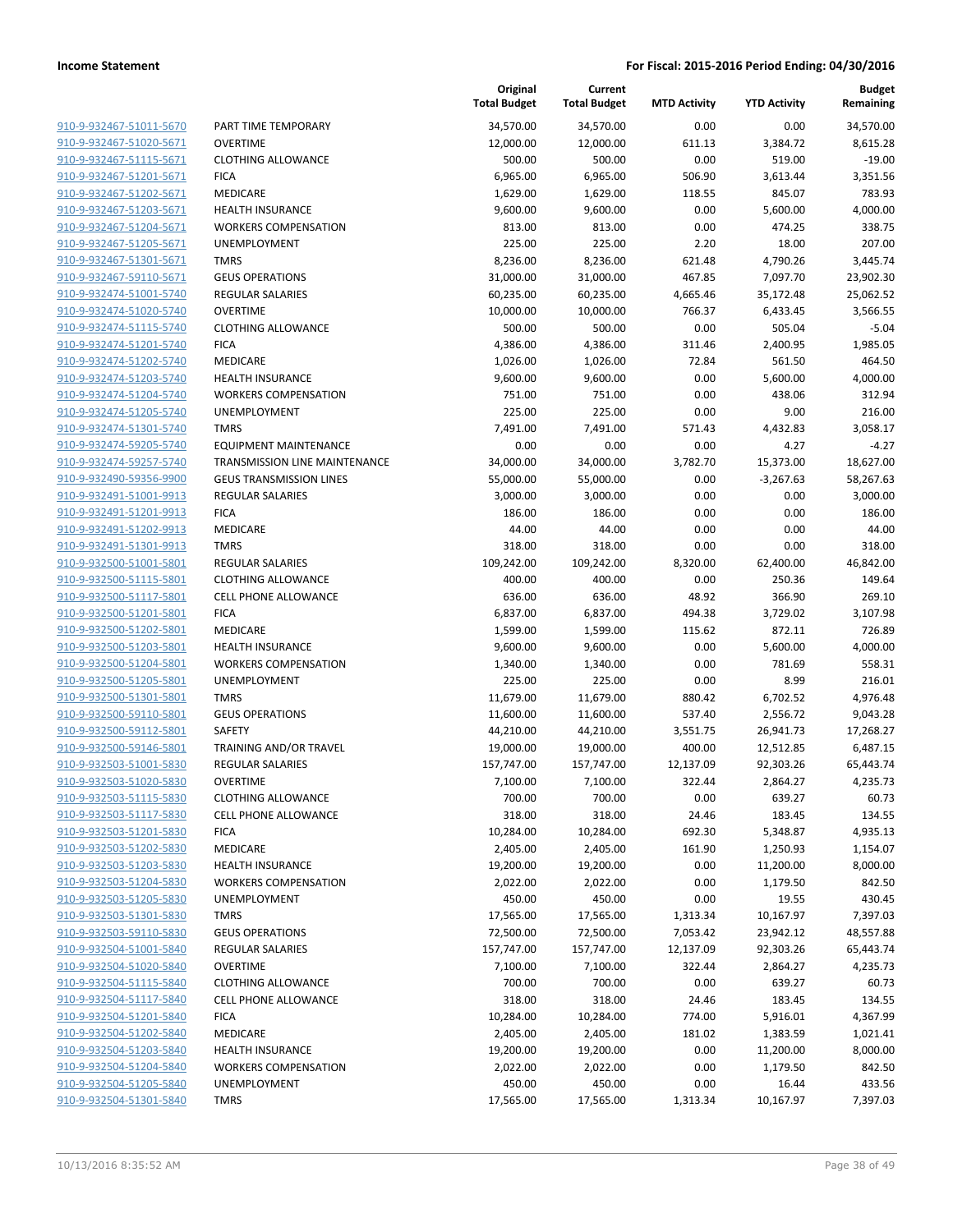| 910-9-932504-59110-5840                                   |
|-----------------------------------------------------------|
| 910-9-932505-51001-5850                                   |
| 910-9-932505-51201-5850                                   |
| 910-9-932505-51202-5850                                   |
| 910-9-932505-51301-5850                                   |
| 910-9-932505-59110-5850                                   |
| 910-9-932506-51001-5860                                   |
| 910-9-932506-51020-5860                                   |
| 910-9-932506-51115-5860                                   |
| 910-9-932506-51117-5860                                   |
| 910-9-932506-51201-5860                                   |
| 910-9-932506-51202-5860                                   |
| 910-9-932506-51203-5860                                   |
| 910-9-932506-51204-5860                                   |
| <u>910-9-932506-51205-5860</u>                            |
| 910-9-932506-51301-5860                                   |
| 910-9-932506-59110-5860                                   |
| 910-9-932507-51001-5870                                   |
| 910-9-932507-51201-5870                                   |
| <u>910-9-932507-51202-5870</u>                            |
| 910-9-932507-51301-5870                                   |
| 910-9-932507-59110-5870                                   |
| 910-9-932509-59147-5890                                   |
| 910-9-932510-51001-5900                                   |
| <u>910-9-932510-51020-5900</u>                            |
| 910-9-932510-51102-5900                                   |
| 910-9-932510-51115-5900                                   |
| 910-9-932510-51201-5900                                   |
| 910-9-932510-51202-5900                                   |
| <u>910-9-932510-51203-5900</u>                            |
| 910-9-932510-51204-5900                                   |
| 910-9-932510-51205-5900                                   |
| 910-9-932510-51301-5900                                   |
| 910-9-932510-59205-5900                                   |
|                                                           |
| <u>910-9-932514-51001-5941</u><br>910-9-932514-51020-5941 |
| 910-9-932514-51102-5941                                   |
|                                                           |
| 910-9-932514-51115-5941                                   |
| 910-9-932514-51201-5941                                   |
| 910-9-932514-51202-5941                                   |
| 910-9-932514-51203-5941                                   |
| 910-9-932514-51204-5941                                   |
| 910-9-932514-51205-5941                                   |
| 910-9-932514-51301-5941                                   |
| <u>910-9-932514-59275-5941</u>                            |
| <u>910-9-932515-51001-5950</u>                            |
| 910-9-932515-51201-<br>-5950                              |
| 910-9-932515-51202-5950                                   |
| <u>910-9-932515-51301-5950</u>                            |
| <u>910-9-932515-59282-5950</u>                            |
| 910-9-932516-51001-5960                                   |
| 910-9-932516-51020-5960                                   |
| 910-9-932516-51201-5960                                   |
| <u>910-9-932516-51202-5960</u>                            |
| <u>910-9-932516-51301-5960</u>                            |
| <u>910-9-932516-59284-5960</u>                            |
| 910-9-932517-51001-5970                                   |
| 910-9-932517-51020-5970                                   |
| 910-9-932517-51115-5970                                   |
|                                                           |

|                         |                                      | Original<br><b>Total Budget</b> | Current<br><b>Total Budget</b> | <b>MTD Activity</b> | <b>YTD Activity</b> | <b>Budget</b><br>Remaining |
|-------------------------|--------------------------------------|---------------------------------|--------------------------------|---------------------|---------------------|----------------------------|
| 910-9-932504-59110-5840 | <b>GEUS OPERATIONS</b>               | 59,000.00                       | 59,000.00                      | 4,353.90            | 22,506.35           | 36,493.65                  |
| 910-9-932505-51001-5850 | <b>REGULAR SALARIES</b>              | 1,000.00                        | 1,000.00                       | 0.00                | 0.00                | 1,000.00                   |
| 910-9-932505-51201-5850 | <b>FICA</b>                          | 62.00                           | 62.00                          | 0.00                | 0.00                | 62.00                      |
| 910-9-932505-51202-5850 | MEDICARE                             | 15.00                           | 15.00                          | 0.00                | 0.00                | 15.00                      |
| 910-9-932505-51301-5850 | <b>TMRS</b>                          | 106.00                          | 106.00                         | 0.00                | 0.00                | 106.00                     |
| 910-9-932505-59110-5850 | <b>GEUS OPERATIONS</b>               | 500.00                          | 500.00                         | 0.00                | 0.00                | 500.00                     |
| 910-9-932506-51001-5860 | <b>REGULAR SALARIES</b>              | 22,819.00                       | 22,819.00                      | 5,608.00            | 38,905.50           | $-16,086.50$               |
| 910-9-932506-51020-5860 | <b>OVERTIME</b>                      | 1,600.00                        | 1,600.00                       | 0.00                | 1,030.76            | 569.24                     |
| 910-9-932506-51115-5860 | <b>CLOTHING ALLOWANCE</b>            | 550.00                          | 550.00                         | 0.00                | 8.25                | 541.75                     |
| 910-9-932506-51117-5860 | <b>CELL PHONE ALLOWANCE</b>          | 432.00                          | 432.00                         | 33.22               | 249.15              | 182.85                     |
| 910-9-932506-51201-5860 | <b>FICA</b>                          | 1,575.00                        | 1,575.00                       | 351.42              | 2,499.74            | $-924.74$                  |
| 910-9-932506-51202-5860 | MEDICARE                             | 368.00                          | 368.00                         | 82.18               | 584.59              | $-216.59$                  |
| 910-9-932506-51203-5860 | <b>HEALTH INSURANCE</b>              | 9,600.00                        | 9,600.00                       | 0.00                | 5,600.00            | 4,000.00                   |
| 910-9-932506-51204-5860 | <b>WORKERS COMPENSATION</b>          | 906.00                          | 906.00                         | 0.00                | 528.50              | 377.50                     |
| 910-9-932506-51205-5860 | <b>UNEMPLOYMENT</b>                  | 225.00                          | 225.00                         | 0.00                | 9.00                | 216.00                     |
| 910-9-932506-51301-5860 | <b>TMRS</b>                          | 2,690.00                        | 2,690.00                       | 593.46              | 4,274.96            | $-1,584.96$                |
| 910-9-932506-59110-5860 | <b>GEUS OPERATIONS</b>               | 11,600.00                       | 11,600.00                      | 995.42              | 4,395.28            | 7,204.72                   |
| 910-9-932507-51001-5870 | <b>REGULAR SALARIES</b>              | 1,000.00                        | 1,000.00                       | 0.00                | 0.00                | 1,000.00                   |
| 910-9-932507-51201-5870 | <b>FICA</b>                          | 62.00                           | 62.00                          | 0.00                | 0.00                | 62.00                      |
| 910-9-932507-51202-5870 | MEDICARE                             | 15.00                           | 15.00                          | 0.00                | 0.00                | 15.00                      |
| 910-9-932507-51301-5870 | <b>TMRS</b>                          | 106.00                          | 106.00                         | 0.00                | 0.00                | 106.00                     |
| 910-9-932507-59110-5870 | <b>GEUS OPERATIONS</b>               | 400.00                          | 400.00                         | 0.00                | 56.66               | 343.34                     |
| 910-9-932509-59147-5890 | <b>RENT</b>                          | 500.00                          | 500.00                         | 0.00                | 0.00                | 500.00                     |
| 910-9-932510-51001-5900 | <b>REGULAR SALARIES</b>              | 55,390.00                       | 55,390.00                      | 4,011.20            | 30,084.00           | 25,306.00                  |
| 910-9-932510-51020-5900 | <b>OVERTIME</b>                      | 8,000.00                        | 8,000.00                       | 835.53              | 5,392.79            | 2,607.21                   |
| 910-9-932510-51102-5900 | <b>BILINGUAL PAY</b>                 | 600.00                          | 600.00                         | 46.16               | 346.20              | 253.80                     |
| 910-9-932510-51115-5900 | <b>CLOTHING ALLOWANCE</b>            | 500.00                          | 500.00                         | 0.00                | 495.04              | 4.96                       |
| 910-9-932510-51201-5900 | <b>FICA</b>                          | 3,998.00                        | 3,998.00                       | 260.61              | 1,918.95            | 2,079.05                   |
| 910-9-932510-51202-5900 | MEDICARE                             | 935.00                          | 935.00                         | 60.95               | 448.79              | 486.21                     |
| 910-9-932510-51203-5900 | <b>HEALTH INSURANCE</b>              | 9,600.00                        | 9,600.00                       | 0.00                | 5,600.00            | 4,000.00                   |
| 910-9-932510-51204-5900 | <b>WORKERS COMPENSATION</b>          | 680.00                          | 680.00                         | 0.00                | 396.69              | 283.31                     |
| 910-9-932510-51205-5900 | <b>UNEMPLOYMENT</b>                  | 225.00                          | 225.00                         | 0.00                | 8.99                | 216.01                     |
| 910-9-932510-51301-5900 | <b>TMRS</b>                          | 6,830.00                        | 6,830.00                       | 514.74              | 3,817.36            | 3,012.64                   |
| 910-9-932510-59205-5900 | <b>EQUIPMENT MAINTENANCE</b>         | 60,000.00                       | 60,000.00                      | 2,658.93            | 26,981.73           | 33,018.27                  |
| 910-9-932514-51001-5941 | <b>REGULAR SALARIES</b>              | 424,770.00                      | 424,770.00                     | 35,442.32           | 274,753.70          | 150,016.30                 |
| 910-9-932514-51020-5941 | <b>OVERTIME</b>                      | 60,000.00                       | 60,000.00                      | 4,626.16            | 33,954.40           | 26,045.60                  |
| 910-9-932514-51102-5941 | <b>BILINGUAL PAY</b>                 | 1,200.00                        | 1,200.00                       | 92.32               | 692.40              | 507.60                     |
| 910-9-932514-51115-5941 | <b>CLOTHING ALLOWANCE</b>            | 5,200.00                        | 5,200.00                       | 0.00                | 5,569.99            | $-369.99$                  |
| 910-9-932514-51201-5941 | <b>FICA</b>                          | 30,453.00                       | 30,453.00                      | 2,352.16            | 18,229.19           | 12,223.81                  |
| 910-9-932514-51202-5941 | MEDICARE                             | 7,122.00                        | 7,122.00                       | 550.10              | 4,263.29            | 2,858.71                   |
| 910-9-932514-51203-5941 | <b>HEALTH INSURANCE</b>              | 105,600.00                      | 105,600.00                     | 0.00                | 61,600.00           | 44,000.00                  |
| 910-9-932514-51204-5941 | <b>WORKERS COMPENSATION</b>          | 5,911.00                        | 5,911.00                       | 0.00                | 3,448.06            | 2,462.94                   |
| 910-9-932514-51205-5941 | UNEMPLOYMENT                         | 2,475.00                        | 2,475.00                       | 3.94                | 108.65              | 2,366.35                   |
| 910-9-932514-51301-5941 | <b>TMRS</b>                          | 52,014.00                       | 52,014.00                      | 4,247.14            | 32,879.99           | 19,134.01                  |
| 910-9-932514-59275-5941 | POLES, OH, UG & SERVICES MAINTENANCE | 175,000.00                      | 166,000.00                     | 11,493.25           | 65,821.45           | 100,178.55                 |
| 910-9-932515-51001-5950 | <b>REGULAR SALARIES</b>              | 1,000.00                        | 1,000.00                       | 0.00                | 0.00                | 1,000.00                   |
| 910-9-932515-51201-5950 | <b>FICA</b>                          | 62.00                           | 62.00                          | 0.00                | 0.00                | 62.00                      |
| 910-9-932515-51202-5950 | MEDICARE                             | 15.00                           | 15.00                          | 0.00                | 0.00                | 15.00                      |
| 910-9-932515-51301-5950 | <b>TMRS</b>                          | 106.00                          | 106.00                         | 0.00                | 0.00                | 106.00                     |
| 910-9-932515-59282-5950 | <b>TRANSFORMERS MAINTENANCE</b>      | 20,000.00                       | 9,000.00                       | 125.00              | 3,055.85            | 5,944.15                   |
| 910-9-932516-51001-5960 | <b>REGULAR SALARIES</b>              | 7,500.00                        | 7,500.00                       | 435.51              | 3,569.10            | 3,930.90                   |
| 910-9-932516-51020-5960 | <b>OVERTIME</b>                      | 0.00                            | 0.00                           | 91.89               | 91.89               | $-91.89$                   |
| 910-9-932516-51201-5960 | <b>FICA</b>                          | 465.00                          | 465.00                         | 32.70               | 263.30              | 201.70                     |
| 910-9-932516-51202-5960 | MEDICARE                             | 109.00                          | 109.00                         | 7.65                | 61.58               | 47.42                      |
| 910-9-932516-51301-5960 | <b>TMRS</b>                          | 794.00                          | 794.00                         | 55.49               | 452.49              | 341.51                     |
| 910-9-932516-59284-5960 | ST LIGHTING & SIGNALS MAINTENANCE    | 5,000.00                        | 5,000.00                       | 1,294.39            | 2,418.90            | 2,581.10                   |
| 910-9-932517-51001-5970 | <b>REGULAR SALARIES</b>              | 53,456.00                       | 53,456.00                      | 4,243.20            | 29,530.02           | 23,925.98                  |
| 910-9-932517-51020-5970 | <b>OVERTIME</b>                      | 500.00                          | 500.00                         | 0.00                | 0.00                | 500.00                     |
| 910-9-932517-51115-5970 | <b>CLOTHING ALLOWANCE</b>            | 500.00                          | 500.00                         | 0.00                | 495.04              | 4.96                       |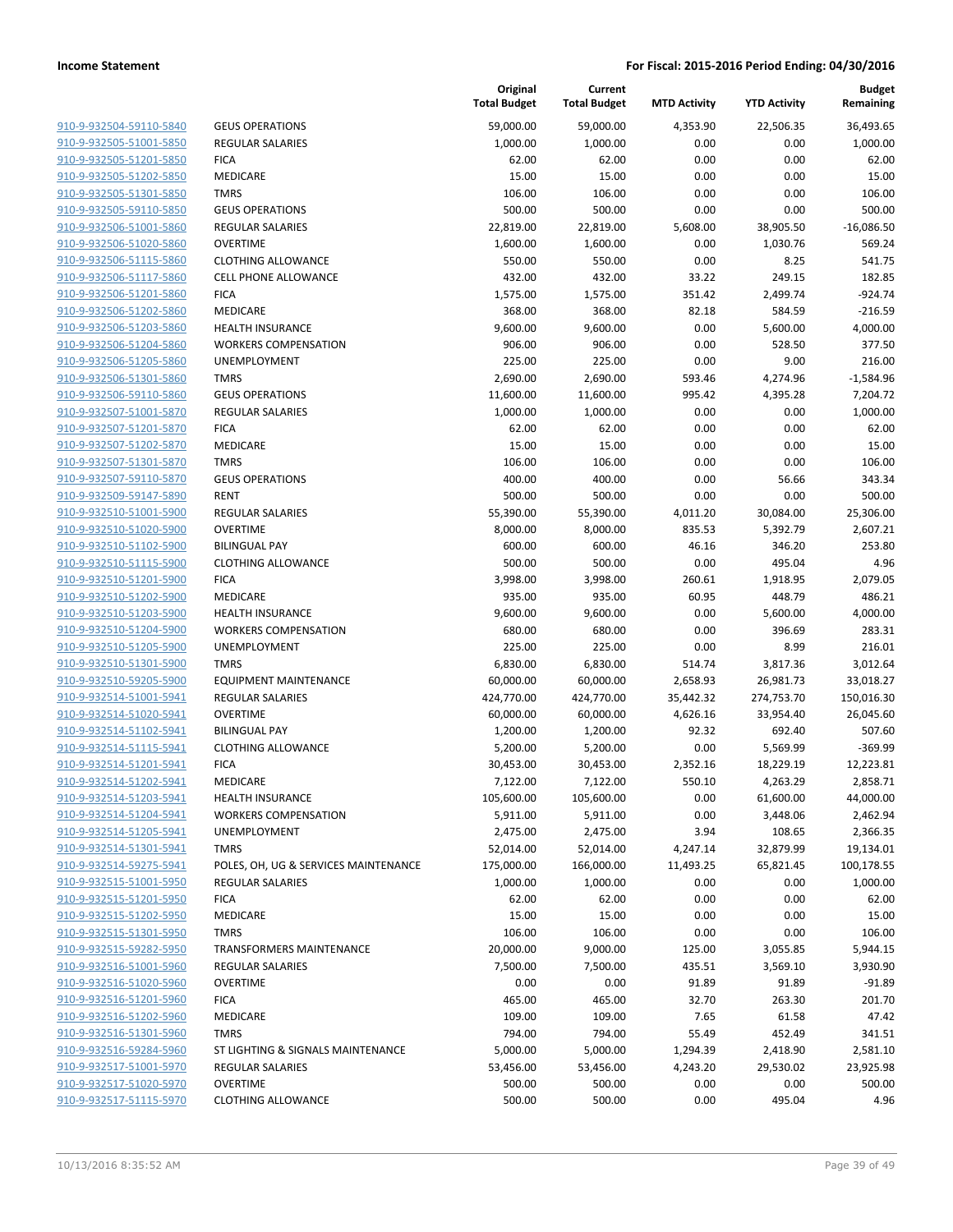|                         |                                      | Original<br><b>Total Budget</b> | Current<br><b>Total Budget</b> | <b>MTD Activity</b> | <b>YTD Activity</b> | <b>Budget</b><br>Remaining |
|-------------------------|--------------------------------------|---------------------------------|--------------------------------|---------------------|---------------------|----------------------------|
| 910-9-932517-51201-5970 | <b>FICA</b>                          | 3,376.00                        | 3,376.00                       | 242.82              | 1,698.49            | 1,677.51                   |
| 910-9-932517-51202-5970 | MEDICARE                             | 790.00                          | 790.00                         | 56.78               | 397.23              | 392.77                     |
| 910-9-932517-51203-5970 | <b>HEALTH INSURANCE</b>              | 9,600.00                        | 9,600.00                       | 0.00                | 5,600.00            | 4,000.00                   |
| 910-9-932517-51204-5970 | <b>WORKERS COMPENSATION</b>          | 656.00                          | 656.00                         | 0.00                | 382.69              | 273.31                     |
| 910-9-932517-51205-5970 | <b>UNEMPLOYMENT</b>                  | 225.00                          | 225.00                         | 0.00                | 9.00                | 216.00                     |
| 910-9-932517-51301-5970 | <b>TMRS</b>                          | 5,767.00                        | 5,767.00                       | 446.38              | 3,143.31            | 2,623.69                   |
| 910-9-932517-59270-5970 | <b>METERS MAINTENANCE</b>            | 1,000.00                        | 1,000.00                       | 0.00                | 0.00                | 1,000.00                   |
| 910-9-932518-51001-5980 | REGULAR SALARIES                     | 1,000.00                        | 1,000.00                       | 153.15              | 618.11              | 381.89                     |
| 910-9-932518-51020-5980 | <b>OVERTIME</b>                      | 0.00                            | 0.00                           | 24.65               | 24.65               | $-24.65$                   |
| 910-9-932518-51201-5980 | <b>FICA</b>                          | 62.00                           | 62.00                          | 11.02               | 53.12               | 8.88                       |
| 910-9-932518-51202-5980 | <b>MEDICARE</b>                      | 15.00                           | 15.00                          | 2.57                | 12.40               | 2.60                       |
| 910-9-932518-51301-5980 | <b>TMRS</b>                          | 106.00                          | 106.00                         | 18.70               | 91.24               | 14.76                      |
| 910-9-932518-59288-5980 | <b>VAPOR LIGHTS MAINTENANCE</b>      | 200.00                          | 200.00                         | 0.00                | 0.00                | 200.00                     |
| 910-9-932519-51001-5990 | <b>REGULAR SALARIES</b>              | 1,000.00                        | 1,000.00                       | 0.00                | 255.74              | 744.26                     |
| 910-9-932519-51201-5990 | <b>FICA</b>                          | 62.00                           | 62.00                          | 0.00                | 15.85               | 46.15                      |
| 910-9-932519-51202-5990 | <b>MEDICARE</b>                      | 15.00                           | 15.00                          | 0.00                | 3.71                | 11.29                      |
| 910-9-932519-51301-5990 | <b>TMRS</b>                          | 106.00                          | 106.00                         | 0.00                | 27.05               | 78.95                      |
| 910-9-932590-59364-9900 | <b>POLES</b>                         | 201,000.00                      | 163,600.00                     | 1,564.57            | 25,743.52           | 137,856.48                 |
| 910-9-932590-59365-9900 | OH CONDUCTOR & DEVICES               | 92,000.00                       | 92,000.00                      | 216.75              | 10,244.09           | 81,755.91                  |
| 910-9-932590-59366-9900 | <b>UG CONDUIT</b>                    | 24,600.00                       | 58,800.00                      | 12,738.56           | 27,741.42           | 31,058.58                  |
| 910-9-932590-59367-9900 | UG CONDUCTOR & DEVICES               | 62,500.00                       | 62,500.00                      | 1,507.74            | 12,614.46           | 49,885.54                  |
| 910-9-932590-59368-9900 | <b>TRANSFORMERS &amp; CAPACITORS</b> | 170,000.00                      | 228,744.00                     | 0.00                | 32,481.90           | 196,262.10                 |
| 910-9-932590-59369-9900 | SERVICE CONNECTIONS                  | 25,000.00                       | 25,000.00                      | 0.00                | 333.14              | 24,666.86                  |
| 910-9-932590-59370-9900 | <b>METERS</b>                        | 85,000.00                       | 85,000.00                      | 6,713.92            | 38,753.68           | 46,246.32                  |
| 910-9-932590-59371-9900 | <b>VAPOR LIGHTS</b>                  | 5,000.00                        | 5,000.00                       | 838.09              | 1,386.31            | 3,613.69                   |
| 910-9-932590-59375-9900 | STREET LIGHTING & SIGNALS            | 5,000.00                        | 5,000.00                       | 708.24              | 2,710.93            | 2,289.07                   |
| 910-9-932590-59392-9900 | <b>TRANSPORTATION EQUIPMENT</b>      | 193,000.00                      | 134,256.00                     | 134,226.00          | 134,226.00          | 30.00                      |
| 910-9-932590-59396-9900 | POWER OPERATED EQUIPMENT             | 45,000.00                       | 45,000.00                      | 0.00                | 41,997.50           | 3,002.50                   |
| 910-9-932591-51001-9914 | <b>REGULAR SALARIES</b>              | 15,000.00                       | 15,000.00                      | 867.64              | 9,623.70            | 5,376.30                   |
| 910-9-932591-51201-9914 | <b>FICA</b>                          | 930.00                          | 930.00                         | 55.31               | 601.22              | 328.78                     |
| 910-9-932591-51202-9914 | <b>MEDICARE</b>                      | 218.00                          | 218.00                         | 12.94               | 140.63              | 77.37                      |
| 910-9-932591-51301-9914 | <b>TMRS</b>                          | 1,589.00                        | 1,589.00                       | 93.85               | 1,032.57            | 556.43                     |
| 910-9-932592-51001-9915 | <b>REGULAR SALARIES</b>              | 15,000.00                       | 15,000.00                      | 898.74              | 6,826.20            | 8,173.80                   |
| 910-9-932592-51201-9915 | <b>FICA</b>                          | 930.00                          | 930.00                         | 57.23               | 432.31              | 497.69                     |
| 910-9-932592-51202-9915 | <b>MEDICARE</b>                      | 218.00                          | 218.00                         | 13.38               | 101.11              | 116.89                     |
| 910-9-932592-51301-9915 | <b>TMRS</b>                          | 1,589.00                        | 1,589.00                       | 97.11               | 740.82              | 848.18                     |
| 910-9-932593-51001-9916 | REGULAR SALARIES                     | 17,500.00                       | 17,500.00                      | 1,469.76            | 8,092.72            | 9,407.28                   |
| 910-9-932593-51201-9916 | <b>FICA</b>                          | 1,085.00                        | 1,085.00                       | 91.12               | 514.69              | 570.31                     |
| 910-9-932593-51202-9916 | MEDICARE                             | 254.00                          | 254.00                         | 21.32               | 120.38              | 133.62                     |
| 910-9-932593-51301-9916 | <b>TMRS</b>                          | 1,853.00                        | 1,853.00                       | 154.63              | 886.93              | 966.07                     |
| 910-9-932594-51001-9917 | REGULAR SALARIES                     | 7,500.00                        | 7,500.00                       | 2,272.23            | 9,607.15            | $-2,107.15$                |
| 910-9-932594-51201-9917 | <b>FICA</b>                          | 465.00                          | 465.00                         | 142.31              | 597.08              | $-132.08$                  |
| 910-9-932594-51202-9917 | MEDICARE                             | 109.00                          | 109.00                         | 33.29               | 139.64              | $-30.64$                   |
| 910-9-932594-51301-9917 | <b>TMRS</b>                          | 794.00                          | 794.00                         | 241.48              | 1,020.85            | $-226.85$                  |
| 910-9-932595-51001-9918 | <b>REGULAR SALARIES</b>              | 7,500.00                        | 7,500.00                       | 118.08              | 398.48              | 7,101.52                   |
| 910-9-932595-51201-9918 | <b>FICA</b>                          | 465.00                          | 465.00                         | 7.32                | 24.70               | 440.30                     |
| 910-9-932595-51202-9918 | MEDICARE                             | 109.00                          | 109.00                         | 1.71                | 5.78                | 103.22                     |
| 910-9-932595-51301-9918 | <b>TMRS</b>                          | 794.00                          | 794.00                         | 12.42               | 42.73               | 751.27                     |
| 910-9-932596-51001-9919 | <b>REGULAR SALARIES</b>              | 5,000.00                        | 5,000.00                       | 118.08              | 885.60              | 4,114.40                   |
| 910-9-932596-51201-9919 | <b>FICA</b>                          | 310.00                          | 310.00                         | 7.32                | 57.94               | 252.06                     |
| 910-9-932596-51202-9919 | MEDICARE                             | 73.00                           | 73.00                          | 1.71                | 13.54               | 59.46                      |
| 910-9-932596-51301-9919 | <b>TMRS</b>                          | 530.00                          | 530.00                         | 12.42               | 99.98               | 430.02                     |
| 910-9-932597-51001-9920 | REGULAR SALARIES                     | 50,000.00                       | 50,000.00                      | 0.00                | 4,912.34            | 45,087.66                  |
| 910-9-932597-51201-9920 | <b>FICA</b>                          | 3,100.00                        | 3,100.00                       | 0.00                | 296.72              | 2,803.28                   |
| 910-9-932597-51202-9920 | MEDICARE                             | 725.00                          | 725.00                         | 0.00                | 69.39               | 655.61                     |
| 910-9-932597-51301-9920 | <b>TMRS</b>                          | 5,295.00                        | 5,295.00                       | 0.00                | 532.82              | 4,762.18                   |
| 910-9-932598-51001-9921 | REGULAR SALARIES                     | 1,000.00                        | 1,000.00                       | 0.00                | 59.04               | 940.96                     |
| 910-9-932598-51201-9921 | <b>FICA</b>                          | 62.00                           | 62.00                          | 0.00                | 3.66                | 58.34                      |
| 910-9-932598-51202-9921 | MEDICARE                             | 15.00                           | 15.00                          | 0.00                | 0.86                | 14.14                      |
|                         |                                      |                                 |                                |                     |                     |                            |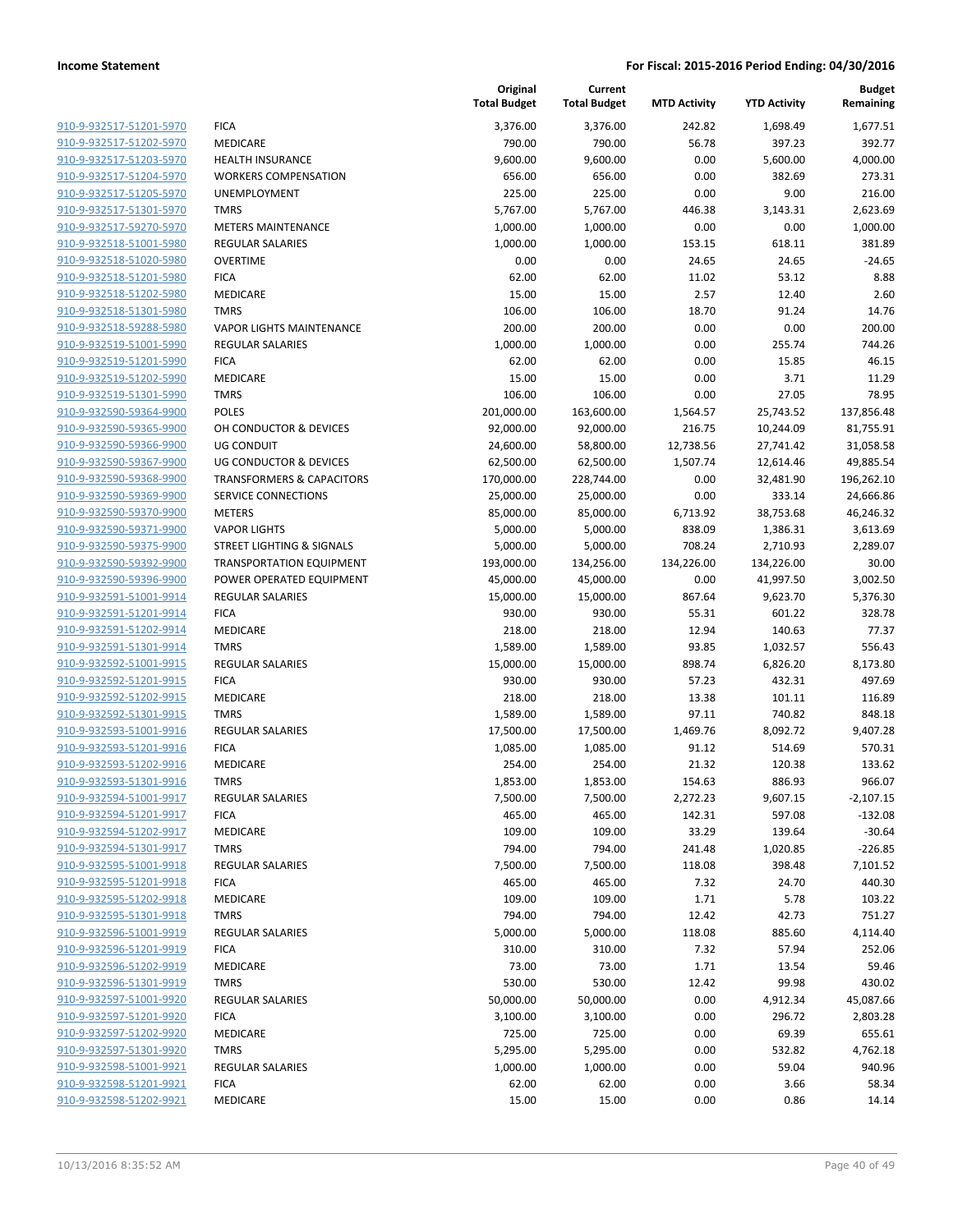|                                     |                                                        | Original<br><b>Total Budget</b> | Current<br><b>Total Budget</b> | <b>MTD Activity</b> | <b>YTD Activity</b> | <b>Budget</b><br>Remaining |
|-------------------------------------|--------------------------------------------------------|---------------------------------|--------------------------------|---------------------|---------------------|----------------------------|
| 910-9-932598-51301-9921             | <b>TMRS</b>                                            | 106.00                          | 106.00                         | 0.00                | 6.38                | 99.62                      |
| 910-9-932599-51001-9922             | <b>REGULAR SALARIES</b>                                | 1,000.00                        | 1,000.00                       | 0.00                | 0.00                | 1,000.00                   |
| 910-9-932599-51201-9922             | <b>FICA</b>                                            | 62.00                           | 62.00                          | 0.00                | 0.00                | 62.00                      |
| 910-9-932599-51202-9922             | <b>MEDICARE</b>                                        | 15.00                           | 15.00                          | 0.00                | 0.00                | 15.00                      |
| 910-9-932599-51301-9922             | <b>TMRS</b>                                            | 106.00                          | 106.00                         | 0.00                | 0.00                | 106.00                     |
| 910-9-970000-59701-9040             | <b>BAD DEBT</b>                                        | 100,000.00                      | 100,000.00                     | 0.00                | 0.00                | 100,000.00                 |
| 910-9-970000-59703-4030             | <b>DEPRECIATION EXPENSE</b>                            | 2,800,000.00                    | 2,800,000.00                   | 0.00                | 0.00                | 2,800,000.00               |
| 910-9-970000-59720-9705             | <b>BANK FEES</b>                                       | 10,000.00                       | 10,000.00                      | 0.00                | 14,339.21           | $-4,339.21$                |
| 910-9-970000-59730-9250             | <b>INVENTORY LOSS/GAIN</b>                             | 5,000.00                        | 5,000.00                       | 0.00                | $-5,289.83$         | 10,289.83                  |
| 910-9-970000-59731-9250             | <b>GASOLINE LOSSES/GAINS</b>                           | 1,000.00                        | 1,000.00                       | 26.80               | 179.29              | 820.71                     |
| 910-9-970000-59732-9250             | FUEL OIL LOSSES/GAINS                                  | 3,000.00                        | 3,000.00                       | 0.00                | 912.41              | 2,087.59                   |
| 910-9-970000-59734-4210             | ASSET DISPOSAL LOSSES/GAINS                            | 1,000.00                        | 1,000.00                       | 0.00                | 0.00                | 1,000.00                   |
| 910-9-970000-59750-9260             | <b>ACCRUED PTO PAY</b>                                 | 25,000.00                       | 25,000.00                      | 234.30              | 8,858.65            | 16,141.35                  |
| 910-9-970000-59760-4390             | PRIOR YEAR ADJUSTMENT                                  | 100.00                          | 100.00                         | 0.00                | 0.00                | 100.00                     |
| 910-9-970000-59770-9997             | CONTINGENCY                                            | 250,000.00                      | 12,700.00                      | 0.00                | 0.00                | 12,700.00                  |
| 910-9-970000-59780-9240             | PROPERTY INSURANCE                                     | 185,000.00                      | 176,660.00                     | 0.00                | 168,527.46          | 8,132.54                   |
| 910-9-970000-59781-9250             | LIABILITY INSURANCE                                    | 45,000.00                       | 44,500.00                      | 0.00                | 41,865.31           | 2,634.69                   |
| 910-9-970000-59790-9970             | CAPITALIZED                                            | $-1,623,274.00$                 | $-1,623,274.00$                | 0.00                | 0.00                | $-1,623,274.00$            |
| 910-9-980000-59841-4280             | AMORTIZATION OF DISCOUNT                               | $-41,286.00$                    | $-41,286.00$                   | 0.00                | 0.00                | $-41,286.00$               |
| 910-9-990000-59901-9270             | XFER to COG - FRANCHISE FEES                           | 2,455,212.00                    | 2,455,212.00                   | 527,101.41          | 1,113,457.28        | 1,341,754.72               |
| 910-9-990000-59902-9200             | XFER to COG- ADMIN EXPENSES                            | 239,125.00                      | 239,125.00                     | 0.00                | 139,489.56          | 99,635.44                  |
| 910-9-990000-59903-4082             | XFER to COG - PILOT                                    | 309,488.00                      | 309,488.00                     | 0.00                | 309,555.86          | $-67.86$                   |
| 910-9-990000-59911-9999             | XFER TO GEUS 911 - SAVINGS                             | 0.00                            | 0.00                           | 2,800,000.00        | 2,800,000.00        | $-2,800,000.00$            |
| 910-9-990000-59912-9999             | XFER TO 912 - DEBT SERVICE                             | 3,840,000.00                    | 3,840,000.00                   | 320,000.00          | 2,240,000.00        | 1,600,000.00               |
| 910-9-990000-59926-9330             | XFER to COG - GARAGE                                   | 71,259.00                       | 71,259.00                      | 0.00                | 41,567.75           | 29,691.25                  |
| 910-9-990000-59927-9200             | XFER to COG - INSURANCE                                | 19,158.00                       | 19,158.00                      | 0.00                | 11,176.06           | 7,981.94                   |
| 910-9-990000-59928-9200             | XFER to COG - IT                                       | 49,198.00                       | 49,198.00                      | 0.00                | 28,698.81           | 20,499.19                  |
| 910-9-990000-59930-9270             | <b>XFER to GBOD</b>                                    | 491,042.00                      | 491,042.00                     | 105,420.28          | 222,691.45          | 268,350.55                 |
|                                     | <b>Expense Total:</b>                                  | 64,220,312.00                   | 64,220,312.00                  | 6,864,781.21        | 28,243,961.06       | 35,976,350.94              |
|                                     |                                                        |                                 |                                |                     |                     |                            |
|                                     | Fund: 910 - ELECTRIC OPERATING FUND Surplus (Deficit): | 9,427.00                        | 9,427.00                       | $-3,575,955.52$     | -1,328,872.91       | 1,338,299.91               |
| Fund: 911 - ELECTRIC DEBT REDUCTION |                                                        |                                 |                                |                     |                     |                            |
| Revenue                             |                                                        |                                 |                                |                     |                     |                            |
| 911-9-000000-49710-4990             | TRANSFER FROM 910 - GEUS ELECTRIC OP                   | 0.00                            | 0.00                           | 2,800,000.00        | 2,800,000.00        | $-2,800,000.00$            |
| 911-9-000000-49801-4190             | <b>INTEREST INCOME</b>                                 | 1,000.00                        | 1,000.00                       | 56.91               | 296.00              | 704.00                     |
|                                     | <b>Revenue Total:</b>                                  | 1,000.00                        | 1,000.00                       | 2,800,056.91        | 2,800,296.00        | -2,799,296.00              |
|                                     | Fund: 911 - ELECTRIC DEBT REDUCTION Total:             | 1,000.00                        | 1,000.00                       | 2,800,056.91        | 2,800,296.00        | -2,799,296.00              |
| Fund: 912 - ELECTRIC DEBT SERVICE   |                                                        |                                 |                                |                     |                     |                            |
| Revenue                             |                                                        |                                 |                                |                     |                     |                            |
| 912-9-000000-49710-4999             | TRANFSER FROM GEUS 910 - ELECTRIC OP                   | 3,840,000.00                    | 3,840,000.00                   | 320,000.00          | 2,240,000.00        | 1,600,000.00               |
|                                     | <b>Revenue Total:</b>                                  | 3,840,000.00                    | 3,840,000.00                   | 320,000.00          | 2,240,000.00        | 1,600,000.00               |
| Expense                             |                                                        |                                 |                                |                     |                     |                            |
| 912-9-980000-59801-9800             | PAYING AGENT FEES                                      | 1,000.00                        | 1,000.00                       | 0.00                | 400.00              | 600.00                     |
| 912-9-980000-59810-9800             | ARBITRAGE                                              | 3,000.00                        | 3,000.00                       | 0.00                | 2,800.00            | 200.00                     |
| 912-9-980000-59811-9800             |                                                        |                                 |                                |                     |                     | 0.00                       |
| 912-9-980000-59820-9800             | CONTINUING DISCLOSURE<br><b>SURETY BOND</b>            | 1,000.00<br>700.00              | 1,000.00<br>700.00             | 1,000.00<br>0.00    | 1,000.00<br>700.00  | 0.00                       |
|                                     |                                                        | 455,000.00                      |                                |                     |                     |                            |
| 912-9-980000-59852-9800             | PRINCIPAL 2008 ISSUE                                   |                                 | 455,000.00                     | 0.00                | 455,000.00          | 0.00                       |
| 912-9-980000-59853-4270             | <b>INTEREST 2008 ISSUE</b>                             | 697,515.00                      | 697,515.00                     | 0.00                | 357,956.26          | 339,558.74                 |
| 912-9-980000-59857-4270             | INTEREST 2010 ISSUE                                    | 2,585,790.00                    | 2,585,790.00                   | 0.00                | 1,292,895.00        | 1,292,895.00               |
| 912-9-980000-59859-4270             | Interest on 2015 Tax Exempt                            | 37,311.00                       | 37,311.00                      | 0.00                | 16,388.79           | 20,922.21                  |
| 912-9-980000-59861-4270             | Interest on 2015 Taxable                               | 19,022.00                       | 19,022.00                      | 0.00                | 8,355.35            | 10,666.65                  |
|                                     | <b>Expense Total:</b>                                  | 3,800,338.00                    | 3,800,338.00                   | 1,000.00            | 2,135,495.40        | 1,664,842.60               |
|                                     | Fund: 912 - ELECTRIC DEBT SERVICE Surplus (Deficit):   | 39,662.00                       | 39,662.00                      | 319,000.00          | 104,504.60          | $-64,842.60$               |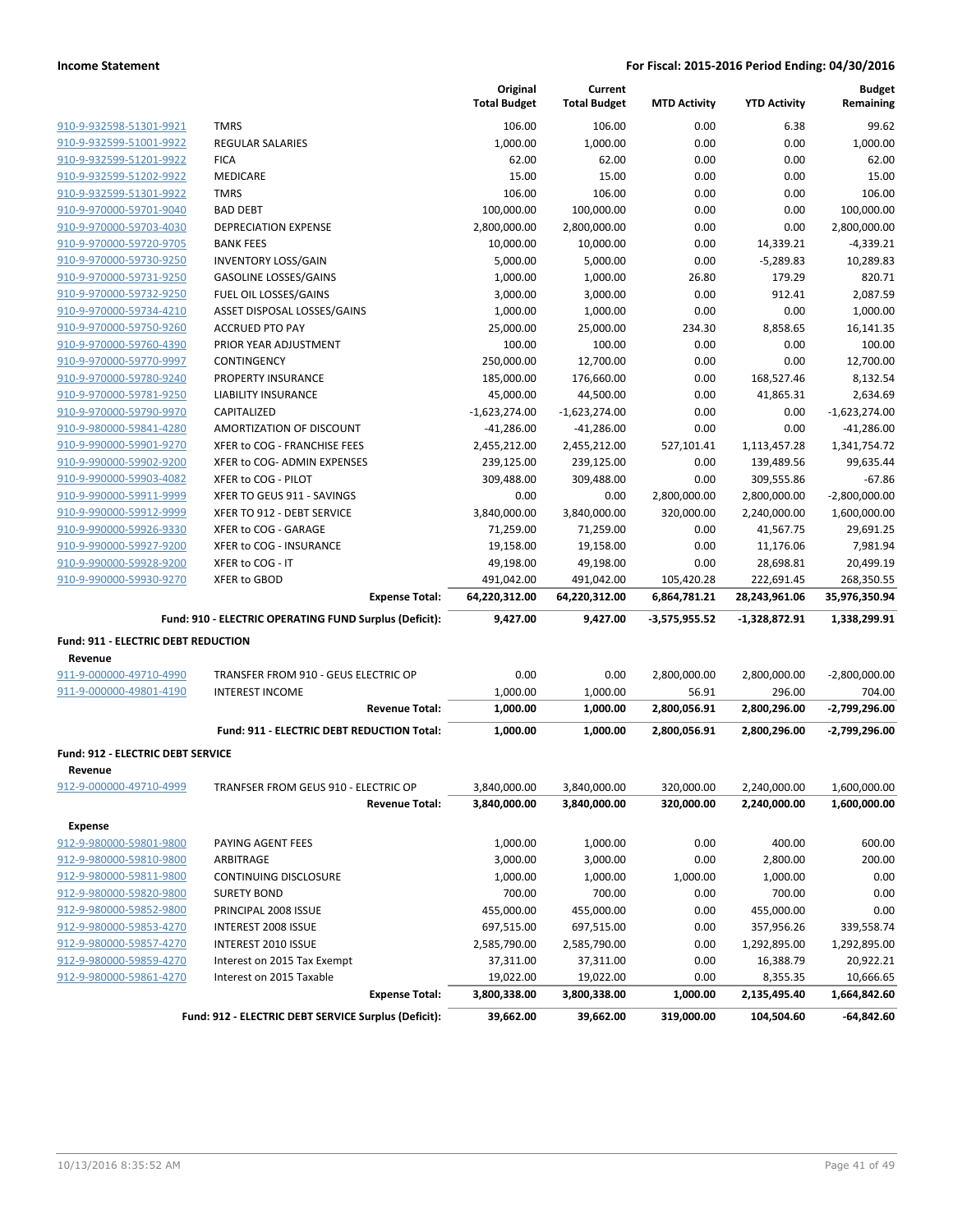|                                               |                                                      | Original<br><b>Total Budget</b> | Current<br><b>Total Budget</b> | <b>MTD Activity</b> | <b>YTD Activity</b> | <b>Budget</b><br>Remaining |
|-----------------------------------------------|------------------------------------------------------|---------------------------------|--------------------------------|---------------------|---------------------|----------------------------|
| <b>Fund: 913 - ELECTRIC CONSTRUCTION FUND</b> |                                                      |                                 |                                |                     |                     |                            |
| Revenue                                       |                                                      |                                 |                                |                     |                     |                            |
| 913-9-000000-49801-4190                       | <b>INTEREST INCOME</b>                               | 400.00                          | 400.00                         | 12.41               | 121.59              | 278.41                     |
|                                               | <b>Revenue Total:</b>                                | 400.00                          | 400.00                         | 12.41               | 121.59              | 278.41                     |
|                                               | <b>Fund: 913 - ELECTRIC CONSTRUCTION FUND Total:</b> | 400.00                          | 400.00                         | 12.41               | 121.59              | 278.41                     |
| Fund: 950 - CABLE / INTERNET                  |                                                      |                                 |                                |                     |                     |                            |
| Revenue                                       |                                                      |                                 |                                |                     |                     |                            |
| 950-9-000000-48001-3950                       | <b>CABLE REVENUES</b>                                | 2,814,901.00                    | 2,814,901.00                   | 226,078.80          | 1,571,111.87        | 1,243,789.13               |
| 950-9-000000-48002-3950                       | MOVIE PAY-PER-VIEW                                   | 0.00                            | 0.00                           | 0.00                | 80.21               | $-80.21$                   |
| 950-9-000000-48003-3950                       | SET-TOP                                              | 207,647.00                      | 207,647.00                     | 15,021.79           | 105,606.59          | 102,040.41                 |
| 950-9-000000-48030-3950                       | <b>CONTRACT CHANNELS</b>                             | 9,600.00                        | 9,600.00                       | 800.00              | 5,600.00            | 4,000.00                   |
| 950-9-000000-48040-3950                       | <b>BROADCASTS</b>                                    | 1,800.00                        | 1,800.00                       | 0.00                | $-375.00$           | 2,175.00                   |
| 950-9-000000-48101-3950                       | <b>INTERNET REVENUES</b>                             | 2,578,940.00                    | 2,578,940.00                   | 204,209.92          | 1,424,701.55        | 1,154,238.45               |
| 950-9-000000-48102-3950                       | COLOCATION                                           | 19,920.00                       | 19,920.00                      | 0.00                | 0.00                | 19,920.00                  |
| 950-9-000000-48111-3950                       | <b>WIFI REVENUES</b>                                 | 50.00                           | 50.00                          | 0.00                | 0.00                | 50.00                      |
| 950-9-000000-48201-3950                       | LATE CHARGES                                         | 75,000.00                       | 75,000.00                      | 5,945.16            | 42,403.25           | 32,596.75                  |
| 950-9-000000-48202-3950                       | <b>SERVICE CHARGES</b>                               | 55,000.00                       | 55,000.00                      | 4,520.14            | 35,112.05           | 19,887.95                  |
| 950-9-000000-48203-3950                       | LOST/DAMAGED EQUIPMENT                               | 50,000.00                       | 50,000.00                      | 735.00              | 15,213.31           | 34,786.69                  |
| 950-9-000000-48301-3950                       | <b>TRANSFER TO COG</b>                               | 290,643.00                      | 290,643.00                     | 22,489.03           | 154,458.34          | 136,184.66                 |
| 950-9-000000-48307-3950                       | <b>TRANSFER TO GBOD</b>                              | 58,129.00                       | 58,129.00                      | 4,497.86            | 30,875.03           | 27,253.97                  |
| 950-9-000000-48434-3950                       | <b>CHANNEL 34</b>                                    | 4,000.00                        | 4,000.00                       | 582.16              | 1,382.16            | 2,617.84                   |
| 950-9-000000-48488-3950                       | AD INSERTIONS                                        | 60,000.00                       | 60,000.00                      | 0.00                | 26,854.95           | 33,145.05                  |
| 950-9-000000-48498-3950                       | PRODUCTION REVENUES                                  | 70.00                           | 70.00                          | 0.00                | $-40.00$            | 110.00                     |
| 950-9-000000-48501-3950                       | <b>CUSTOMER AID TO CONSTRUCTION</b>                  | 50.00                           | 50.00                          | 0.00                | 106,879.34          | $-106,829.34$              |
| 950-9-000000-48502-3950                       | OTHER REIMBURSEMENTS                                 | 1,000.00                        | 1,000.00                       | 0.00                | $-1,634.56$         | 2,634.56                   |
| 950-9-000000-48503-3950                       | FIBER MAINTENANCE FEES                               | 2,772.00                        | 2,772.00                       | 0.00                | 0.00                | 2,772.00                   |
| 950-9-000000-48801-4190                       | INTEREST INCOME                                      | 4,000.00                        | 4,000.00                       | 163.22              | 1,999.42            | 2,000.58                   |
| 950-9-000000-48991-3950                       | <b>GEUS ELECTRIC PAYMENT FOR INTERNET</b>            | 13,596.00                       | 13,596.00                      | 0.00                | 37,980.00           | $-24,384.00$               |
| 950-9-000000-48993-3950                       | GEUS ELECTRIC PAYMENT FOR PUBLIC SVC                 | 15,000.00                       | 15,000.00                      | 0.00                | 15,000.00           | 0.00                       |
| 950-9-000000-48994-3950                       | LEASE OF DARK FIBER                                  | 206,520.00                      | 206,520.00                     | 0.00                | 206,520.00          | 0.00                       |
| 950-9-000000-48995-3950                       | <b>COLOCATION FOR SCADA &amp; PHONE SYSTEM</b>       | 9,979.00                        | 9,979.00                       | 0.00                | 19,958.00           | $-9,979.00$                |
|                                               | <b>Revenue Total:</b>                                | 6,478,617.00                    | 6,478,617.00                   | 485,043.08          | 3,799,686.51        | 2,678,930.49               |
| <b>Expense</b>                                |                                                      |                                 |                                |                     |                     |                            |
| 950-9-951050-51001-8500                       | <b>REGULAR SALARIES</b>                              | 56,851.00                       | 56,851.00                      | 4,334.72            | 32,497.93           | 24,353.07                  |
| 950-9-951050-51115-8500                       | <b>CLOTHING ALLOWANCE</b>                            | 160.00                          | 160.00                         | 0.00                | 119.41              | 40.59                      |
| 950-9-951050-51116-8500                       | <b>CAR ALLOWANCE</b>                                 | 975.00                          | 975.00                         | 75.00               | 562.50              | 412.50                     |
| 950-9-951050-51117-8500                       | <b>CELL PHONE ALLOWANCE</b>                          | 312.00                          | 312.00                         | 24.00               | 180.00              | 132.00                     |
| 950-9-951050-51201-8500                       | <b>FICA</b>                                          | 3,615.00                        | 3,615.00                       | 246.26              | 1,866.87            | 1,748.13                   |
| 950-9-951050-51202-8500                       | <b>MEDICARE</b>                                      | 845.00                          | 845.00                         | 57.60               | 436.64              | 408.36                     |
| 950-9-951050-51203-8500                       | <b>HEALTH INSURANCE</b>                              | 5,760.00                        | 5,760.00                       | 0.00                | 3,360.00            | 2,400.00                   |
| 950-9-951050-51204-8500                       | <b>WORKERS COMPENSATION</b>                          | 487.00                          | 487.00                         | 0.00                | 284.06              | 202.94                     |
| 950-9-951050-51205-8500                       | UNEMPLOYMENT                                         | 135.00                          | 135.00                         | 0.00                | 5.96                | 129.04                     |
| 950-9-951050-51301-8500                       | <b>TMRS</b>                                          | 6,173.00                        | 6,173.00                       | 474.32              | 3,608.99            | 2,564.01                   |
| 950-9-951050-59110-8500                       | <b>GEUS OPERATIONS</b>                               | 89,800.00                       | 89,800.00                      | 3,738.49            | 41,531.62           | 48,268.38                  |
| 950-9-951050-59141-8500                       | <b>UTILITY BILLS</b>                                 | 72,500.00                       | 72,500.00                      | 5,647.86            | 40,669.45           | 31,830.55                  |
| 950-9-951050-59191-8500                       | POLE USE                                             | 18,800.00                       | 18,800.00                      | 0.00                | 18,800.00           | 0.00                       |
| 950-9-951051-51001-8510                       | <b>REGULAR SALARIES</b>                              | 58,822.00                       | 58,822.00                      | 4,601.60            | 30,851.56           | 27,970.44                  |
| 950-9-951051-51020-8510                       | <b>OVERTIME</b>                                      | 5,700.00                        | 5,700.00                       | 291.86              | 3,981.50            | 1,718.50                   |
| 950-9-951051-51117-8510                       | <b>CELL PHONE ALLOWANCE</b>                          | 432.00                          | 432.00                         | 33.22               | 215.93              | 216.07                     |
| 950-9-951051-51201-8510                       | <b>FICA</b>                                          | 4,027.00                        | 4,027.00                       | 301.99              | 2,148.83            | 1,878.17                   |
| 950-9-951051-51202-8510                       | MEDICARE                                             | 942.00                          | 942.00                         | 70.63               | 502.55              | 439.45                     |
| 950-9-951051-51203-8510                       | <b>HEALTH INSURANCE</b>                              | 19,200.00                       | 19,200.00                      | 0.00                | 11,200.00           | 8,000.00                   |
| 950-9-951051-51204-8510                       | <b>WORKERS COMPENSATION</b>                          | 552.00                          | 552.00                         | 0.00                | 322.00              | 230.00                     |
| 950-9-951051-51205-8510                       | UNEMPLOYMENT                                         | 450.00                          | 450.00                         | 2.42                | 21.66               | 428.34                     |
| 950-9-951051-51301-8510                       | <b>TMRS</b>                                          | 6,878.00                        | 6,878.00                       | 518.29              | 3,732.90            | 3,145.10                   |
| 950-9-951051-59110-8510                       | <b>GEUS OPERATIONS</b>                               | 15,600.00                       | 15,600.00                      | 98.98               | 5,199.86            | 10,400.14                  |
| 950-9-951051-59151-8510                       | <b>BASIC PROGRAM EXPENSE</b>                         | 2,471,765.00                    | 2,471,765.00                   | 215,624.60          | 1,247,510.92        | 1,224,254.08               |
| 950-9-951051-59152-8510                       | PREMIUM PROGRAM EXPENSE                              | 93,659.00                       | 123,659.00                     | 10,143.06           | 62,430.96           | 61,228.04                  |
|                                               |                                                      |                                 |                                |                     |                     |                            |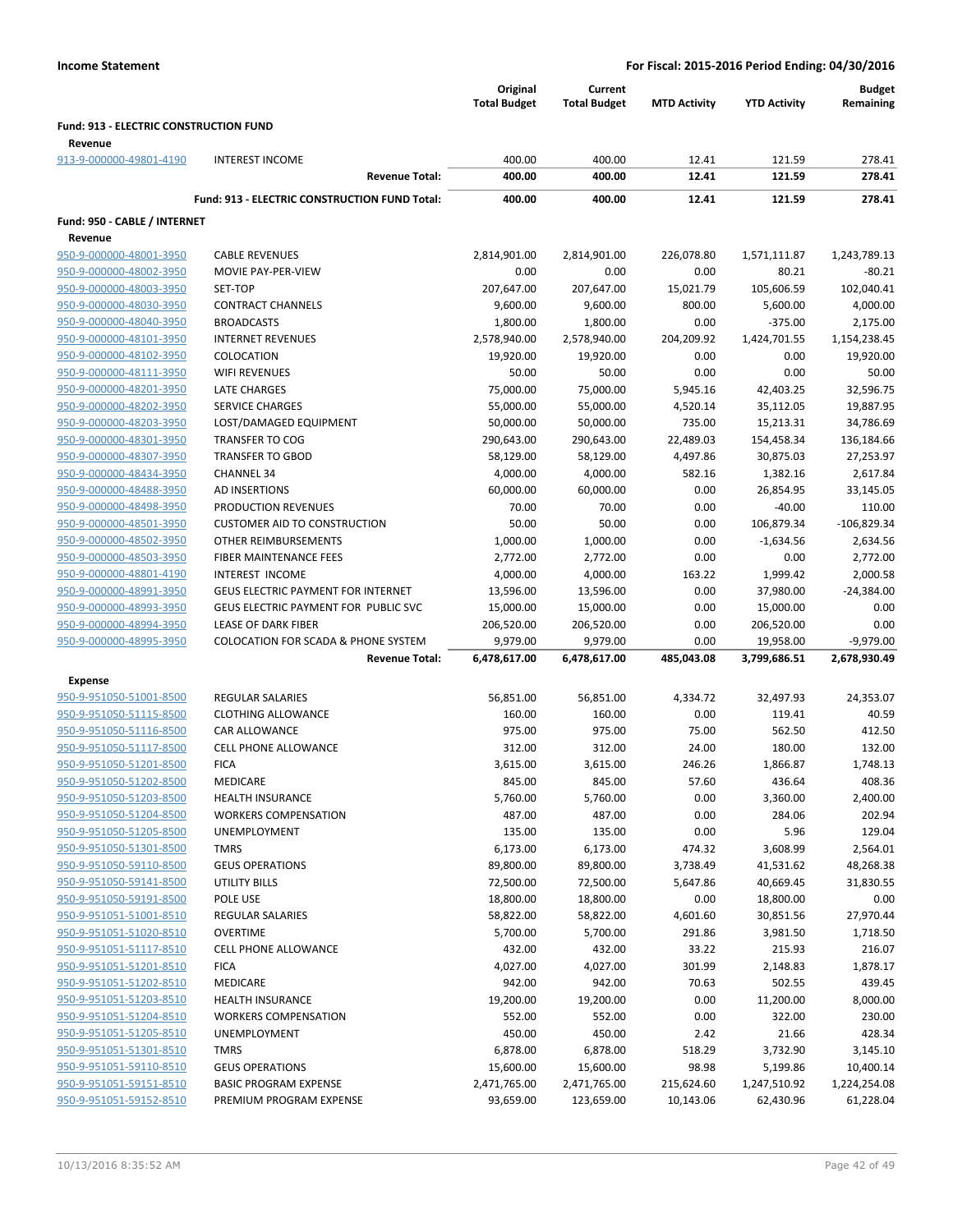| 950-9-951051-59154-8510        |
|--------------------------------|
| 950-9-951051-59155-8510        |
| 950-9-951052-51001-8520        |
| 950-9-951052-51115-8520        |
| <u>950-9-951052-51116-8520</u> |
| 950-9-951052-51117-8520        |
| 950-9-951052-51201-8520        |
| 950-9-951052-51202-8520        |
| 950-9-951052-51203-8520        |
| 950-9-951052-51204-8520        |
| 950-9-951052-51205-8520        |
| 950-9-951052-51301-8520        |
| 950-9-951052-59110-8520        |
| 950-9-951052-59150-8520        |
| <u>950-9-951053-51001-8530</u> |
| 950-9-951053-51020-8530        |
| 950-9-951053-51117-8530        |
| 950-9-951053-51201-8530        |
| 950-9-951053-51202-8530        |
| <u>950-9-951053-51203-8530</u> |
| 950-9-951053-51204-8530        |
| 950-9-951053-51205-8530        |
| 950-9-951053-51301-8530        |
| 950-9-951053-59110-8530        |
| <u>950-9-951053-59160-8530</u> |
| 950-9-951053-59164-8530        |
| 950-9-951054-51001-8540        |
| 950-9-951054-51020-8540        |
| 950-9-951054-51117-8540        |
| 950-9-951054-51201-8540        |
| 950-9-951054-51202-8540        |
| 950-9-951054-51203-8540        |
| 950-9-951054-51204-8540        |
| 950-9-951054-51205-8540        |
| <u>950-9-951054-51301-8540</u> |
| 950-9-951054-59110-8540        |
| 950-9-951055-51001-8550        |
| 950-9-951055-51020-8550        |
| 950-9-951055-51115-8550        |
| 950-9-951055-51117-8550        |
| 950-9-951055-51201-8550        |
| 950-9-951055-51202-8550        |
| 950-9-951055-51203-8550        |
| 950-9-951055-51204-8550        |
| 950-9-951055-51205-8550        |
| 950-9-951055-51301-8550        |
| 950-9-951055-59110-8550        |
| 950-9-951055-59112-8550        |
| 950-9-951055-59156-8550        |
| 950-9-951055-59158-8550        |
| 950-9-951060-51001-8600        |
| 950-9-951060-51011-8600        |
| 950-9-951060-51020-8600        |
| 950-9-951060-51102-8600        |
| 950-9-951060-51115-8600        |
| 950-9-951060-51116-8600        |
| 950-9-951060-51117-8600        |
| 950-9-951060-51201-8600        |
| 950-9-951060-51202-8600        |
|                                |

|                         |                                 | Original<br><b>Total Budget</b> | Current<br><b>Total Budget</b> | <b>MTD Activity</b> | <b>YTD Activity</b> | Budget<br>Remaining |
|-------------------------|---------------------------------|---------------------------------|--------------------------------|---------------------|---------------------|---------------------|
| 950-9-951051-59154-8510 | <b>TIVO Fees</b>                | 35,343.00                       | 35,343.00                      | 3,165.00            | 19,026.75           | 16,316.25           |
| 950-9-951051-59155-8510 | OTHER PROGRAM EXPENSE           | 7,500.00                        | 7,500.00                       | 0.00                | 3,717.32            | 3,782.68            |
| 950-9-951052-51001-8520 | <b>REGULAR SALARIES</b>         | 58,169.00                       | 58,169.00                      | 4,428.80            | 33,216.00           | 24,953.00           |
| 950-9-951052-51115-8520 | <b>CLOTHING ALLOWANCE</b>       | 100.00                          | 100.00                         | 0.00                | 119.41              | $-19.41$            |
| 950-9-951052-51116-8520 | CAR ALLOWANCE                   | 975.00                          | 975.00                         | 75.00               | 562.50              | 412.50              |
| 950-9-951052-51117-8520 | <b>CELL PHONE ALLOWANCE</b>     | 408.00                          | 408.00                         | 31.36               | 235.20              | 172.80              |
| 950-9-951052-51201-8520 | <b>FICA</b>                     | 3,698.00                        | 3,698.00                       | 276.52              | 2,078.17            | 1,619.83            |
| 950-9-951052-51202-8520 | MEDICARE                        | 865.00                          | 865.00                         | 64.68               | 486.09              | 378.91              |
| 950-9-951052-51203-8520 | <b>HEALTH INSURANCE</b>         | 6,720.00                        | 6,720.00                       | 0.00                | 3,920.00            | 2,800.00            |
| 950-9-951052-51204-8520 | <b>WORKERS COMPENSATION</b>     | 491.00                          | 491.00                         | 0.00                | 286.44              | 204.56              |
| 950-9-951052-51205-8520 | <b>UNEMPLOYMENT</b>             | 158.00                          | 158.00                         | 0.00                | 5.42                | 152.58              |
| 950-9-951052-51301-8520 | <b>TMRS</b>                     | 6,317.00                        | 6,317.00                       | 469.22              | 3,571.67            | 2,745.33            |
| 950-9-951052-59110-8520 | <b>GEUS OPERATIONS</b>          | 111,100.00                      | 111,100.00                     | 6,522.39            | 35,649.78           | 75,450.22           |
| 950-9-951052-59150-8520 | <b>ISP SERVICE EXPENSE</b>      | 693,520.00                      | 693,520.00                     | 90,512.20           | 410,146.74          | 283,373.26          |
| 950-9-951053-51001-8530 | REGULAR SALARIES                | 44,678.00                       | 44,678.00                      | 3,390.40            | 25,422.70           | 19,255.30           |
| 950-9-951053-51020-8530 | <b>OVERTIME</b>                 | 250.00                          | 250.00                         | 32.09               | 890.09              | $-640.09$           |
| 950-9-951053-51117-8530 | <b>CELL PHONE ALLOWANCE</b>     | 432.00                          | 432.00                         | 33.22               | 249.15              | 182.85              |
| 950-9-951053-51201-8530 | <b>FICA</b>                     | 2,812.00                        | 2,812.00                       | 213.82              | 1,643.88            | 1,168.12            |
| 950-9-951053-51202-8530 | MEDICARE                        | 658.00                          | 658.00                         | 50.01               | 384.45              | 273.55              |
| 950-9-951053-51203-8530 | <b>HEALTH INSURANCE</b>         | 9,600.00                        | 9,600.00                       | 0.00                | 5,600.00            | 4,000.00            |
| 950-9-951053-51204-8530 | <b>WORKERS COMPENSATION</b>     | 419.00                          | 419.00                         | 0.00                | 244.44              | 174.56              |
| 950-9-951053-51205-8530 | <b>UNEMPLOYMENT</b>             | 225.00                          | 225.00                         | 0.00                | 9.00                | 216.00              |
| 950-9-951053-51301-8530 | <b>TMRS</b>                     | 4,803.00                        | 4,803.00                       | 363.54              | 2,830.39            | 1,972.61            |
| 950-9-951053-59110-8530 | <b>GEUS OPERATIONS</b>          | 5,500.00                        | 5,500.00                       | 18.64               | 1,510.86            | 3,989.14            |
| 950-9-951053-59160-8530 | <b>ADVERTISING</b>              | 28,200.00                       | 28,200.00                      | 1,513.80            | 11,658.17           | 16,541.83           |
| 950-9-951053-59164-8530 | <b>CONSUMER INFORMATION</b>     | 7,500.00                        | 7,500.00                       | 0.00                | 0.00                | 7,500.00            |
| 950-9-951054-51001-8540 | <b>REGULAR SALARIES</b>         | 147,742.00                      | 147,742.00                     | 9,300.00            | 79,470.49           | 68,271.51           |
| 950-9-951054-51020-8540 | <b>OVERTIME</b>                 | 4,000.00                        | 4,000.00                       | 130.84              | 1,170.18            | 2,829.82            |
| 950-9-951054-51117-8540 | <b>CELL PHONE ALLOWANCE</b>     | 216.00                          | 216.00                         | 16.62               | 124.65              | 91.35               |
| 950-9-951054-51201-8540 | <b>FICA</b>                     | 9,421.00                        | 9,421.00                       | 563.47              | 4,776.60            | 4,644.40            |
| 950-9-951054-51202-8540 | MEDICARE                        | 2,203.00                        | 2,203.00                       | 131.78              | 1,117.10            | 1,085.90            |
| 950-9-951054-51203-8540 | <b>HEALTH INSURANCE</b>         | 43,200.00                       | 43,200.00                      | 0.00                | 25,200.00           | 18,000.00           |
| 950-9-951054-51204-8540 | <b>WORKERS COMPENSATION</b>     | 383.00                          | 383.00                         | 0.00                | 223.44              | 159.56              |
| 950-9-951054-51205-8540 | <b>UNEMPLOYMENT</b>             | 1,013.00                        | 1,013.00                       | 4.55                | 36.01               | 976.99              |
| 950-9-951054-51301-8540 | <b>TMRS</b>                     | 16,092.00                       | 16,092.00                      | 993.87              | 8,622.81            | 7,469.19            |
| 950-9-951054-59110-8540 | <b>GEUS OPERATIONS</b>          | 19,000.00                       | 19,000.00                      | 1,869.88            | 9,355.18            | 9,644.82            |
| 950-9-951055-51001-8550 | REGULAR SALARIES                | 131,602.00                      | 131,602.00                     | 8,143.53            | 60,491.57           | 71,110.43           |
| 950-9-951055-51020-8550 | <b>OVERTIME</b>                 | 3,000.00                        | 3,000.00                       | 197.24              | 1,699.39            | 1,300.61            |
| 950-9-951055-51115-8550 | <b>CLOTHING ALLOWANCE</b>       | 50.00                           | 50.00                          | 0.00                | 41.24               | 8.76                |
| 950-9-951055-51117-8550 | CELL PHONE ALLOWANCE            | 657.00                          | 657.00                         | 33.90               | 402.83              | 254.17              |
| 950-9-951055-51201-8550 | <b>FICA</b>                     | 8,055.00                        | 8,055.00                       | 519.23              | 3,574.35            | 4,480.65            |
| 950-9-951055-51202-8550 | MEDICARE                        | 1,962.00                        | 1,962.00                       | 121.44              | 908.94              | 1,053.06            |
| 950-9-951055-51203-8550 | <b>HEALTH INSURANCE</b>         | 19,680.00                       | 19,680.00                      | 0.00                | 11,480.00           | 8,200.00            |
| 950-9-951055-51204-8550 | <b>WORKERS COMPENSATION</b>     | 749.00                          | 749.00                         | 0.00                | 436.94              | 312.06              |
| 950-9-951055-51205-8550 | UNEMPLOYMENT                    | 461.00                          | 461.00                         | 0.30                | 14.43               | 446.57              |
| 950-9-951055-51301-8550 | <b>TMRS</b>                     | 14,330.00                       | 14,330.00                      | 881.00              | 6,677.93            | 7,652.07            |
| 950-9-951055-59110-8550 | <b>GEUS OPERATIONS</b>          | 20,800.00                       | 20,800.00                      | 1,915.26            | 4,415.64            | 16,384.36           |
| 950-9-951055-59112-8550 | SAFETY                          | 5,400.00                        | 5,400.00                       | 0.00                | 0.00                | 5,400.00            |
| 950-9-951055-59156-8550 | <b>APARTMENT C/I FACILITIES</b> | 1,000.00                        | 1,000.00                       | 0.00                | 0.00                | 1,000.00            |
| 950-9-951055-59158-8550 | C/I BILLING                     | 54,000.00                       | 54,000.00                      | 0.00                | 40,843.50           | 13,156.50           |
| 950-9-951060-51001-8600 | <b>REGULAR SALARIES</b>         | 175,237.00                      | 175,237.00                     | 10,751.46           | 83,485.25           | 91,751.75           |
| 950-9-951060-51011-8600 | PART TIME TEMPORARY             | 16,276.00                       | 16,276.00                      | 0.00                | 0.00                | 16,276.00           |
| 950-9-951060-51020-8600 | <b>OVERTIME</b>                 | 8,600.00                        | 8,600.00                       | 576.41              | 4,296.89            | 4,303.11            |
| 950-9-951060-51102-8600 | <b>BILINGUAL PAY</b>            | 550.00                          | 550.00                         | 0.00                | 0.00                | 550.00              |
| 950-9-951060-51115-8600 | <b>CLOTHING ALLOWANCE</b>       | 1,500.00                        | 1,500.00                       | 95.32               | 1,412.00            | 88.00               |
| 950-9-951060-51116-8600 | CAR ALLOWANCE                   | 975.00                          | 975.00                         | 75.00               | 562.50              | 412.50              |
| 950-9-951060-51117-8600 | <b>CELL PHONE ALLOWANCE</b>     | 1,728.00                        | 1,728.00                       | 90.55               | 709.88              | 1,018.12            |
| 950-9-951060-51201-8600 | <b>FICA</b>                     | 12,702.00                       | 12,702.00                      | 651.58              | 5,080.72            | 7,621.28            |
| 950-9-951060-51202-8600 | MEDICARE                        | 2,971.00                        | 2,971.00                       | 152.39              | 1,188.24            | 1,782.76            |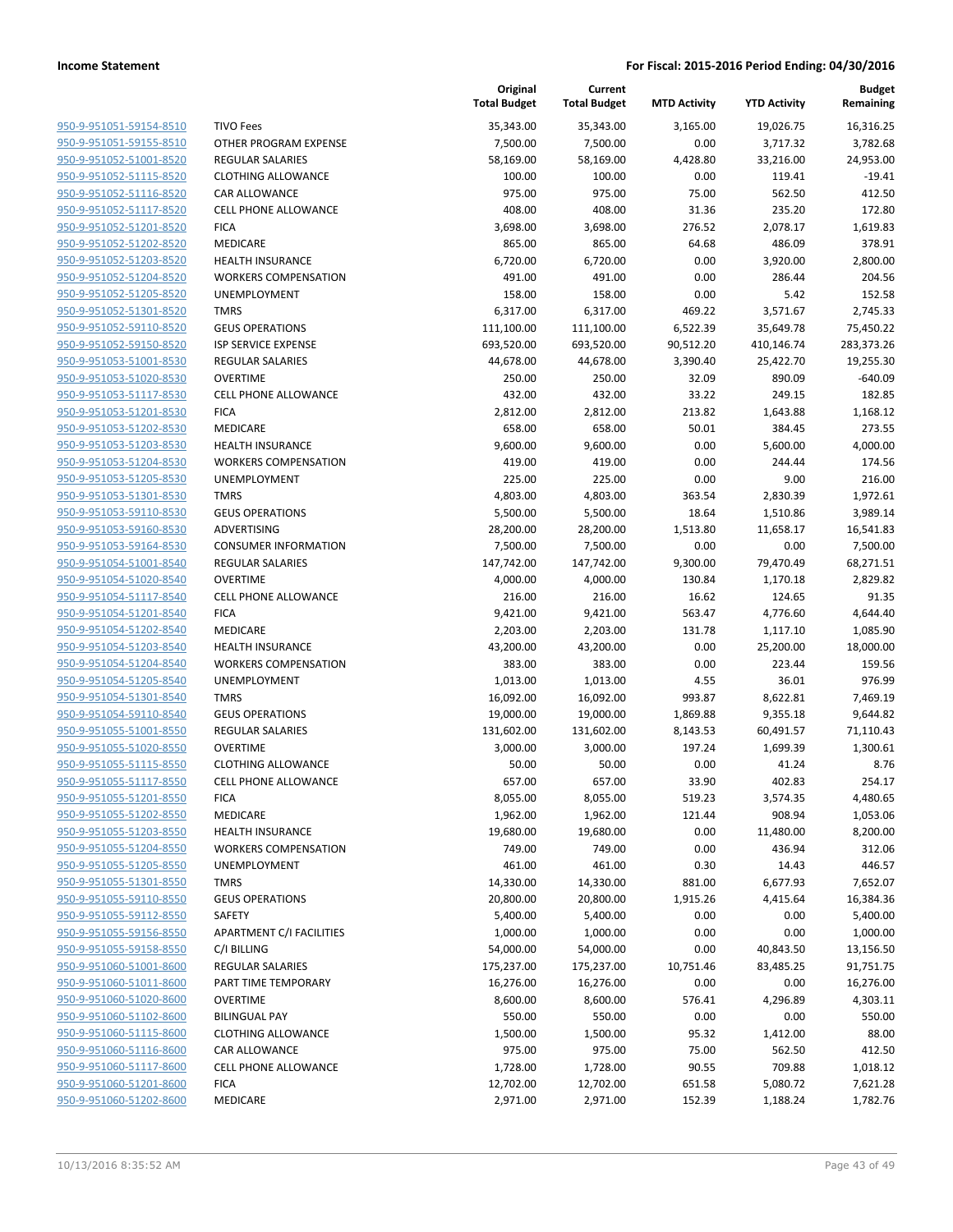|                                |                                                 | Original<br><b>Total Budget</b> | Current<br><b>Total Budget</b> | <b>MTD Activity</b> | <b>YTD Activity</b> | <b>Budget</b><br>Remaining |
|--------------------------------|-------------------------------------------------|---------------------------------|--------------------------------|---------------------|---------------------|----------------------------|
| 950-9-951060-51203-8600        | <b>HEALTH INSURANCE</b>                         | 38,400.00                       | 38,400.00                      | 0.00                | 22,400.00           | 16,000.00                  |
| 950-9-951060-51204-8600        | <b>WORKERS COMPENSATION</b>                     | 1,775.00                        | 1,775.00                       | 0.00                | 1,035.44            | 739.56                     |
| 950-9-951060-51205-8600        | <b>UNEMPLOYMENT</b>                             | 900.00                          | 900.00                         | 0.52                | 26.95               | 873.05                     |
| 950-9-951060-51301-8600        | <b>TMRS</b>                                     | 19,972.00                       | 19,972.00                      | 1,160.94            | 9,141.19            | 10,830.81                  |
| 950-9-951060-59201-8600        | <b>BUILDINGS MAINTNANCE</b>                     | 29,000.00                       | 19,400.00                      | 0.00                | 1,500.00            | 17,900.00                  |
| 950-9-951060-59205-8600        | <b>EQUIPMENT MAINTENANCE</b>                    | 31,250.00                       | 31,250.00                      | 251.79              | 5,837.36            | 25,412.64                  |
| 950-9-951060-59231-8600        | <b>CABLE PLANT MAINTENANCE</b>                  | 75,000.00                       | 75,000.00                      | 162.10              | 8,156.05            | 66,843.95                  |
| 950-9-951060-59235-8600        | FIBER OPTICS PLANT MAINTENANCE                  | 45,000.00                       | 45,000.00                      | 0.00                | 8,868.40            | 36,131.60                  |
| 950-9-951061-51001-8610        | <b>REGULAR SALARIES</b>                         | 175,237.00                      | 175,237.00                     | 17,938.67           | 131,579.79          | 43,657.21                  |
| 950-9-951061-51011-8610        | PART TIME TEMPORARY                             | 16,276.00                       | 16,276.00                      | 0.00                | 0.00                | 16,276.00                  |
| 950-9-951061-51020-8610        | <b>OVERTIME</b>                                 | 12,000.00                       | 12,000.00                      | 861.40              | 8,494.03            | 3,505.97                   |
| 950-9-951061-51115-8610        | <b>CLOTHING ALLOWANCE</b>                       | 1,650.00                        | 1,650.00                       | 95.31               | 1,865.75            | $-215.75$                  |
| 950-9-951061-51116-8610        | CAR ALLOWANCE                                   | 975.00                          | 975.00                         | 75.00               | 562.50              | 412.50                     |
| 950-9-951061-51117-8610        | <b>CELL PHONE ALLOWANCE</b>                     | 1,728.00                        | 1,728.00                       | 175.21              | 1,283.38            | 444.62                     |
| 950-9-951061-51201-8610        | <b>FICA</b>                                     | 12,888.00                       | 12,888.00                      | 1,137.81            | 8,550.02            | 4,337.98                   |
| 950-9-951061-51202-8610        | MEDICARE                                        | 3,022.00                        | 3,022.00                       | 266.10              | 1,999.60            | 1,022.40                   |
| 950-9-951061-51203-8610        | <b>HEALTH INSURANCE</b>                         | 38,400.00                       | 38,400.00                      | 0.00                | 22,400.00           | 16,000.00                  |
| 950-9-951061-51204-8610        | <b>WORKERS COMPENSATION</b>                     | 1,775.00                        | 1,775.00                       | 0.00                | 1,035.44            | 739.56                     |
| 950-9-951061-51205-8610        | <b>UNEMPLOYMENT</b>                             | 900.00                          | 900.00                         | 1.18                | 56.16               | 843.84                     |
| 950-9-951061-51301-8610        | <b>TMRS</b>                                     | 20,290.00                       | 20,290.00                      | 1,940.15            | 14,684.85           | 5,605.15                   |
| 950-9-951061-59205-8610        | <b>EQUIPMENT MAINTENANCE</b>                    | 2,500.00                        | 2,500.00                       | 0.00                | 0.00                | 2,500.00                   |
| 950-9-951061-59233-8610        | INTERNET PLANT MAINTENANCE                      | 9,000.00                        | 9,000.00                       | 0.00                | 3,303.72            | 5,696.28                   |
| 950-9-951090-59510-9900        | HEADEND, TRUNK & DISTRIBUTION SYSTEM            | 100,000.00                      | 100,000.00                     | 15,331.59           | 83,355.32           | 16,644.68                  |
| 950-9-951090-59511-9900        | <b>HEADEND EQUIPMENT</b>                        | 100,000.00                      | 100,000.00                     | 7,230.00            | 42,355.00           | 57,645.00                  |
| 950-9-951090-59512-9900        | <b>DROPS</b>                                    | 100,000.00                      | 100,000.00                     | 4,986.00            | 42,134.31           | 57,865.69                  |
| 950-9-951090-59513-9900        | <b>CUSTOMER PREMISES EQUIPMENT</b>              | 50,000.00                       | 50,000.00                      | 0.00                | 9,574.82            | 40,425.18                  |
| 950-9-951090-59514-9900        | PRODUCTION EQUIPMENT                            | 0.00                            | 9,600.00                       | 9,586.93            | 9,586.93            | 13.07                      |
| 950-9-951090-59522-9900        | INTERNET CUSTOMER INTERFACE EQUIPMENT           | 40,000.00                       | 40,000.00                      | 19,876.38           | 19,876.38           | 20,123.62                  |
| 950-9-951090-59592-9900        | <b>TRANSPORTATION EQUIPMENT</b>                 | 30,000.00                       | 30,000.00                      | 0.00                | 21,904.00           | 8,096.00                   |
| 950-9-951091-51001-9958        | <b>REGULAR SALARIES</b>                         | 27,587.00                       | 27,587.00                      | 2,219.44            | 16,169.23           | 11,417.77                  |
| 950-9-951091-51020-9958        | <b>OVERTIME</b>                                 | 3,000.00                        | 3,000.00                       | 144.36              | 1,535.79            | 1,464.21                   |
| 950-9-951091-51102-9958        | <b>BILINGUAL PAY</b>                            | 100.00                          | 100.00                         | 0.00                | 0.00                | 100.00                     |
| 950-9-951091-51201-9958        | <b>FICA</b>                                     | 1,902.00                        | 1,902.00                       | 148.10              | 1,115.37            | 786.63                     |
| 950-9-951091-51202-9958        | <b>MEDICARE</b>                                 | 445.00                          | 445.00                         | 34.63               | 260.84              | 184.16                     |
| 950-9-951091-51301-9958        | <b>TMRS</b>                                     | 3,249.00                        | 3,249.00                       | 251.29              | 1,916.28            | 1,332.72                   |
| 950-9-970000-59701-9040        | <b>BAD DEBT</b>                                 | 50,000.00                       | 50,000.00                      | 0.00                | 0.00                | 50,000.00                  |
| 950-9-970000-59703-4030        | <b>DEPRECIATION EXPENSE</b>                     | 1,200,000.00                    | 1,200,000.00                   | 0.00                | 0.00                | 1,200,000.00               |
| 950-9-970000-59720-9705        | <b>CREDIT CARD &amp; BANK FEES</b>              | 15,000.00                       | 15,000.00                      | 828.76              | 5,495.91            | 9,504.09                   |
| 950-9-970000-59730-9250        | <b>INVENTORY LOSS/GAIN</b>                      | 1,000.00                        | 1,000.00                       | 0.00                | 0.00                | 1,000.00                   |
| <u>950-9-970000-59734-4210</u> | ASSET DISPOSAL LOSSES/GAINS                     | 1,000.00                        | 1,000.00                       | 0.00                | 0.00                | 1,000.00                   |
| 950-9-970000-59750-9260        | <b>ACCRUED PTO PAY</b>                          | 5,000.00                        | 5,000.00                       | 0.00                | 191.74              | 4,808.26                   |
| 950-9-970000-59770-9970        | CONTINGENCY                                     | 100,000.00                      | 70,000.00                      | 0.00                | 0.00                | 70,000.00                  |
| 950-9-970000-59780-9240        | PROPERTY INSURANCE                              | 4,000.00                        | 4,000.00                       | 0.00                | 3,680.05            | 319.95                     |
| 950-9-970000-59781-9250        | <b>LIABILITY INSURANCE</b>                      | 7,000.00                        | 7,000.00                       | 0.00                | 6,363.16            | 636.84                     |
| 950-9-970000-59790-9970        | CAPITALIZED                                     | -456,283.00                     | -456,283.00                    | 0.00                | 0.00                | -456,283.00                |
| 950-9-990000-59901-9270        | TRANSFER to COG - FRANCHISE FEES                | 290,643.00                      | 290,643.00                     | 67,665.82           | 145,990.56          | 144,652.44                 |
| 950-9-990000-59902-9200        | TRANSFER to COG - ADMIN EXPENSES                | 44,132.00                       | 44,132.00                      | 0.00                | 25,743.69           | 18,388.31                  |
| 950-9-990000-59903-4082        | TRANSFER to COG - PILOT                         | 46,112.00                       | 46,112.00                      | 0.00                | 46,121.79           | $-9.79$                    |
| 950-9-990000-59926-9330        | TRANSFER to COG - GARAGE                        | 17,062.00                       | 17,062.00                      | 0.00                | 9,952.81            | 7,109.19                   |
| 950-9-990000-59927-9200        | TRANSFER to COG - INSURANCE                     | 4,790.00                        | 4,790.00                       | 0.00                | 2,794.19            | 1,995.81                   |
| 950-9-990000-59928-9200        | XFER to COG - IT                                | 14,010.00                       | 14,010.00                      | 0.00                | 8,172.50            | 5,837.50                   |
| 950-9-990000-59930-9270        | TRANSFER to GBOD                                | 58,129.00                       | 58,129.00                      | 13,533.16           | 29,198.12           | 28,930.88                  |
| 950-9-990000-59954-8559        | TRANSFER TO 910 - BILLING                       | 101,119.00                      | 101,119.00                     | 8,426.58            | 58,986.07           | 42,132.93                  |
| 950-9-990000-59955-8559        | TRANSFER TO 910 - CASHIERING                    | 70,879.00                       | 70,879.00                      | 5,906.58            | 41,346.07           | 29,532.93                  |
|                                | <b>Expense Total:</b>                           | 7,258,250.00                    | 7,258,250.00                   | 574,897.01          | 3,319,926.98        | 3,938,323.02               |
|                                | Fund: 950 - CABLE / INTERNET Surplus (Deficit): | -779,633.00                     | -779,633.00                    | $-89,853.93$        | 479,759.53          | -1,259,392.53              |
|                                |                                                 |                                 |                                |                     |                     |                            |
|                                | <b>Total Surplus (Deficit):</b>                 | -8,731,138.62                   | -15,193,383.62                 | -409,470.51         | 6,724,128.39        | -21,917,512.01             |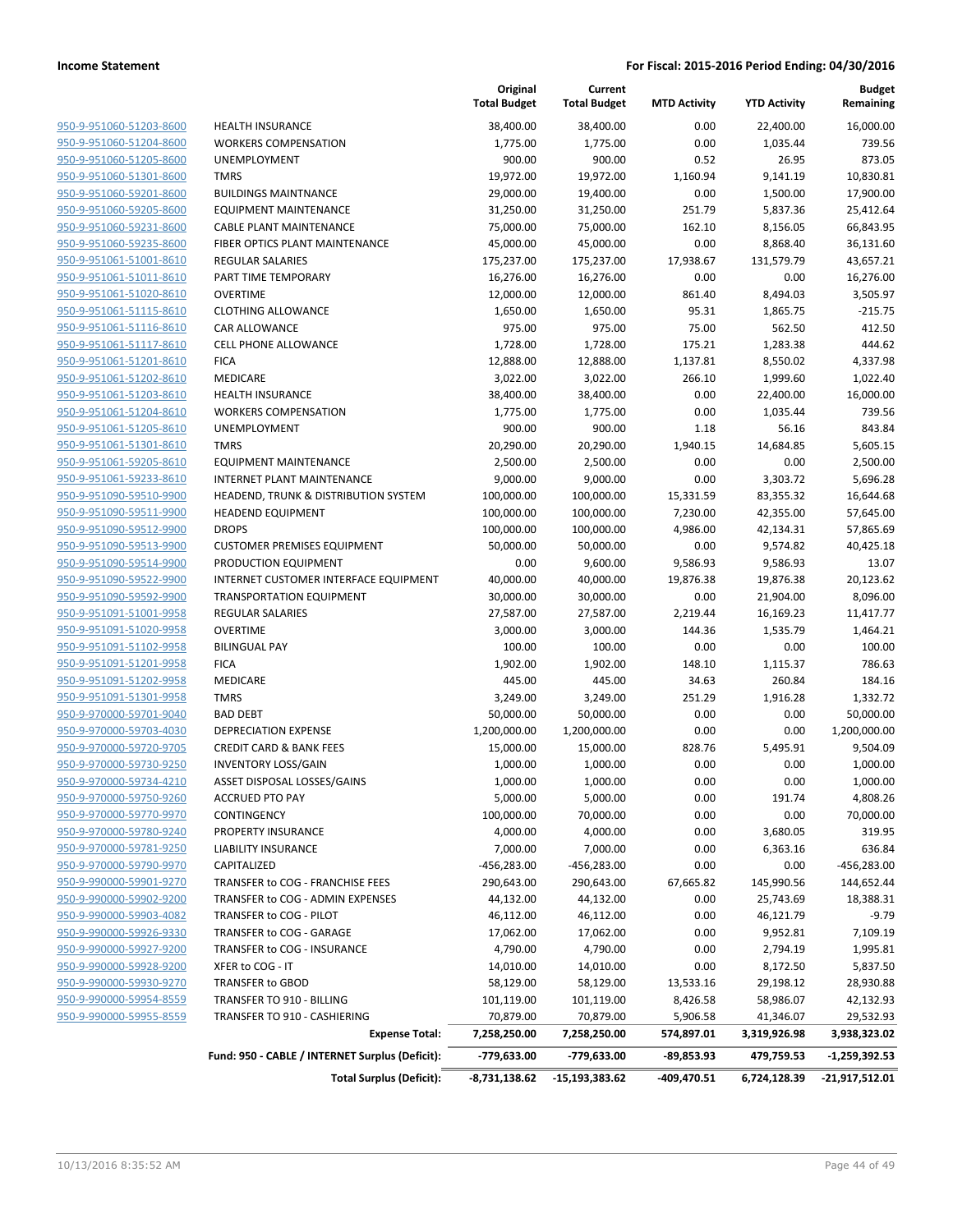## **Group Summary**

| <b>Account Type</b>                                                   | Original<br><b>Total Budget</b> | Current<br><b>Total Budget</b> | <b>MTD Activity</b> | <b>YTD Activity</b> | <b>Budget</b><br>Remaining |
|-----------------------------------------------------------------------|---------------------------------|--------------------------------|---------------------|---------------------|----------------------------|
| Fund: 100 - GENERAL FUND                                              |                                 |                                |                     |                     |                            |
| Revenue                                                               | 21,759,493.29                   | 21,759,493.29                  | 1,172,299.09        | 15,191,402.91       | 6,568,090.38               |
| Expense                                                               | 22,194,537.46                   | 22,352,490.96                  | 1,252,154.45        | 12,872,163.88       | 9,480,327.08               |
| Fund: 100 - GENERAL FUND Surplus (Deficit):                           | -435,044.17                     | -592,997.67                    | -79,855.36          | 2,319,239.03        | -2,912,236.70              |
| <b>Fund: 101 - MUNICIPAL COURT BUILDING SECURITY FEES</b>             |                                 |                                |                     |                     |                            |
| Revenue                                                               | 5,889.00                        | 5,889.00                       | 542.28              | 4,710.83            | 1,178.17                   |
| Expense                                                               | 0.00                            | 0.00                           | 1.31                | 31.78               | $-31.78$                   |
| Fund: 101 - MUNICIPAL COURT BUILDING SECURITY FEES Surplus (Deficit): | 5,889.00                        | 5,889.00                       | 540.97              | 4,679.05            | 1,209.95                   |
| Fund: 102 - MUNICIPAL COURT TECH FUND                                 |                                 |                                |                     |                     |                            |
| Revenue                                                               | 7,718.00                        | 7,718.00                       | 716.26              | 6.185.75            | 1,532.25                   |
| Expense                                                               | 0.00                            | 0.00                           | 0.19                | 6,627.35            | $-6,627.35$                |
| Fund: 102 - MUNICIPAL COURT TECH FUND Surplus (Deficit):              | 7,718.00                        | 7,718.00                       | 716.07              | -441.60             | 8,159.60                   |
| Fund: 103 - MUNICIPAL COURT CHILD SAFETY FUND                         |                                 |                                |                     |                     |                            |
| Revenue                                                               | 26,645.00                       | 26,645.00                      | 7,039.53            | 15,112.53           | 11,532.47                  |
| Expense                                                               | 27,012.00                       | 27,012.00                      | 0.33                | 5,750.35            | 21,261.65                  |
| Fund: 103 - MUNICIPAL COURT CHILD SAFETY FUND Surplus (Deficit):      | -367.00                         | $-367.00$                      | 7,039.20            | 9,362.18            | $-9,729.18$                |
| Fund: 110 - EXCHANGE BUILDING FUND                                    |                                 |                                |                     |                     |                            |
| Revenue                                                               | 575,320.00                      | 575,320.00                     | 0.00                | 95.539.76           | 479,780.24                 |
| Expense                                                               | 597,776.14                      | 597,776.14                     | 184.85              | 271,692.74          | 326,083.40                 |
| Fund: 110 - EXCHANGE BUILDING FUND Surplus (Deficit):                 | $-22,456.14$                    | $-22,456.14$                   | $-184.85$           | -176,152.98         | 153,696.84                 |
| <b>Fund: 111 - RECREATION ACTIVITIES FUND</b>                         |                                 |                                |                     |                     |                            |
| Revenue                                                               | 130,000.00                      | 150,000.00                     | 44,632.33           | 74,934.88           | 75,065.12                  |
| Expense                                                               | 128,949.00                      | 143,649.00                     | 17,549.16           | 73,767.05           | 69,881.95                  |
| Fund: 111 - RECREATION ACTIVITIES FUND Surplus (Deficit):             | 1,051.00                        | 6,351.00                       | 27,083.17           | 1,167.83            | 5,183.17                   |
| <b>Fund: 112 - GUN RANGE FUND</b>                                     |                                 |                                |                     |                     |                            |
| Revenue                                                               | 6,572.00                        | 6,572.00                       | 173.77              | 1,582.37            | 4,989.63                   |
| Expense                                                               | 11,235.00                       | 11,235.00                      | 70.86               | 511.40              | 10,723.60                  |
| Fund: 112 - GUN RANGE FUND Surplus (Deficit):                         | $-4,663.00$                     | $-4,663.00$                    | 102.91              | 1,070.97            | $-5,733.97$                |
| Fund: 113 - HOTEL / MOTEL OCCUPANCY TAX FUND                          |                                 |                                |                     |                     |                            |
| Revenue                                                               | 541,200.00                      | 541,200.00                     | 48,720.36           | 296,760.83          | 244,439.17                 |
| Expense                                                               | 541,728.00                      | 541,728.00                     | 10,269.59           | 303,765.24          | 237,962.76                 |
| Fund: 113 - HOTEL / MOTEL OCCUPANCY TAX FUND Surplus (Deficit):       | -528.00                         | $-528.00$                      | 38,450.77           | $-7,004.41$         | 6,476.41                   |
| Fund: 114 - VENUE MANAGEMENT FUND                                     |                                 |                                |                     |                     |                            |
| Revenue                                                               | 264,893.00                      | 264,893.00                     | 3,217.64            | 137,477.91          | 127,415.09                 |
| Expense                                                               | 401,450.00                      | 401,450.00                     | 8,320.50            | 204,657.79          | 196,792.21                 |
| Fund: 114 - VENUE MANAGEMENT FUND Surplus (Deficit):                  | -136,557.00                     | -136,557.00                    | $-5,102.86$         | -67,179.88          | $-69,377.12$               |
| Fund: 116 - ROADWAY IMPACT FEE 1                                      |                                 |                                |                     |                     |                            |
| Revenue                                                               | 0.00                            | 0.00                           | 2.09                | 28.12               | $-28.12$                   |
| Expense                                                               | 0.00                            | 0.00                           | 0.47                | 11.84               | $-11.84$                   |
| Fund: 116 - ROADWAY IMPACT FEE 1 Surplus (Deficit):                   | 0.00                            | 0.00                           | 1.62                | 16.28               | $-16.28$                   |
| Fund: 117 - ROADWAY IMPACT FEE 2                                      |                                 |                                |                     |                     |                            |
| Revenue                                                               | 0.00                            | 0.00                           | 0.01                | 0.14                | $-0.14$                    |
| Expense                                                               | 0.00                            | 0.00                           | 0.00                | 0.06                | $-0.06$                    |
| Fund: 117 - ROADWAY IMPACT FEE 2 Surplus (Deficit):                   | 0.00                            | 0.00                           | 0.01                | 0.08                | $-0.08$                    |
|                                                                       |                                 |                                |                     |                     |                            |
| Fund: 118 - ROADWAY IMPACT FEE 3<br>Revenue                           | 0.00                            | 0.00                           | 0.02                | 0.24                | $-0.24$                    |
| Expense                                                               | 0.00                            | 0.00                           | 0.00                | 0.08                | $-0.08$                    |
| Fund: 118 - ROADWAY IMPACT FEE 3 Surplus (Deficit):                   | 0.00                            | 0.00                           | 0.02                | 0.16                | $-0.16$                    |
|                                                                       |                                 |                                |                     |                     |                            |
| Fund: 119 - ROADWAY IMPACT FEE 4                                      | 0.00                            | 0.00                           | 0.00                | 0.01                | $-0.01$                    |
| Revenue<br>Fund: 119 - ROADWAY IMPACT FEE 4 Total:                    | 0.00                            | 0.00                           | 0.00                | 0.01                | $-0.01$                    |
|                                                                       |                                 |                                |                     |                     |                            |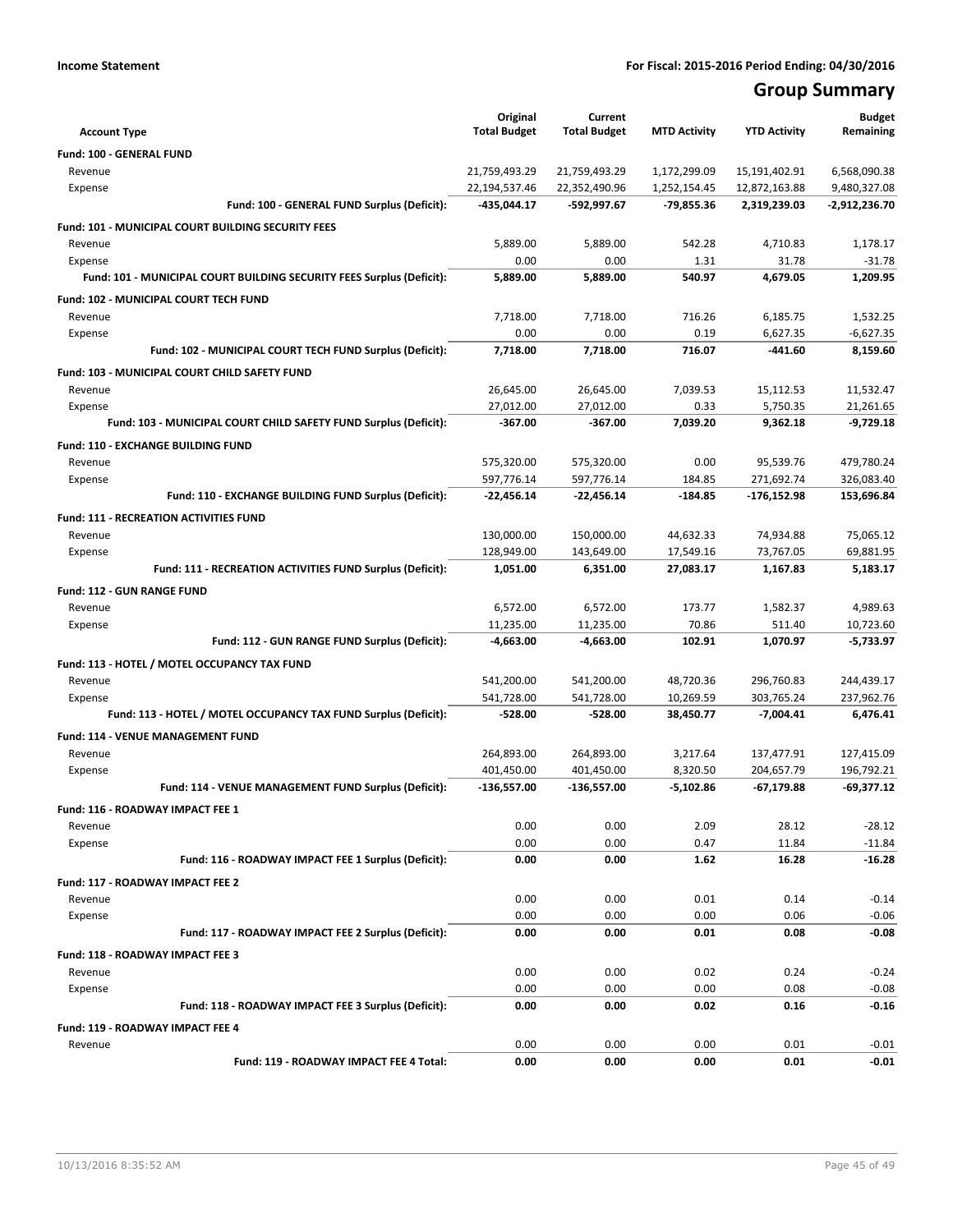|                                                                           | Original            | Current             |                     |                     | <b>Budget</b>   |
|---------------------------------------------------------------------------|---------------------|---------------------|---------------------|---------------------|-----------------|
| <b>Account Type</b>                                                       | <b>Total Budget</b> | <b>Total Budget</b> | <b>MTD Activity</b> | <b>YTD Activity</b> | Remaining       |
| Fund: 121 - BROWNSFIELD PETROLEUM EPA GRANT                               |                     |                     |                     |                     |                 |
| Revenue                                                                   | 0.00                | 0.00                | 0.00                | $-15.82$            | 15.82           |
| Fund: 121 - BROWNSFIELD PETROLEUM EPA GRANT Total:                        | 0.00                | 0.00                | 0.00                | $-15.82$            | 15.82           |
| <b>Fund: 123 - PTRAIN - POLICE REIMBURSEMENT GRANTS &amp; CONT EDUCAT</b> |                     |                     |                     |                     |                 |
| Revenue                                                                   | 0.00                | 0.00                | 1.12                | 8,694.83            | $-8,694.83$     |
| Expense                                                                   | 0.00                | 0.00                | 0.26                | 9,723.74            | $-9,723.74$     |
| Fund: 123 - PTRAIN - POLICE REIMBURSEMENT GRANTS & CONT EDUCAT Surp       | 0.00                | 0.00                | 0.86                | $-1.028.91$         | 1,028.91        |
| <b>Fund: 140 - DEBT SERVICE FUND</b>                                      |                     |                     |                     |                     |                 |
| Revenue                                                                   | 6,102,928.00        | 6,102,928.00        | 24,278.29           | 5,145,346.91        | 957,581.09      |
| Expense                                                                   | 6,000,279.00        | 6,000,279.00        | 6.19                | 5,193,130.52        | 807,148.48      |
| Fund: 140 - DEBT SERVICE FUND Surplus (Deficit):                          | 102,649.00          | 102,649.00          | 24,272.10           | -47,783.61          | 150,432.61      |
| <b>Fund: 160 - GENERAL CAPITAL IMPROVEMENT FUND</b>                       |                     |                     |                     |                     |                 |
| Revenue                                                                   | 1,804,096.00        | 2,120,003.00        | 346,520.89          | 4,254,218.69        | $-2,134,215.69$ |
| Expense                                                                   | 1,918,600.00        | 2,331,662.00        | 80,731.95           | 1,101,585.46        | 1,230,076.54    |
| Fund: 160 - GENERAL CAPITAL IMPROVEMENT FUND Surplus (Deficit):           | -114,504.00         | -211,659.00         | 265,788.94          | 3,152,633.23        | -3,364,292.23   |
| Fund: 161 - STREET CONSTRUCTION FUND                                      |                     |                     |                     |                     |                 |
| Revenue                                                                   | 0.00                | 0.00                | 392.59              | 1,931.13            | $-1,931.13$     |
| Fund: 161 - STREET CONSTRUCTION FUND Total:                               | 0.00                | 0.00                | 392.59              | 1.931.13            | $-1,931.13$     |
| Fund: 164 - 2013 CO CAPITAL FUND                                          |                     |                     |                     |                     |                 |
| Revenue                                                                   | 60.00               | 60.00               | 11.57               | 58.04               | 1.96            |
| Expense                                                                   | 0.00                | 0.00                | $-5,700.00$         | 0.00                | 0.00            |
| Fund: 164 - 2013 CO CAPITAL FUND Surplus (Deficit):                       | 60.00               | 60.00               | 5,711.57            | 58.04               | 1.96            |
| Fund: 165 - 2014 GO FUND                                                  |                     |                     |                     |                     |                 |
| Revenue                                                                   | 3,514,000.00        | 3,514,000.00        | 2,800.67            | 29,300.64           | 3,484,699.36    |
| Expense                                                                   | 7,717,083.00        | 13,772,826.00       | 40,399.90           | 954,711.29          | 12,818,114.71   |
| Fund: 165 - 2014 GO FUND Surplus (Deficit):                               | -4,203,083.00       | -10,258,826.00      | $-37,599.23$        | -925,410.65         | $-9,333,415.35$ |
| Fund: 171 - MAIN STREET SPECIAL REVENUE                                   |                     |                     |                     |                     |                 |
| Revenue                                                                   | 0.00                | 0.00                | 0.00                | 25,000.00           | $-25,000.00$    |
| Expense                                                                   | 0.00                | 0.00                | 1,403.00            | 3,839.00            | $-3,839.00$     |
| Fund: 171 - MAIN STREET SPECIAL REVENUE Surplus (Deficit):                | 0.00                | 0.00                | $-1,403.00$         | 21,161.00           | $-21,161.00$    |
| <b>Fund: 172 - MINOR GRANTS FUND</b>                                      |                     |                     |                     |                     |                 |
| Revenue                                                                   | 0.00                | 0.00                | 15,000.00           | 15,666.83           | $-15.666.83$    |
| Expense                                                                   | 0.00                | 0.00                | 2,127.69            | 3,164.88            | $-3,164.88$     |
| Fund: 172 - MINOR GRANTS FUND Surplus (Deficit):                          | 0.00                | 0.00                | 12,872.31           | 12,501.95           | $-12,501.95$    |
| <b>Fund: 175 - JUSTICE ASSISTANCE GRANT - JAG</b>                         |                     |                     |                     |                     |                 |
| Expense                                                                   | 0.00                | 0.00                | 0.00                | 1,940.00            | $-1,940.00$     |
| Fund: 175 - JUSTICE ASSISTANCE GRANT - JAG Total:                         | 0.00                | 0.00                | 0.00                | 1,940.00            | -1,940.00       |
| Fund: 200 - WATER / WASTEWATER FUND                                       |                     |                     |                     |                     |                 |
| Revenue                                                                   | 12,506,687.00       | 12,506,687.00       | 944,403.50          | 7,254,655.08        | 5,252,031.92    |
| Expense                                                                   | 13,667,563.12       | 13,825,516.62       | 602,997.16          | 7,945,867.23        | 5,879,649.39    |
| Fund: 200 - WATER / WASTEWATER FUND Surplus (Deficit):                    | $-1,160,876.12$     | $-1,318,829.62$     | 341,406.34          | -691,212.15         | $-627,617.47$   |
| <b>Fund: 210 - WATER IMPACT FEES</b>                                      |                     |                     |                     |                     |                 |
| Revenue                                                                   | 0.00                | 0.00                | 0.01                | 0.09                | $-0.09$         |
| Expense                                                                   | 0.00                | 0.00                | 0.00                | 0.01                | $-0.01$         |
| Fund: 210 - WATER IMPACT FEES Surplus (Deficit):                          | 0.00                | 0.00                | 0.01                | 0.08                | $-0.08$         |
| <b>Fund: 211 - WASTEWATER IMPACT FEES</b>                                 |                     |                     |                     |                     |                 |
| Revenue                                                                   | 0.00                | 0.00                | 0.32                | 4.29                | $-4.29$         |
| Expense                                                                   | 0.00                | 0.00                | 0.07                | 1.87                | $-1.87$         |
| Fund: 211 - WASTEWATER IMPACT FEES Surplus (Deficit):                     | 0.00                | 0.00                | 0.25                | 2.42                | $-2.42$         |
| Fund: 216 - UTILIITY CIP FUND                                             |                     |                     |                     |                     |                 |
| Revenue                                                                   | 1,806,600.00        | 1,806,600.00        | 466.18              | 1,050,678.42        | 755,921.58      |
| Expense                                                                   | 3,571,626.13        | 3,571,626.13        | 8,900.99            | 260,173.86          | 3,311,452.27    |
| Fund: 216 - UTILIITY CIP FUND Surplus (Deficit):                          | $-1,765,026.13$     | -1,765,026.13       | $-8,434.81$         | 790,504.56          | $-2,555,530.69$ |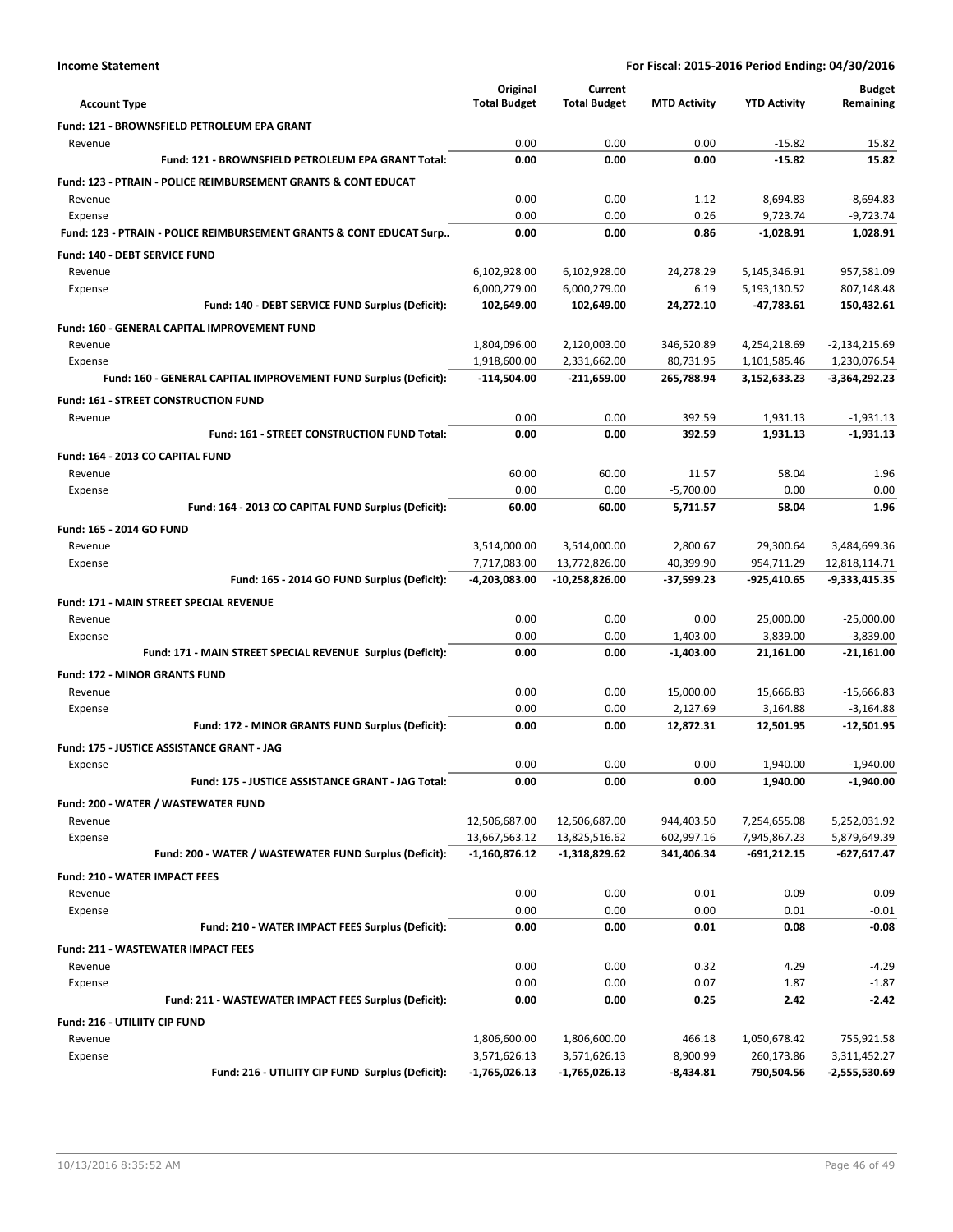|                                                            | Original            | Current             |                     |                     | <b>Budget</b>   |
|------------------------------------------------------------|---------------------|---------------------|---------------------|---------------------|-----------------|
| <b>Account Type</b>                                        | <b>Total Budget</b> | <b>Total Budget</b> | <b>MTD Activity</b> | <b>YTD Activity</b> | Remaining       |
| <b>Fund: 217 - WASTEWATER RECLAMATION FUND</b>             |                     |                     |                     |                     |                 |
| Revenue                                                    | 0.00                | 0.00                | 254.35              | 1,275.75            | $-1,275.75$     |
| Fund: 217 - WASTEWATER RECLAMATION FUND Total:             | 0.00                | 0.00                | 254.35              | 1,275.75            | $-1,275.75$     |
| Fund: 300 - AIRPORT FUND                                   |                     |                     |                     |                     |                 |
| Revenue                                                    | 652,769.00          | 654,029.00          | 79,458.12           | 445,002.02          | 209,026.98      |
| Expense                                                    | 179,014.00          | 179,014.00          | 6,109.18            | 131,176.30          | 47,837.70       |
| Fund: 300 - AIRPORT FUND Surplus (Deficit):                | 473,755.00          | 475,015.00          | 73.348.94           | 313,825.72          | 161,189.28      |
| Fund: 320 - AIRPORT TXDOT GRANT                            |                     |                     |                     |                     |                 |
| Revenue                                                    | 0.00                | 0.00                | 47,694.00           | 47,694.00           | $-47,694.00$    |
| Expense                                                    | 0.00                | 0.00                | 117,340.56          | 117,340.56          | $-117,340.56$   |
| Fund: 320 - AIRPORT TXDOT GRANT Surplus (Deficit):         | 0.00                | 0.00                | -69,646.56          | -69,646.56          | 69,646.56       |
| <b>Fund: 360 - AIRPORT CAPITAL FUND</b>                    |                     |                     |                     |                     |                 |
| Revenue                                                    | 16,000.00           | 16,000.00           | 37,121.06           | 102,632.69          | $-86,632.69$    |
| Expense                                                    | 460,500.00          | 460,500.00          | 1,453.46            | 18,895.22           | 441,604.78      |
| Fund: 360 - AIRPORT CAPITAL FUND Surplus (Deficit):        | -444,500.00         | -444,500.00         | 35,667.60           | 83,737.47           | -528,237.47     |
| Fund: 400 - GOLF FUND                                      |                     |                     |                     |                     |                 |
| Revenue                                                    | 232,633.00          | 232,633.00          | 16,588.86           | 94,493.11           | 138,139.89      |
| Expense                                                    | 215,608.00          | 215,608.00          | 15,398.97           | 123,055.26          | 92,552.74       |
| Fund: 400 - GOLF FUND Surplus (Deficit):                   | 17,025.00           | 17,025.00           | 1,189.89            | $-28,562.15$        | 45,587.15       |
| <b>Fund: 500 - SANITATION FUND</b>                         |                     |                     |                     |                     |                 |
| Revenue                                                    | 3,674,736.00        | 3,674,736.00        | 331,367.33          | 2,262,685.47        | 1,412,050.53    |
| Expense                                                    | 3.422.627.00        | 3,422,627.00        | 300.626.17          | 1,827,958.86        | 1,594,668.14    |
| Fund: 500 - SANITATION FUND Surplus (Deficit):             | 252,109.00          | 252,109.00          | 30,741.16           | 434,726.61          | $-182,617.61$   |
| Fund: 601 - CENTRAL SERVICE FUND                           |                     |                     |                     |                     |                 |
| Revenue                                                    | 841,876.00          | 841,876.00          | 0.00                | 491,094.31          | 350,781.69      |
| Expense                                                    | 972,558.40          | 972,558.40          | 51,798.69           | 506,284.32          | 466,274.08      |
| Fund: 601 - CENTRAL SERVICE FUND Surplus (Deficit):        | -130,682.40         | -130,682.40         | -51,798.69          | $-15,190.01$        | -115,492.39     |
| <b>Fund: 602 - INSURANCE FUND</b>                          |                     |                     |                     |                     |                 |
| Revenue                                                    | 4,876,292.00        | 4,876,292.00        | 46,845.33           | 2,845,742.61        | 2,030,549.39    |
| Expense                                                    | 5,838,956.00        | 5,838,956.00        | 421,273.88          | 3,823,590.30        | 2,015,365.70    |
| Fund: 602 - INSURANCE FUND Surplus (Deficit):              | $-962,664.00$       | $-962,664.00$       | -374,428.55         | -977,847.69         | 15,183.69       |
| Fund: 604 - MIS FUND                                       |                     |                     |                     |                     |                 |
| Revenue                                                    | 911,587.00          | 911,587.00          | 0.00                | 531,758.99          | 379,828.01      |
| Expense                                                    | 910,536.00          | 910,536.00          | 42,700.12           | 505,730.13          | 404,805.87      |
| Fund: 604 - MIS FUND Surplus (Deficit):                    | 1,051.00            | 1,051.00            | -42,700.12          | 26,028.86           | $-24,977.86$    |
| Fund: 660 - VEHICLE REPLACEMENT FUND                       |                     |                     |                     |                     |                 |
| Revenue                                                    | 453,418.00          | 550,573.00          | 439,961.85          | 950,216.93          | -399,643.93     |
| Expense                                                    | 303,368.00          | 400,523.00          | 589,073.71          | 820,057.26          | $-419,534.26$   |
| Fund: 660 - VEHICLE REPLACEMENT FUND Surplus (Deficit):    | 150,050.00          | 150,050.00          | $-149,111.86$       | 130,159.67          | 19,890.33       |
| Fund: 800 - SPENCE FUND                                    |                     |                     |                     |                     |                 |
| Revenue                                                    | 4,952.00            | 4,952.00            | 23.21               | 117.08              | 4,834.92        |
| Expense                                                    | 1,567.00            | 1,567.00            | 0.01                | 350.29              | 1,216.71        |
| Fund: 800 - SPENCE FUND Surplus (Deficit):                 | 3,385.00            | 3,385.00            | 23.20               | -233.21             | 3,618.21        |
| Fund: 801 - JONES LIBRARY TRUST                            |                     |                     |                     |                     |                 |
| Revenue                                                    | 78.00               | 78.00               | 2.45                | 33.00               | 45.00           |
| Expense                                                    | 9.05                | 9.05                | 0.56                | 14.48               | $-5.43$         |
| Fund: 801 - JONES LIBRARY TRUST Surplus (Deficit):         | 68.95               | 68.95               | 1.89                | 18.52               | 50.43           |
| Fund: 809 - GREENVILLE IDC (L-3)                           |                     |                     |                     |                     |                 |
| Revenue                                                    | 0.00                | 0.00                | 270,236.03          | 2,113,889.25        | $-2,113,889.25$ |
| Expense                                                    | 0.00                | 0.00                | 270,236.03          | 2,113,889.25        | $-2,113,889.25$ |
| Fund: 809 - GREENVILLE IDC (L-3) Surplus (Deficit):        | 0.00                | 0.00                | 0.00                | 0.00                | 0.00            |
| Fund: 810 - SEIZURE FUNDS - STATE RULES                    |                     |                     |                     |                     |                 |
| Revenue                                                    | 806.00              | 806.00              | 51.11               | 688.30              | 117.70          |
| Expense                                                    | 93.00               | 93.00               | 11.63               | 310.01              | $-217.01$       |
| Fund: 810 - SEIZURE FUNDS - STATE RULES Surplus (Deficit): | 713.00              | 713.00              | 39.48               | 378.29              | 334.71          |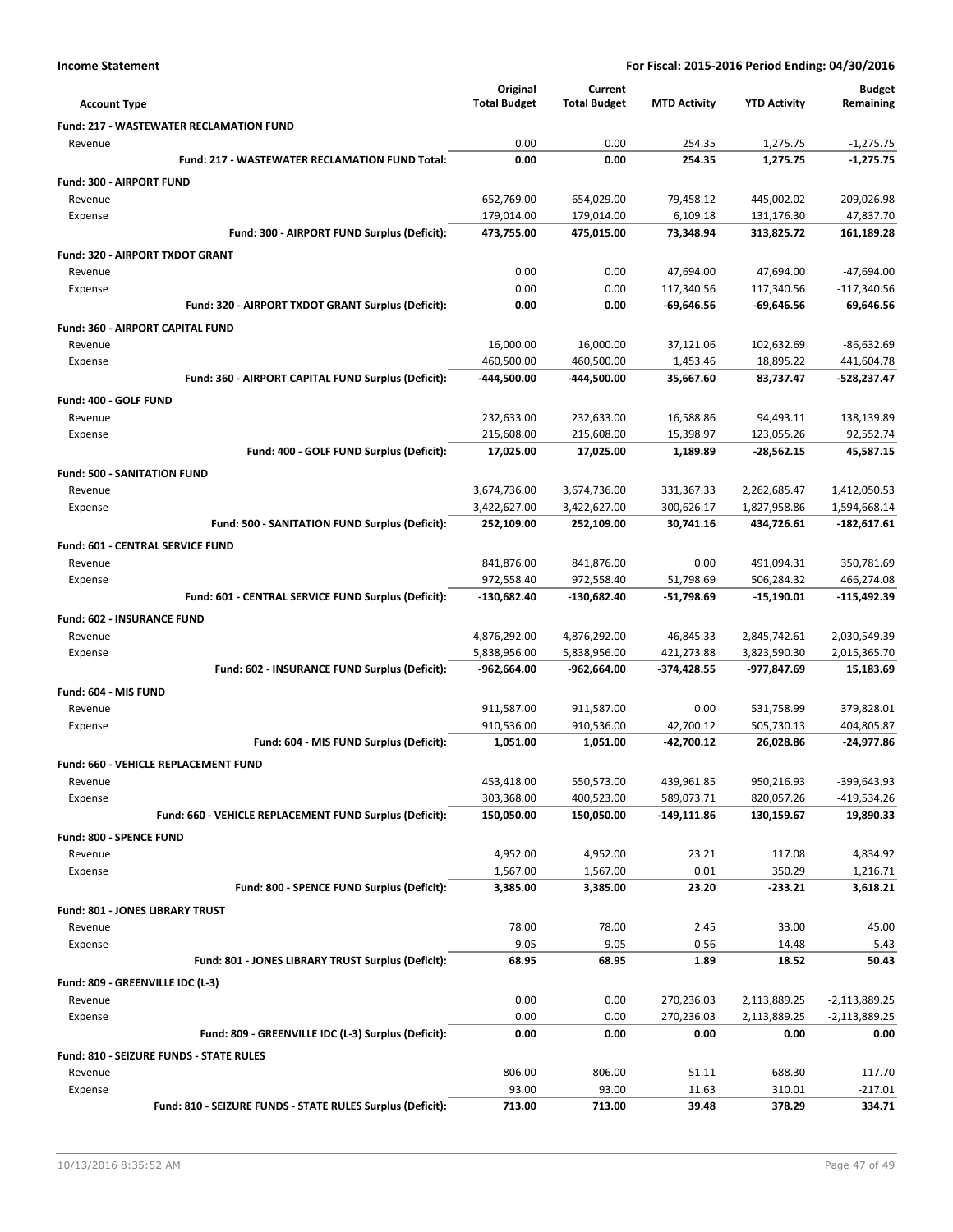| <b>Income Statement</b>           | For Fiscal: 2015-2016 Period Ending: 04/30/2016                            |                                 |                                |                     |                     |                            |
|-----------------------------------|----------------------------------------------------------------------------|---------------------------------|--------------------------------|---------------------|---------------------|----------------------------|
| <b>Account Type</b>               |                                                                            | Original<br><b>Total Budget</b> | Current<br><b>Total Budget</b> | <b>MTD Activity</b> | <b>YTD Activity</b> | <b>Budget</b><br>Remaining |
|                                   | Fund: 811 - SEIZURE FUNDS - FED RULES                                      |                                 |                                |                     |                     |                            |
| Revenue                           |                                                                            | 709.00                          | 709.00                         | 21.09               | 22,670.03           | $-21,961.03$               |
| Expense                           |                                                                            | 3.102.61                        | 3.102.61                       | 4.80                | 1,663.76            | 1,438.85                   |
|                                   | Fund: 811 - SEIZURE FUNDS - FED RULES Surplus (Deficit):                   | $-2,393.61$                     | $-2,393.61$                    | 16.29               | 21,006.27           | $-23,399.88$               |
|                                   | Fund: 820 - TIRZ FUND (Tax Increment Reinvestment Zone)                    |                                 |                                |                     |                     |                            |
| Revenue                           |                                                                            | 372,051.00                      | 372,051.00                     | 91,903.34           | 354,989.45          | 17,061.55                  |
| Expense                           |                                                                            | 6,225.00                        | 6,225.00                       | 30.34               | 2,505.40            | 3,719.60                   |
|                                   | Fund: 820 - TIRZ FUND (Tax Increment Reinvestment Zone) Surplus (Deficit): | 365,826.00                      | 365,826.00                     | 91,873.00           | 352,484.05          | 13,341.95                  |
|                                   | <b>Fund: 910 - ELECTRIC OPERATING FUND</b>                                 |                                 |                                |                     |                     |                            |
| Revenue                           |                                                                            | 64,229,739.00                   | 64,229,739.00                  | 3,288,825.69        | 26,915,088.15       | 37,314,650.85              |
| Expense                           |                                                                            | 64,220,312.00                   | 64,220,312.00                  | 6,864,781.21        | 28,243,961.06       | 35,976,350.94              |
|                                   | Fund: 910 - ELECTRIC OPERATING FUND Surplus (Deficit):                     | 9,427.00                        | 9,427.00                       | $-3,575,955.52$     | $-1,328,872.91$     | 1,338,299.91               |
|                                   | <b>Fund: 911 - ELECTRIC DEBT REDUCTION</b>                                 |                                 |                                |                     |                     |                            |
| Revenue                           |                                                                            | 1,000.00                        | 1,000.00                       | 2,800,056.91        | 2,800,296.00        | $-2,799,296.00$            |
|                                   | Fund: 911 - ELECTRIC DEBT REDUCTION Total:                                 | 1,000.00                        | 1,000.00                       | 2,800,056.91        | 2,800,296.00        | $-2,799,296.00$            |
| Fund: 912 - ELECTRIC DEBT SERVICE |                                                                            |                                 |                                |                     |                     |                            |
| Revenue                           |                                                                            | 3,840,000.00                    | 3,840,000.00                   | 320,000.00          | 2,240,000.00        | 1,600,000.00               |
| Expense                           |                                                                            | 3,800,338.00                    | 3,800,338.00                   | 1,000.00            | 2,135,495.40        | 1,664,842.60               |
|                                   | Fund: 912 - ELECTRIC DEBT SERVICE Surplus (Deficit):                       | 39,662.00                       | 39,662.00                      | 319,000.00          | 104,504.60          | $-64,842.60$               |
|                                   | <b>Fund: 913 - ELECTRIC CONSTRUCTION FUND</b>                              |                                 |                                |                     |                     |                            |
| Revenue                           |                                                                            | 400.00                          | 400.00                         | 12.41               | 121.59              | 278.41                     |
|                                   | Fund: 913 - ELECTRIC CONSTRUCTION FUND Total:                              | 400.00                          | 400.00                         | 12.41               | 121.59              | 278.41                     |
| Fund: 950 - CABLE / INTERNET      |                                                                            |                                 |                                |                     |                     |                            |
| Revenue                           |                                                                            | 6,478,617.00                    | 6,478,617.00                   | 485,043.08          | 3,799,686.51        | 2,678,930.49               |
| Expense                           |                                                                            | 7,258,250.00                    | 7,258,250.00                   | 574,897.01          | 3,319,926.98        | 3,938,323.02               |
|                                   | Fund: 950 - CABLE / INTERNET Surplus (Deficit):                            | -779,633.00                     | -779,633.00                    | $-89,853.93$        | 479,759.53          | $-1,259,392.53$            |
|                                   | <b>Total Surplus (Deficit):</b>                                            | $-8,731,138.62$                 | $-15, 193, 383.62$             | -409.470.51         | 6,724,128.39        | $-21,917,512.01$           |